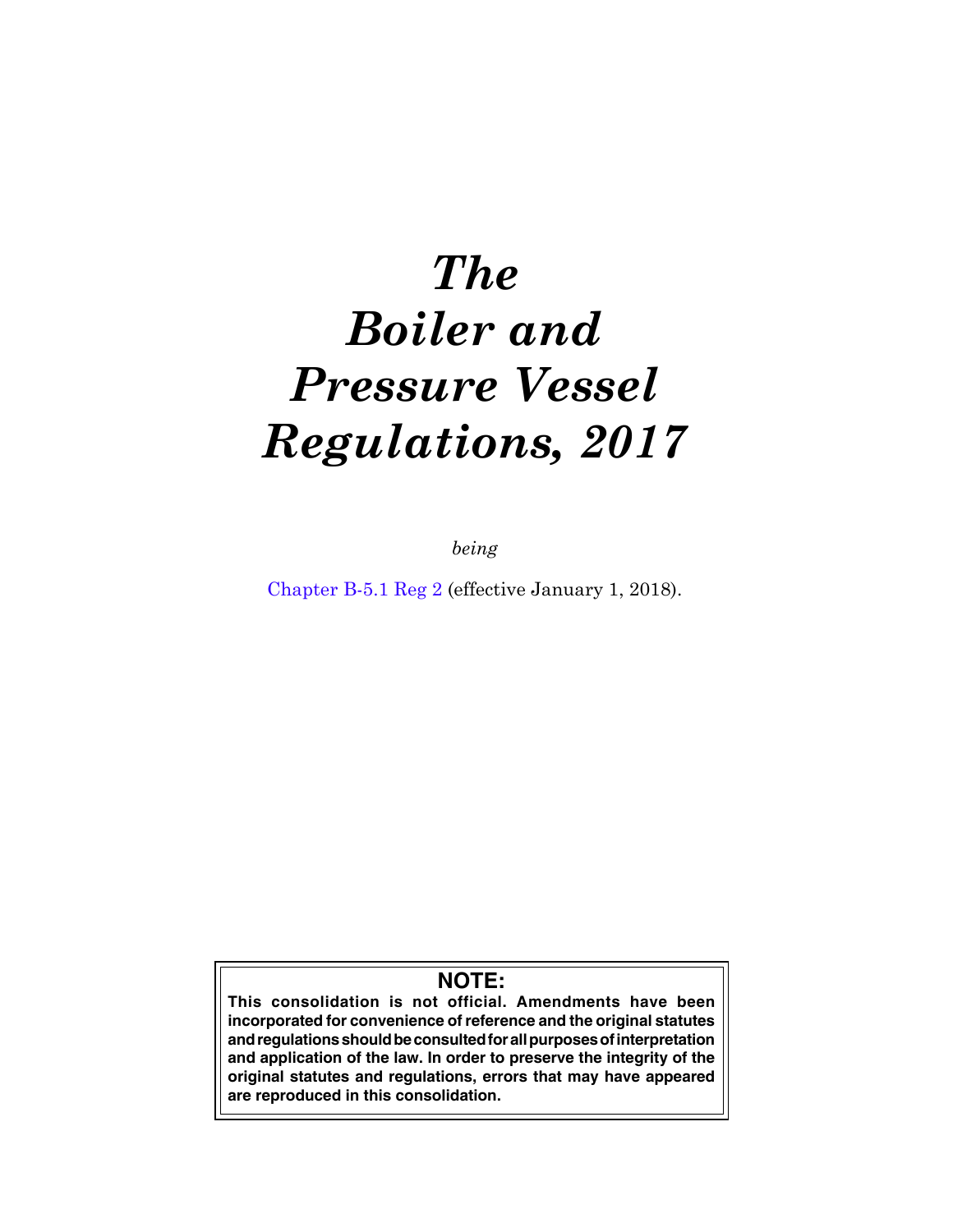# Table of Contents

# [PART](#page-4-0) 1

#### **[General Requirements](#page-4-0)**

#### [DIVISION](#page-4-0) 1

# **[Definitions](#page-4-0)**

- 1 [Title](#page-4-0)
- 2 [Definitions](#page-4-0)

# [DIVISION](#page-7-0) 2

#### **[Exemptions](#page-7-0)**

3 [Exemptions from Act](#page-7-0)

#### [DIVISION](#page-9-0) 3

## **[Physical Standards](#page-9-0)**

- 4 [Adoption of codes and standards](#page-9-0)
- 5 [Compliance with adopted codes and standards](#page-10-0)
- 6 [Requirements for boilers](#page-11-0)
- 7 [Requirements for pressure vessels](#page-11-0)
- 8 [Additional requirements pressure vessels](#page-11-0) [or compressed gases](#page-11-0)
- 9 [Additional requirements pressure vessels](#page-11-0) [for liquified petroleum gas](#page-11-0)
- 10 [Additional requirements pressure vessels](#page-12-0) [for anhydrous ammonia](#page-12-0)
- 11 [Design pressure pressure vessels for](#page-12-0) [other compressed gases](#page-12-0)
- 12 [Requirements for pressure piping](#page-12-0)

#### [DIVISION](#page-12-0) 4

# **[Boiler and Pressure Vessel Safety Board](#page-12-0)**

- 13 [General qualification for membership](#page-12-0)
- 14 [Members to represent certain groups](#page-13-0)

#### [DIVISION](#page-13-0) 5

#### **[Duplicate Certificates and Review of Fees](#page-13-0)**

- 15 [Duplicate certificates, licences](#page-13-0)
- 16 [Fee for review by chief inspector](#page-13-0)

#### [PART](#page-14-0) 2

#### **[Registration of Design](#page-14-0)**

- 17 [Application for registration of designs](#page-14-0)
- 18 [Fees registration of designs](#page-15-0)
- 19 [Alternative to design registration](#page-15-0) [requirement – boilers, pressure vessels](#page-15-0)
- 20 [Exemptions from registration requirement fittings](#page-16-0)
- 21 [Exemptions from registration requirement pressure](#page-17-0) [piping systems](#page-17-0)

#### [PART](#page-17-0) 3

#### **Quality Control** – **[Fabrication and Installation](#page-17-0)**

#### [DIVISION](#page-17-0) 1

#### **[Quality Control Requirements](#page-17-0)**

#### 22 [Quality control program required](#page-17-0)

- 23 [Registration of quality control program manual](#page-17-0)
- 24 [Audit](#page-19-0)
- 25 [Reissuance of certificate of registration](#page-19-0)
- 26 [Contractor's licence](#page-19-0)
- 27 [Inspections construction](#page-20-0)

# [DIVISION](#page-20-0) 2

#### **[Welding Requirements](#page-20-0)**

- 28 [Welding procedures required](#page-20-0)
- 29 [Registration of welding procedures](#page-20-0)
- 30 [Compliance with section](#page-21-0) 16 of Act

#### [DIVISION](#page-21-0) 3

#### **[Installation Requirements](#page-21-0)**

- 31 [Permit to install, alter or repair](#page-21-0)
- 32 [Inspection fees installation, etc.](#page-21-0)

# [PART](#page-22-0) 4

# **[Equipment Licensing](#page-22-0)**

- 33 [Exemptions owner's licence to operate](#page-22-0)
- 34 [Owner's licence to operate boiler, etc., in service](#page-22-0)
- 35 [Acceptance and installation inspections new,](#page-22-0) [repaired or altered pressure vessels or boilers](#page-22-0)
- 36 [Owner's licence to operate new or](#page-23-0)  [out-of-service boiler, etc.](#page-23-0)
- 37 [Owner's licence to operate plant](#page-23-0)

#### [PART](#page-23-0) 5

#### **[Operational Requirements](#page-23-0)**

#### [DIVISION](#page-23-0) 1

#### **[Definitions for Part](#page-23-0)**

# 38 [Definitions for Part](#page-23-0)

# [DIVISION](#page-25-0) 2

#### **[Capacity of Boilers, Boiler Plants, Organic](#page-25-0) [Rankine Cycle Waste Heat Recovery](#page-25-0) [Systems and Refrigeration Plant](#page-25-0)**

- 39 [Capacity of boilers and organic rankine cycle](#page-25-0) [waste heat recovery systems](#page-25-0)
- 40 [Area of boiler or organic rankine cycle waste](#page-25-0) [heat recovery system heating surfaces](#page-25-0)
- 41 [Capacity of boiler plants two or more high](#page-26-0) [pressure boilers](#page-26-0)
- 42 [Capacity of boiler plants two or more low](#page-27-0) [pressure boilers](#page-27-0)
- 43 [Capacity of organic rankine cycle waste heat](#page-27-0) [recovery system plants – two or more](#page-27-0)
- 44 [Plants comprising high and low pressure boilers](#page-27-0)

# 45 [Capacity of refrigeration plants](#page-27-0)

#### [DIVISION](#page-28-0) 3

#### **[Guarded Plants](#page-28-0)**

- 46 [Additional requirements for guarded plants](#page-28-0)
- 47 [Guarded plant licence](#page-28-0)

#### [DIVISION](#page-29-0) 4

#### **[Operational Requirements](#page-29-0)**

- 48 [Supervision high pressure boilers, plants](#page-29-0)
- 49 [Operation of antique boilers](#page-30-0)
- 50 [Supervision low pressure boilers, plants](#page-30-0)
- 51 [Supervision organic rankine cycle waste](#page-31-0) [heat recovery systems](#page-31-0)
- 52 [Responsibilities of the chief engineer, competent](#page-32-0) [operator or power engineer in charge](#page-32-0)
- 53 [Supervision refrigeration plants](#page-34-0)
- 54 [Compliance with section](#page-34-0) 33 of Act
- 55 [Log books](#page-34-0)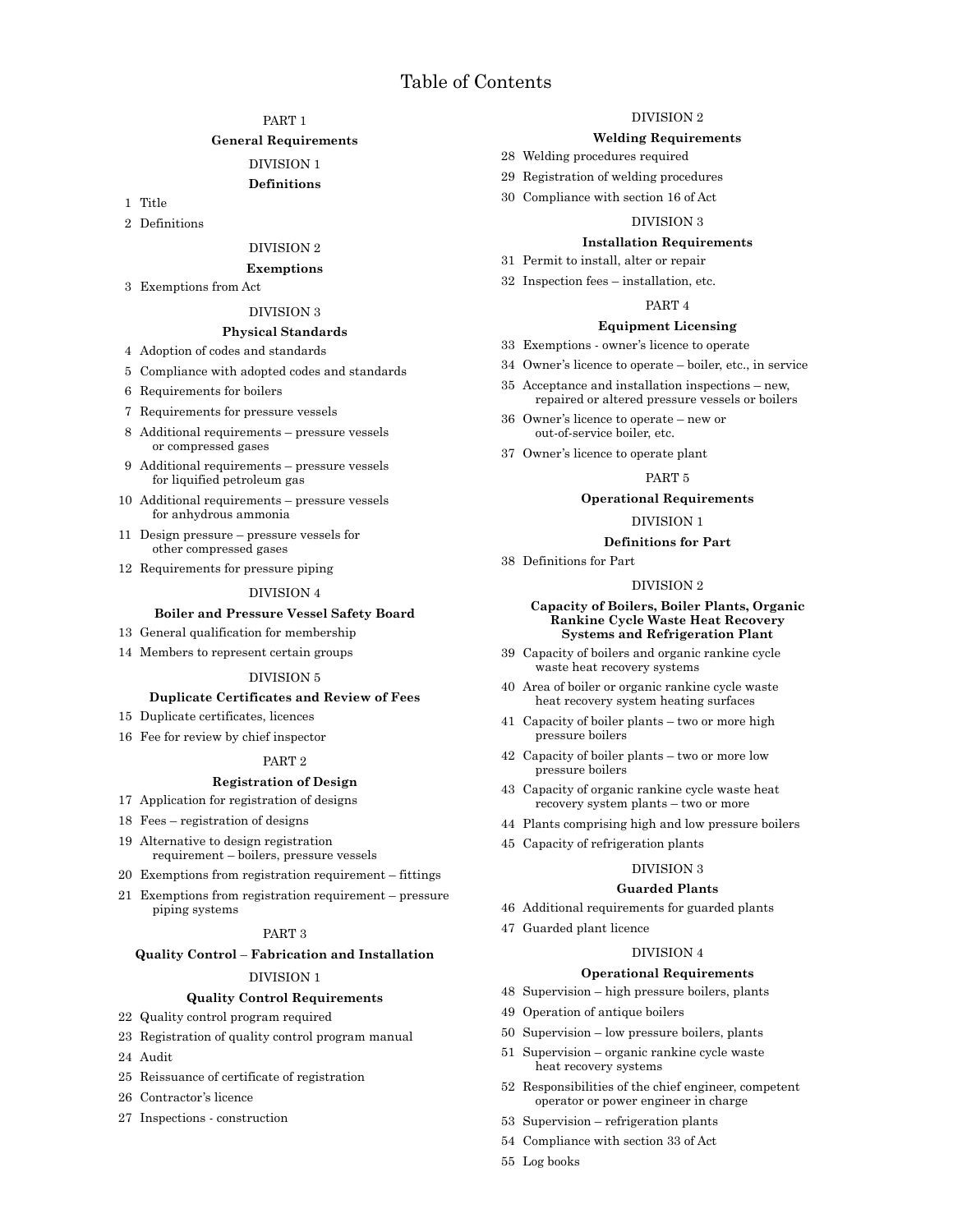# [PART](#page-35-0) 6

# **[Periodic Inspections](#page-35-0)**

- [Application of Part](#page-35-0)
- [High pressure boilers](#page-36-0)
- [Low pressure boilers](#page-37-0)
- [Pressure vessels](#page-37-0)
- [Refrigeration vessels](#page-38-0)
- [Internal inspection required](#page-38-0)

#### [PART](#page-38-0) 7

#### **[Quality Management Systems of Inspections](#page-38-0)**

# [DIVISION](#page-38-0) 1

# **[Definitions for Part](#page-38-0)**

[Definitions for Part](#page-38-0)

# [DIVISION](#page-39-0) 2

- **[Requirements for Quality Management Systems](#page-39-0)**
- [Inspections by licensed pressure equipment inspectors](#page-39-0)
- [Inspection certificates](#page-39-0)
- [Designated pressure equipment inspector or](#page-40-0) [propane storage vessel inspector](#page-40-0)
- [Reports to chief inspector](#page-40-0)
- [Manual](#page-40-0)
- [Amendment or revision of manual](#page-41-0)
- [Document and data control](#page-41-0)
- [Contract review](#page-41-0)
- [Purchasing](#page-42-0)
- [Measuring and testing equipment](#page-42-0)
- [Inspection of new equipment](#page-42-0)
- [Servicing pressure relief devices](#page-42-0)
- [Control of special processes](#page-42-0)
- [Periodic inspections](#page-42-0)
- [Inspection of repairs, alterations](#page-43-0)
- [Rectifying problems, non-conformities](#page-43-0)
- [Training](#page-43-0)
- [Internal audit](#page-43-0)
- [Audit by inspectors](#page-43-0)

#### [DIVISION](#page-44-0) 3

#### **[Requirements for inspection companies](#page-44-0)**

- [Registration of an inspection company](#page-44-0)
- [Designated inspection company](#page-45-0)

#### [DIVISION](#page-45-0) 4

#### **[Certificates of Authorization](#page-45-0)**

- [Application for approval](#page-45-0)
- [Classes of certificates of authorization](#page-46-0)
- [Duration of certificate of authorization](#page-47-0)
- [Certain requirements not affected by quality](#page-47-0) [management system](#page-47-0)

#### [DIVISION](#page-48-0) 5

#### **[Conducting a Quality Management System of](#page-48-0)  [Inspection](#page-48-0)**

[Compliance with clause](#page-48-0) 5(1)(e) of Act

# [PART](#page-48-0) 8

# **[Pressure Equipment Inspectors](#page-48-0)**

#### [DIVISION](#page-48-0) 1

#### **[Definition for Part](#page-48-0)**

#### [Definition for Part](#page-48-0)

#### [DIVISION](#page-48-0) 2

#### **[Examination Information](#page-48-0)**

- [Eligibility to write examination](#page-48-0)
- [Application to write examination](#page-49-0)
- [Special examination](#page-49-0)
- [False or misleading statement](#page-50-0)
- [Conduct of examinations Division](#page-50-0) 2
- [Misconduct during examination](#page-50-0)
- [Pass mark](#page-50-0)
- [Waiting period for re-examination](#page-50-0)

#### [DIVISION](#page-51-0) 3

#### **[Certificates and Qualification](#page-51-0)**

[Certificates of qualification](#page-51-0)

#### [DIVISION](#page-51-0) 4

#### **[Pressure Equipment Inspector Licences](#page-51-0)**

- [Eligibility for pressure equipment inspector's licences](#page-51-0)
- [Classes of pressure equipment inspectors' licences](#page-52-0)
- [Scope of pressure equipment inspector's licence](#page-52-0)
- [Duration of licence](#page-53-0)

#### [PART](#page-53-0) 9

#### **[Power Engineers](#page-53-0)**

#### [DIVISION](#page-53-0) 1

#### **[Definition for Part](#page-53-0)**

[Definition for Part](#page-53-0)

# [DIVISION](#page-54-0) 2

# **[Examination Information](#page-54-0)**

- [Application for examination](#page-54-0)
- [Special examination](#page-54-0)
- [False or misleading statement](#page-54-0)
- [Conduct of examinations Division](#page-54-0) 2
- [Misconduct during examination](#page-55-0)
- [Pass mark](#page-55-0)
- [Waiting period for re-examination](#page-55-0)

# [DIVISION](#page-56-0) 3

#### **[Certificates and Qualification](#page-56-0)**

- [Certificates of qualification](#page-56-0)
- [Education requirements](#page-56-0)
- [First class power engineer's certificate](#page-57-0)
- [Second class power engineer's certificate](#page-58-0)
- [Third class power engineer's certificate](#page-58-0)
- [Fourth class power engineer's certificate](#page-59-0)
- [Fifth class power engineer's certificate](#page-61-0)
- [Boiler operator certificates](#page-61-0)
- [Refrigeration engineer's certificate](#page-62-0)
- [Refrigeration plant operator's certificate](#page-62-0)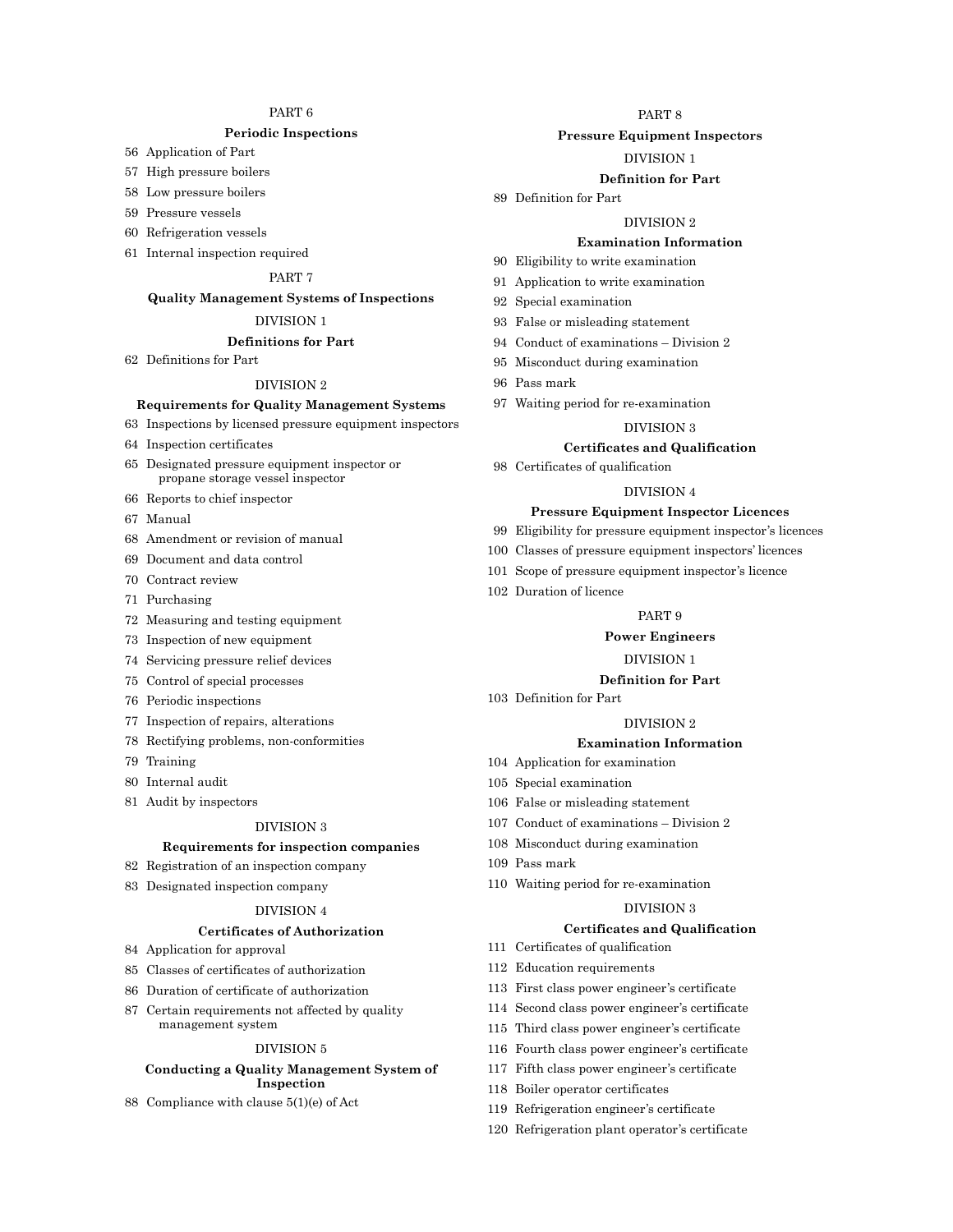#### [DIVISION](#page-62-0) 4

#### **[Power Engineer Licences](#page-62-0)**

121 [Classes of operators' licences established](#page-62-0)

122 [Scope of authority of operators' licences](#page-63-0)

- 123 [Application for operator's licence](#page-65-0)
- 124 [Permit to operate in urgent cases](#page-65-0)

#### [PART](#page-66-0) 10

#### **[Additional Requirements for Steam](#page-66-0)  [Traction Engine Antique Boilers](#page-66-0)**

#### [DIVISION](#page-66-0) 1

#### **[Definitions for Part](#page-66-0)**

125 [Definitions for Part](#page-66-0)

# [DIVISION](#page-66-0) 2

## **[Physical Standards](#page-66-0)**

- 126 [Working pressure](#page-66-0)
- 127 [Application for authorization to operate a](#page-66-0) [steam traction engine beyond](#page-66-0) 690 kPa

#### [DIVISION](#page-67-0) 3

# **[Operation of Steam Traction Engine](#page-67-0)**

128 [Inspections](#page-67-0)

129 [Supervision requirements](#page-67-0)

## [DIVISION](#page-68-0) 4

#### **[Steam Traction Engine Operator](#page-68-0)  [Examination and Test Information](#page-68-0)**

- 130 [Application for steam traction engine operator](#page-68-0) [examination and operator's test](#page-68-0)
- 131 [Special examination or test](#page-68-0)
- 132 [False or misleading statement](#page-69-0)
- 133 [Conduct of examinations and tests Division](#page-69-0) 4
- 134 [Misconduct during examination](#page-69-0)
- 135 [Pass mark](#page-70-0)
- 136 [Waiting period for re-examination](#page-70-0)

#### [DIVISION](#page-70-0) 5

#### **[Certificate and Qualification](#page-70-0)**

137 [Steam traction engine operator certificate of](#page-70-0) [qualification](#page-70-0)

#### [DIVISION](#page-70-0) 6

#### **[Steam Traction Engine Operator Licences](#page-70-0)**

- 138 [Classes of steam traction engine operator's licences](#page-70-0)
- 139 [Scope of steam traction engine operator's licences](#page-70-0)
- 140 [Application for steam traction engine operator's licence](#page-71-0)

# [PART](#page-72-0) 11

# **[Pressure Welders](#page-72-0)**

## [DIVISION](#page-72-0) 1

#### **[Definition for Part](#page-72-0)**

#### 141 [Definition for Part](#page-72-0)

#### [DIVISION](#page-72-0) 2

#### **[Test Information](#page-72-0)**

- 142 [Eligibility to take test](#page-72-0)
- 143 [Standards for test](#page-72-0)
- 144 [Application to take test administered by inspector](#page-73-0)
- 145 [Designation of authorized contractor](#page-73-0)
- 146 [Test conducted by authorized contractor](#page-73-0)
- 147 [Special test](#page-74-0)
- 148 [False or misleading statement](#page-74-0)
- 149 [Pass mark](#page-74-0)
- 150 [Waiting period for test](#page-74-0)

#### [DIVISION](#page-74-0) 3

#### **[Licences](#page-74-0)**

- 151 [Classes of pressure welder's licences](#page-74-0)
- 152 [Issuance of pressure welder's licences based on test](#page-75-0)
- 153 [Issuance of pressure welder's licence without test](#page-76-0)
- 154 [Limitations in pressure welder's licence](#page-76-0)

#### [PART](#page-77-0) 12

#### **[Anhydrous Ammonia Storage](#page-77-0) [and Distribution Plants](#page-77-0)**

- 155 [Definitions for Part](#page-77-0)
- 156 [Application of codes, standards](#page-77-0)
- 157 [Prohibition](#page-77-0)
- 158 [Location of storage vessels](#page-77-0)
- 159 [Contractor's licence](#page-78-0)
- 160 [Permit to construct](#page-78-0)
- 161 [Acceptance inspection](#page-79-0)
- 162 [Licence to operate](#page-80-0)

#### [PART](#page-80-0) 13

#### **[Transitional, Repeal and Coming into Force](#page-80-0)**

- 163 [Transitional](#page-80-0)
- 164 [RRS c B-5.1 Reg](#page-81-0) 1 repealed
- 165 [Coming into force](#page-81-0)

#### [APPENDIX](#page-81-0)

#### **[Table](#page-81-0)**

#### [MINIMUM DISTANCE BETWEEN STORAGE TANKS](#page-81-0)  [AND RAILWAY TRACKS](#page-81-0)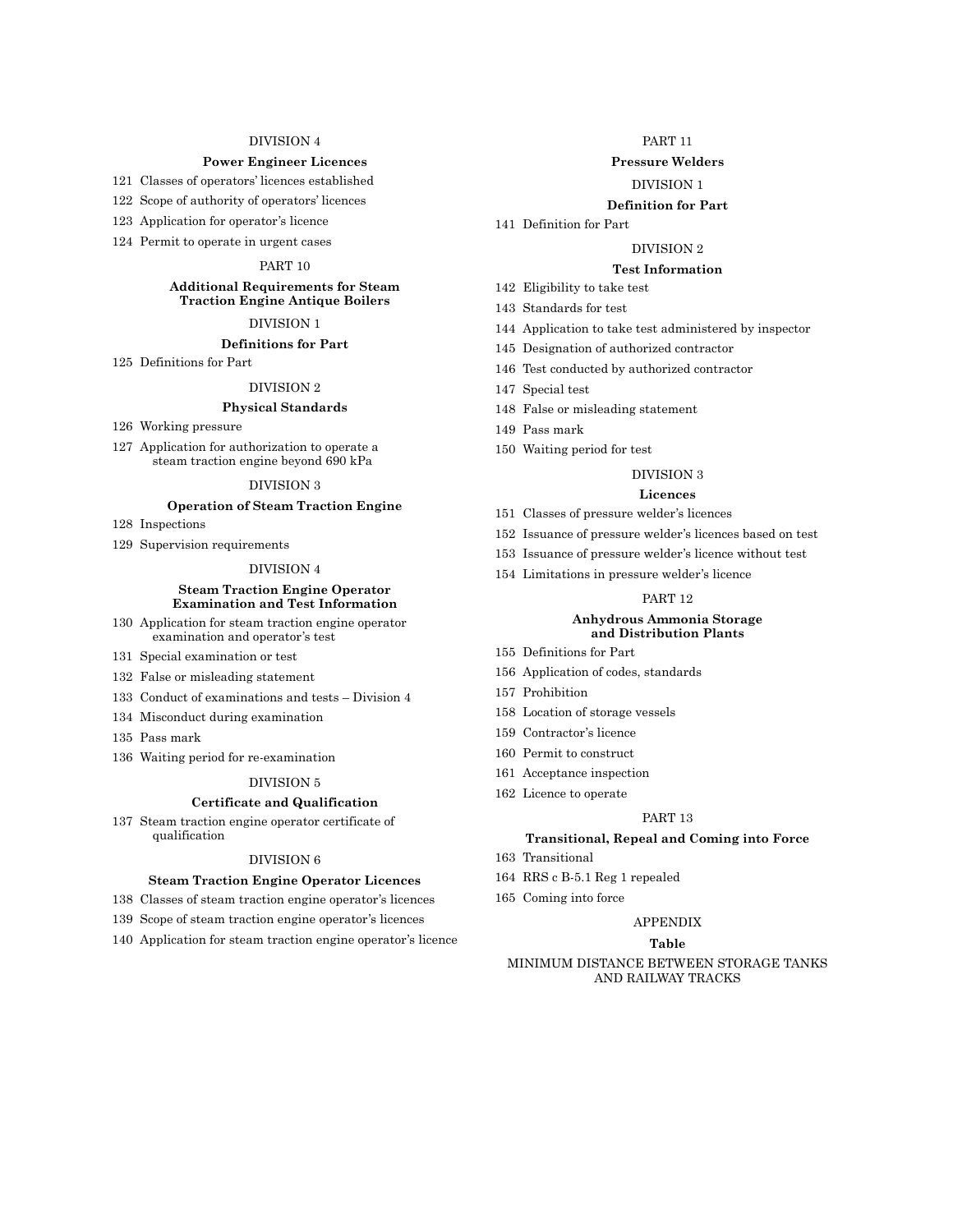# **CHAPTER B-5.1 REG 2**

<span id="page-4-0"></span>*[The Boiler and Pressure Vessel Act,](http://www.publications.gov.sk.ca/freelaw/documents/English/Statutes/Statutes/B5-1.pdf) 1999*

# PART 1 **General Requirements**

# DIVISION 1 **Definitions**

#### **Title**

**1** These regulations may be cited as *The Boiler and Pressure Vessel Regulations, 2017.*

## **Definitions**

**2**(1) In these regulations:

**"acceptance inspection"** means an inspection pursuant to the applicable code or standard conducted by an inspector after the installation, alteration or repair of a boiler, pressure vessel or refrigeration plant and before it is put, or put back, into service;

**"Act"** means *The Boiler and Pressure Vessel Act, 1999*;

**"adopted code or standard"** means a code or standard adopted pursuant to section 4;

" $\mathbf{anhydrous}\ \mathbf{ammonia}$ " means the product with the chemical formula  $\mathrm{NH}_3\mathrm{_{3}$ in either a liquid or gaseous state, that is normally stored, transported or otherwise contained in a pressure vessel under pressure and used as a fertilizer;

**"ANSI"** means the American National Standards Institute, Inc.;

**"applicable code or standard"** means, in relation to a boiler, pressure vessel, fitting, plant, procedure or activity, an adopted code or standard that applies to that boiler, pressure vessel, fitting, plant, procedure or activity;

**"applicable fee"** means the fee payable with respect to the activity as established by bylaw pursuant *The Technical Safety Authority of Saskatchewan Act* and published by the Technical Safety Authority of Saskatchewan;

**"approved"** means approved by the chief inspector, unless otherwise stated;

**"ASME"** means the American Society of Mechanical Engineers;

**"ASME Code"** means the portions of the American Society of Mechanical Engineers code adopted pursuant to subsection 4(3);

**"authorized contractor"** means a holder of a contractor's licence who is designated pursuant to section 145 as having authority to administer pressure welders' qualification tests to employees of the holder;

**"AWS"** means the American Welding Society;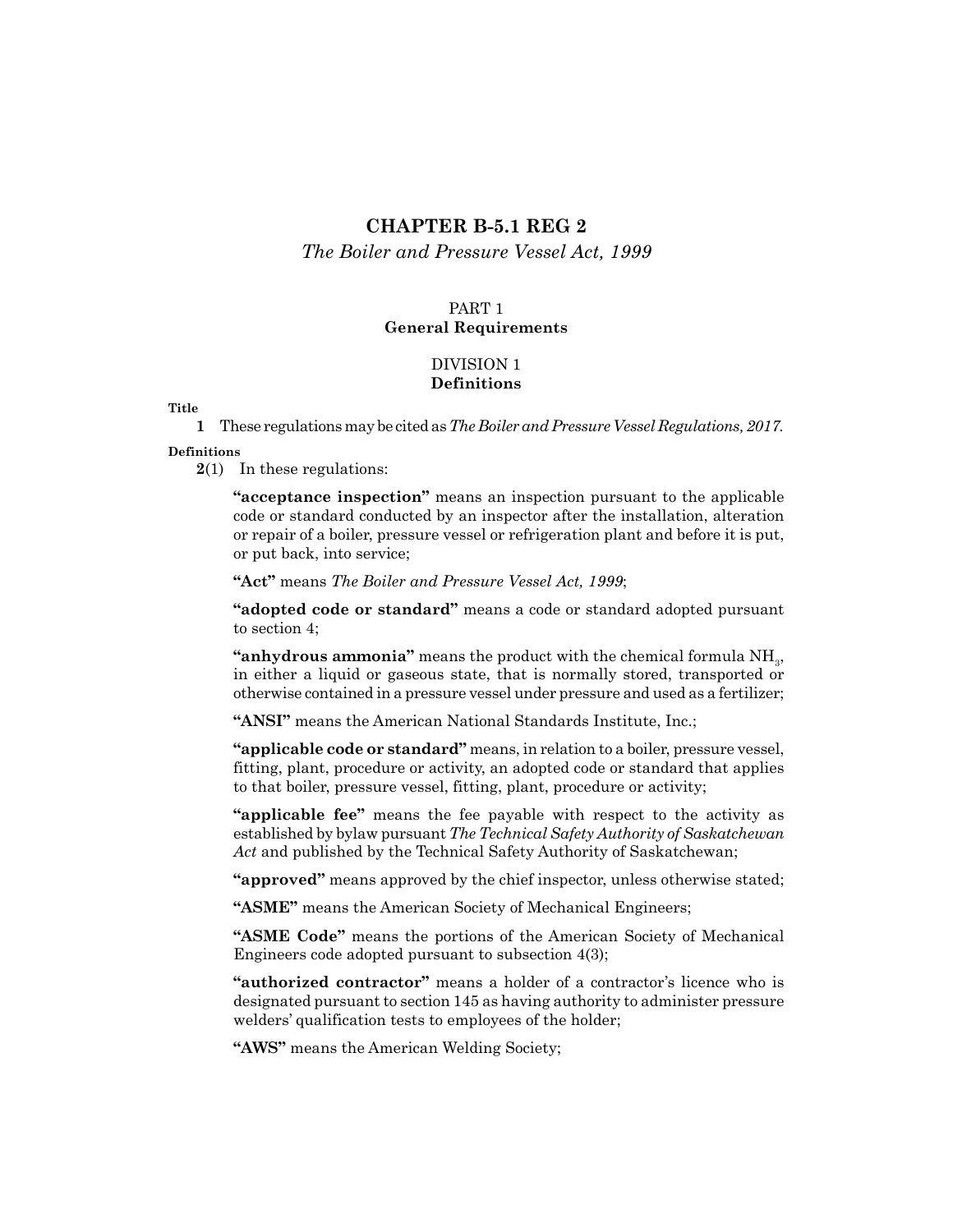**B-5.1 REG 2**

**"boiler and pressure vessel authority"** means the department or agency of a province or territory of Canada that is authorized by the laws of the province or territory to regulate boilers and pressure vessels within its boundaries;

**"boiler plant"** means a plant that constitutes an installation of two or more high pressure boilers, low pressure boilers or a combination of high pressure and low pressure boilers;

**"CGA"** means the Compressed Gas Association responsible for publishing the standard requirements for the storage and handling of Anhydrous Ammonia;

**"chief engineer"** means the person who is responsible for the operation of a boiler or boiler plant;

**"competent operator"** means a person possessing the appropriate qualifications, knowledge, skills and experience to supervise or perform work safely and in accordance with the Act and these Regulations;

**"contractor"** means a person who engages in the business of constructing, installing, altering or repairing boilers, pressure vessels, fittings, pressure piping systems or refrigeration plants;

**"contractor's licence"** means a licence issued pursuant to section 26;

**"CSA"** means the Canadian Standards Association;

**"CSA B51-14"** means the Canadian Standards Association standard adopted pursuant to clause  $4(1)(a)$ ;

**"engineered pressure enclosure"** means a fitting used for containing a leak or reinforcing existing pressure equipment for a limited time until a proper repair or alteration is carried out;

**"environmentally-sensitive area"** means an area with natural features in which special protection is needed for its landscape, wildlife and historical value and includes lakes, streams and wetlands.

**"evacuation-sensitive facility"** includes a hospital, school, residential development, senior citizen home, and daycare;

**"graduate engineer"** means an engineer who has graduated with a degree in mechanical engineering or a university degree that is recognized by the chief inspector as equivalent to a degree in mechanical engineering;

**"high pressure boiler plant"** means:

(a) a plant comprising two or more high pressure boilers; or

(b) a plant comprising both high pressure boilers and low pressure boilers that is deemed to be a high pressure boiler plant pursuant to clause  $44(2)(a)$ ;

**"inspection certificate"** means a valid inspection certificate:

(a) issued by an inspector pursuant to section 21 of the Act; or

(b) issued by a licensed pressure equipment inspector pursuant to section 64, in accordance with the terms and conditions of an approved quality management system;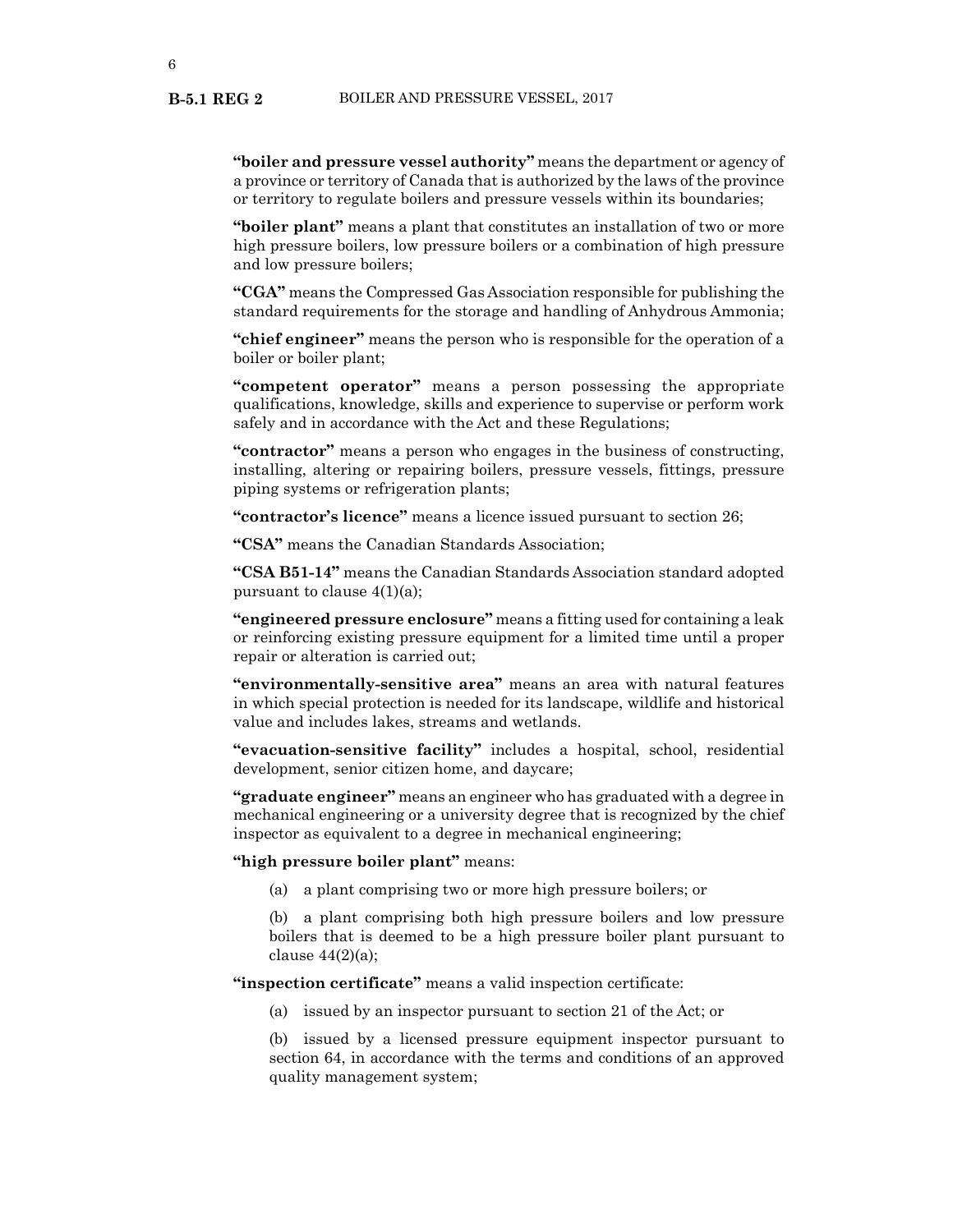**"inspection company"** means a company that carries out a quality management system of inspection on behalf of an owner or insurer of a company that utilizes or insures boilers and pressure equipment;

**"installation inspection"** means an inspection by the owner, the insurer or a third party on behalf of the owner or insurer of the design or contractual requirements after the installation, alteration or repair of a boiler, pressure vessel or refrigeration plant and before it is put, or put back, into service;

**"instrumentation alternative"** means a technology designed to ensure the safe operation of pressure equipment without the level of supervision by a power engineer or other competent operator that would otherwise be required;

**"liquified petroleum gas"** means a material, in either a liquid or gaseous state, that is composed predominantly of propane, propylene, butanes (normal butane or isobutane) or butylenes or a mixture of any of those hydrocarbons;

**"low pressure boiler plant"** means:

- (a) a plant comprising two or more low pressure boilers; or
- (b) a plant comprising both high pressure boilers and low pressure boilers that is deemed to be a low pressure boiler plant pursuant to clause  $44(3)(a)$ ;

**"NBBI"** means the National Board of Boiler and Pressure Vessel Inspectors;

**"NBBI Code"** means the code adopted pursuant to subsection 4(2);

**"NFPA"** means the National Fire Protection Association, Inc.;

**"oilfield once-through boiler"** means a coil type, drumless boiler designed for once-through water usage that is used only for underground heating in oilfields;

**"organic fluid"** means a hydrocarbon based high molecular mass fluid with a liquid-vapour phase change that occurs at a lower temperature than the water-steam phase change;

**"organic rankine cycle waste heat recovery system"** means a thermodynamic cycle in a waste heat recovery plant using an organic fluid such that the organic fluid is heated by waste heat with no secondary fuel input and comprises pressure vessels, pressure piping and any other pressure equipment;

**"pressure equipment"** means a boiler, pressure vessel, pressure piping and fittings;

**"pressure equipment inspector"** means a person who conducts an inspection on behalf of an insurer or in connection with a quality management system;

**"pressure equipment inspector's licence"** means a licence issued pursuant to section 99;

**"private dwelling"** includes:

(a) any land on which a private dwelling is located or any outbuilding or premises that is located on the same land as a private dwelling, but does not include any part of that land, outbuilding or premises that:

(i) is not being used as a private dwelling or is not enclosed within the private dwelling; and

(ii) is being used to carry out a commercial operation;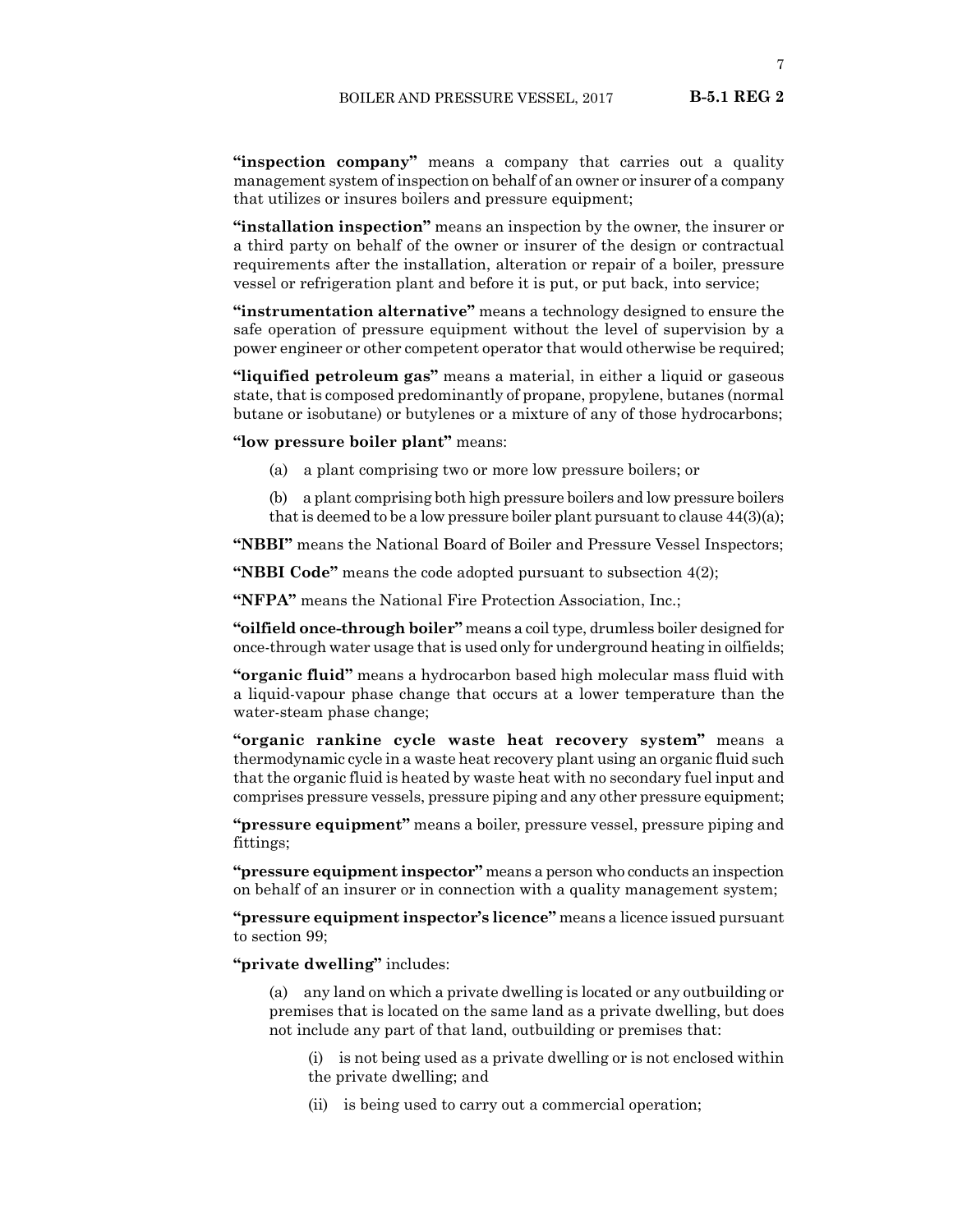<span id="page-7-0"></span>**B-5.1 REG 2**

(b) foster homes as defined in *The Child and Family Services Regulations*; and

(c) alternative family care homes as defined in the Appendix to *The Uniform Building and Accessibility Standards Regulations*;

**"process operator"** means a person who is responsible for overseeing the production process in a plant facility, including monitoring equipment, making adjustments on different processes and improving the quality, efficiency and safety of the plant facility;

**"professional engineer"** means a professional engineer as defined in *The Engineering and Geoscience Professions Act*;

**"shift engineer"** means a person who, under the supervision of the chief engineer, is in personal charge of a boiler or boiler plant.

(2) A reference in these regulations to a table is a reference to the table as set out in the Appendix.

(3) For the purposes of the Act and these regulations, **"welding"** includes brazing and plastic fusing.

8 Dec 2017 cB-5.1 Reg 2 s2.

# DIVISION 2 **Exemptions**

#### **Exemptions from Act**

**3**(1) In this section:

**"cleanable or replaceable manufactured elements"** includes:

(a) filter cartridges;

(b) other filter elements such as candle, bag, ceramic and membrane filters;

(c) reverse osmosis (RO) membranes; and

(d) treatment cartridges of various types, including ion exchange resin, activated carbon and zeolite cartridges;

**"packed media"** includes ion exchange resins, zeolites, activated carbon and filter media.

(2) For the purposes of clause  $3(1)(p)$  of the Act, the following are designated as classes of boilers, pressure vessels, plants, pressure piping systems or fittings to which the Act does not apply:

(a) pressure piping systems that:

(i) contain hot water at a pressure of 1 103 kilopascals or less or at a temperature of 121ºC or less; and

(ii) form part of a low pressure boiler plant;

(b) pressure piping systems that are not connected to, or used in connection with, a boiler or pressure vessel;

(c) medical gas piping systems;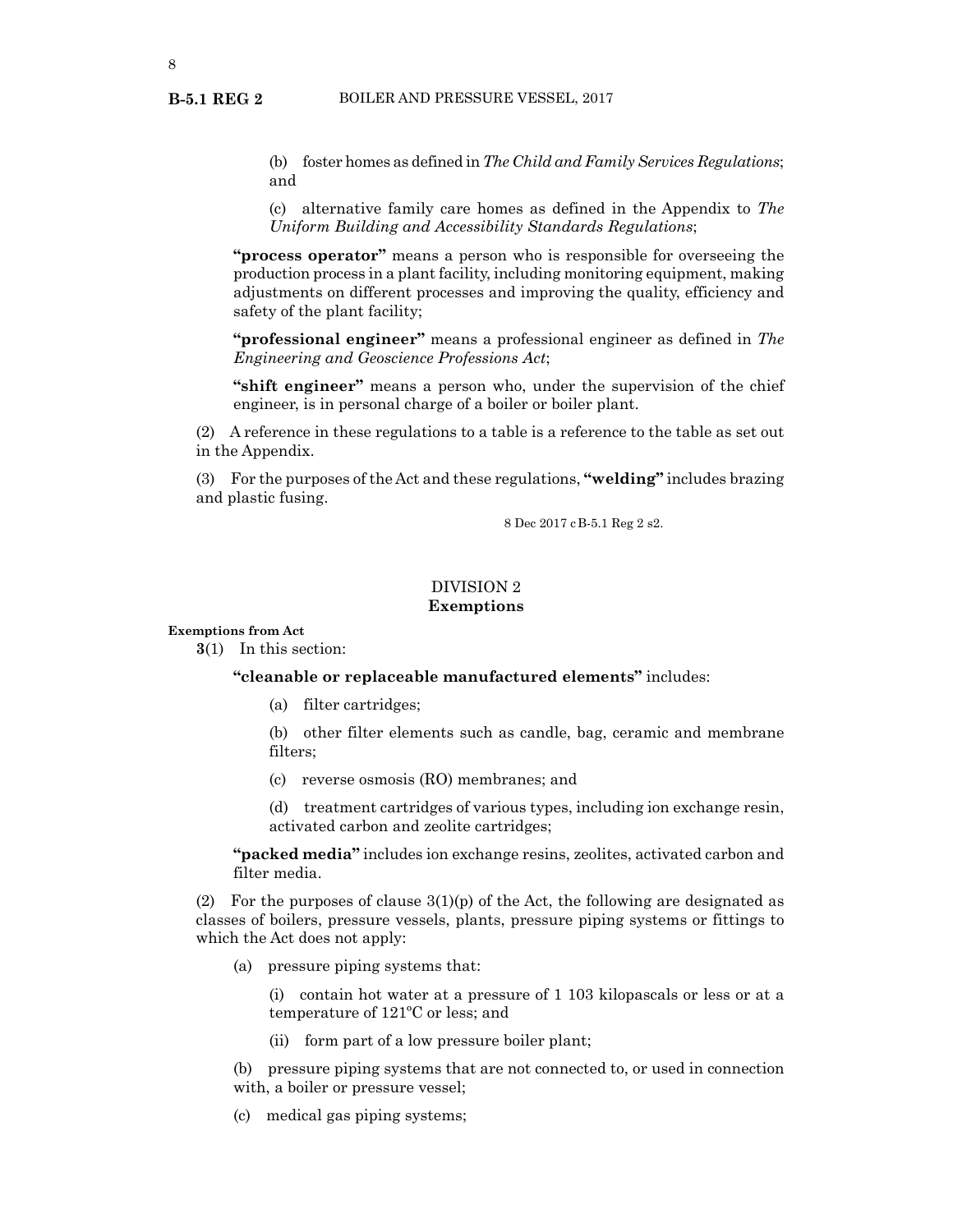- **B-5.1 REG 2**
- (d) air piping with a diameter of 25.4 millimetres or less;

(e) any of the following types of pressure vessels that are used in connection with a pipeline as defined in *The Pipelines Act, 1998*:

- (i) odourizer tanks;
- (ii) dust pots;
- (iii) gas drips;
- (iv) storage tanks for hydraulic valve operators;
- (v) pig injectors;
- (vi) pig receivers;
- (vii) indirect fired heater coils;
- (viii) methanol injectors;

(f) potable water heaters with an internal diameter greater than 610 millimetres that:

- (i) operate at a pressure not exceeding 1 103 kilopascals;
- (ii) have a heat input not exceeding 58.67 kilowatts;
- (iii) produce a water temperature not exceeding 99ºC; and
- (iv) have a water capacity not exceeding 454 litres;

(g) pressure vessels used as the external enclosure of pressurized gas-filled electrical high voltage switch gear or control gear;

(h) low pressure boilers and associated heating system pressure vessels installed in a private dwelling designed to accommodate not more than 3 families;

(i) equipment lubricating and control oil systems that are designed and operated at temperatures less than 100ºC with non-expansible fluids under pressure;

(j) vessels containing packed media or cleanable or replaceable manufactured elements that:

(i) form part of a water treatment system; and

(ii) are designed and operated at temperatures less than 100ºC with non-expansible fluids under pressure;

(k) air receivers installed in a private dwelling designed to accommodate not more than 3 families;

(l) pressure vessels used in geo-thermal heating systems in a private dwelling designed to accommodate not more than 3 families;

(m) pressure vessels used in reverse osmosis water treatment systems in a private dwelling designed to accommodate not more than 3 families;

(n) hydropneumatic tanks with a maximum diameter of 610 millimetres, a total volume of 450 litres or less, and a maximum temperature of 65ºC or less.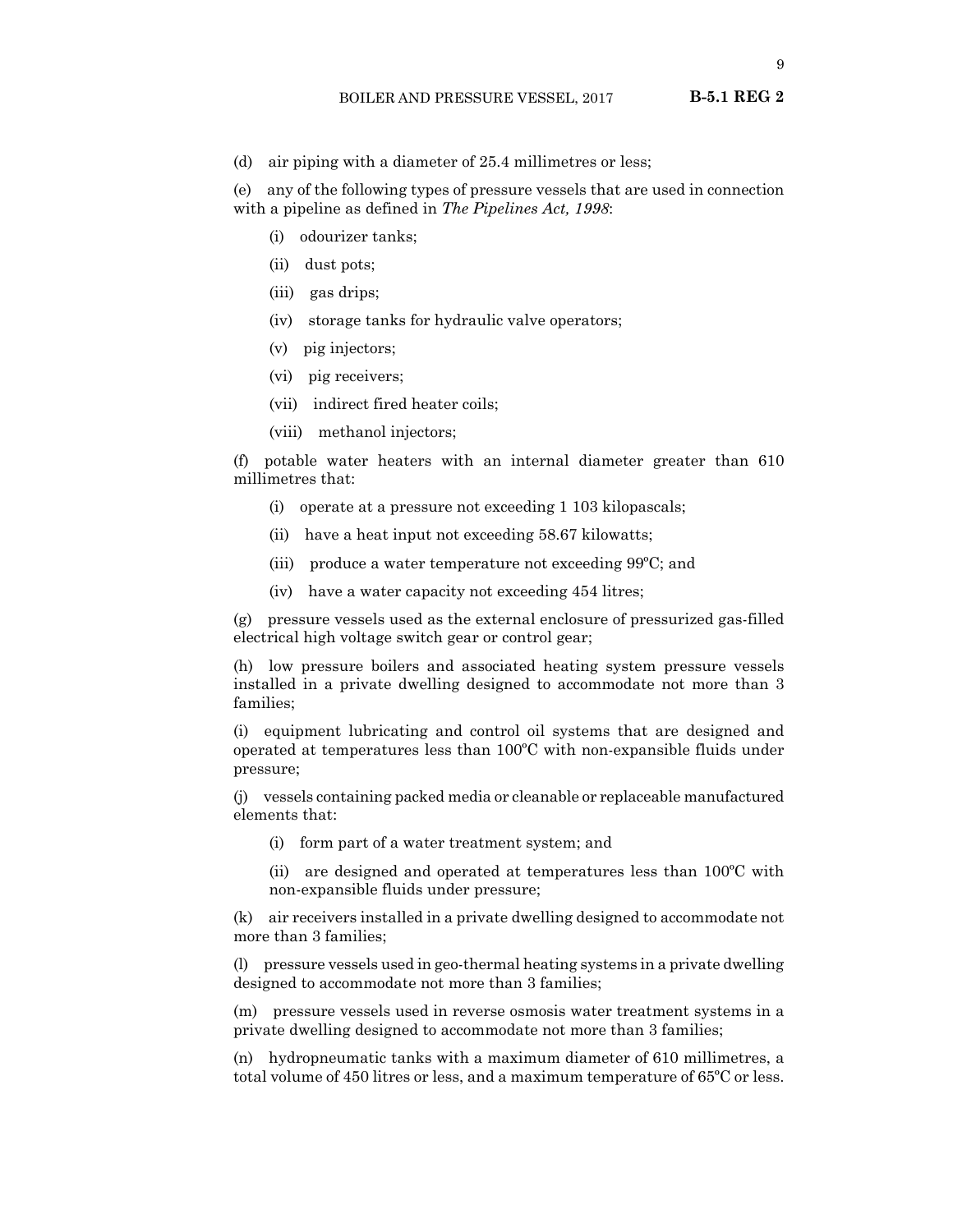(3) Pursuant to clause  $3(1)(p)$  of the Act, subsection  $14(1)$  of the Act does not apply to the sale of a boiler, pressure vessel or pressure piping system that is previously used if the boiler, pressure vessel or pressure piping system is removed from Saskatchewan.

(4) Subject to subsections 3(2) and 3(3) of the Act, the following pressure vessels must meet all the requirements for pressure vessels in the Act and these regulations:

(a) autoclaves with a volume greater than 0.0425 cubic metres, an internal diameter greater than 152 millimetres, or any one short or long span dimension greater than 152 millimetres;

(b) air cooled heat exchanger headers with any one short or long span dimension greater than 152 millimetres;

(c) plate heat exchangers with any one short or long span dimension greater than 152 millimetres;

(d) any other type of pressure vessel that is non-circular with any unsupported dimension greater than 152 millimetres that is used to evaluate its pressure rating.

8 Dec 2017 cB-5.1 Reg 2 s3.

# DIVISION 3 **Physical Standards**

**Adoption of codes and standards**

**4**(1) Each of the following codes and standards, as amended from time to time, is adopted for the purposes of the Act as a standard governing the design, construction, shop inspection, installation, repair or alteration of boilers, pressure vessels or pressure piping systems:

(a) CSA B51-14, *Boiler, Pressure Vessel, and Pressure Piping Code,* 18th edition;

(b) CSA B52-13, *Mechanical Refrigeration Code*, 11th edition;

(c) CGA G-2.1-2014, *Requirements for the Storage and Handling of Anhydrous Ammonia (an American National Standard)*, 6th edition;

(d) NFPA 58, *Liquified Petroleum Gas Code,* 2017 edition, published by the National Fire Protection Association, Inc.;

(e) CSA B149.2-15*, Propane Handling and Storage Code*, 11th edition.

(2) NB23-2017, National Board Inspection Code, 2017 edition published by the NBBI and approved by the American National Standards Institute, as amended from time to time, is adopted for the purposes of the Act to the extent that it deal with matters not covered by the codes and standards adopted by clauses  $(1)(a)$  and  $(b)$ .

(3) The following provisions of the *ASME Boiler and Pressure Vessel Code*, 2017 edition, as amended from time to time, are adopted for the purposes of the Act to the extent that they deal with matters not covered by the codes and standards adopted by clauses  $(1)(a)$  and  $(b)$ :

(a) Section I, *Rules for Construction of Power Boilers*;

#### <span id="page-9-0"></span>**B-5.1 REG 2**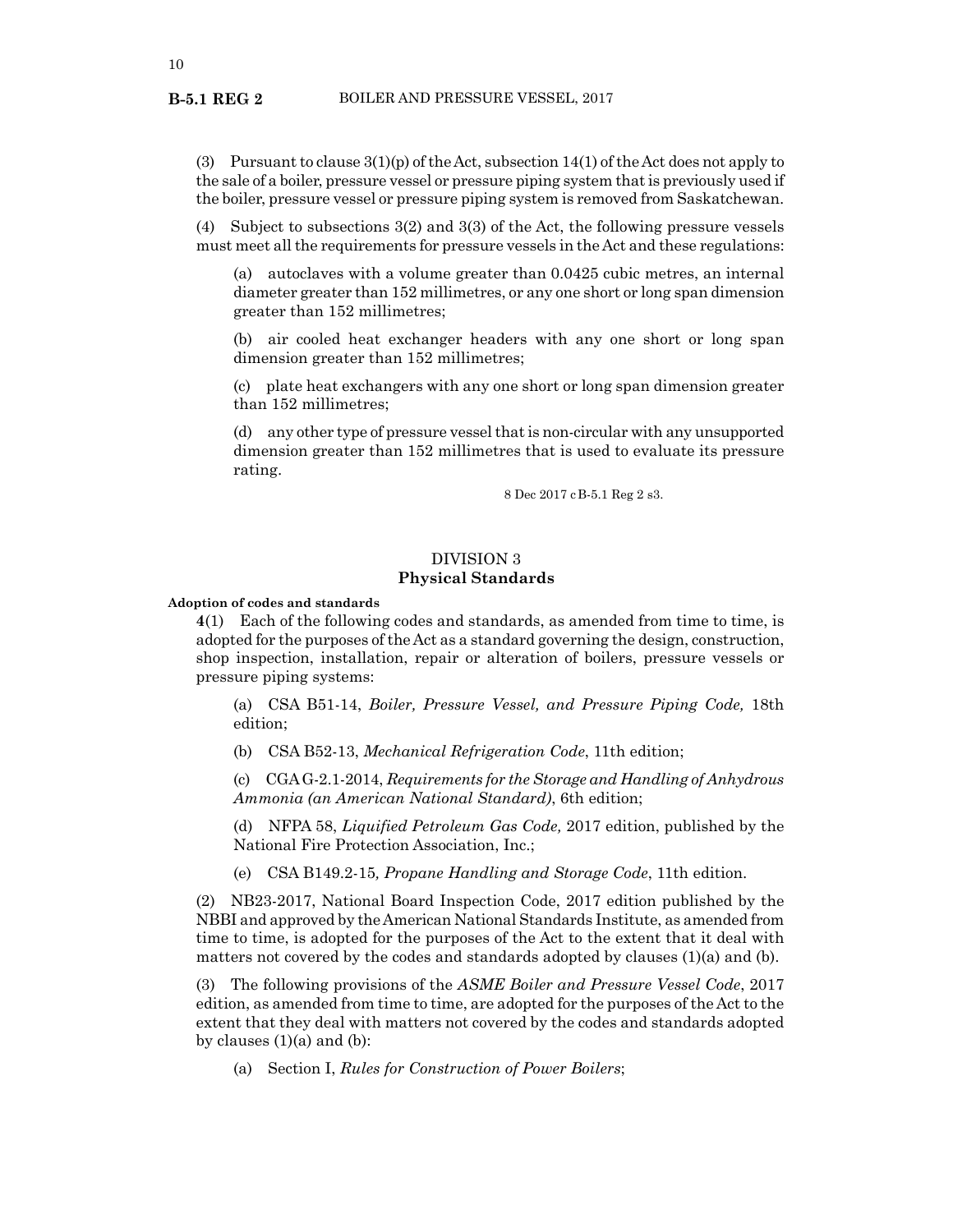<span id="page-10-0"></span>(b) Section II, *Materials*:

- (i) Part A *Ferrous Material Specifications*;
- (ii) Part B *Nonferrous Material Specifications*;

(iii) Part C - *Specifications for Welding Rods, Electrodes, and Filler Metals*;

- (iv) Part D *Properties (Customary)*;
- (v) Part D *Properties (Metric)*;
- (c) Section IV, *Rules for Construction of Heating Boilers*;
- (d) Section V, *Nondestructive Examination*;

(e) Section VI, *Recommended Rules for the Care and Operation of Heating Boilers*;

(f) Section VII, *Recommended Guidelines for the Care of Power Boilers*;

(g) the following divisions in Section VIII, *Rules for Construction of Pressure Vessels*:

- (i) Division 1;
- (ii) Division 2 *Alternative Rules*;

(iii) Division 3 - *Alternative Rules for Construction of High Pressure Vessels*;

(h) Section IX, *Qualification Standard for Welding, Brazing and Fusing Procedures, Welders, Brazers and Welding, Brazing and Fusing Operators – Welding, Brazing and Fusing Qualifications*;

(i) Section X, *Fiber‑reinforced Plastic Pressure Vessels*.

(4) The following standards, as amended from time to time, are adopted for the purposes of the Act to the extent that they deal with matters not covered by the codes and standards adopted by clauses (1)(a) and (b):

- (a) ASME B31.1-2016, *Power Piping*;
- (b) ASME B31.3-2016, *Process Piping*;
- (c) ASME B31.5-2016, *Refrigeration Piping and Heat Transfer Components*.

(5) If there is a conflict or inconsistency between an adopted code or standard and a provision of these regulations, the provision of these regulations prevails.

## 8 Dec 2017 cB-5.1 Reg 2 s4.

## **Compliance with adopted codes and standards**

**5**(1) No person who designs, constructs, carries out a shop inspection, installs, repairs or alters a boiler, pressure vessel or pressure piping system governed by the Act shall fail to carry out that activity in accordance with any applicable adopted code or standard.

(2) If a person designs, constructs, carries out a shop inspection, installs, repairs or alters a boiler, pressure vessel or pressure piping system in accordance with a more recent version of a code or standard than the version adopted pursuant to section 4, the person is deemed to have complied with the adopted code or standard.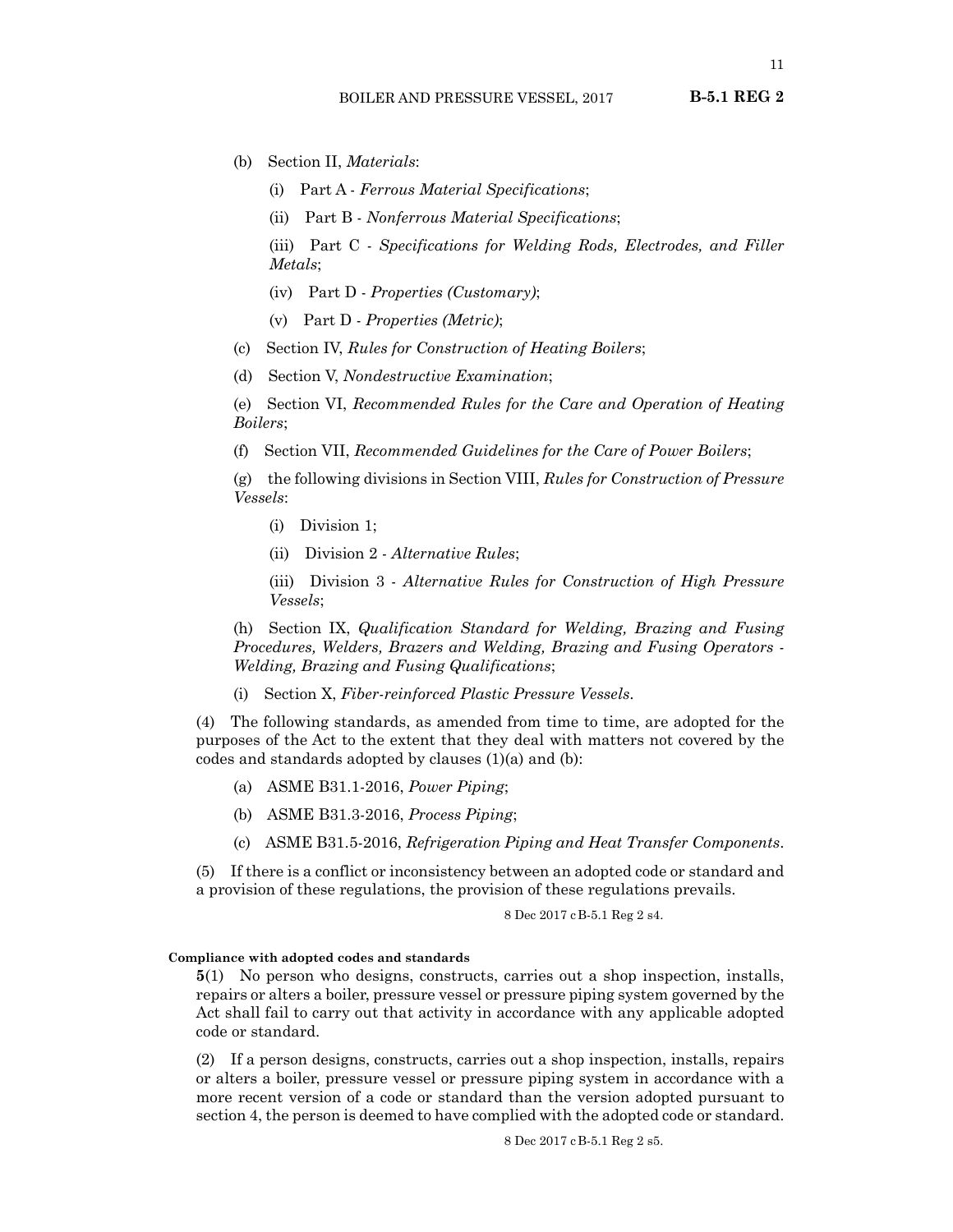#### **Requirements for boilers**

**6**(1) Subject to subsections (2) and (3) and except as otherwise provided by these regulations, boilers are to be designed, constructed, installed and fitted with protective devices in accordance with the applicable codes specified in clause 4(1) (a) and in subsections 4(2) and (3).

(2) All coil and fin-tube boilers installed in a forced circulation hot water heating system must be equipped with a flow switch that will automatically cut off the fuel supply to the burner if the flow rate is inadequate to protect the boiler from overheating.

(3) All hot water boilers other than coil and fin-tube boilers must be equipped with protection against dry firing as follows:

(a) if heat input is less than or equal to 422 megajoules per hour, the boiler must be equipped with either a flow switch or a low water fuel cut-off device; and

(b) if heat input is greater than 422 megajoules per hour, the boiler must be equipped with a low water fuel cut-off device.

8 Dec 2017 cB-5.1 Reg 2 s6.

#### **Requirements for pressure vessels**

**7** Except as otherwise provided by these regulations, pressure vessels are to be designed, constructed, installed and fitted with protective devices in accordance with the applicable codes specified in clauses  $4(1)(a)$  and (b) and subsections  $4(2)$  and (3).

8 Dec 2017 cB-5.1 Reg 2 s7.

#### **Additional requirements - pressure vessels for compressed gases**

**8**(1) Safety relief valves for a pressure vessel that is to be used in the handling and storage of a compressed gas must be set to discharge at a pressure that does not exceed the design pressure specified in subsection 9(2) or 10(2) or section 11, as the case may require.

(2) If a pressure vessel to be used in the handling and storage of a compressed gas is located outside and is exposed to the weather, any safety relief valve discharge outlet, with or without vent pipes, that is installed on the pressure vessel must be protected with a loose-fitting rain cap that cannot freeze in place.

(3) Before a pressure vessel to be used in the handling and storage of a compressed gas is placed in service, the pressure vessel must be:

(a) painted; and

(b) labelled, in block letters in a contrasting colour, with the word "caution" and the name of the compressed gas contained in the vessel.

8 Dec 2017 cB-5.1 Reg 2 s8.

#### **Additional requirements - pressure vessels for liquified petroleum gas**

**9**(1) Pressure vessels that are to be used in the handling and storage of liquefied petroleum gas must be designed for a pressure of not less than 1 725 kilopascals.

(2) Openings and fittings in pressure vessels that are to be used in the handling and storage of liquified petroleum gas must be installed and operated in accordance with the applicable code specified in clause  $4(1)(e)$ .

<span id="page-11-0"></span>**B-5.1 REG 2**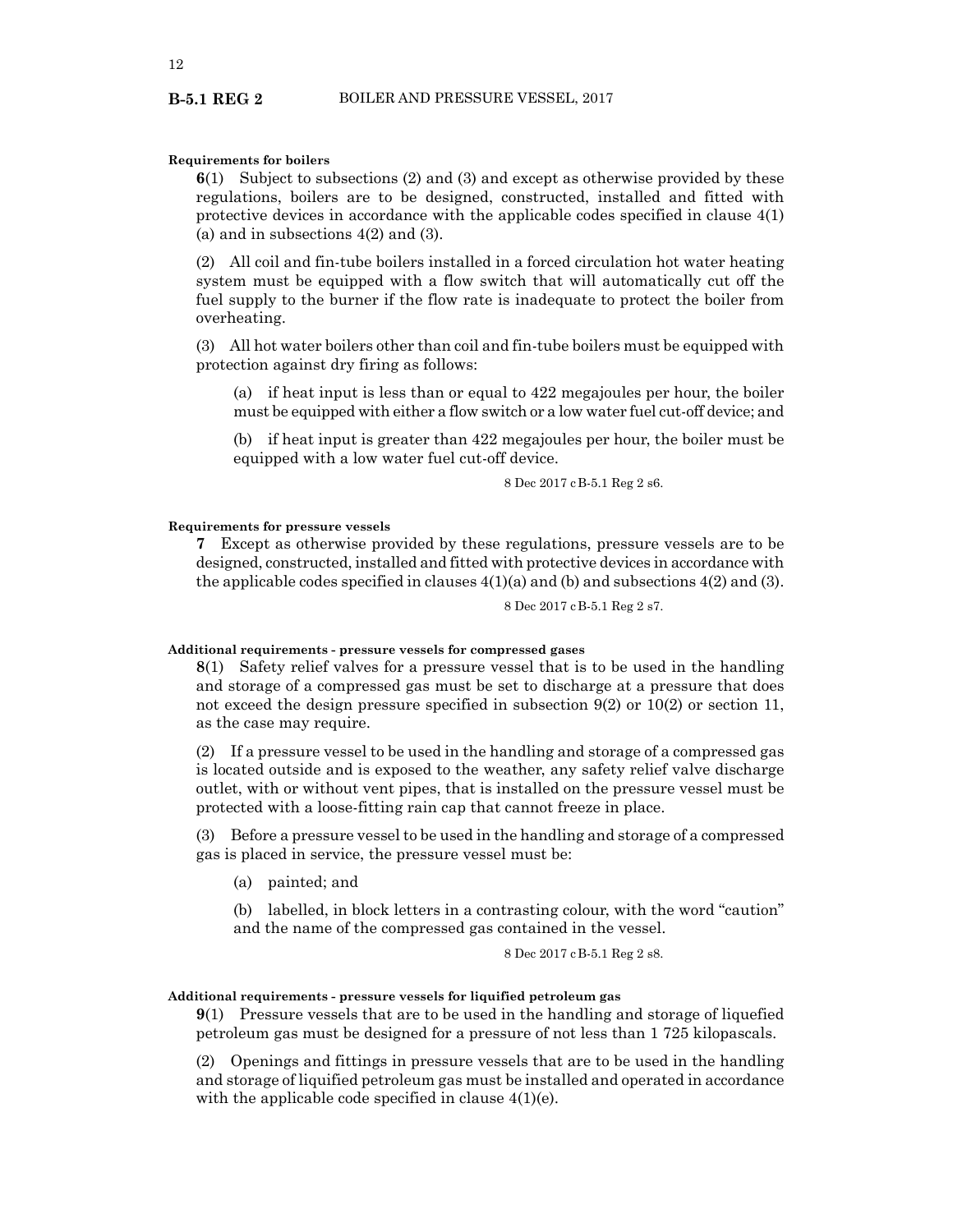13

<span id="page-12-0"></span>(3) The minimum required rate of discharge for safety relief valves for pressure vessels that are to be used in the handling and storage of liquified petroleum gas must be installed and operated in accordance with the applicable code specified in clause  $4(1)(d)$ .

8 Dec 2017 cB-5.1 Reg 2 s9.

# **Additional requirements - pressure vessels for anhydrous ammonia**

**10**(1) Subject to subsection (2) and except as otherwise provided in these regulations, pressure vessels and related pressure piping that are to be used in the handling and storage of anhydrous ammonia must be designed, constructed, installed and operated in accordance with the applicable codes pursuant to clauses  $4(1)(a)$ and (c) and subsections 4(2) to (4).

(2) Pressure vessels used for the storage of anhydrous ammonia must be designed for a pressure of not less than 1 725 kilopascals.

8 Dec 2017 cB-5.1 Reg 2 s10.

#### **Design pressure - pressure vessels for other compressed gases**

**11** Pressure vessels that are to be used in the handling and storage of compressed gases other than anhydrous ammonia and liquified petroleum gas must be designed for a pressure of not less than the vapour pressure at  $46^{\circ}$ C of the gas to be contained.

8 Dec 2017 cB-5.1 Reg 2 s11.

#### **Requirements for pressure piping**

**12**(1) Subject to subsection (2) and except as otherwise provided by these regulations, pressure piping must be designed, constructed, installed, fitted with protective devices, inspected and tested in accordance with:

(a) the applicable codes pursuant to clauses  $4(1)(a)$  and (b); and

(b) the following standards, to the extent that they deal with matters not covered by the codes and standards adopted by clause (a):

- (i) the applicable code specified in clause  $4(4)(a)$ ;
- (ii) the applicable code specified in clause  $4(4)(b)$ ;
- (iii) the applicable code specified in clause  $4(4)(c)$ .

(2) Any pressure piping that falls outside the scope of the standards mentioned in clause (1)(b) must be designed, constructed, installed, fitted with protective devices, inspected and tested in accordance with the applicable code specified in clause 4(4)(b).

8 Dec 2017 cB-5.1 Reg 2 s12.

# DIVISION 4 **Boiler and Pressure Vessel Safety Board**

**General qualification for membership**

**13** To be eligible for appointment as a member of the board, an individual must demonstrate to the minister that he or she has experience in the design, construction, inspection, operation or repair of boilers, pressure vessels or pressure piping systems.

8 Dec 2017 cB-5.1 Reg 2 s13.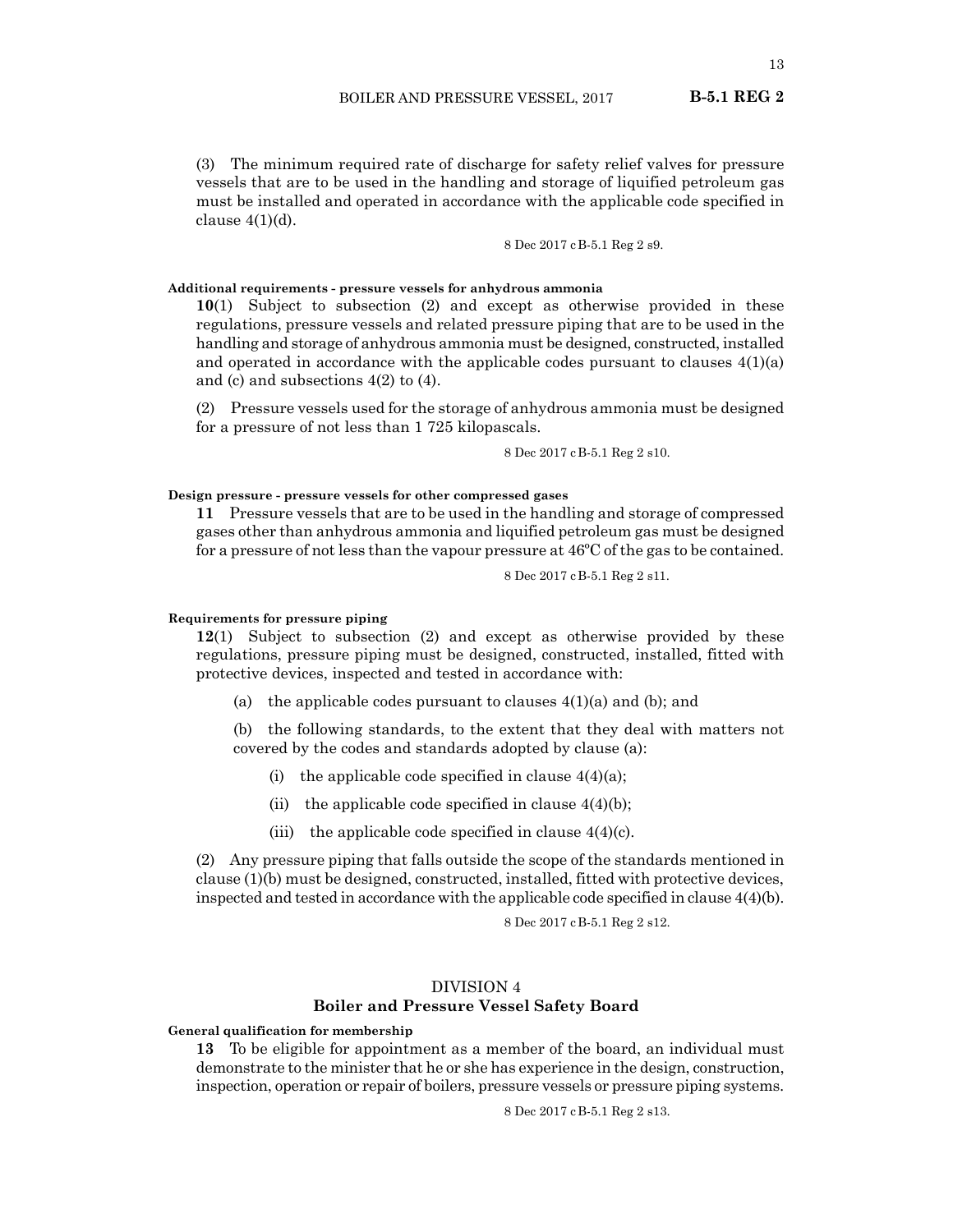## **Members to represent certain groups**

**14**(1) The board must include the following members:

(a) 1 member who is a licensed professional engineer with experience relating to high pressure boilers and who represents owners and users of high pressure boilers;

(b) 1 member who is a licensed professional engineer with experience relating to pressure vessels and who represents owners and users of pressure vessels;

(c) 2 members who are holders of first class power engineers' licences and who are actively engaged in the operation of boilers and pressure vessels;

(d) 1 member who represents boiler and pressure vessel manufacturers;

(e) 1 member who is a member of a trade union that represents employees engaged in trades involved in the construction, alteration, repair or operation of boilers, pressure vessels and pressure piping systems;

(f) 1 member who represents owners and users of low pressure boilers;

(g) 1 member who is a licensed professional engineer and represents the College of Engineering of the University of Saskatchewan or the Faculty of Engineering of The University of Regina;

(h) 1 member who is a faculty member of the Saskatchewan Polytechnic or the Saskatchewan Indian Institute of Technologies and who is actively engaged in teaching power engineering.

(2) If a successor to a member described in any of the clauses in subsection (1) is to be appointed, the person to be appointed must meet the requirements of the clause that describes the member being replaced.

8 Dec 2017 cB-5.1 Reg 2 s14.

# DIVISION 5

# **Duplicate Certificates and Review of Fees**

**Duplicate certificates, licences**

**15** The chief inspector may issue a duplicate certificate or a duplicate licence to an applicant who furnishes evidence satisfactory to the chief inspector that the applicant is a holder in good standing of the certificate or licence in question and has a legitimate reason for requesting a duplicate, together with the applicable fee.

8 Dec 2017 cB-5.1 Reg 2 s15.

# **Fee for review by chief inspector**

**16**(1) An applicant for a review pursuant to subsection 25(1) of the Act shall pay the applicable fee.

(2) If, after completing a review pursuant to subsection 25(1) of the Act, the chief inspector revokes or varies the notice, order, decision, requirement or direction of an inspector that is the subject of the review, the application fee will be refunded on the written request of the applicant.

8 Dec 2017 cB-5.1 Reg 2 s16.

<span id="page-13-0"></span>**B-5.1 REG 2**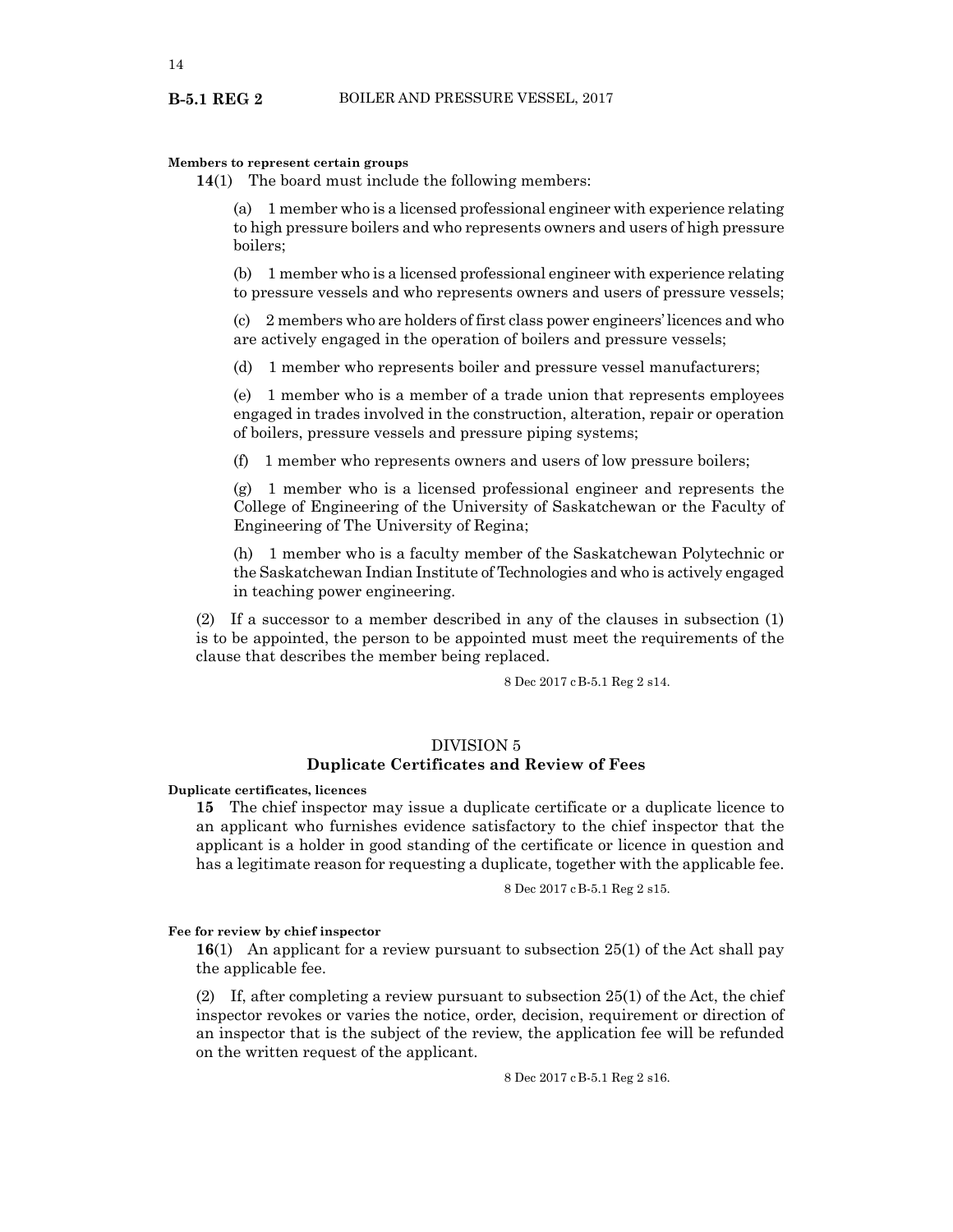15

# PART 2

# **Registration of Design**

#### <span id="page-14-0"></span>**Application for registration of designs**

**17**(1) In this section and section 18, **"application for registration"** means an application for the registration of a design required pursuant to section 11 of the Act.

(2) No person shall commence construction, installation, alteration or repair of a boiler, pressure vessel, fitting or pressure piping unless:

- (a) an application for registration has been made to the chief inspector; and
- (b) registration has been received.

(3) With respect to an application for registration of the design of a boiler, a pressure vessel or an alteration to or repair of a boiler or pressure vessel, the drawings, calculations, specifications and other information respecting the design must include:

(a) the design pressure and temperature;

(b) details of the arrangement and dimensions of all component parts;

(c) the ASME specification numbers of all materials for which an ASME specification number is required by any applicable code or standard;

(d) details of the proposed construction and welded joint configuration;

(e) the section and paragraph number of the applicable code specified in subsection 4(3) pursuant to which it is or is to be constructed;

(f) a report of any physical tests conducted for the purpose of establishing the maximum allowable working pressure; and

(g) any other information that the chief inspector may require.

(4) With respect to an application for registration of the design of a pressure piping system:

(a) the drawings, specifications and other information submitted as part of the application for registration must be of sufficient detail to allow the chief inspector to fully evaluate the design; and

(b) the drawings submitted for registration must be stamped and signed by a licensed professional engineer.

(5) The drawings, specifications and other information respecting the design of a fitting submitted for an application for registration must include:

(a) the statutory declaration of the manufacturer, in the manner and form specified by the chief inspector, respecting compliance with:

(i) standards specified in the declaration that are applicable to the fitting; and

(ii) the quality control program required by CSA B51-14; and

(b) supporting documents that set out all information required by CSA B51-14.

8 Dec 2017 cB-5.1 Reg 2 s17.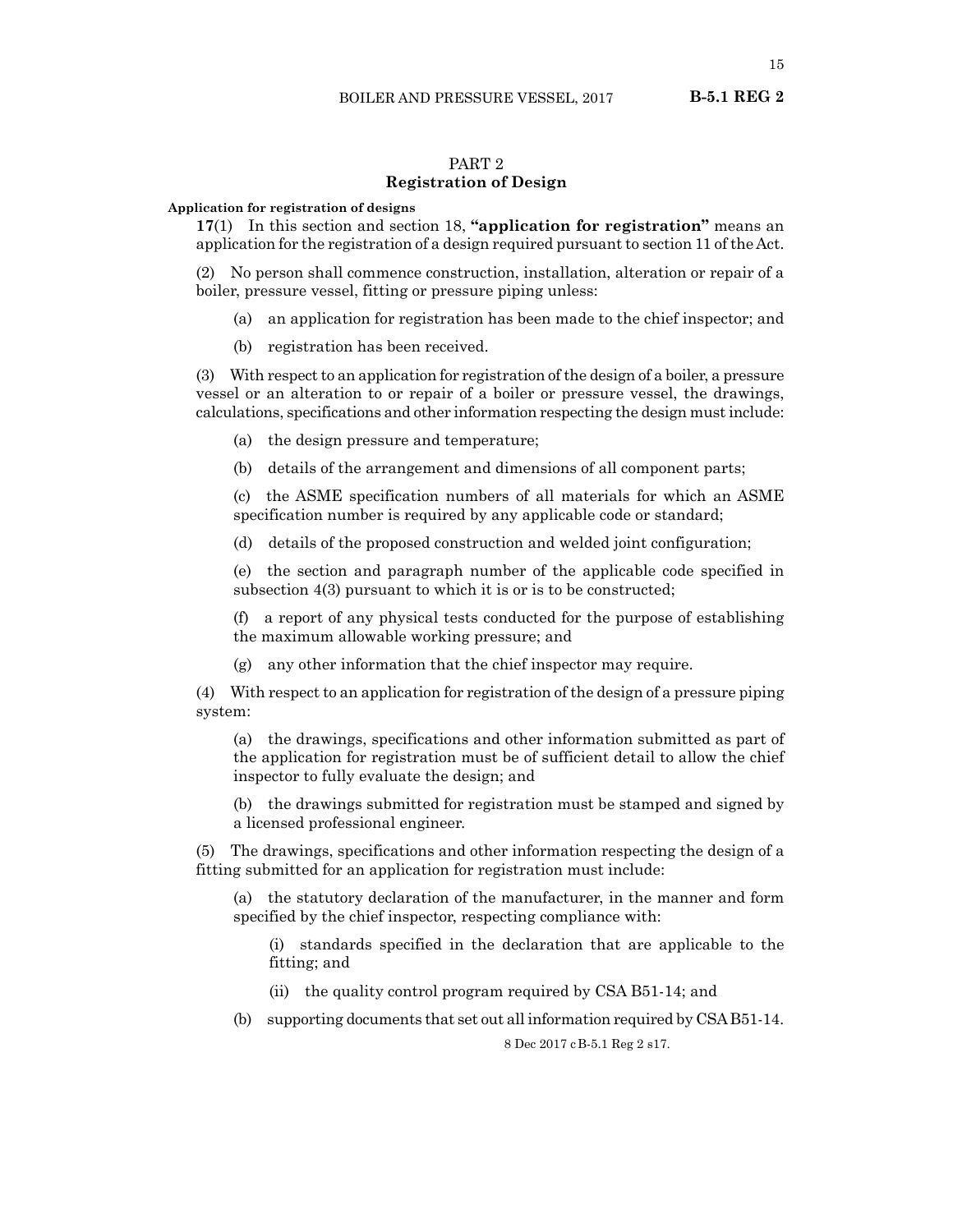#### **Fees - registration of designs**

**18**(1) An application for the registration of the design of a boiler, pressure vessel, fitting or pressure piping system is subject to the applicable fee.

(2) No refund will be given of any fee paid pursuant to this section with respect to an application for registration if the application is denied.

8 Dec 2017 cB-5.1 Reg 2 s18.

#### **Alternative to design registration requirement - boilers, pressure vessels**

**19**(1) Subject to subsections (3) and (4), the design of a boiler or pressure vessel is not required to be registered pursuant to subsection 11(1) of the Act if:

(a) the boiler or pressure vessel is:

(i) constructed in strict compliance with the administrative and technical rules of the appropriate section of the applicable code specified in subsection 4(3);

(ii) stamped in accordance with the ASME code with the applicable certification mark; and

- (iii) registered with NBBI; and
- (b) the NBBI registration number is:
	- (i) recorded on the data report required by the ASME code; and
	- (ii) stamped on the name plate of the boiler or pressure vessel.

(2) Subject to subsections (3) to (5), the design of a boiler or pressure vessel constructed in Canada is not required to be registered pursuant to subsection 11(1) of the Act if:

(a) the boiler or pressure vessel:

(i) is constructed in a province or territory of Canada other than Saskatchewan in strict compliance with the administrative and technical rules of the appropriate section of CSA B51-14;

(ii) is assigned a Canadian registration number by the boiler and pressure vessel authority of the province or territory in which it is constructed; and

(iii) is inspected during construction by an inspector employed by the boiler and pressure vessel authority of the province or territory in which it is constructed; and

(b) the registration number of the province or territory in which the boiler or pressure vessel is constructed is:

- (i) recorded on the data report required by the CSA B51-14; and
- (ii) stamped on the name plate of the boiler or pressure vessel.

(3) Before a boiler or pressure vessel mentioned in subsection (1) or (2) is installed, the owner must ensure that the data report required by the applicable code or standard has been submitted to the chief inspector for registration.

<span id="page-15-0"></span>**B-5.1 REG 2**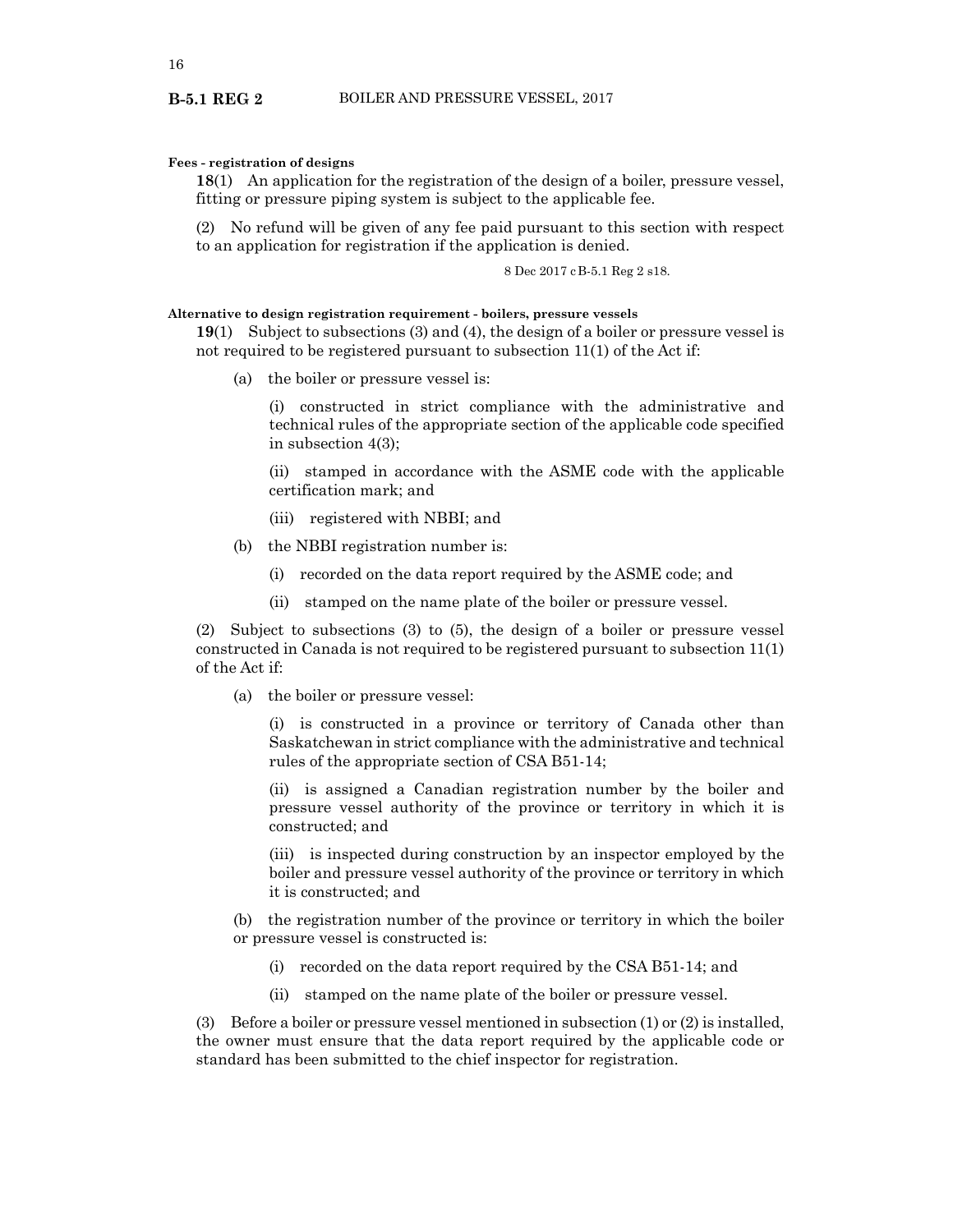**B-5.1 REG 2**

<span id="page-16-0"></span>(4) The following boilers or pressure vessels are required to be registered pursuant to subsection 11(1) of the Act:

(a) boilers or pressure vessels manufactured before January 1, 1997;

(b) pressure vessels manufactured in accordance with Section VIII Division 2 or Division 3 of the ASME code;

(c) pressure vessels designed with limited cycles of service in accordance with Section VIII Division 1 of the ASME code;

(d) pressure vessels fabricated from cold-stretched, austenitic stainless steel;

(e) pressure vessels with volumes exceeding 37 370 litres and installed in a horizontal position on two saddle supports;

(f) pressure vessels designed for pressures exceeding 3 000 psig and manufactured in accordance with Section VIII Division 1 of the ASME code;

(g) pressure vessels that have any pressure part designed pursuant to clause U-2(g) in Section VIII Division 1 of the ASME code;

(h) boilers rated for over 10 000 kW and manufactured in accordance with Section I of the ASME code;

(i) boiler blowoff vessels less than 457 mm (18 in) in diameter; and

(j) part of a boiler or pressure vessel that is identified on a partial data report.

(5) Any boiler or pressure vessel mentioned in subclause  $(2)(a)(iii)$  does not require an inspection during construction by an inspector employed by the boiler and pressure vessel authority if that boiler or pressure vessel complies with one or more of the limitations described in clauses 4.8.2(a) to (g) of CSA B51-14.

(6) Registration of a data report is subject to the applicable fee.

8 Dec 2017 cB-5.1 Reg 2 s19.

#### **Exemptions from registration requirement - fittings**

**20**(1) If a fitting is registered by CSA, the design of the fitting is not required to be registered pursuant to subsection 11(1) of the Act, except for any engineered pressure enclosures.

(2) Subject to subsection (3), category A, B, C and G fittings, as set out in Table 1 of CSA B51-14, are not required to be registered pursuant to subsection 11(1) of the Act.

(3) The following fittings or devices must be registered pursuant to subsection 11(1) of the Act:

(a) nonstandard or unlisted pipe fittings, flanges or valves that do not comply with the specifications and standards listed in:

- (i) Table 126.1 of ASME B31.1-2016;
- (ii) Table 326.1 of ASME B31.3-2016; or
- (iii) Table 526.1 of ASME B31.5-2016; or

(b) pressure relief devices that do not comply with the requirements of the ASME Code or NBBI Code.

8 Dec 2017 cB-5.1 Reg 2 s20.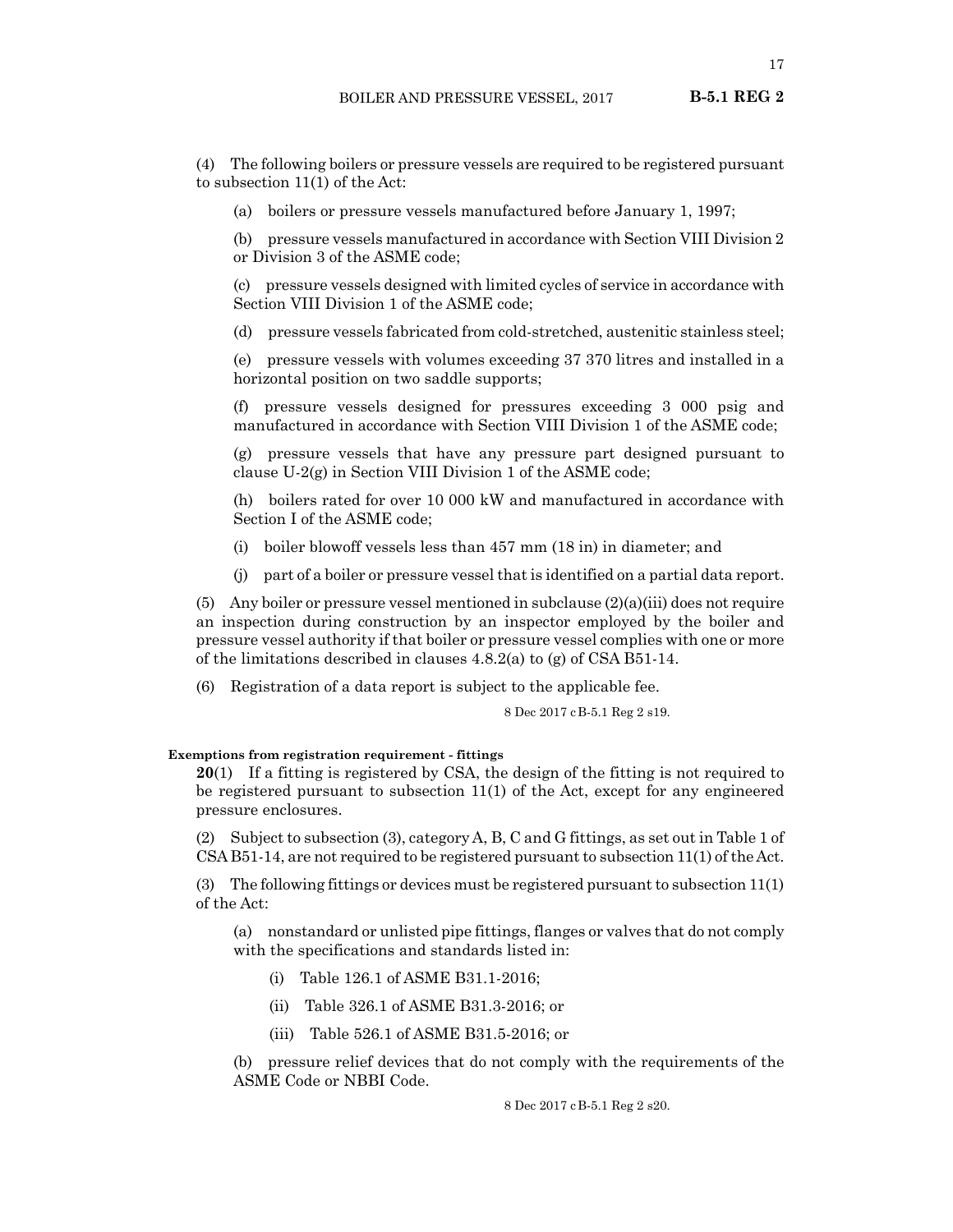# <span id="page-17-0"></span>**Exemptions from registration requirement - pressure piping systems**

**21** The design of a pressure piping system with an aggregate internal capacity of 0.5 cubic metres or less is not required to be registered pursuant to subsection 11(1) of the Act unless:

(a) the design makes up a portion of a larger overall pressure piping system design in which a need exists to register the complete system with multiple applications; or

(b) the piping will be an addition to an existing facility that connects to or alters a pressure relief system.

8 Dec 2017 cB-5.1 Reg 2 s21.

# PART 3 **Quality Control - Fabrication and Installation**

# DIVISION 1 **Quality Control Requirements**

# **Quality control program required**

**22**(1) Subject to subsection (2), a person who intends to construct, install, alter or repair a boiler, pressure vessel, fitting or pressure piping system:

(a) must develop and implement a written quality control program manual that is appropriate for the scope of the work to be carried out and meets the requirements of any applicable code or standard;

(b) must not commence the construction, installation, alteration or repair unless the quality control program manual is registered pursuant to section 23; and

(c) must carry out the construction, installation, alteration or repair in accordance with the registered quality control program manual.

(2) Subsection (1) does not apply to a person who holds a valid contractor's licence issued pursuant to *The Gas Licensing Act* with respect to the installation of low pressure boilers and associated pressure equipment with thermal inputs that are within the limits of the authority conferred by the licence issued to that person pursuant to *The Gas Licensing Act*.

8 Dec 2017 cB-5.1 Reg 2 s22.

# **Registration of quality control program manual**

**23**(1) A person who intends to construct, install, alter or repair a boiler, pressure vessel, fitting or pressure piping system must apply for registration of the quality control program manual required by section 22 to the chief inspector, together with the applicable fee.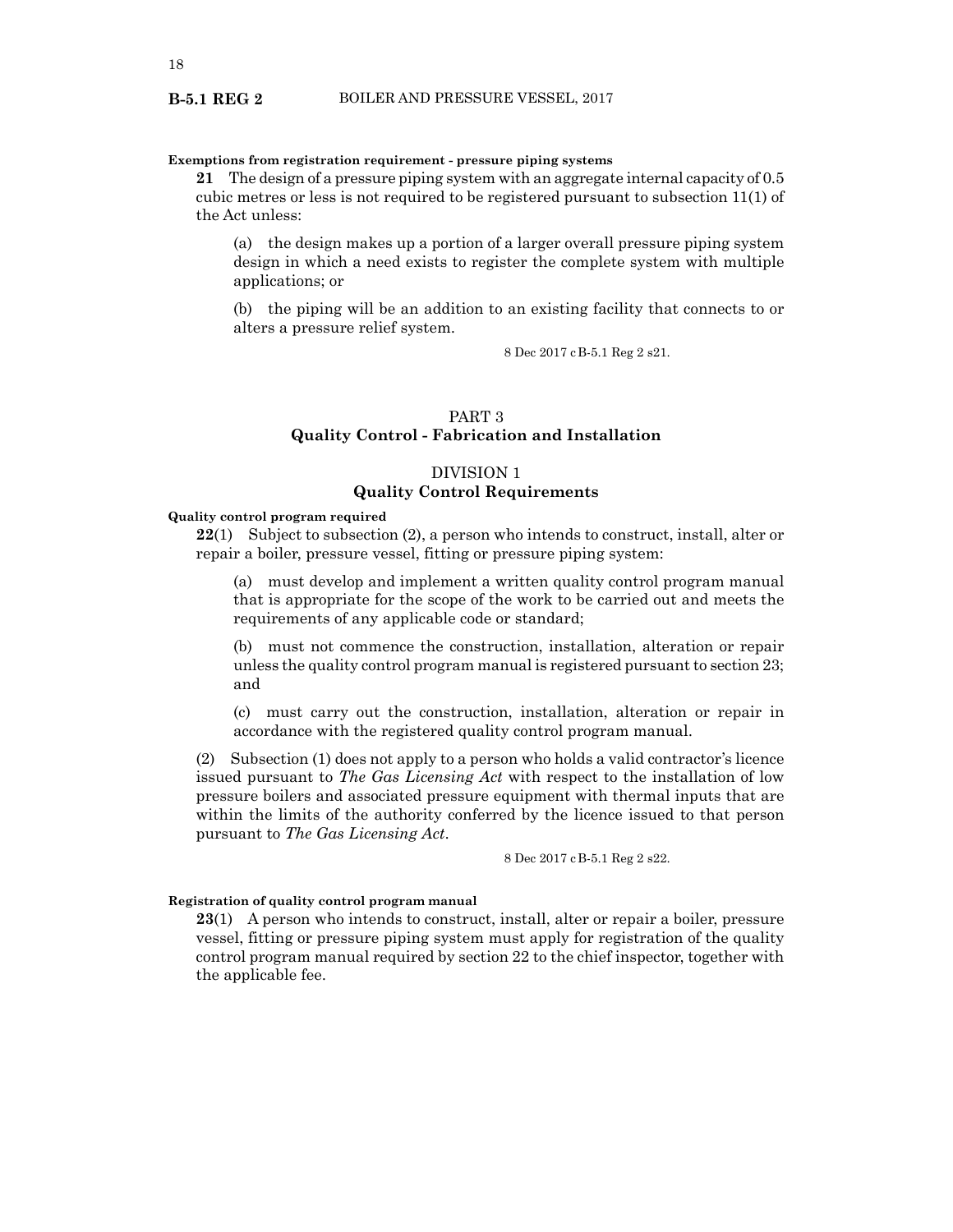19

**B-5.1 REG 2**

(2) Before making a decision with respect to an application pursuant to this section, the chief inspector:

(a) may require the applicant to provide any further information that the chief inspector considers necessary; and

(b) may require an audit to be conducted, at the applicant's expense, of the proposed quality control program, including an inspection of any boiler, pressure vessel or plant to which the application relates.

(3) With respect to an audit conducted pursuant to clause  $(2)(b)$ , the applicant shall pay the applicable fee.

(4) The chief inspector may register a quality control program manual and issue a certificate of registration to the applicant if the chief inspector is satisfied, after review of the manual by an inspector and after consideration of the results of any audit conducted and any further information that the chief inspector considers relevant, that the quality control program set out in the manual, if implemented:

(a) will provide control over the activities to which the manual applies in accordance with the Act and these regulations; and

(b) will not present a serious risk to public safety.

(5) Subject to subsection (6), a certificate of registration issued pursuant to subsection (4) is valid for a period of up to 3 years from the date of issue.

(6) The chief inspector may:

(a) impose any terms and conditions on a certificate of registration that the chief inspector considers advisable in the interest of public safety at the time the certificate of registration is issued or at any time during the period of validity of the certificate of registration; and

(b) amend, vary, suspend, revoke or replace any terms and conditions imposed pursuant to clause (a).

(7) A person who holds a certificate of registration issued pursuant to subsection (4) and who intends to change a procedure described in the quality control program manual shall:

(a) submit a copy of the proposed amendment to the manual to an inspector for review, together with the applicable fee;

(b) not implement the amended procedure until an inspector has approved the amendment; and

(c) file a copy of the amendment with the chief inspector as soon as possible after an inspector has approved it.

8 Dec 2017 cB-5.1 Reg 2 s23.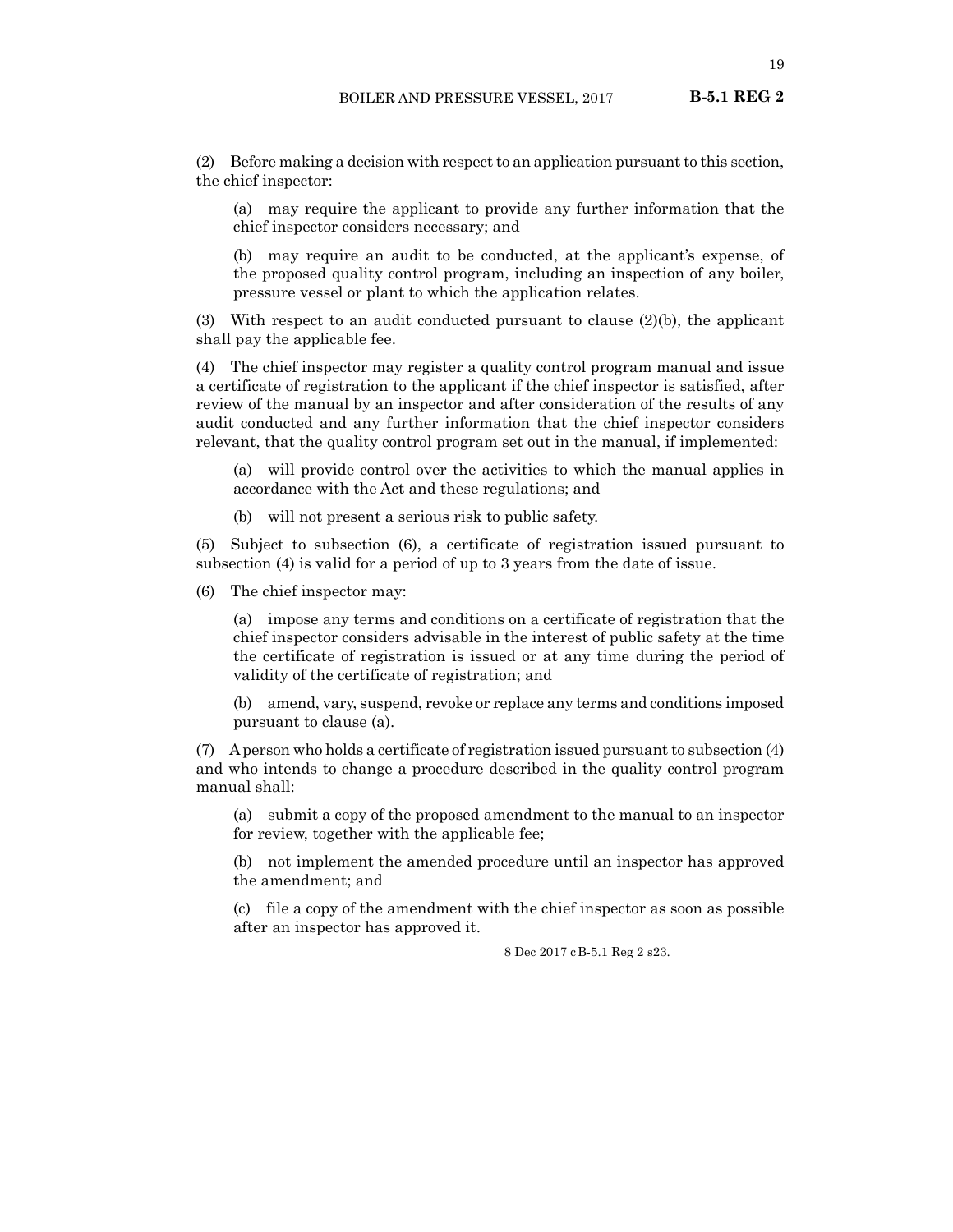<span id="page-19-0"></span>**B-5.1 REG 2**

# **Audit**

**24**(1) An inspector may conduct an audit for the purpose of determining whether or not the holder of a certificate of registration with respect to a quality control program manual is carrying out the activities to which the manual applies in accordance with the manual.

(2) With respect to an audit conducted pursuant to subsection (1), the holder of a certificate of authorization shall pay the applicable fee.

8 Dec 2017 cB-5.1 Reg 2 s24.

## **Reissuance of certificate of registration**

**25** The chief inspector may reissue a certificate of registration for a quality control program manual to an applicant in the name of a successor to the original holder of the certificate if the applicant:

(a) provides evidence satisfactory to the chief inspector that the applicant is the successor to the original holder of the certificate; and

(b) pays the applicable fee.

8 Dec 2017 cB-5.1 Reg 2 s25.

#### **Contractor's licence**

**26**(1) No person shall engage in the business of constructing, installing, altering or repairing boilers, pressure vessels, fittings, pressure piping systems or refrigeration plants unless the person holds a valid contractor's licence.

(2) An application for a contractor's licence must:

- (a) set out the scope of the work that the applicant intends to engage in; and
- (b) be accompanied by the applicable fee.

(3) The chief inspector may issue a contractor's licence to an applicant if the chief inspector is satisfied that the applicant holds valid certificates of registration for a quality control program and welding procedures that cover the proposed scope of work to which the licence applies.

(4) A licence issued pursuant to subsection (3) is valid for a period of up to 3 years from the date of issue.

(5) The chief inspector may issue a contractor's licence to an applicant if the chief inspector is satisfied that the applicant holds a valid gas contractor's licence issued pursuant to *The Gas Licensing Act*.

(6) A licence issued pursuant to subsection (5) is limited to the installation of low pressure boilers and associated equipment with thermal inputs that are within the limits of the authority conferred by the licence issued pursuant to *The Gas Licensing Act*.

(7) A licence issued pursuant to subsection (5) expires at the same time as the gas contractor's licence expires.

8 Dec 2017 cB-5.1 Reg 2 s26.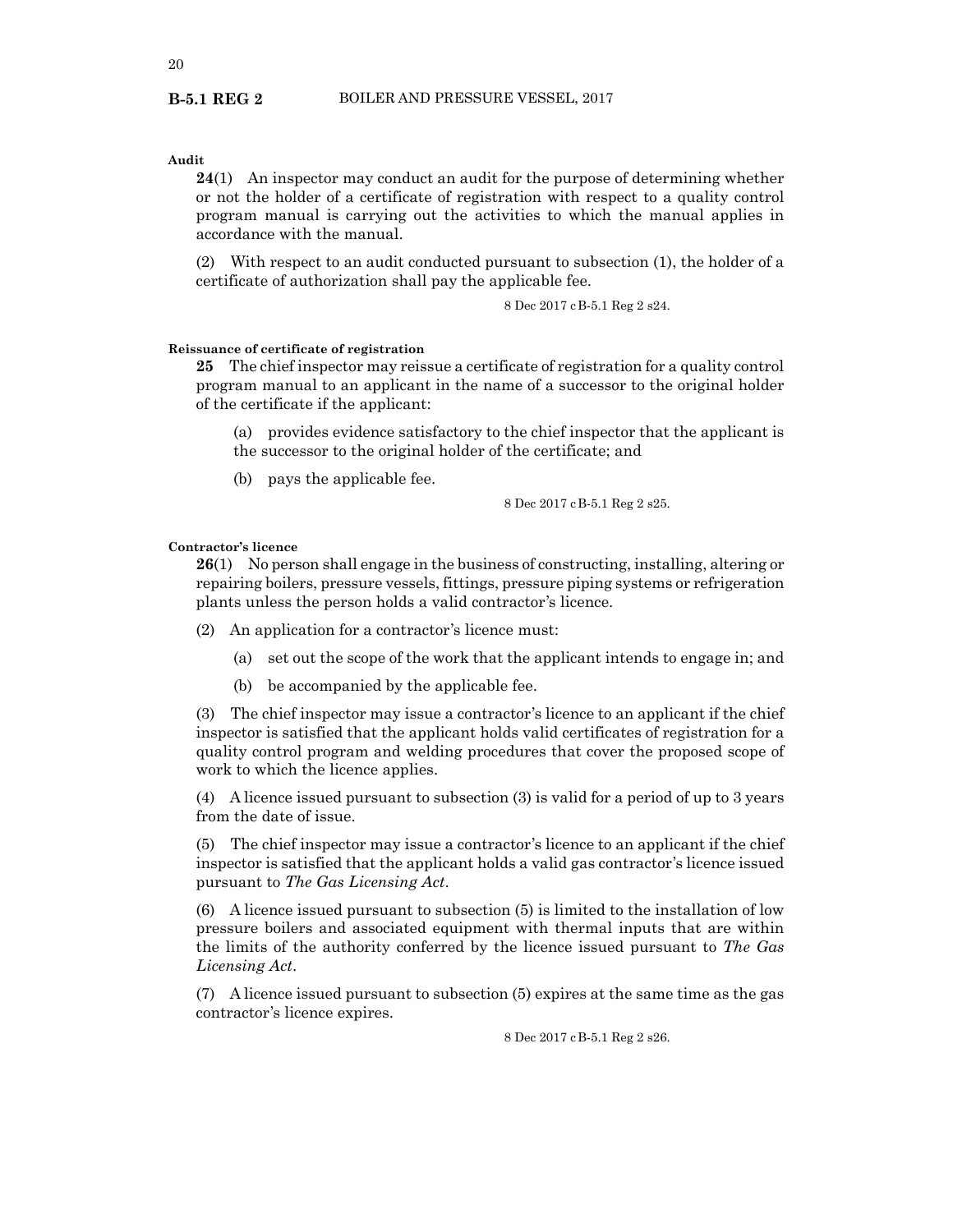#### <span id="page-20-0"></span>**Inspections - construction**

**27**(1) A contractor who constructs a boiler, pressure vessel, fitting, pressure piping system or refrigeration plant must ensure that a shop inspection of the boiler, pressure vessel, fitting, pressure piping system or refrigeration plant is conducted in accordance with the applicable code specified in clause  $4(1)(a)$  or (b), as the case may be.

(2) With respect to the construction of a boiler, pressure vessel, fitting, pressure piping system, refrigeration plant or other equipment, a contractor shall pay the applicable fee.

8 Dec 2017 cB-5.1 Reg 2 s27.

# DIVISION 2 **Welding Requirements**

#### **Welding procedures required**

**28**(1) A person who intends to construct, alter or repair any boiler, pressure vessel, fitting or pressure piping system by welding shall:

(a) subject to subsection (2), develop and qualify by testing, procedures in accordance with the applicable code specified in clause 4(3)(h);

(b) not commence the construction, alteration or repair unless the procedures have been registered pursuant to section 29; and

(c) carry out the construction, alteration or repair in accordance with the registered procedures.

(2) A person mentioned in subsection (1) may carry out the activities mentioned in subsection (1) in accordance with any of the ANSI/AWS standard welding procedures set out in the NBBI code, but must submit those procedures for registration pursuant to section 29.

8 Dec 2017 cB-5.1 Reg 2 s28.

#### **Registration of welding procedures**

**29**(1) A person who intends to construct, install, alter or repair a boiler, pressure vessel, fitting or pressure piping system by welding must apply for registration of the welding procedures required by section 28 to the chief inspector, together with the applicable fee.

(2) The chief inspector may register a welding procedure and assign a registration number to the procedure if, after a review by an inspector, the chief inspector is satisfied that the procedure meets the requirements of the applicable code specified in clause 4(3)(h).

(3) The chief inspector may accept for registration without review any of the ANSI/AWS standard welding procedures set out in the NBBI code.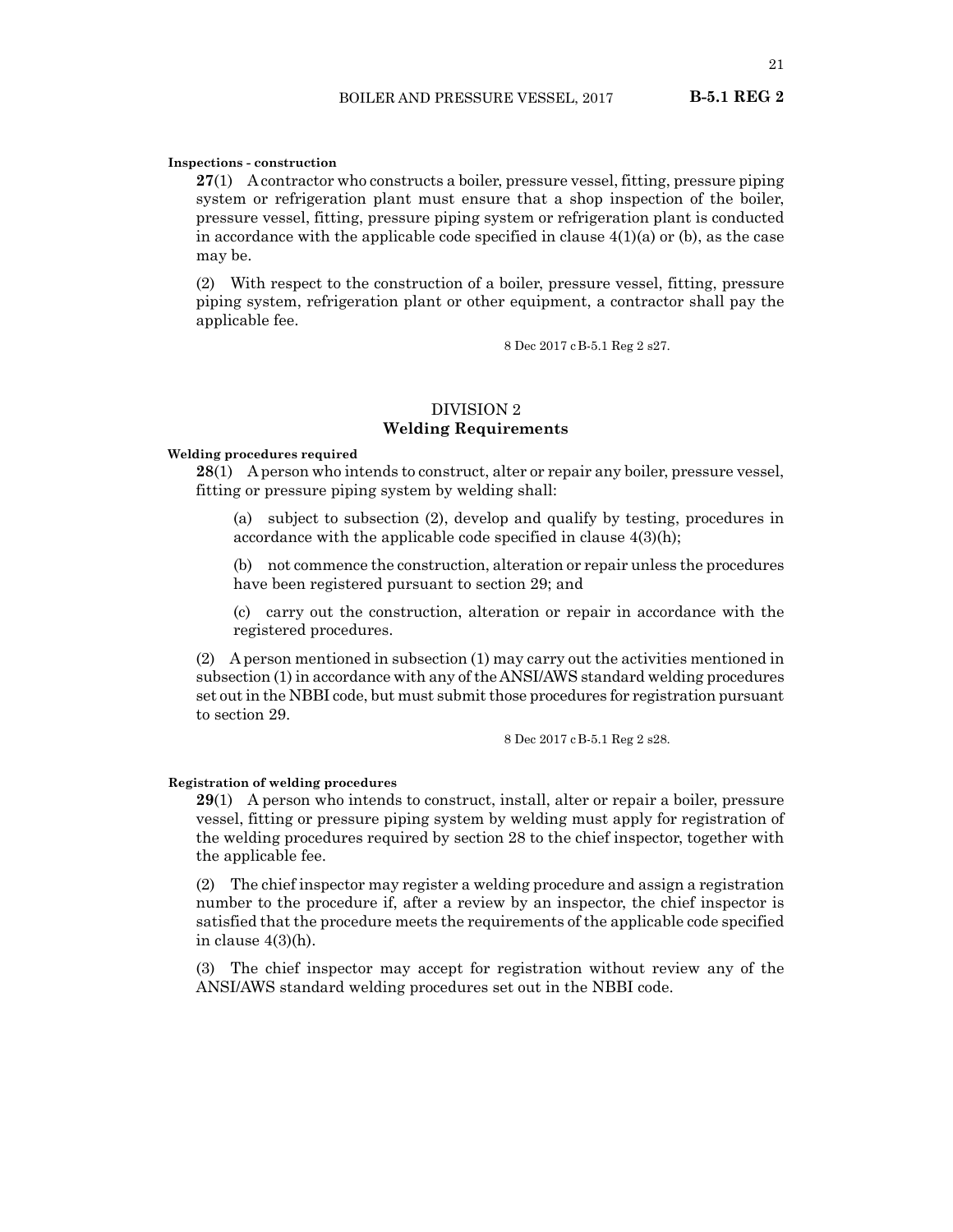(4) A person mentioned in subsection (1) must:

(a) ensure that copies of a registered welding procedures are kept at any worksite at which the procedure is to be used; and

(b) ensure that any welding on a boiler, pressure vessel, fitting or pressure piping system is carried out in accordance with that procedure.

(5) If a person mentioned in subsection (1) wishes to make a change in a registered welding procedure, the person must submit the proposed amendment to the chief inspector for registration in accordance with this section, together with the applicable fee.

8 Dec 2017 cB-5.1 Reg 2 s29.

#### **Compliance with section 16 of Act**

**30** For the purposes of section 16 of the Act, a person is qualified to perform a welding process in the construction, alteration or repair of a boiler, pressure vessel or pressure piping system if:

(a) the person holds a valid pressure welder's licence issued pursuant to Division 3 of Part 11; and

(b) the welding process is within the scope of the welding processes authorized by the licence mentioned in clause (a).

8 Dec 2017 cB-5.1 Reg 2 s30.

# DIVISION 3 **Installation Requirements**

**Permit to install, alter or repair**

**31** A contractor shall:

(a) report the installation, alteration or repair of a boiler or pressure vessel to the chief inspector in the manner and form specified by the chief inspector; and

(b) pay the applicable fee.

8 Dec 2017 cB-5.1 Reg 2 s31.

**Inspection fees - installation, etc.**

**32** A contractor or owner shall pay the applicable fee to cover the cost of the acceptance inspection on the installation, alteration or repair work.

8 Dec 2017 cB-5.1 Reg 2 s32.

<span id="page-21-0"></span>**B-5.1 REG 2**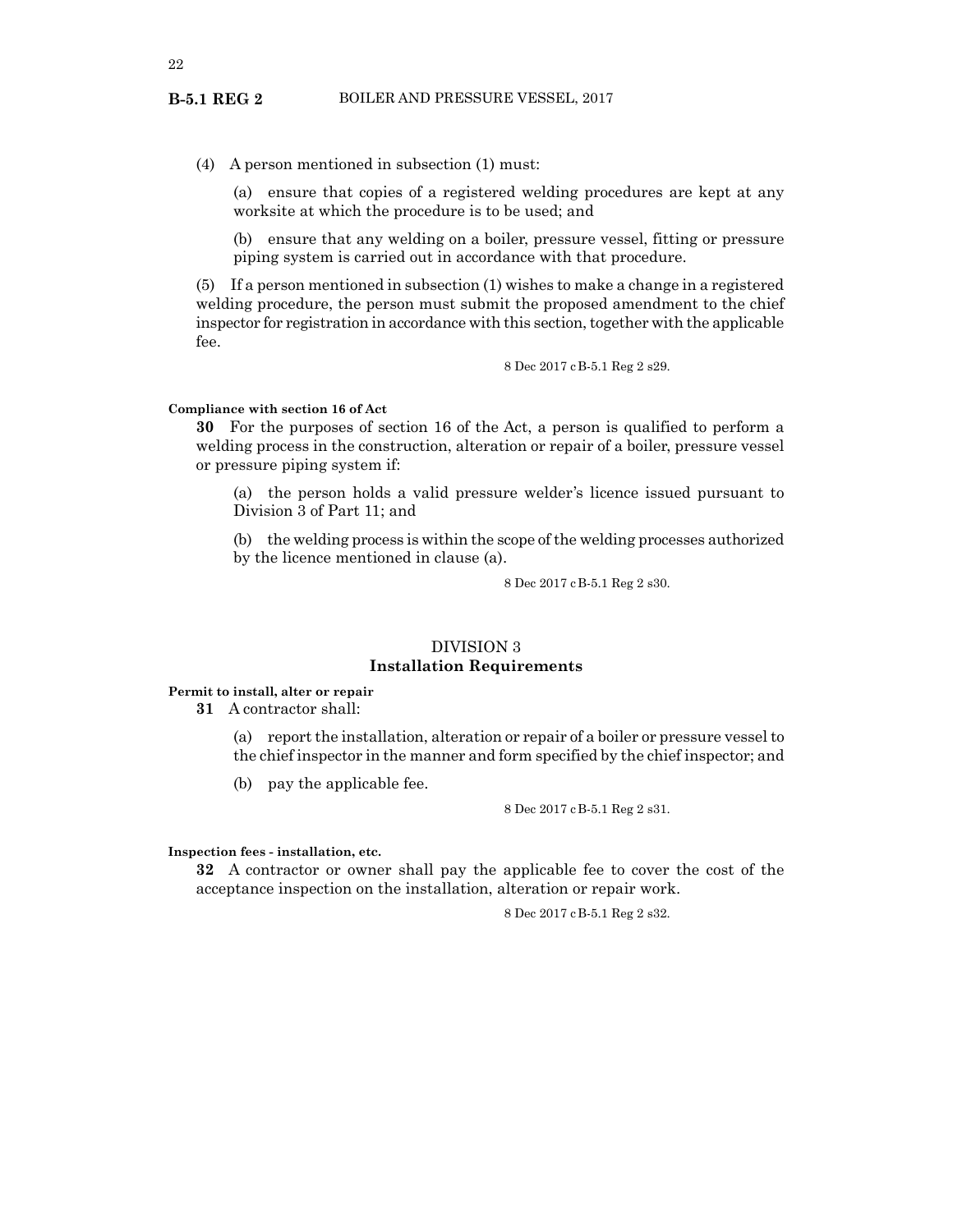# PART 4 **Equipment Licensing**

#### <span id="page-22-0"></span>**Exemptions - owner's licence to operate**

**33** For the purposes of clause 5(1)(c) of the Act, the owner of any of the following classes of pressure vessels is not required to hold a licence to operate the pressure vessel in question:

- (a) an air receiver with a volume of 800 litres or less;
- (b) a propane vessel used in a vehicle as a fuel tank;

(c) a propane storage vessel with a capacity of 30 000 litres or less that forms part of a distribution facility that:

- (i) is used to dispense propane to the public; and
- (ii) is licensed pursuant to *The Gas Licensing Act*;

(d) a propane storage vessel with a capacity of 7 500 litres or less that is used for heating purposes in a building or at a construction site or oil field;

(e) a propane storage vessel with a capacity of 30 000 litres or less that is used for heating purposes on a farm.

8 Dec 2017 cB-5.1 Reg 2 s33.

## **Owner's licence to operate - boiler, etc., in service**

**34**(1) An owner of a boiler or pressure vessel that is in service in Saskatchewan shall apply for a licence authorizing the operation of the boiler or pressure vessel not later than June 30 in each year.

(2) An owner shall provide payment of the applicable fee with the application pursuant to subsection (1) for the type and capacity of the boiler or pressure vessel.

(3) A licence issued pursuant to this section expires on June 30 of the year following the year of issuance.

8 Dec 2017 cB-5.1 Reg 2 s34.

**Acceptance and installation inspections - new, repaired or altered pressure vessels or boilers**

**35**(1) Subject to subsections (2) and (3), no person shall put into operation any boiler or pressure vessel until the boiler or pressure vessel has passed an acceptance inspection conducted by an inspector.

(2) Subject to subsection (3), a quality management system company shall not put into operation any boiler or pressure vessel until the boiler or pressure vessel has passed an installation inspection conducted by a licensed pressure equipment inspector of the appropriate class under the requirements of the quality management system program.

(3) Following an installation inspection in subsection (2), an acceptance inspection is required to be conducted by an inspector but may be performed after the boiler, pressure vessel or plant has been placed in operation.

8 Dec 2017 cB-5.1 Reg 2 s35.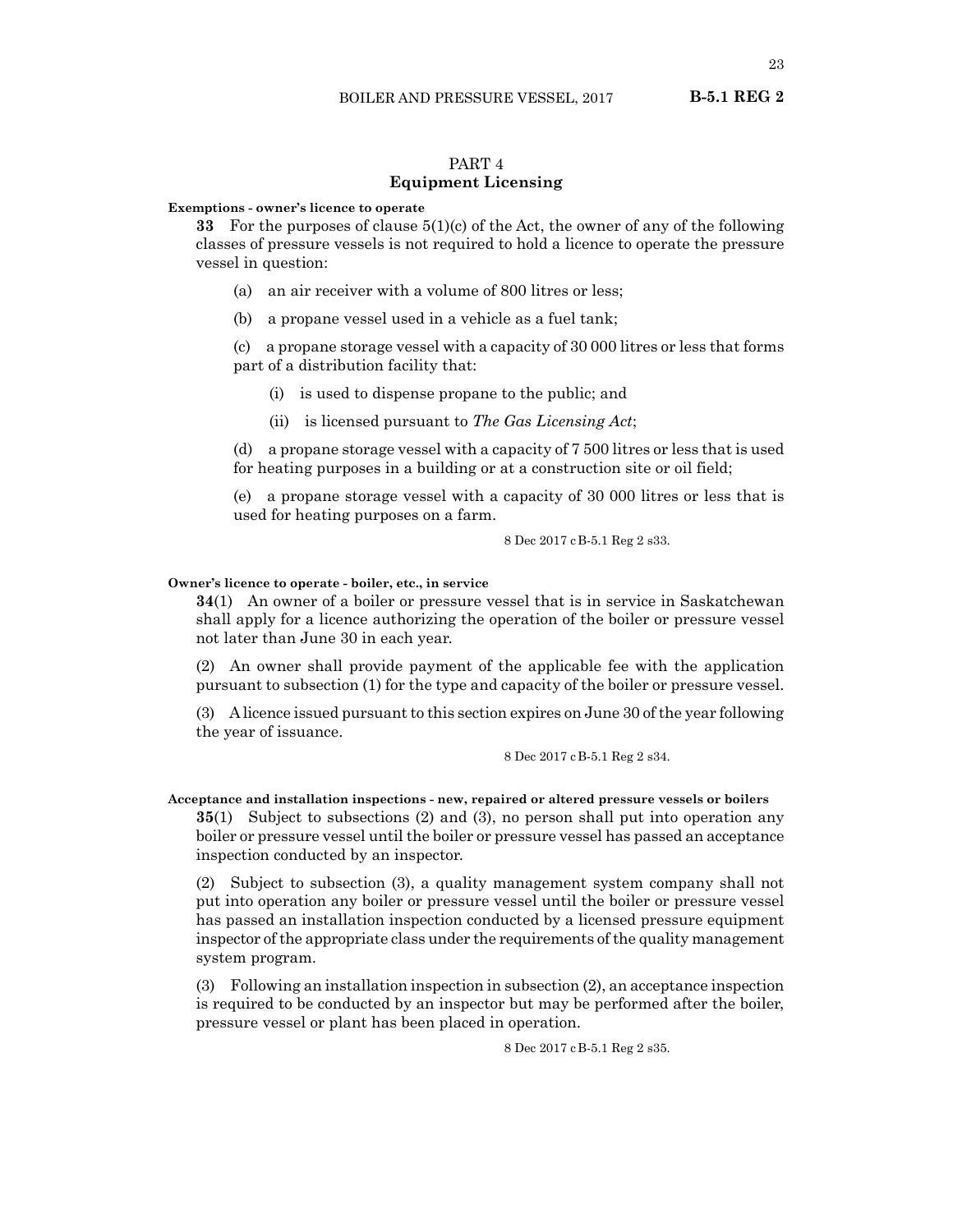## **Owner's licence to operate - new or out-of-service boiler, etc.**

**36**(1) An owner who intends to put into service a new boiler or pressure vessel or a boiler or pressure vessel that is installed but not currently in service must apply to the chief inspector in accordance with this section for a licence authorizing the operation of the boiler or pressure vessel.

(2) In the case of a new boiler or pressure vessel, an application pursuant to subsection (1) must be made after the initial installation is completed and before the boiler or pressure vessel is put into service.

(3) In the case of a boiler or pressure vessel that is installed but not currently in service, an application pursuant to subsection (1) must be made before the boiler or pressure vessel is put into service.

(4) An application pursuant to subsection (1) must be accompanied by the applicable fee.

(5) The chief inspector may issue to the applicant a licence to operate the boiler or pressure vessel as owner if, after conducting an inspection, an inspector or licensed pressure equipment inspector issues an inspection certificate with respect to the boiler or pressure vessel.

(6) A licence issued pursuant to subsection (5) expires on June 30 following the date of issuance.

8 Dec 2017 cB-5.1 Reg 2 s36.

#### **Owner's licence to operate plant**

**37** For the purposes of clause 5(1)(c) of the Act, an owner is deemed to hold a valid licence to operate a plant if the owner who holds a valid licence to operate:

- (a) each boiler constituting a boiler plant; or
- (b) each pressure vessel constituting a refrigeration plant.

8 Dec 2017 cB-5.1 Reg 2 s37.

# PART 5 **Operational Requirements**

# DIVISION 1 **Definitions for Part**

#### **Definitions for Part**

**38** In this Part:

**"automatic control"** means, with respect to a boiler or plant, that the starting, stopping, restarting or modulation of the operation of the boiler or plant is carried out by one or more devices without the intervention of a person;

**"continuous supervision"** means, with respect to a boiler or plant, that a person holding a licence of the appropriate class to operate the boiler or plant is personally present at all times on the premises:

(a) within range of the audible or visual alarm for the boiler or plant; and

(b) in the primary control area where the person can provide manual control of the operation of the boiler or plant;

<span id="page-23-0"></span>**B-5.1 REG 2**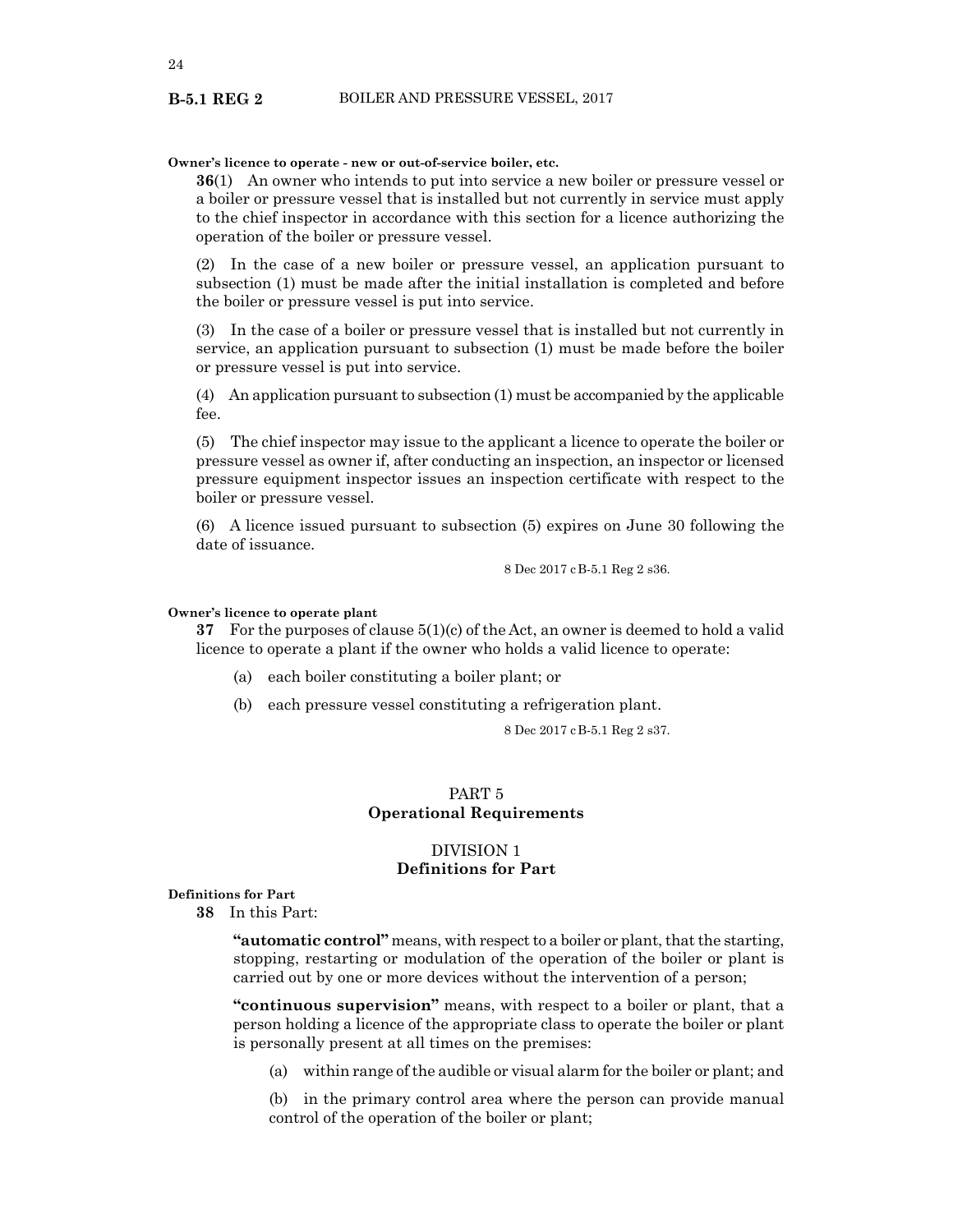25

# **B-5.1 REG 2**

# **"general supervision"**:

(a) with respect to a boiler or a plant other than a refrigeration plant, means that a person holding a licence of the appropriate class to operate the boiler or plant:

(i) manually starts the boiler or plant whenever the boiler or plant is not under automatic control and restarting is required;

(ii) does not leave the premises without ensuring that the boiler or plant is operating under automatic control; and

(iii) visits the boiler or plant at least once during each 24-hour period to ensure that all controls, alarms and safety devices required by these regulations are operational; and

(b) with respect to a refrigeration plant, means that a person holding a licence of the appropriate class to operate the refrigeration plant:

(i) manually starts the refrigeration plant whenever the refrigeration plant is not under automatic control and restarting is required; and

(ii) does not leave the premises without ensuring that the refrigeration plant is operating under automatic control;

**"guarded plant licence"** means a licence issued pursuant to subsection 35(2) of the Act;

**"licence of the appropriate class"** means a licence that is appropriate in relation to:

- (a) the type and capacity of the boiler or plant in question; and
- (b) the capacity in which the holder of the licence is to act;

**"manual control"** means, with respect to a boiler or plant, that the starting, stopping, restarting or modulation of the operation of the boiler or plant is carried out by the intervention of a person;

**"periodic supervision"** means, with respect to a boiler or plant, that a person holding a licence of the appropriate class to operate the boiler or plant:

(a) manually starts the boiler or plant whenever the boiler or plant is not operating under automatic control and restarting is required;

(b) is personally present on the premises within range of the audible or visual alarm for that boiler or plant whenever the boiler or plant is being operated and any building containing or serviced by the boiler or plant is occupied;

(c) does not leave the premises while the boiler or plant is operating without ensuring that:

(i) the boiler or plant is operating safely under automatic control;

(ii) all of the devices required pursuant to section 46 for the boiler or plant are operational; and

(iii) any building containing or serviced by the operating boiler or plant is unoccupied; and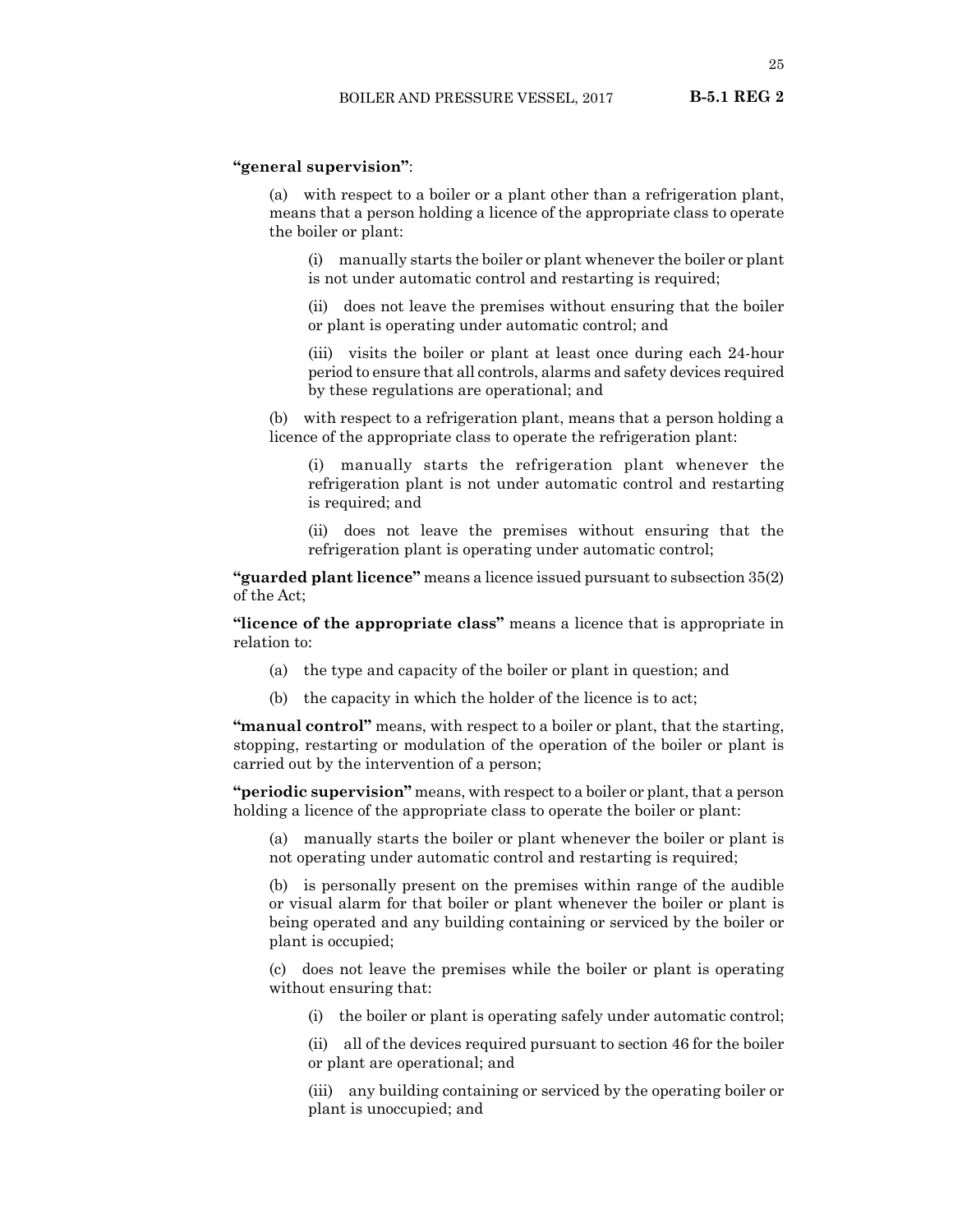(d) while the boiler or plant is operating, visits the boiler or plant at least once during each 24-hour period in which the building containing or serviced by the boiler or plant is unoccupied to ensure that the boiler or plant is operating safely under automatic control.

8 Dec 2017 cB-5.1 Reg 2 s38.

## DIVISION 2

# **Capacity of Boilers, Boiler Plants, Organic Rankine Cycle Waste Heat Recovery Systems and Refrigeration Plant**

**Capacity of boilers and organic rankine cycle waste heat recovery systems**

**39**(1) For the purposes of the Act and these regulations, the capacity of a boiler or an organic rankine cycle waste heat recovery system is determined in accordance with this section.

(2) Subject to subsection (4), the capacity of any boiler or organic rankine cycle waste heat recovery system other than an electric boiler is calculated in accordance with the following formula:

 $C = A \times 10.8$ 

where:

C is the capacity in kilowatts; and

A is the area of the heating surface in square metres as determined in accordance with section 40.

(3) Subject to subsection (4), the capacity in kilowatts of an electric boiler is the capacity in kilowatts of the heating element.

(4) If the area of the heating surface of a boiler mentioned in subsection (2) or the capacity in kilowatts of the heating element of an electric boiler is not known, the capacity of the boiler is calculated in accordance with the following formula:

$$
C = \frac{I}{5400}
$$

where:

C is the capacity in kilowatts; and

I is the hourly joule input of the boiler in kilojoules.

8 Dec 2017 cB-5.1 Reg 2 s39.

# **Area of boiler or organic rankine cycle waste heat recovery system heating surfaces**

**40**(1) The area of the heating surface of a boiler or organic rankine cycle waste heat recovery system is to be determined in accordance with this section.

(2) If a portion of the heating surface of a boiler is part of a circulating system that, on one side, is in contact with water or steam being heated and, on the other side, is in contact with gas or refractory being cooled, the area of that portion of the heating surface is to be measured on the side receiving heat.

<span id="page-25-0"></span>**B-5.1 REG 2**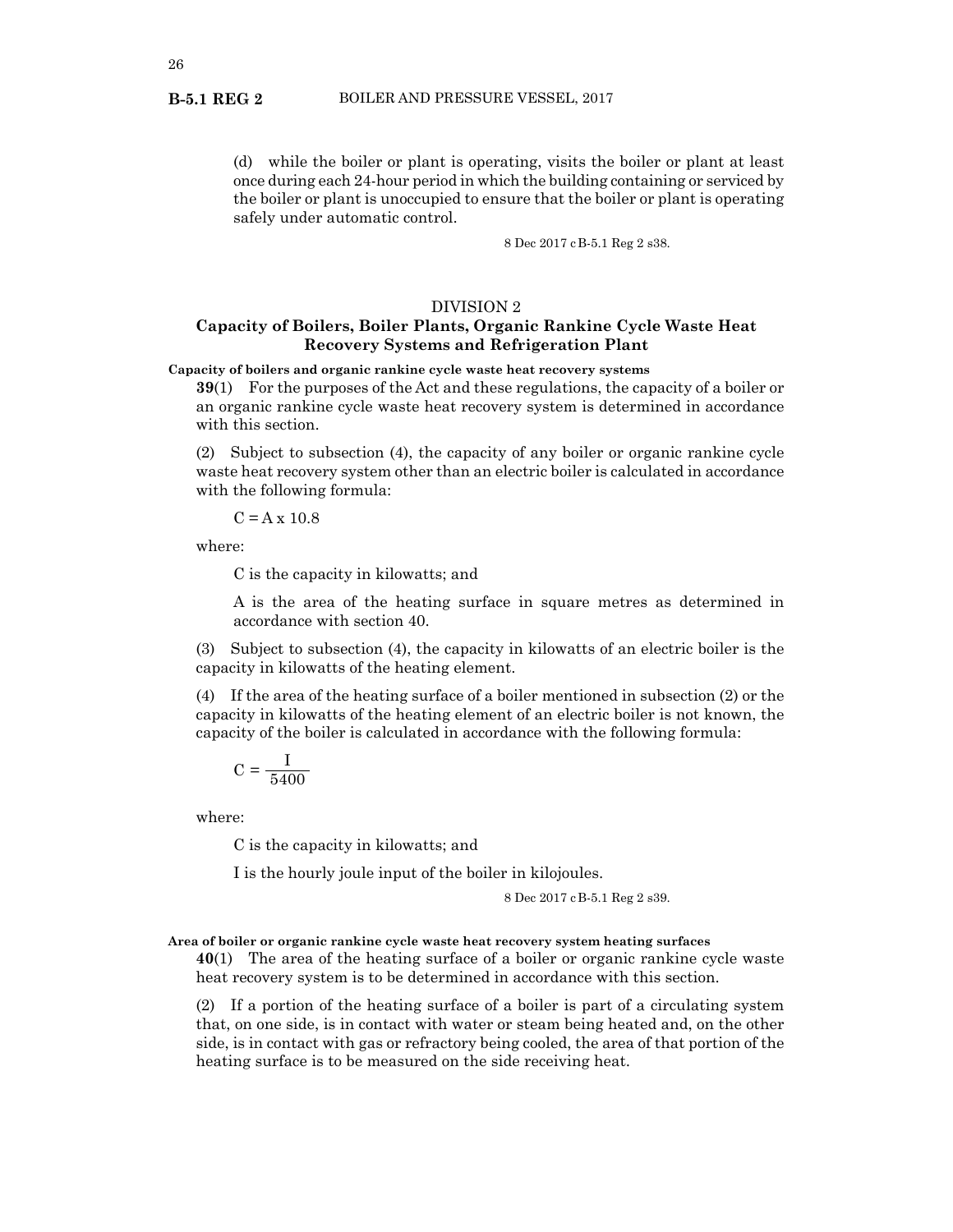<span id="page-26-0"></span>(3) If a portion of the heating surface of a boiler is outside of the furnace, the area of the heating surface outside of the furnace, including the area of any extended surface, is to be measured in accordance with the following formula:

 $A = C \times L$ 

where:

A is the area in square metres;

C is the circumference of the boiler tubes in metres; and

L is the length of the boiler tubes in metres.

(4) Subject to subsections (5) to (7), the area of waterwall heating surface within the furnace, including any extended surface on the furnace, is to be measured as the projected tube area in accordance with the following formula:

$$
A_{pt} = D \times L
$$

where:

 $A<sub>pt</sub>$  is the projected tube area in square metres;

D is the diameter in metres; and

L is the length in metres.

(5) For the purposes of subsection (4), only the areas of tubes, fire boxes, shells and tubesheets and the projected areas of headers are to be considered.

(6) In the case of a vertical firetube steam boiler, only the portion of the tube surface up to the middle of the gauge glass is to be considered for the purposes of subsection (4).

(7) In the case of a low pressure hot water boiler of the coil or fin-tube type, the projected area of the water tube is deemed to be the area of the water-wetted surface, excluding any extended finned surface.

(8) In the case of an organic rankine cycle waste heat recovery system, the heating surface is the water wetted surface, excluding any extended finned surface, of any part of the organic rankine cycle waste heat recovery system that is in contact with the organic fluid under pressure on one side and waste heat from a machine performing work or from an industrial process measured on the side receiving heat.

8 Dec 2017 cB-5.1 Reg 2 s40.

#### **Capacity of boiler plants - two or more high pressure boilers**

**41**(1) Subject to subsection (2), the capacity of a boiler plant comprising two or more high pressure boilers is the capacity of the largest of those boilers.

(2) The capacity of a boiler plant comprising two or more high pressure boilers that are connected to a common distribution system and fitted so as to be capable of being operated is the sum of the capacities, expressed in kilowatts, of all boilers connected to the distribution system.

8 Dec 2017 cB-5.1 Reg 2 s41.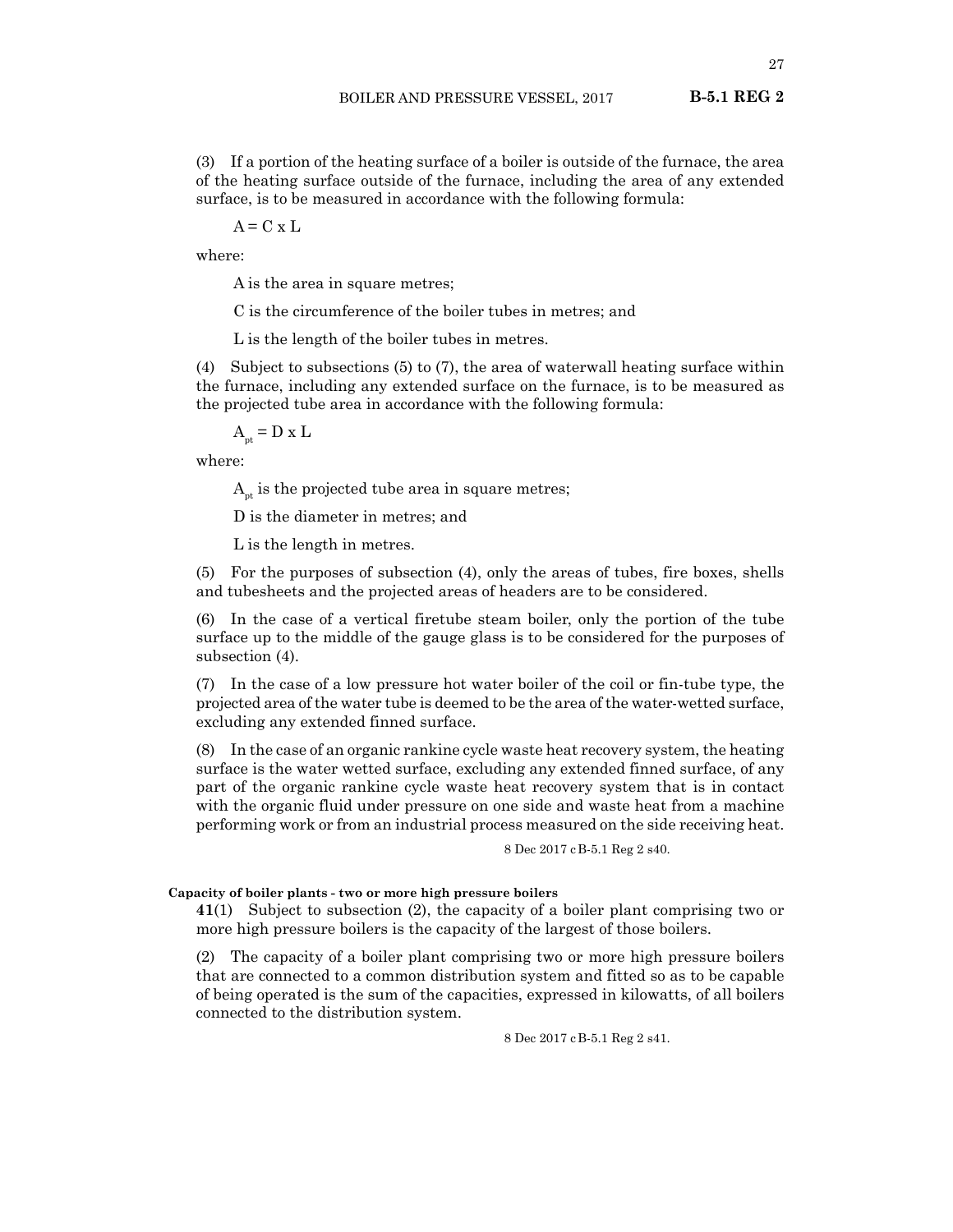## <span id="page-27-0"></span>**Capacity of boiler plants - two or more low pressure boilers**

**42** The capacity of a boiler plant comprising two or more low pressure boilers, whether or not they are connected to a common distribution system, is the capacity, expressed in kilowatts, of the largest boiler installed.

8 Dec 2017 cB-5.1 Reg 2 s42.

**Capacity of organic rankine cycle waste heat recovery system plants - two or more**

**43**(1) Subject to subsection (2), the capacity of an organic rankine cycle waste heat recovery system plant comprising two or more organic rankine cycle waste heat recovery systems is the capacity of the largest of those organic rankine cycle waste heat recovery systems.

(2) The capacity of an organic rankine cycle waste heat recovery system plant comprising two or more organic rankine cycle waste heat recovery systems that are connected to a common distribution system and fitted so as to be capable of being operated is the sum of the capacities, expressed in kilowatts, of all organic rankine cycle waste heat recovery systems connected to the distribution system.

8 Dec 2017 cB-5.1 Reg 2 s43.

## **Plants comprising high and low pressure boilers**

**44**(1) In this section, **"mixed boiler plant"** means a boiler plant comprising both high pressure boilers and low pressure boilers.

- (2) Subject to subsection (3):
	- (a) a mixed boiler plant is deemed to be a high pressure boiler plant; and

(b) the capacity of a mixed boiler plant is the capacity of the boiler plant determined in accordance with section 41.

(3) If the capacity of a mixed boiler plant determined pursuant to clause (2)(b) would result in a lower class of operator's licence being required pursuant to section 122 than if the capacity of the mixed plant were the capacity of the largest low pressure boiler installed:

(a) the mixed boiler plant is deemed to be a low pressure boiler plant; and

(b) the capacity of the mixed boiler plant is the capacity of the largest low pressure boiler installed.

8 Dec 2017 cB-5.1 Reg 2 s44.

## **Capacity of refrigeration plants**

**45**(1) Subject to subsection (2), the capacity of a refrigeration plant is the manufacturer's standard rating in tonnes of refrigeration.

(2) If the manufacturer's standard rating in tonnes of refrigeration is not known, the capacity of a refrigeration plant is calculated in accordance with the following formula:

$$
C = \frac{D_p}{135}
$$

where:

C is the capacity of the refrigeration plant in tonnes; and

 $D<sub>p</sub>$  is the piston displacement in litres per minute.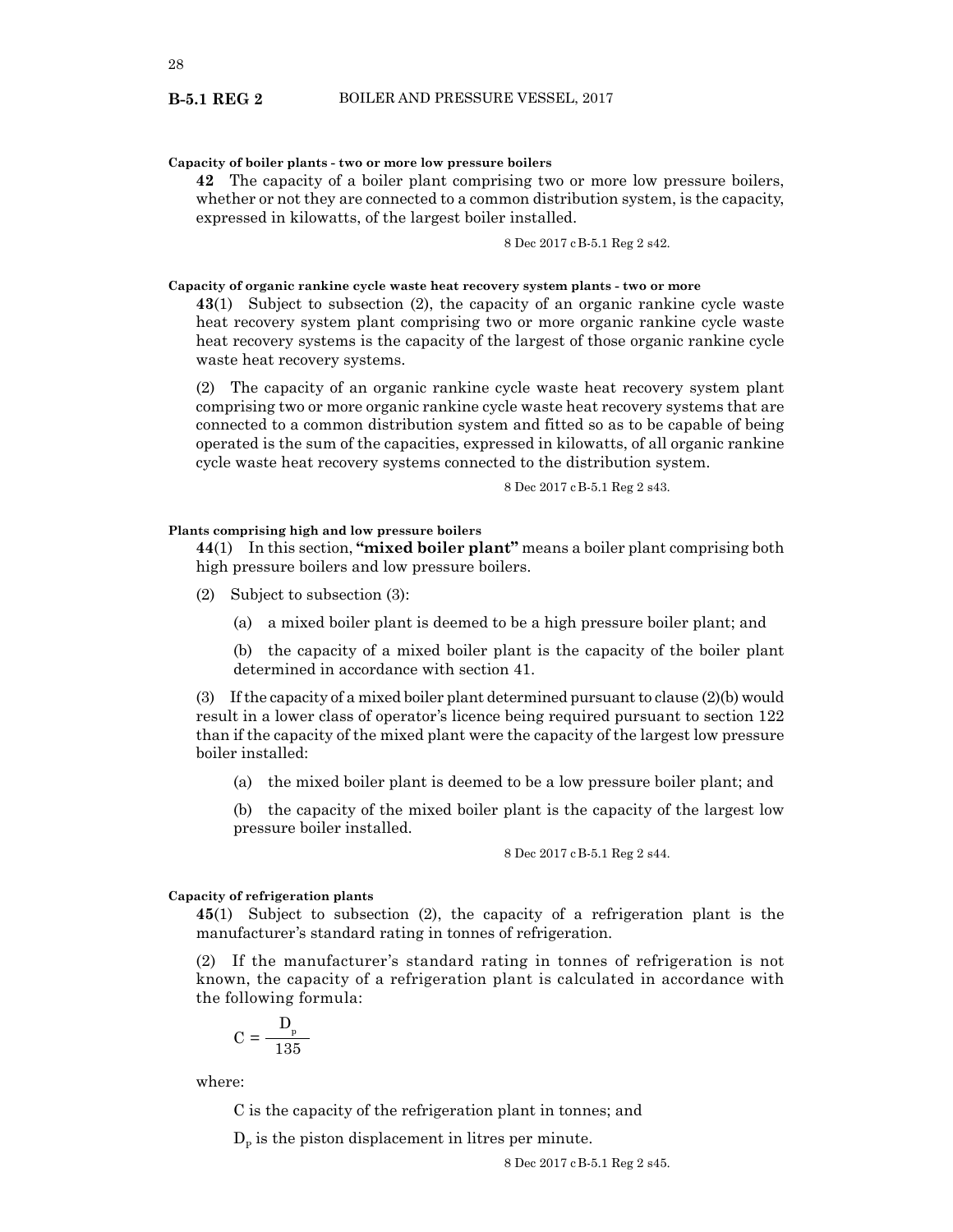# DIVISION 3 **Guarded Plants**

# <span id="page-28-0"></span>**Additional requirements for guarded plants**

**46** Each boiler or organic rankine cycle waste heat recovery system in a guarded plant must meet the technical requirements established by the chief inspector respecting the safe operation of the type of plant and facility, including the following:

- (a) instrumentation alternative requirements;
- (b) periodic monitoring;
- (c) inspection;
- (d) maintenance;
- (e) incident response capacity;
- (f) record keeping;
- (g) restriction of access;
- (h) any other applicable duties of the owner of the guarded plant.

8 Dec 2017 cB-5.1 Reg 2 s46.

#### **Guarded plant licence**

**47**(1) Subject to subsections (6) to (9), a guarded plant licence authorizes the holder of the licence to operate, in the capacity of owner, the boiler, organic rankine cycle waste heat recovery system, or plant specified in the licence with a degree of supervision that complies with:

- (a) section 48, 50 or 51;
- (b) subsection 35(3) of the Act; and
- (c) any terms and conditions set out in the licence.
- (2) An applicant for a guarded plant licence must:

(a) identify the location of the proposed guarded plant and the purpose for which the proposed guarded plant is to be used;

(b) identify each boiler or organic rankine cycle waste heat recovery system to which the application relates;

(c) set out the type and capacity of each boiler or organic rankine cycle waste heat recovery system to which the application relates;

(d) satisfy the chief inspector that each boiler or organic rankine cycle waste heat recovery system to which the application relates meets the requirements mentioned in section 46; and

(e) pay the applicable fee with the application.

(3) Before making a decision with respect to an application pursuant to subsection (2), the chief inspector may require the applicant to provide any further information that the chief inspector considers necessary.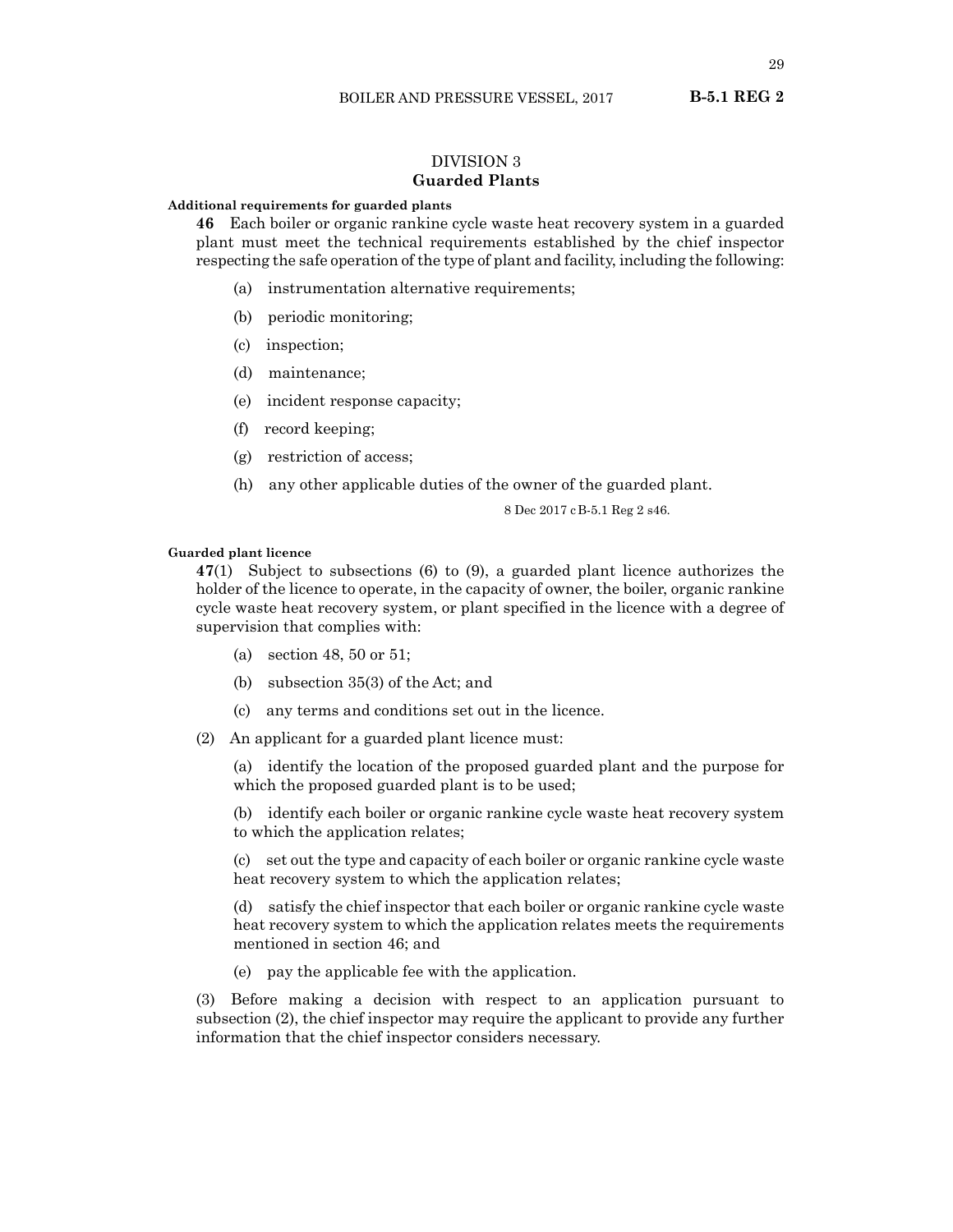<span id="page-29-0"></span>(4) The chief inspector may issue a guarded plant licence to an applicant if the chief inspector is satisfied that each boiler or organic rankine cycle waste heat recovery system to which the application applies:

(a) meets the requirements mentioned in section 46; and

(b) if operated as a guarded plant in accordance with these regulations, will not present a serious risk to public safety.

(5) A guarded plant licence is valid for a period of up to 3 years from the date of issue.

(6) Notwithstanding that a guarded plant licence has not expired and has not been cancelled or suspended pursuant to section 9 of the Act, if the technical requirements established by the chief inspector or by any term or condition of the guarded plant licence become inoperative or, for any reason, cease to be capable of performing the function for which they were intended, the guarded status of the boiler, organic rankine cycle waste heat recovery system, or plant to which the guarded plant licence applies is automatically suspended when the device or system ceases to operate or perform its function.

(7) During a period in which guarded status is suspended pursuant to subsection (6), the owner shall ensure that the boiler or plant is not operated except under conditions of continuous supervision.

(8) During a period in which guarded status is suspended pursuant to subsection (6), the owner shall ensure that an organic rankine cycle waste heat recovery system is not operated except under conditions of periodic supervision.

(9) A period of suspension pursuant to subsection (6) or (7) continues until the device or system has been repaired and an inspector has been notified of the repair.

8 Dec 2017 cB-5.1 Reg 2 s47.

# DIVISION 4 **Operational Requirements**

**Supervision - high pressure boilers, plants**

**48**(1) Subject to subsection (2), this section applies to:

- (a) high pressure boilers with a capacity greater than 150 kilowatts; and
- (b) high pressure boiler plants with a capacity greater than 150 kilowatts.

(2) This section does not apply to steam traction engines.

(3) No owner of a boiler or boiler plant to which this section applies shall cause or permit the boiler or boiler plant to be operated unless a chief engineer who holds a valid licence of the appropriate class:

(a) has been designated by the owner to fulfil the responsibilities of the chief engineer set out in section 52; and

(b) is not responsible for the operation of any other boiler or boiler plant unless authorized by the chief inspector.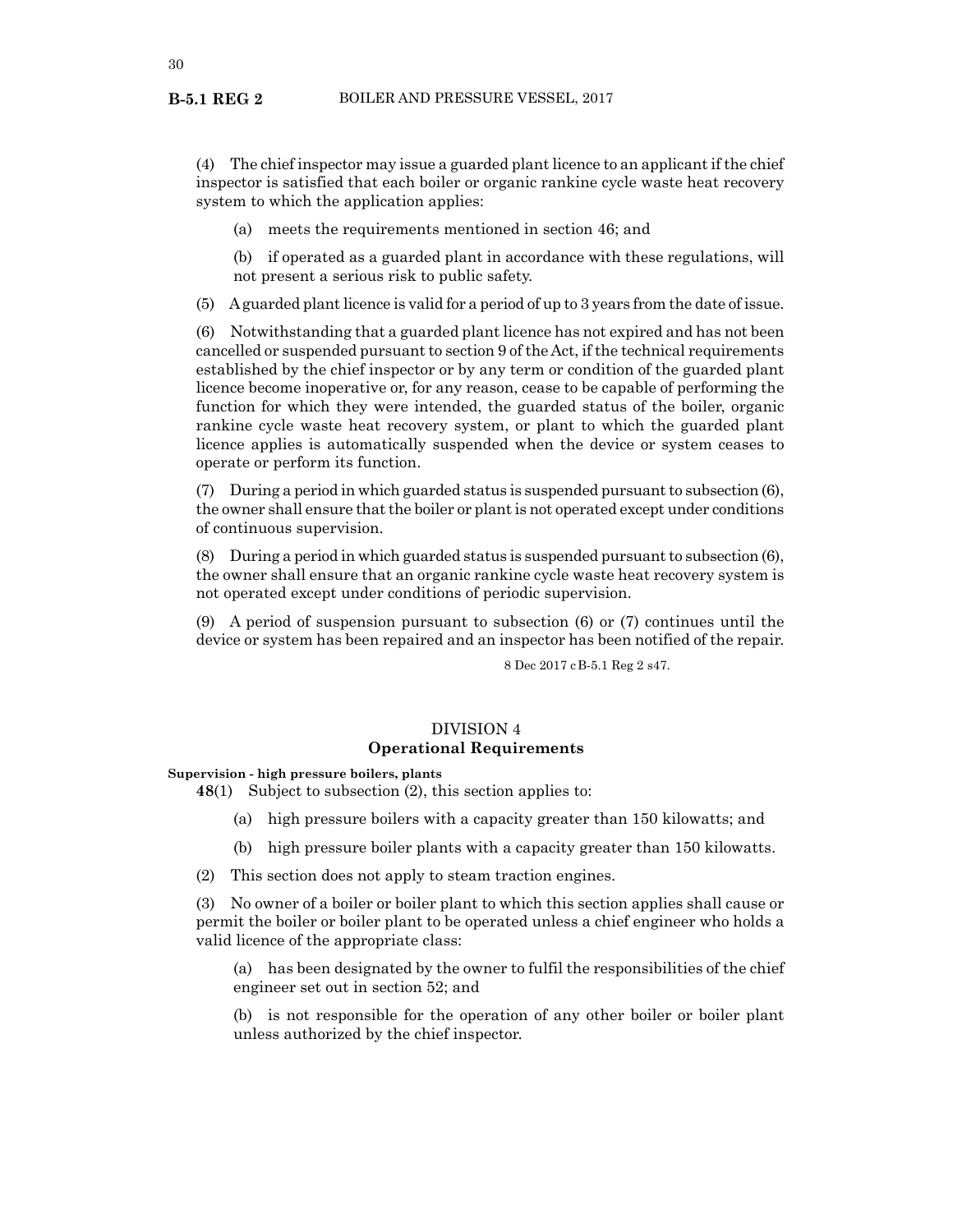<span id="page-30-0"></span>(4) Subject to subsection (5), no owner of a boiler or boiler plant to which this section applies shall cause or permit the boiler or boiler plant to be operated unless continuous supervision is provided by the chief engineer or by a person who holds a valid licence of the appropriate class authorizing the holder to operate the boiler or boiler plant in the capacity of shift engineer.

(5) If the owner of a boiler or boiler plant to which this section applies holds a valid guarded plant licence for it, the chief inspector may authorize:

(a) the licence holder providing continuous supervision to the boiler or boiler plant to be absent from the immediate control area of the boiler or boiler plant while it is in operation, but not from the premises on which the boiler or boiler plant is situated;

(b) the operation of the boiler or boiler plant under periodic supervision if the boiler or boiler plant has a capacity of 1 000 kilowatts or less; or

(c) the operation of the boiler or boiler plant under general supervision if the boiler or boiler plant has a capacity of 500 kilowatts or less.

8 Dec 2017 cB-5.1 Reg 2 s48.

#### **Operation of antique boilers**

**49** If a lap seam rivetted boiler is 20 years old or older:

(a) no person shall operate the boiler unless the factor of safety is increased by 0.1 for each year or part of a year by which the age of the boiler exceeds 20 years; and

(b) if the boiler is relocated, no person shall operate the boiler at a pressure greater than 103 kilopascals.

8 Dec 2017 cB-5.1 Reg 2 s49.

# **Supervision - low pressure boilers, plants**

**50**(1) This section applies to:

- (a) low pressure boilers with a capacity greater than 500 kilowatts; and
- (b) low pressure boiler plants with a capacity greater than 500 kilowatts.

(2) No owner of a low pressure boiler or low pressure boiler plant with a capacity greater than 1 000 kilowatts shall cause or permit the boiler or boiler plant to be operated unless a chief engineer who holds a valid fifth class or higher power engineer's licence:

(a) has been designated by the owner to fulfil the responsibilities of the chief engineer set out in section 52; and

(b) is responsible for the operation of not more than two low pressure boilers or low pressure boiler plants unless authorized by the chief inspector.

(3) Subject to subsection (4), no owner of a boiler or boiler plant to which this section applies shall cause or permit the boiler or boiler plant to be operated unless continuous supervision is provided by the chief engineer or by a person who holds a valid fireman boiler operator licence or a valid power engineer's licence of any class.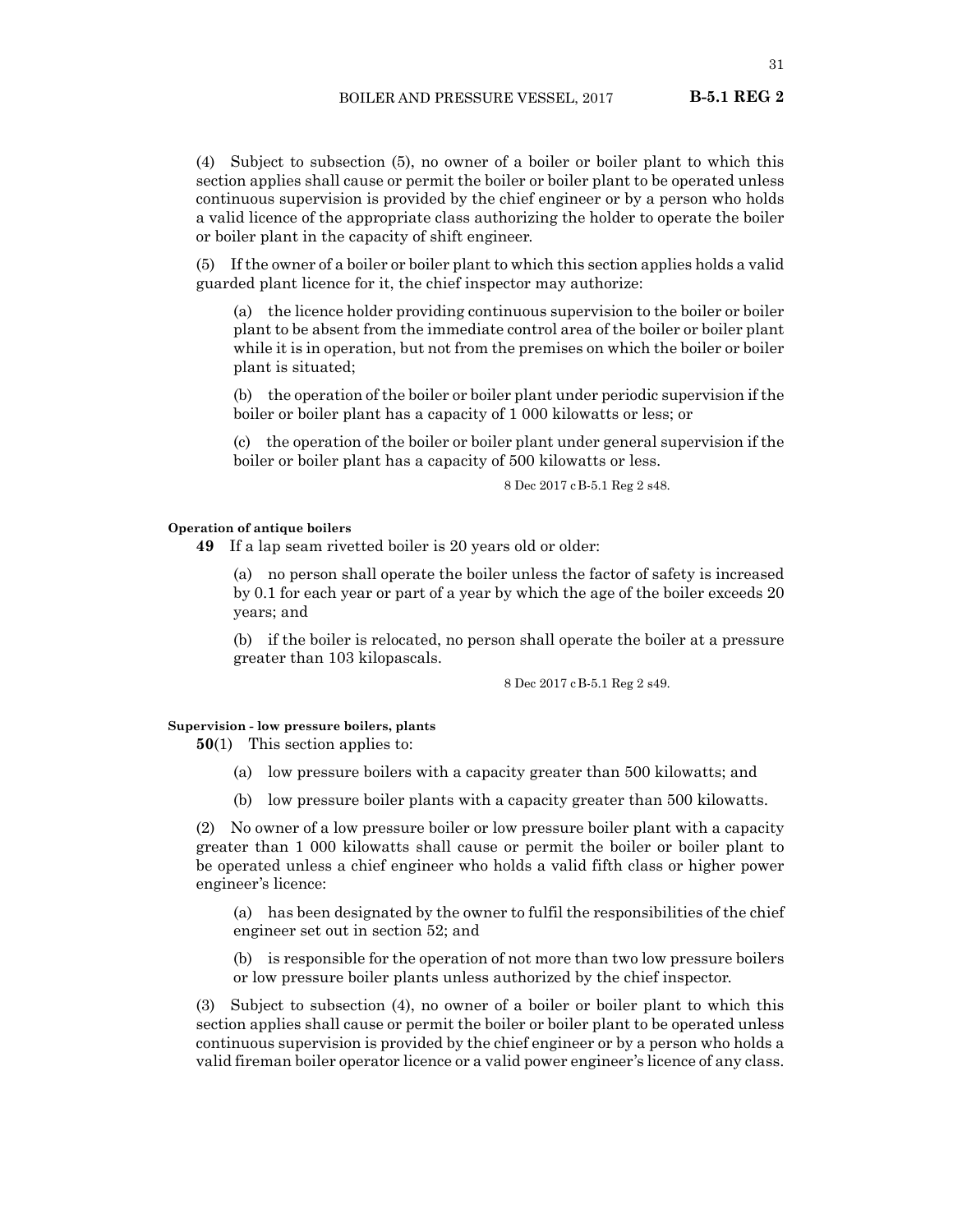<span id="page-31-0"></span>(4) If the owner of a boiler or boiler plant to which this section applies holds a valid guarded plant licence for it, the chief inspector may:

(a) authorize the licence holder providing continuous supervision to the boiler or boiler plant to be absent from the immediate control area of the boiler or boiler plant while it is in operation, but not from the premises on which the boiler or boiler plant is situated;

(b) authorize the operation of the boiler or boiler plant under periodic supervision if the boiler or boiler plant has a capacity greater than 2 000 kilowatts; or

(c) authorize the operation of the boiler or boiler plant under general supervision if the boiler or boiler plant has a capacity of 2 000 kilowatts or less.

(5) A low pressure boiler or low pressure boiler plant with a capacity of 1 000 kilowatts or less may be operated under general supervision without a guarded plant licence if the boiler or, in the case of a boiler plant, each boiler, is fitted with a low-water fuel cut-off device that:

(a) is designed to shut off the fuel supply if the water level in the boiler falls below a safe level;

(b) is installed so that it cannot be rendered inoperative by the manipulation of a manual control or regulating apparatus;

- (c) can be tested under operational conditions; and
- (d) is tested daily to ensure that it is operating effectively.

8 Dec 2017 cB-5.1 Reg 2 s50.

#### **Supervision - organic rankine cycle waste heat recovery systems**

**51**(1) This section applies to organic rankine cycle waste heat recovery systems with a capacity greater than 500 kilowatts.

(2) No owner of an organic rankine cycle waste heat recovery system to which this section applies shall cause or permit the organic rankine cycle waste heat recovery system to be operated unless a competent operator:

(a) has been designated by the owner to fulfil the responsibilities of the competent operator set out in subsection 52(2); and

(b) is not responsible for the operation of any other organic rankine cycle waste heat recovery system unless authorized to do so by the chief inspector.

(3) Subject to subsection (4), no owner of an organic rankine cycle waste heat recovery system to which this section applies shall cause or permit the organic rankine cycle waste heat recovery system to be operated unless continuous supervision is provided by a competent operator fully trained on all of the organic rankine cycle waste heat recovery system's operating procedures.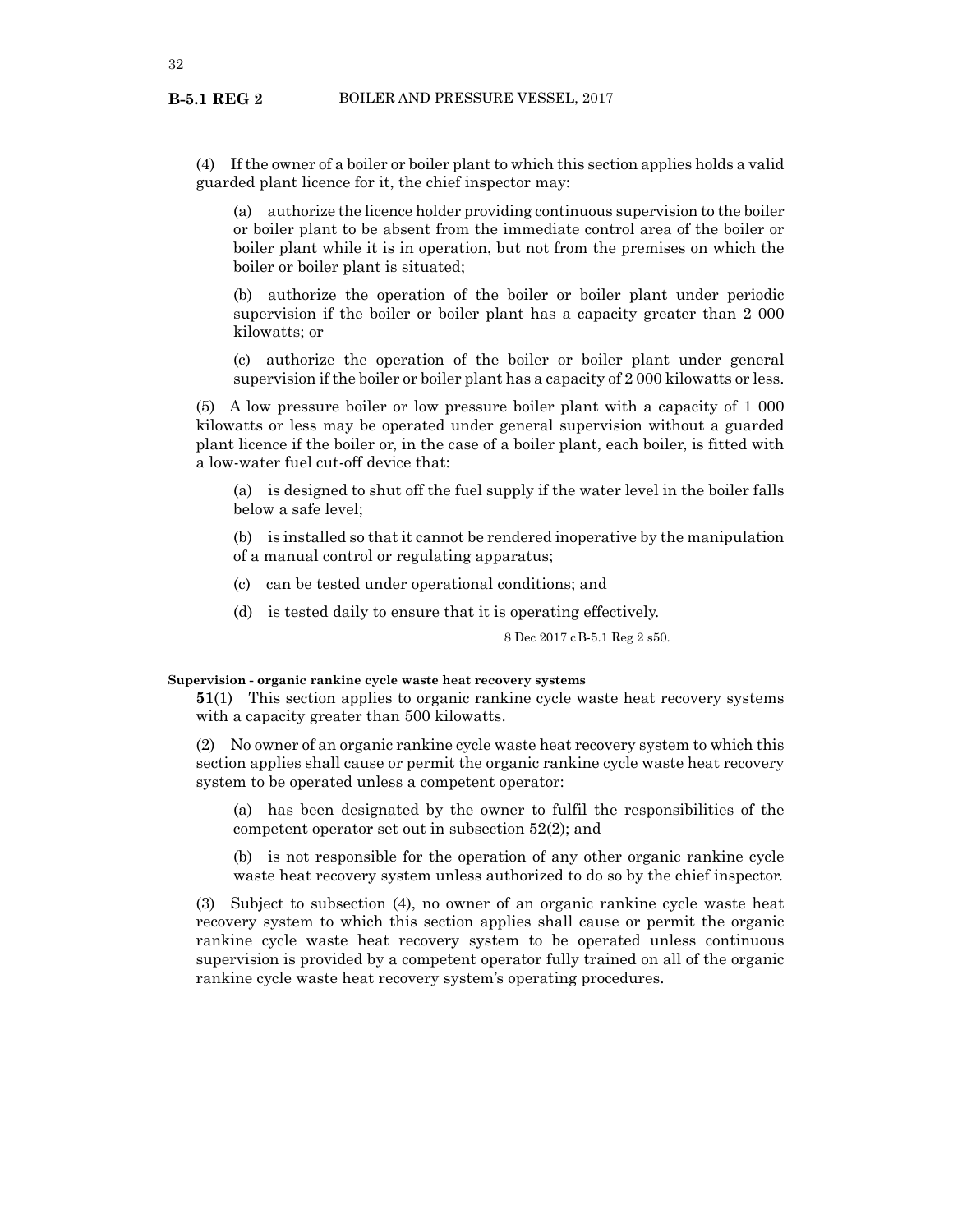<span id="page-32-0"></span>(4) If the owner of an organic rankine cycle waste heat recovery system to which this section applies holds a valid guarded plant licence for it, the chief inspector may authorize:

(a) the operation of the organic rankine cycle waste heat recovery system under periodic supervision if the organic rankine cycle waste heat recovery system has a capacity greater than 2 000 kilowatts; or

(b) the operation of the organic rankine cycle waste heat recovery system under general supervision if the organic rankine cycle waste heat recovery system has a capacity of 2 000 kilowatts or less.

8 Dec 2017 cB-5.1 Reg 2 s51.

# **Responsibilities of the chief engineer, competent operator or power engineer in charge**

**52(1)** For a boiler or boiler plant, the chief engineer must:

(a) oversee, instruct and monitor persons who operate or assist in the operation of the boiler or boiler plant to ensure those persons carry out their activities or fulfil their responsibilities safely and in accordance with this Act, the regulations and the terms and conditions of any licence, certificate or permit required by this Act or the regulations;

(b) ensure that the log book is updated and maintained in accordance with section 55;

(c) ensure that the boiler or boiler plant is supervised in accordance with the recommendations set out in the applicable code specified in clause  $4(3)(e)$  or (f);

(d) ensure that an accurate record is kept of the boiler or boiler plant's checks as set out in the applicable code specified in clause  $4(3)(e)$  or (f);

(e) while a boiler is in operation, ensure that checks are conducted:

(i) at least every 2 hours for boilers or boiler plants that are required to be operated under continuous supervision;

(ii) at least once during each 24-hour period for boilers or boiler plants that are required to be operated under general supervision; or

(iii) at the beginning, end, and one additional time in a 24-hour period while a building is occupied and at least once during each 24-hour period while a building is unoccupied for boilers or boiler plants that are required to be operated under periodic supervision;

(f) notify the owner of the boiler or boiler plant and the chief inspector of any unsafe condition, accident or fire involving the pressure equipment of the plant; and

(g) meet any additional requirements established by the chief inspector respecting the safe operation of the boiler or boiler plant.

(2) For an organic rankine cycle waste heat recovery system, the competent operator must:

(a) ensure that the log book is updated and maintained in accordance with section 55;

(b) ensure that the organic rankine cycle waste heat recovery system is supervised in accordance with established operating procedures;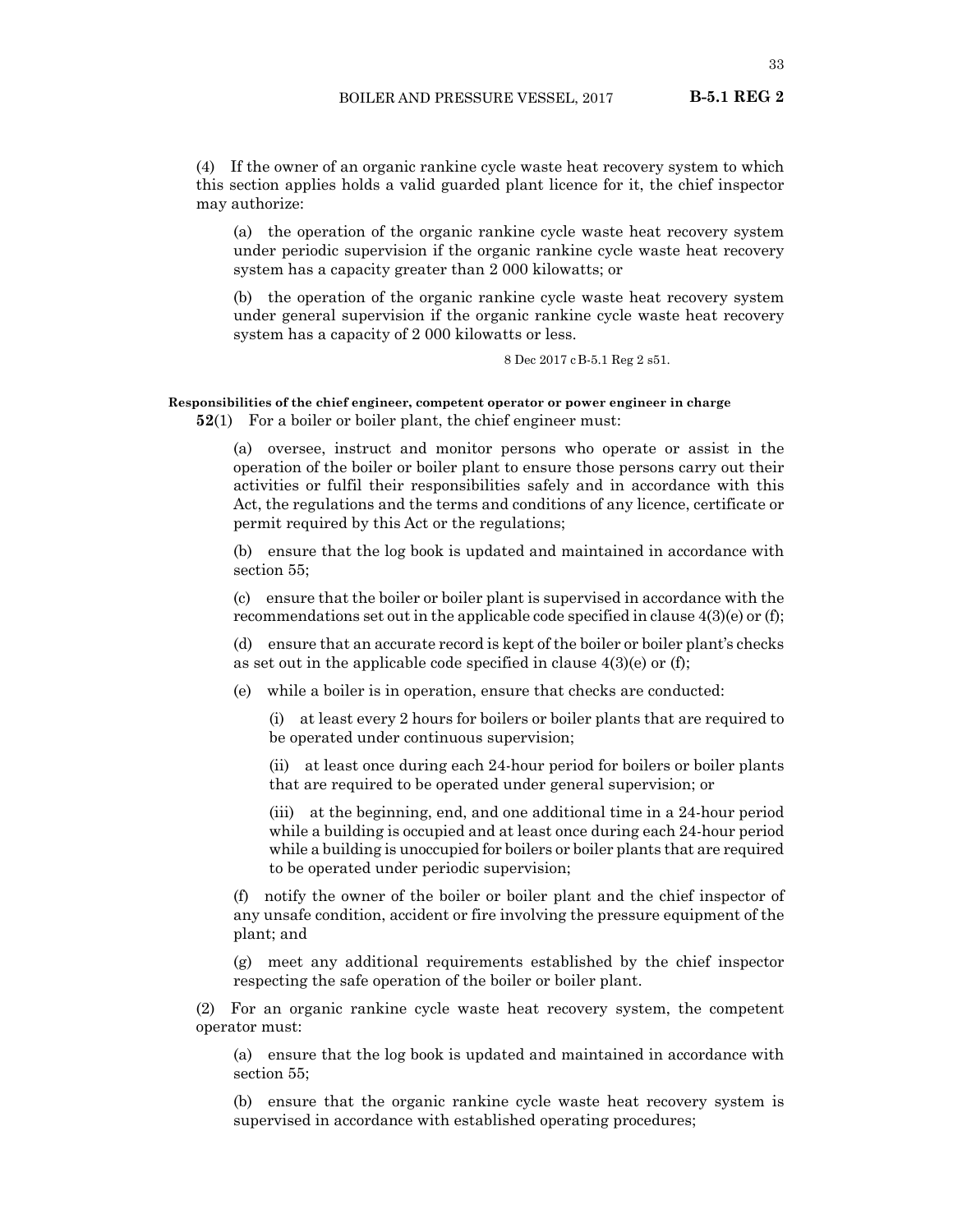(c) ensure that an accurate record is kept of the organic rankine cycle waste heat recovery system's checks as set out in the operating procedures;

(d) while an organic rankine cycle waste heat recovery system is in operation, ensure that checks are conducted:

(i) at least every 2 hours for organic rankine cycle waste heat recovery systems that are required to be operated under continuous supervision;

(ii) at least once during each 24-hour period for organic rankine cycle waste heat recovery systems that are required to be operated under general supervision; or

(iii) at the beginning, end, and one additional time in a 24-hour period while a building is occupied and at least once during each 24-hour period while a building is unoccupied for organic rankine cycle waste heat recovery systems that are required to be operated under periodic supervision;

(e) notify the owner of the organic rankine cycle waste heat recovery system and the chief inspector of any unsafe condition, accident or fire involving the pressure equipment of the organic rankine cycle waste heat recovery system; and

(f) meet any additional requirements established by the chief inspector respecting the safe operation of the organic rankine cycle waste heat recovery system.

(3) For low pressure boiler or boiler plants not greater than 1 000 kilowatts, the owner must:

(a) assign the number of power engineers in charge that are necessary to meet the operating requirements of section 50; and

(b) supervise and direct the power engineers in charge to meet the requirements of subsection (4).

(4) For low pressure boiler or boiler plants not greater than 1 000 kilowatts, the power engineer in charge must:

(a) ensure that the log book is updated and maintained in accordance with section 55;

(b) ensure that the boiler or boiler plant is supervised in accordance with the recommendations set out in the applicable code specified in clause 4(3)(e);

(c) ensure that an accurate record is kept of the boiler or boiler plant's checks as set out in the applicable code specified in clause 4(3)(e);

(d) while a boiler is in operation, ensure that checks are conducted:

(i) at least every 2 hours for boilers or boiler plants that are required to be operated under continuous supervision;

(ii) at least once during each 24-hour period for boilers or boiler plants that are required to be operated under general supervision; or

(iii) at the beginning, end, and one additional time in a 24-hour period while a building is occupied and at least once during each 24-hour period while a building is unoccupied for boilers or boiler plants that are required to be operated under periodic supervision;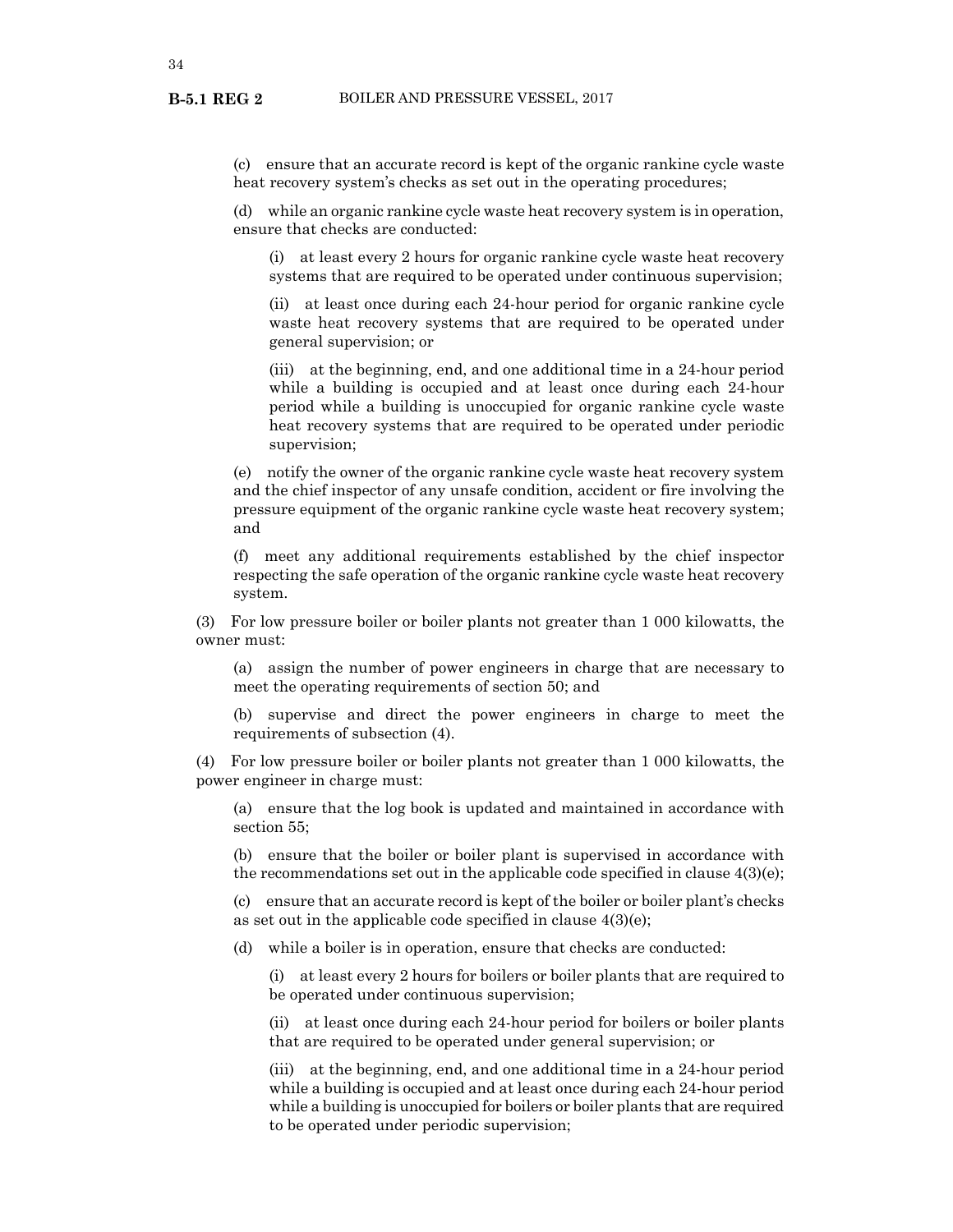<span id="page-34-0"></span>(e) notify the owner of the boiler or boiler plant and the chief inspector of any unsafe condition, accident or fire involving the pressure equipment of the boiler or boiler plant; and

(f) meet any additional requirements established by the chief inspector respecting the safe operation of the boiler or boiler plant.

8 Dec 2017 cB-5.1 Reg 2 s52.

# **Supervision - refrigeration plants**

**53**(1) No owner of a refrigeration plant with a capacity greater than 45 tonnes but not greater than 100 tonnes shall cause or permit the refrigeration plant to be operated unless it is operated under general supervision by a holder of a refrigeration plant operator's licence, a holder of a refrigeration engineer's licence or the holder of a power engineer's licence of the appropriate class.

(2) No owner of a refrigeration plant with a capacity greater than 100 tonnes shall cause or permit the refrigeration plant to be operated unless it is operated under general supervision by a holder of a refrigeration engineer's licence or the holder of a power engineer's licence of the appropriate class.

8 Dec 2017 cB-5.1 Reg 2 s53.

#### **Compliance with section 33 of Act**

**54**(1) Subject to subsection (2), compliance with section 48, 49, 50 or 51 is deemed to be compliance with subsection 33(1) of the Act.

(2) For boilers, plants and organic rankine cycle waste heat recovery systems that are not described in section 48, 49, 50 or 51:

(a) no certificate of qualification is required pursuant to clause  $33(1)(a)$  of the Act for persons responsible for the operation of the boiler, plant or organic rankine cycle waste heat recovery systems; and

(b) no certificate of qualification is prescribed pursuant to clause  $33(1)(b)$  of the Act for persons who are to be in personal attendance on the boiler, boiler plant or organic rankine cycle waste heat recovery systems.

(3) The provision of supervision with respect to a boiler, plant or organic rankine cycle waste heat recovery system in accordance with section 48, 49, 50 or 51 is deemed to be compliance with the requirement for personal attendance on the boiler, plant or organic rankine cycle waste heat recovery system at all times by a person possessing the prescribed certificate of qualification as set out in clause 33(1)(b) of the Act.

8 Dec 2017 cB-5.1 Reg 2 s54.

#### **Log books**

**55**(1) Subject to subsection (4), the owner of a boiler, boiler plant or organic rankine cycle waste heat recovery system for which supervision is required shall:

(a) provide a log book in which all information relevant to the operation of the boiler, boiler plant or organic rankine cycle waste heat recovery system is to be recorded;

(b) subject to subsection (3), ensure that all information relevant to the operation of the boiler, boiler plant or organic rankine cycle waste heat recovery system is recorded promptly in the log book by the appropriate person in accordance with this section;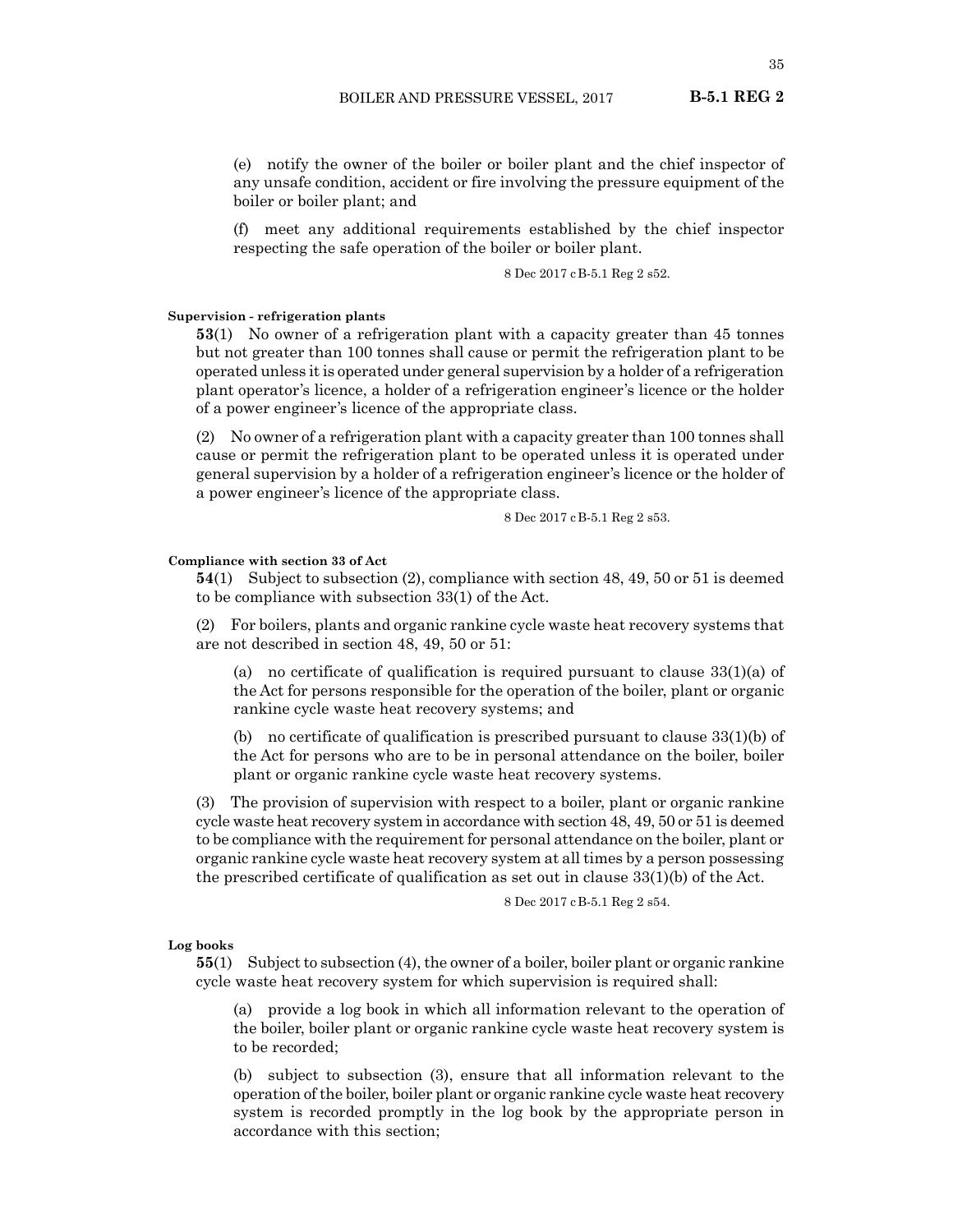<span id="page-35-0"></span>**B-5.1 REG 2**

(c) ensure that the log book is kept at the site of the boiler, boiler plant or organic rankine cycle waste heat recovery system; and

(d) ensure that the log book and any information kept pursuant to subsection (3) is available for inspection in written or printed form for at least 5 years from the date of the last entry.

- (2) Without limiting the generality of subsection (1), log book entries must include:
	- (a) with respect to each shift:
		- (i) the time, date, number or designation of the shift;

(ii) the printed name and signature of the person providing the supervision of the boiler, boiler plant or organic rankine cycle waste heat recovery system required by these regulations; and

(iii) the boiler or organic rankine cycle waste heat recovery system conditions observed during the shift;

(b) a description of any abnormal boiler, boiler plant or organic rankine cycle waste heat recovery system condition observed and any corrective action required or taken;

(c) any order given that is contrary to, or in addition to, the normal operating procedures, the name of the person giving the order, the time at which the order was given and the reason for giving the order;

(d) a description of any preventive maintenance procedures carried out, including the testing and recording of all operation logging, control, alarm and safety systems, and the time at which the procedures were carried out; and

(e) a description of any repairs carried out on any part of the boiler, boiler plant or organic rankine cycle waste heat recovery system and the name of any person who carried out the repairs.

(3) The information required pursuant to clauses (2)(d) and (e) does not have to be entered in the log book if it is recorded separately in records that are readily available to an inspector.

(4) The chief inspector may authorize the owner of a boiler, boiler plant or organic rankine cycle waste heat recovery system to keep the information required by this section in an electronic form rather than in a log book if the information can be made available in printed form to an inspector at any time.

8 Dec 2017 cB-5.1 Reg 2 s55.

# PART 6 **Periodic Inspections**

**Application of Part**

**56**(1) This Part applies to the periodic inspection, as required pursuant to subsection 17(1) of the Act, of a boiler, pressure vessel or plant that is in use or operation.

(2) Compliance with section 57 or 58 with respect to each boiler in a boiler plant is deemed to be compliance with subsection 17(1) of the Act with respect to the boiler plant and any pressure piping systems used in association with the boiler plant.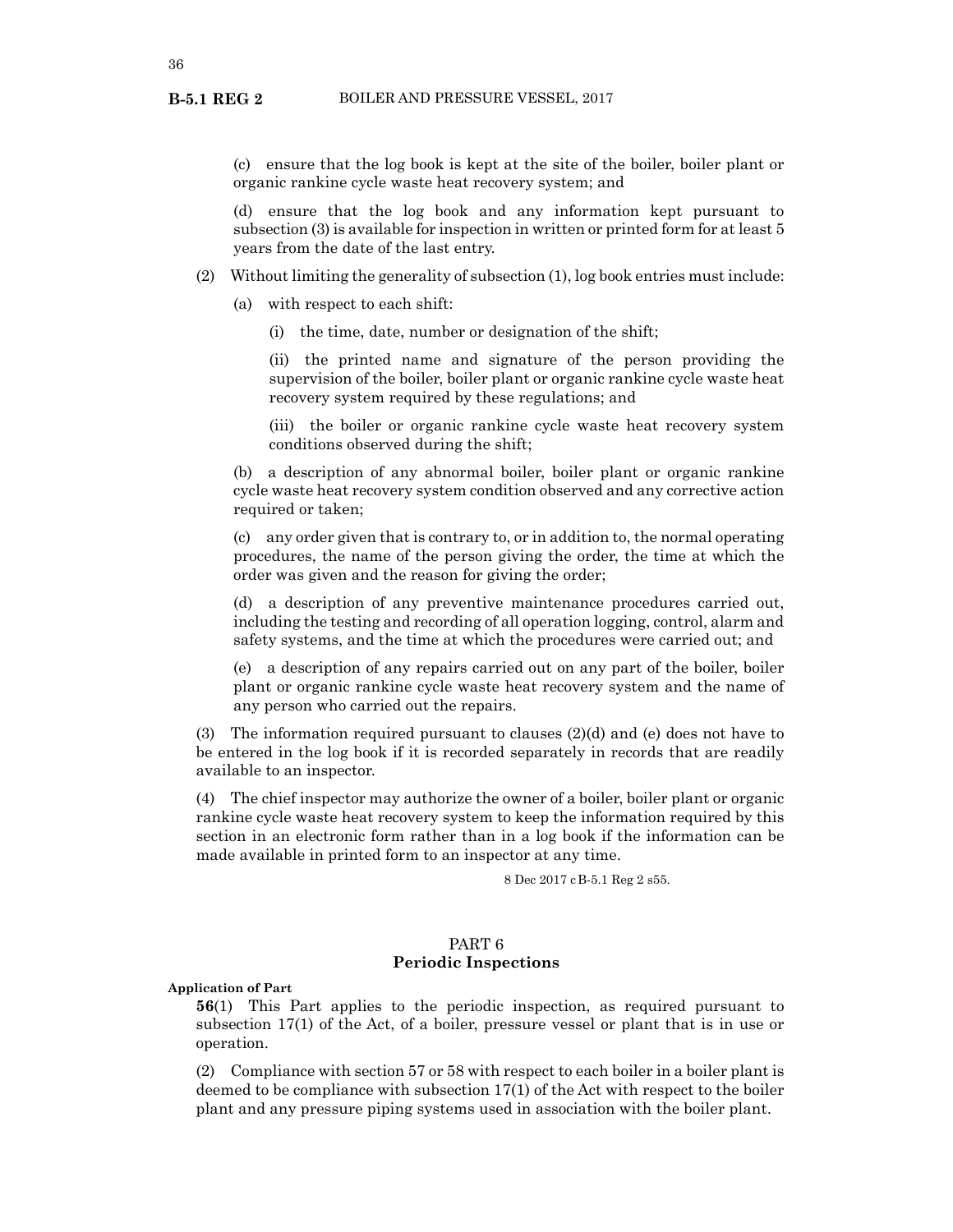(3) Compliance with section 60 with respect to each refrigeration vessel in a refrigeration plant is deemed to be compliance with subsection 17(1) of the Act with respect to the refrigeration plant and any refrigeration equipment used in association with the refrigeration plant.

8 Dec 2017 cB-5.1 Reg 2 s56.

### **High pressure boilers**

**57**(1) Subject to subsections (2) to (5), a high pressure boiler must be inspected:

(a) at intervals not exceeding 1 year; or

(b) if the owner holds a valid certificate of authorization for a quality management system that applies to the boiler, at the frequency specified in the quality management system.

(2) Subject to subsections (3) to (5), a high pressure boiler that is being operated pursuant to a quality management system may be inspected at intervals not exceeding 3 years if:

(a) the boiler is operated under the supervision of a person who holds a licence to operate a high pressure boiler of that capacity;

(b) a program of continuous boiler water treatment is implemented and maintained for the purpose of controlling and limiting corrosion and deposits;

(c) a daily analysis of water samples is performed that adequately shows the conditions of the boiler water, the elements present in the boiler water and any characteristics of the boiler water that are capable of producing corrosion or other deterioration of the boiler or its parts; and

- (d) the following information is recorded in the log book required by section 55:
	- (i) the results of the analyses conducted pursuant to clause (c);
	- (ii) with respect to each instance in which the boiler is out of service:
		- (A) the date on which the boiler goes out of service;
		- (B) the length of time for which the boiler is out of service;
		- (C) the reason for the boiler being out of service.

(3) An owner may make application to the chief inspector to temporarily extend the inspection interval in clause  $(1)(a)$  if the owner demonstrates exceptional circumstances exist that would make strict compliance with the inspection interval impracticable.

(4) Subject to subsection (5), the chief inspector may temporarily extend the inspection interval subject to any terms and conditions the chief inspector considers appropriate, if the chief inspector is satisfied that the temporary extension is not inconsistent with safe practice.

(5) The combined period for a temporary extension or multiple temporary extensions must not exceed 1 year from the original inspection interval.

8 Dec 2017 cB-5.1 Reg 2 s57.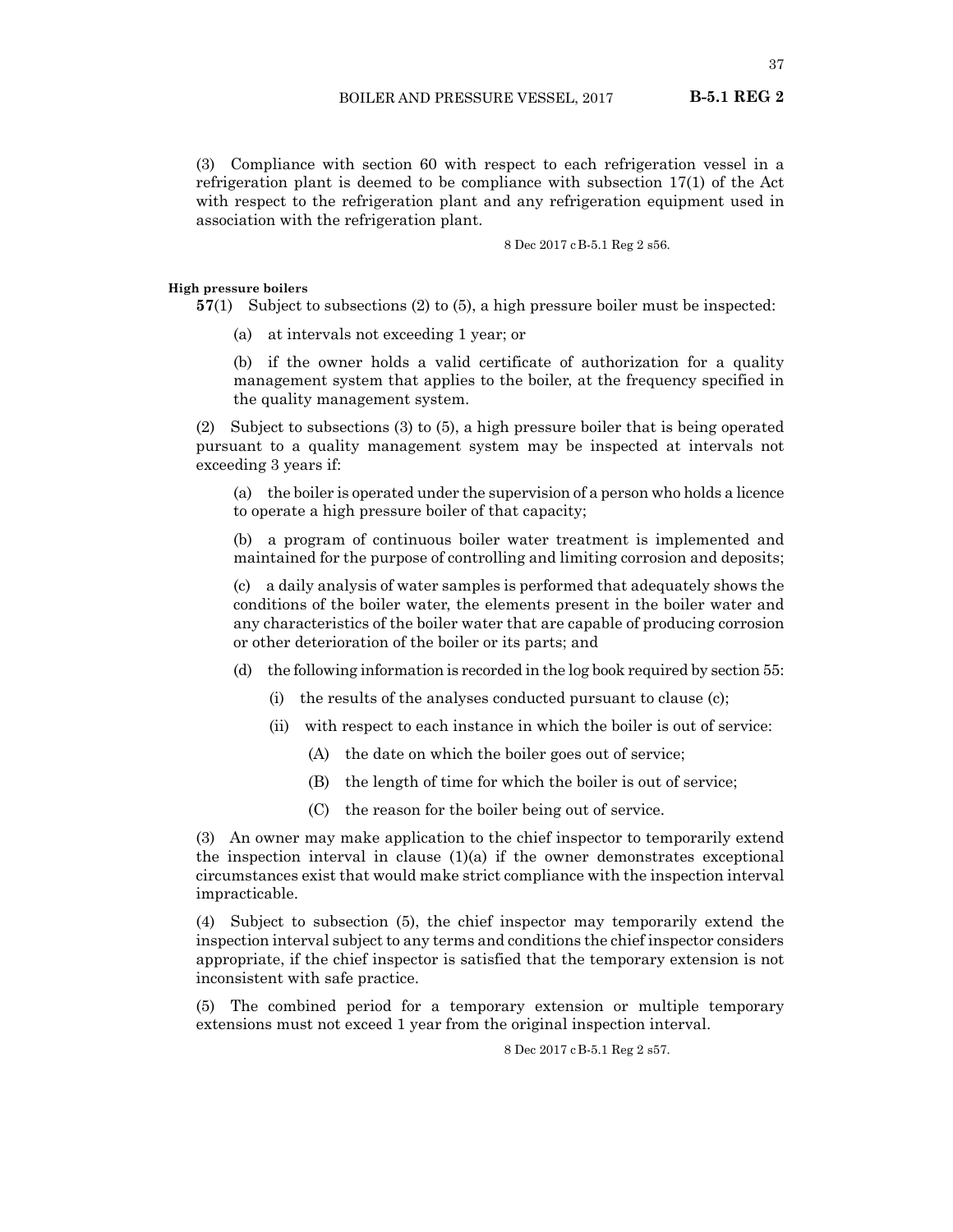# **Low pressure boilers**

**B-5.1 REG 2**

**58**(1) Subject to subsections (2) to (5), a low pressure boiler must be inspected:

(a) at intervals, as determined by the chief inspector, having regard to the service conditions and risk factors associated with the boiler, not exceeding 2 years; or

(b) if the owner holds a valid certificate of authorization for a quality management system that applies to the boiler, at the frequency specified in the quality management system.

(2) Subject to subsections (3) to (5), a low pressure hot water heating boiler of the coil or fin-tube type may be inspected at intervals not exceeding 4 years.

(3) An owner may make application to the chief inspector to temporarily extend the interval in clause  $(1)(a)$  if the owner demonstrates exceptional circumstances exist that would make strict compliance with the inspection interval impracticable.

(4) Subject to subsection (5), the chief inspector may temporarily extend the inspection interval subject to any terms and conditions the chief inspector considers appropriate, if the chief inspector is satisfied that the temporary extension is not inconsistent with safe practice.

(5) The combined period for a temporary extension or multiple temporary extensions must not exceed 1 year from the original inspection interval.

8 Dec 2017 cB-5.1 Reg 2 s58.

#### **Pressure vessels**

**59**(1) Subject to subsections (2) to (4), a pressure vessel must be inspected:

(a) at intervals, as determined by the chief inspector, having regard to the service conditions and risk factors associated with the pressure vessel, not exceeding 10 years; or

(b) if the owner holds a valid certificate of authorization for a quality management system that applies to the pressure vessel, at the frequency specified in the quality management system.

(2) An owner may make application to the chief inspector to temporarily extend the interval in clause  $(1)(a)$  if the owner demonstrates exceptional circumstances exist that would make strict compliance with the inspection interval impracticable.

(3) Subject to subsection (4), the chief inspector may temporarily extend the inspection interval subject to any terms and conditions the chief inspector considers appropriate, if the chief inspector is satisfied that the temporary extension is not inconsistent with safe practice.

(4) The combined period for a temporary extension or multiple temporary extensions must not exceed 1 year from the original inspection interval.

8 Dec 2017 cB-5.1 Reg 2 s59.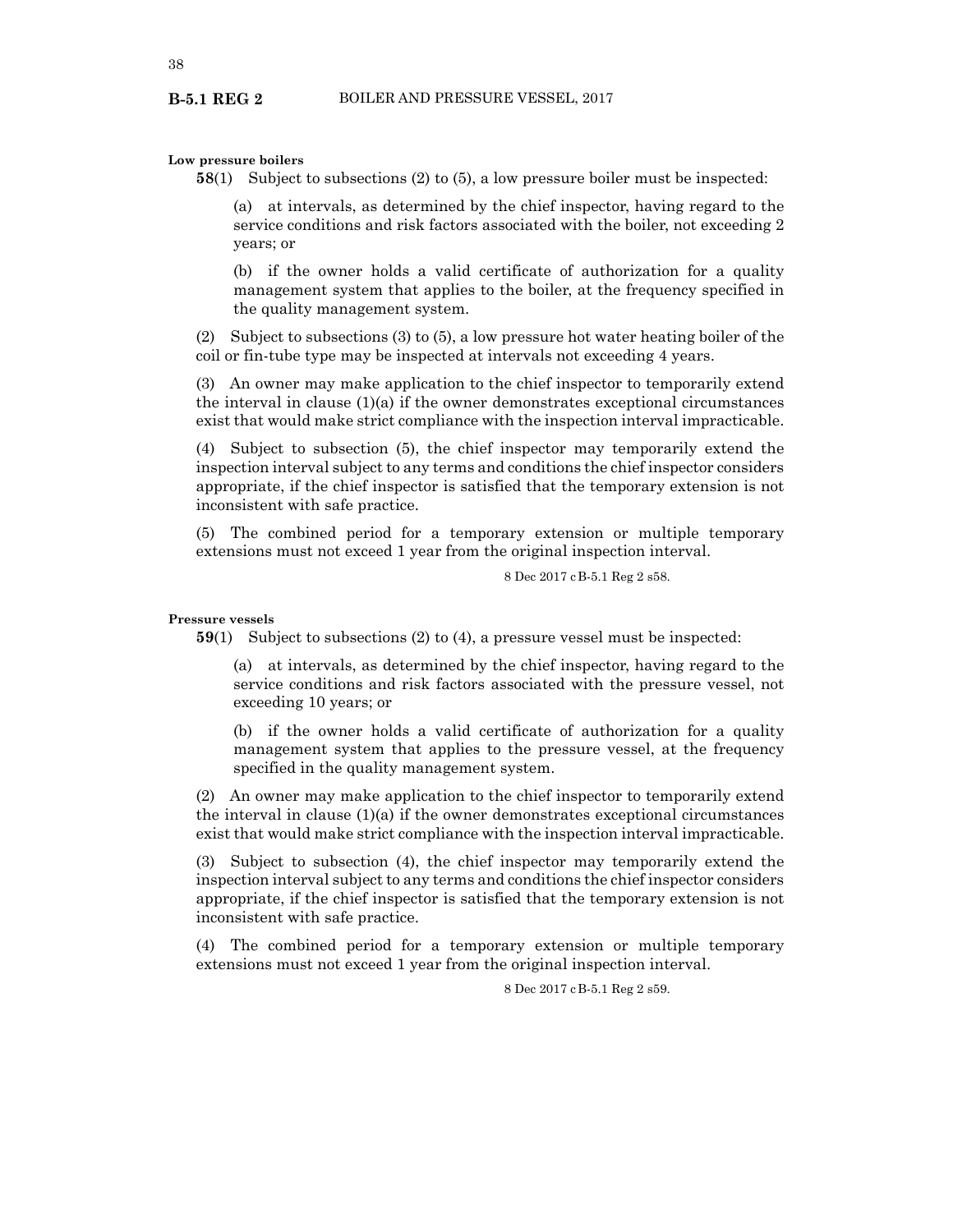39

#### **Refrigeration vessels**

**60**(1) Subject to subsections (2) to (4), a refrigeration vessel must be inspected:

(a) at intervals, as determined by the chief inspector, having regard to the service conditions and risk factors associated with the refrigeration plant, not exceeding 2 years; or

(b) if the owner holds a valid certificate of authorization for a quality management system that applies to the refrigeration plant, at the frequency specified in the quality management system.

(2) An owner may make application to the chief inspector to temporarily extend the interval in clause (1)(a) if the owner demonstrates exceptional circumstances exist that would make strict compliance with the inspection interval impracticable.

(3) Subject to subsection (4), the chief inspector may temporarily extend the inspection interval subject to any terms and conditions the chief inspector considers appropriate, if the chief inspector is satisfied that the temporary extension is not inconsistent with safe practice.

(4) The combined period for a temporary extension or multiple temporary extensions must not exceed 1 year from the original inspection interval.

8 Dec 2017 cB-5.1 Reg 2 s60.

### **Internal inspection required**

**61** Where construction and service conditions permit, a periodic inspection of a boiler, pressure vessel or refrigeration vessel must be an internal inspection.

8 Dec 2017 cB-5.1 Reg 2 s61.

### PART 7

# **Quality Management Systems of Inspections**

# DIVISION 1 **Definitions for Part**

**Definitions for Part**

**62** In this Part:

**"certificate of authorization"** means a certificate of authorization issued pursuant to subsection 29(1) of the Act that authorizes the holder to implement a quality management system approved by the chief inspector;

**"designated inspection company"** means a licensed inspection company that is designated by an owner or insurer to carry out a quality management system of inspection on behalf of an owner or insurer, pursuant to section 83;

**"designated pressure equipment inspector"** means a licensed pressure equipment inspector who is designated by an owner or insurer for the purposes of a quality management system pursuant to section 65;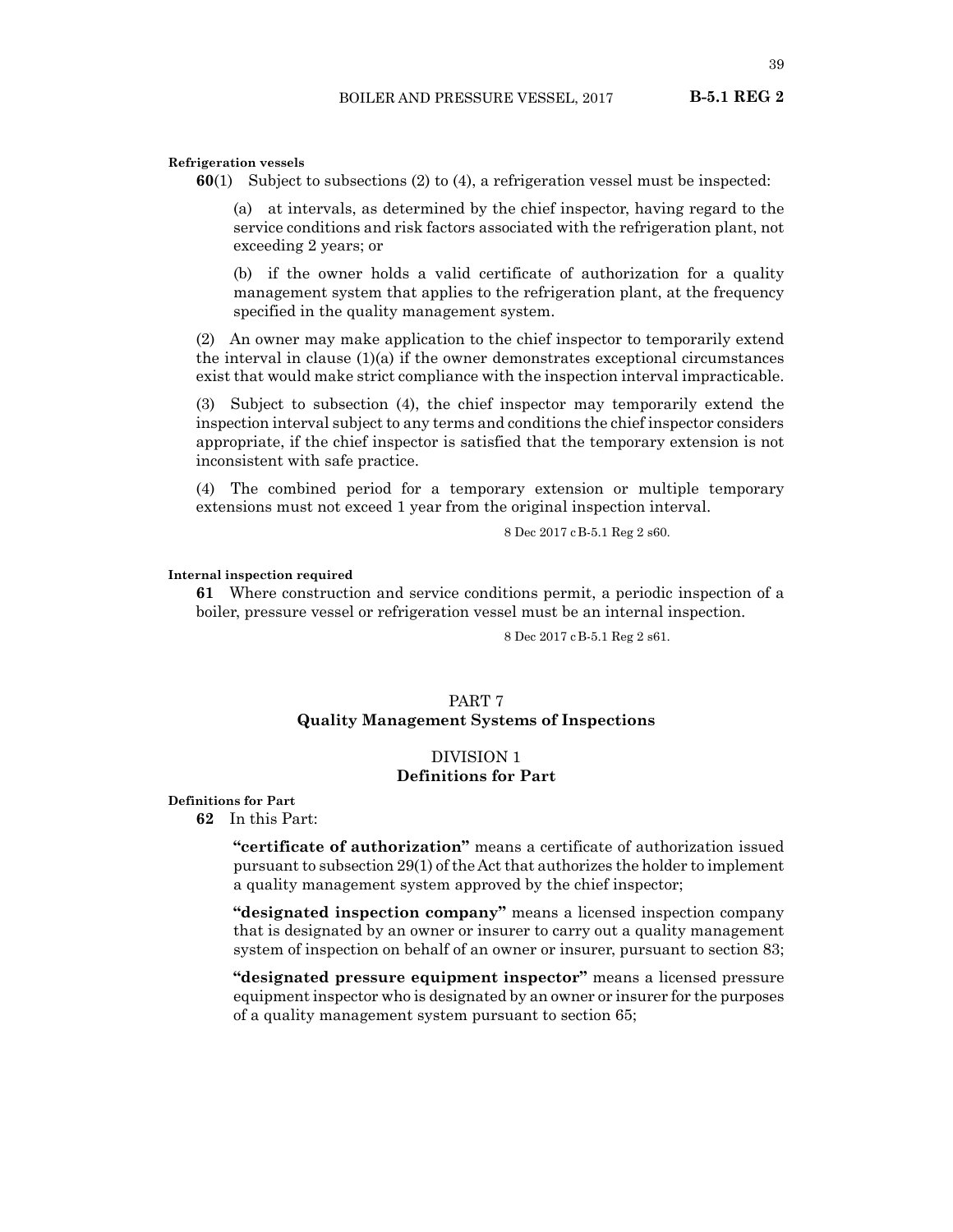**"established criteria"** means, in relation to any equipment or activity, any requirement, applicable to the equipment or activity, set out in:

- (a) the Act;
- (b) these regulations;
- (c) any adopted code or standard;

(d) any term or condition of a licence, permit or certificate issued pursuant to the Act or these regulations; and

(e) any applicable code or standard as appropriate and selected by the owner;

**"licensed pressure equipment inspector"** means a person who holds a valid pressure equipment inspector's licence;

**"manual"** means the manual required by section 67 for a quality management system;

**"propane storage vessel inspector"** means a person authorized under a quality management system to perform inspections on propane storage vessels.

8 Dec 2017 cB-5.1 Reg 2 s62.

# DIVISION 2

# **Requirements for Quality Management Systems**

### **Inspections by licensed pressure equipment inspectors**

**63**(1) Subject to subsection (2), an owner, insurer or inspection company must ensure that any inspection required by a quality management system is conducted by a licensed pressure equipment inspector whose licence authorizes the holder to conduct that inspection.

(2) Subject to subsection (1), an owner of propane storage vessels must ensure that any inspection of a propane storage vessel required by a quality management system is conducted by a propane storage vessel inspector or a licensed pressure equipment inspector.

(3) A component of an inspection that involves a process requiring expertise other than the expertise of a licensed pressure equipment inspector, such as radiographic or ultrasonic examination, may be performed by a person with technical qualifications appropriate to the process if the results of the process are covered by the inspection report of the licensed pressure equipment inspector responsible for the inspection.

8 Dec 2017 cB-5.1 Reg 2 s63.

#### **Inspection certificates**

**64**(1) Subject to these regulations and any limitations set out in the certificate of authorization for a quality management system and the pressure equipment inspector's licence, a licensed pressure equipment inspector who conducts an inspection pursuant to an approved quality management system may issue an inspection certificate stating that, in the opinion of the licensed pressure equipment inspector based on that inspection, the equipment inspected meets the requirements of the Act, these regulations and the quality management system.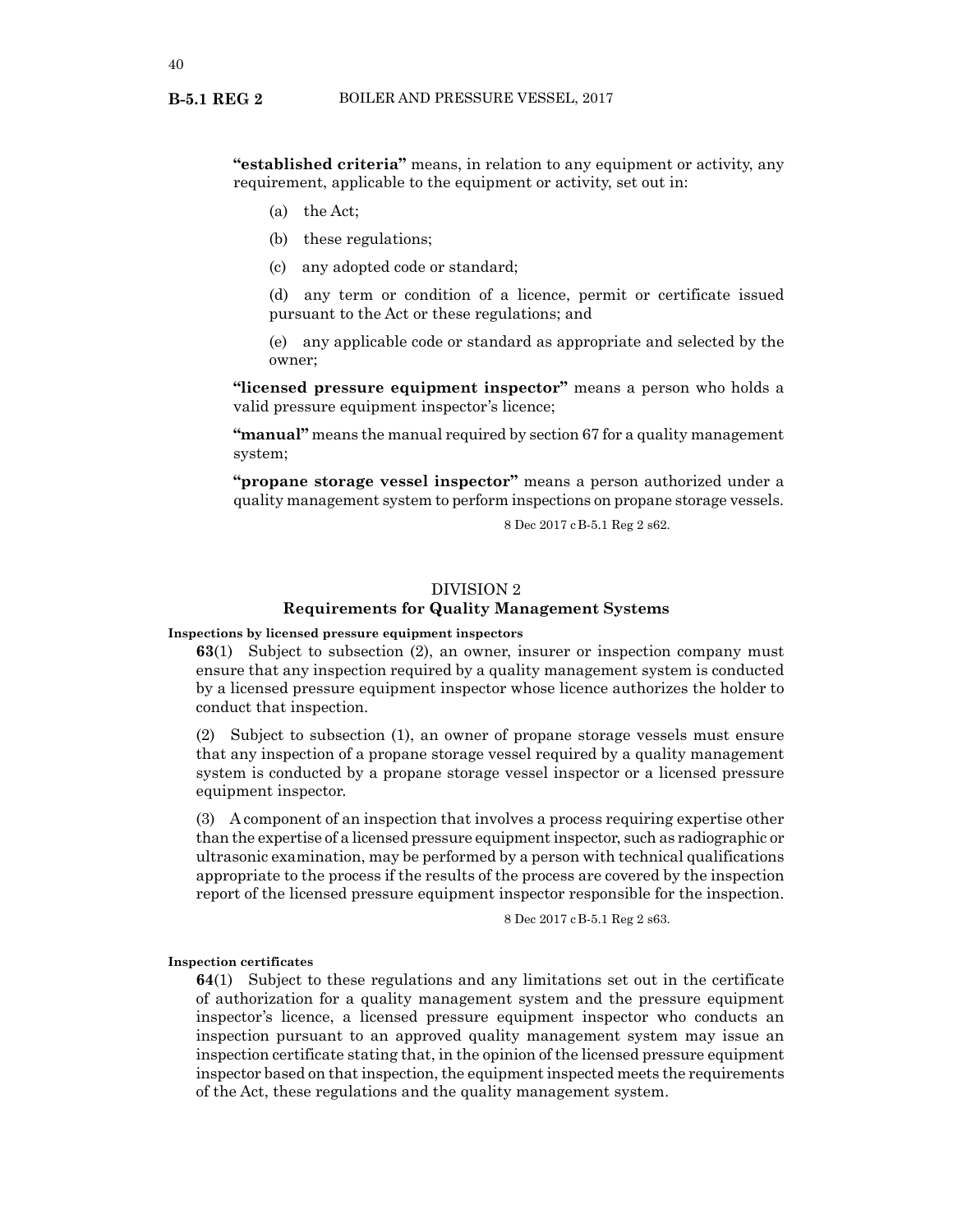(2) Subject to these regulations and any limitations set out in the certificate of authorization for a quality management system, the propane storage vessel inspector who conducts an inspection pursuant to an approved quality management system on a propane storage vessel may issue an inspection certificate stating that, in the opinion of the propane storage vessel inspector based on that inspection, the propane storage vessel inspected meets the requirements of the Act, these regulations and the quality management system.

8 Dec 2017 cB-5.1 Reg 2 s64.

#### **Designated pressure equipment inspector or propane storage vessel inspector**

**65** An owner or insurer must:

(a) designate at least 1:

(i) licensed pressure equipment inspector who holds a licence of the appropriate class for the purposes of conducting inspections pursuant to a quality management system; and

(ii) in the case of propane storage vessels, a propane storage vessel inspector for the purposes of conducting inspections pursuant to a quality management system;

(b) while a quality management system is in operation, ensure that there is at least one pressure equipment inspector designated pursuant to clause (a) at all times; and

(c) notify the chief inspector immediately if the designation of a pressure equipment inspector or propane storage vessel inspector is terminated or a new designation is made.

8 Dec 2017 cB-5.1 Reg 2 s65.

# **Reports to chief inspector**

**66**(1) An owner or insurer must provide the chief inspector with reports, certified by a designated pressure equipment inspector or propane storage vessel inspector of the owner or insurer, with respect to all inspections made pursuant to a quality management system of the owner or insurer.

(2) Reports required by subsection (1) must be made at any intervals that the chief inspector may require.

8 Dec 2017 cB-5.1 Reg 2 s66.

### **Manual**

**67**(1) An owner or insurer must prepare a manual that sets out in detail the quality management system that the owner, insurer or designated inspection company proposes to implement.

(2) If a certificate of authorization is issued to an owner or insurer with respect to a proposed quality management system, the owner, insurer or inspection company must implement the quality management system in accordance with the manual.

(3) A manual required by subsection (1) must contain:

(a) a title page and table of contents;

(b) an organization chart that identifies all positions involved in the quality management system and the reporting relationships to senior management with respect to the quality management system;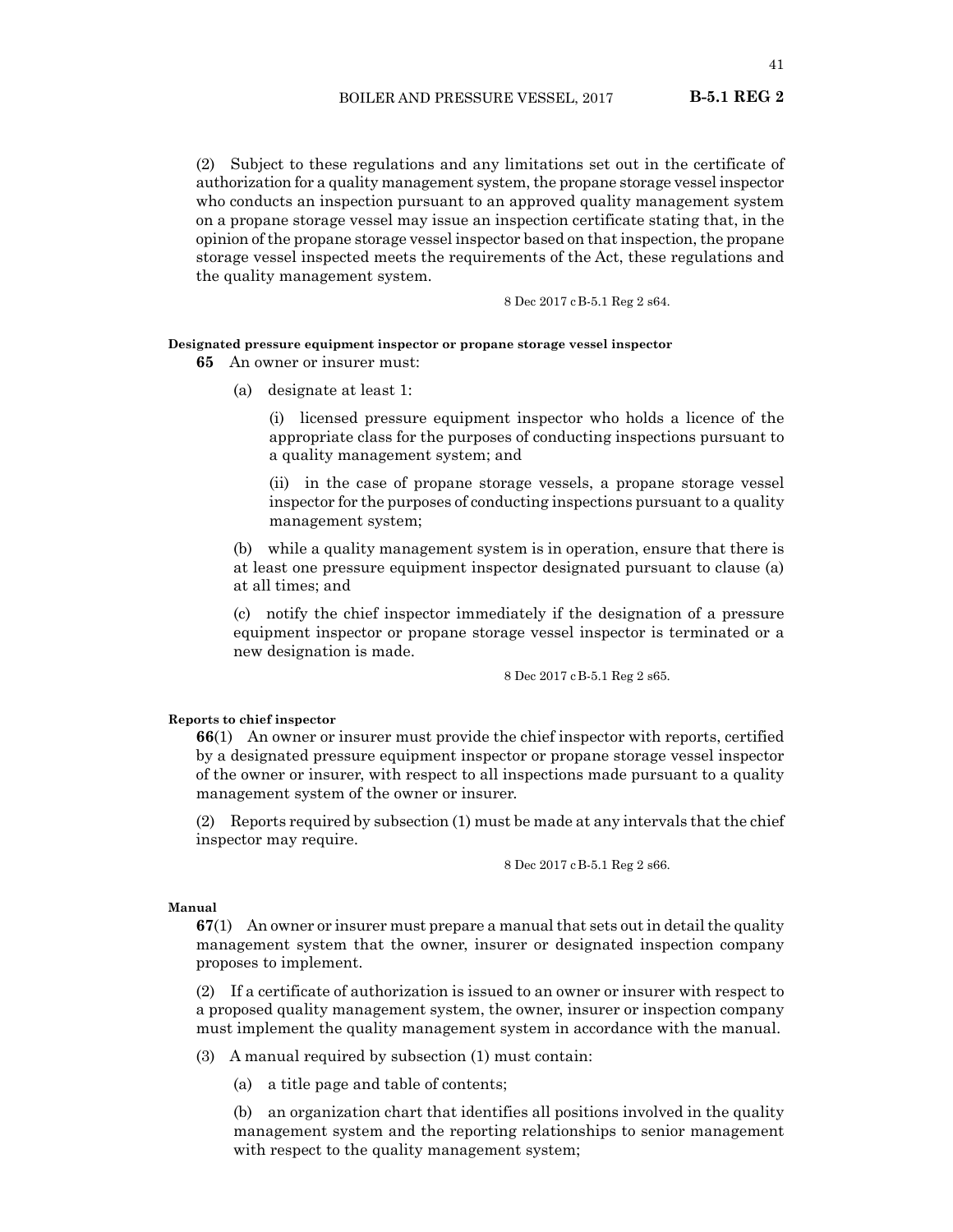(c) a statement, signed by the most senior official at the site, that describes the authority of the person who is responsible for the implementation of the quality management system to carry out those responsibilities;

(d) a description of the qualifications and responsibilities of the inspection personnel and other persons involved with the administration of the quality management system;

(e) a comprehensive list and description of the equipment and piping systems to which the quality management system applies and the location of the equipment;

(f) a full description of the substantive elements set out in sections 69 to 81; and

(g) any other elements that the chief inspector may require.

8 Dec 2017 cB-5.1 Reg 2 s67.

# **Amendment or revision of manual**

**68**(1) An owner or insurer who wishes to amend or revise a manual:

- (a) must submit the proposed changes to the chief inspector; and
- (b) must not implement any change until the approval of the chief inspector has been granted.

(2) If the chief inspector approves an amendment to, or revision of, a manual, the owner or insurer must incorporate in the manual a revision summary to identify the changes made and the status of the documents used in the quality management system.

8 Dec 2017 cB-5.1 Reg 2 s68.

# **Document and data control**

**69** A quality management system must include a system for preparing, revising, approving and controlling documents and data required to implement the quality management system, including the manual, procedures, inspection plans, reports and forms.

8 Dec 2017 cB-5.1 Reg 2 s69.

#### **Contract review**

**70**(1) A quality management system must include a system for preparing and negotiating contracts relating to pressure equipment and piping systems to ensure that:

(a) any goods and services that are the subject of a contract meet the requirements of the Act and these regulations; and

(b) each contract is verified and approved by a designated person.

(2) The owner or insurer must designate in the manual the person or persons who are authorized to verify and approve contracts pursuant to subsection (1).

8 Dec 2017 cB-5.1 Reg 2 s70.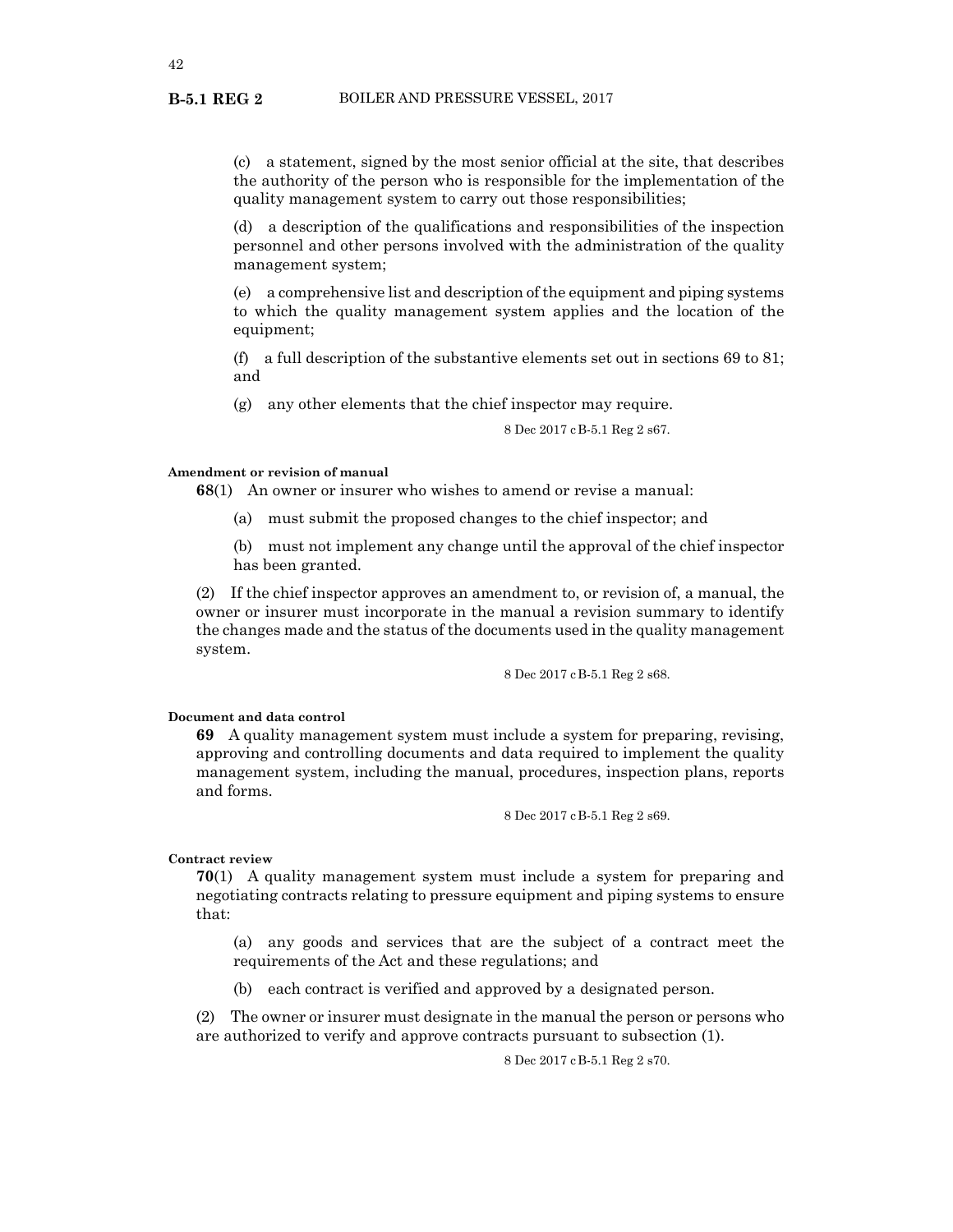# **Purchasing**

**71** A quality management system must include a system for ensuring that goods and services that are purchased meet the requirements of the Act and these regulations.

8 Dec 2017 cB-5.1 Reg 2 s71.

#### **Measuring and testing equipment**

**72** A quality management system must include a system for calibrating and controlling the accuracy of equipment used in any measurements or tests to be carried out as part of any inspection process.

8 Dec 2017 cB-5.1 Reg 2 s72.

#### **Inspection of new equipment**

**73** A quality management system must include a system for the inspection of new pressure equipment and piping systems and their installation to ensure that the requirements of any established criteria are met before the equipment and piping systems are put into service.

8 Dec 2017 cB-5.1 Reg 2 s73.

# **Servicing pressure relief devices**

**74**(1) A quality management system must include a system for servicing pressure relief devices at regular intervals and governing the removal and replacement of pressure relief devices.

(2) A system required by subsection (1) must include a system for establishing safe maximum intervals for the servicing of pressure relief devices.

8 Dec 2017 cB-5.1 Reg 2 s74.

### **Control of special processes**

**75**(1) A quality management system must include systems to govern each special process that will be carried out on the premises to which the quality management system applies.

(2) A system governing a special process must include the procedures to be followed by persons in carrying out the process and the measures to be taken to determine whether the outcome of the process is satisfactory.

8 Dec 2017 cB-5.1 Reg 2 s75.

# **Periodic inspections**

**76**(1) A quality management system must include a system for the periodic inspection of any pressure equipment and piping system in service to ensure that the equipment and piping system continue to meet the requirements of any established criteria while they are in service.

(2) A system required by subsection (1) must include a system for establishing safe maximum intervals for the inspection of pressure equipment and piping systems.

8 Dec 2017 cB-5.1 Reg 2 s76.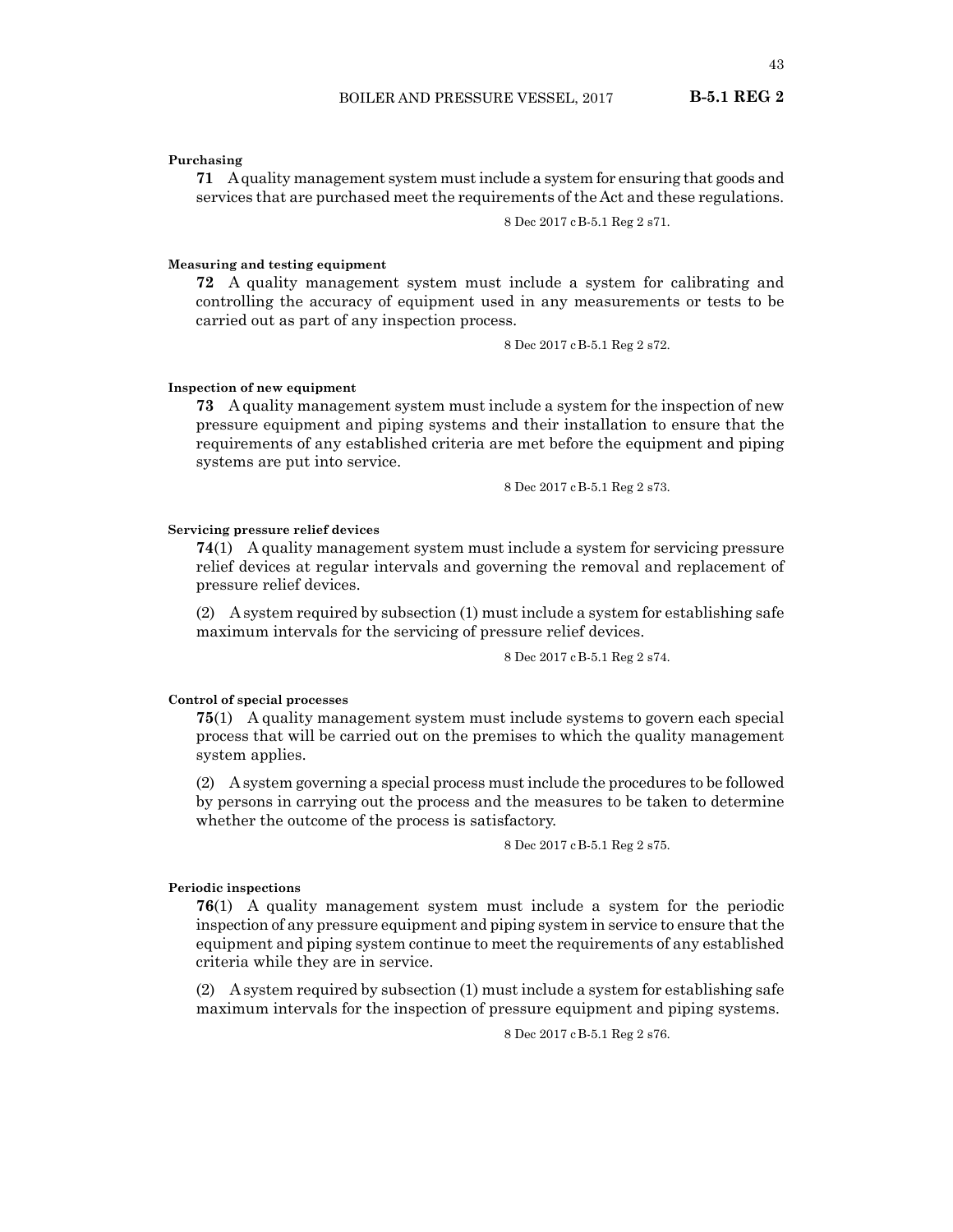#### **Inspection of repairs, alterations**

**77** A quality management system must include a system for the inspection of any pressure equipment and piping systems that have been repaired or altered to ensure that the repaired or altered equipment and piping systems meet the requirements of any established criteria before they are put back into service.

8 Dec 2017 cB-5.1 Reg 2 s77.

### **Rectifying problems, non-conformities**

**78** A quality management system must include procedures for:

(a) rectifying any problem found as a result of the operation of the quality management system or otherwise or any non-conformity with established criteria; and

(b) preventing the recurrence of any similar problem or non-conformity.

8 Dec 2017 cB-5.1 Reg 2 s78.

#### **Training**

**79** A quality management system must include a system for ensuring that personnel who perform activities that are part of the quality management system have adequate training.

8 Dec 2017 cB-5.1 Reg 2 s79.

### **Internal audit**

**80**(1) A quality management system must include a system for conducting an internal audit of the quality management system from time to time by designated persons to verify the effectiveness of the quality management system.

(2) The owner or insurer must designate in the manual the person or persons who are authorized to conduct an internal audit.

8 Dec 2017 cB-5.1 Reg 2 s80.

### **Audit by inspectors**

**81**(1) Notwithstanding any exemption from categories of inspections granted pursuant to the Act or these regulations to the holder of a certificate of authorization, an inspector may, from time to time, conduct an audit for the purpose of determining whether or not the holder is operating in compliance with an approved quality management system.

(2) The powers of inspectors set out in section 20 of the Act apply for the purposes of an audit described in subsection (1).

(3) With respect to an audit conducted pursuant to subsection (1), the holder of a certificate of authorization shall pay the applicable fee.

8 Dec 2017 cB-5.1 Reg 2 s81.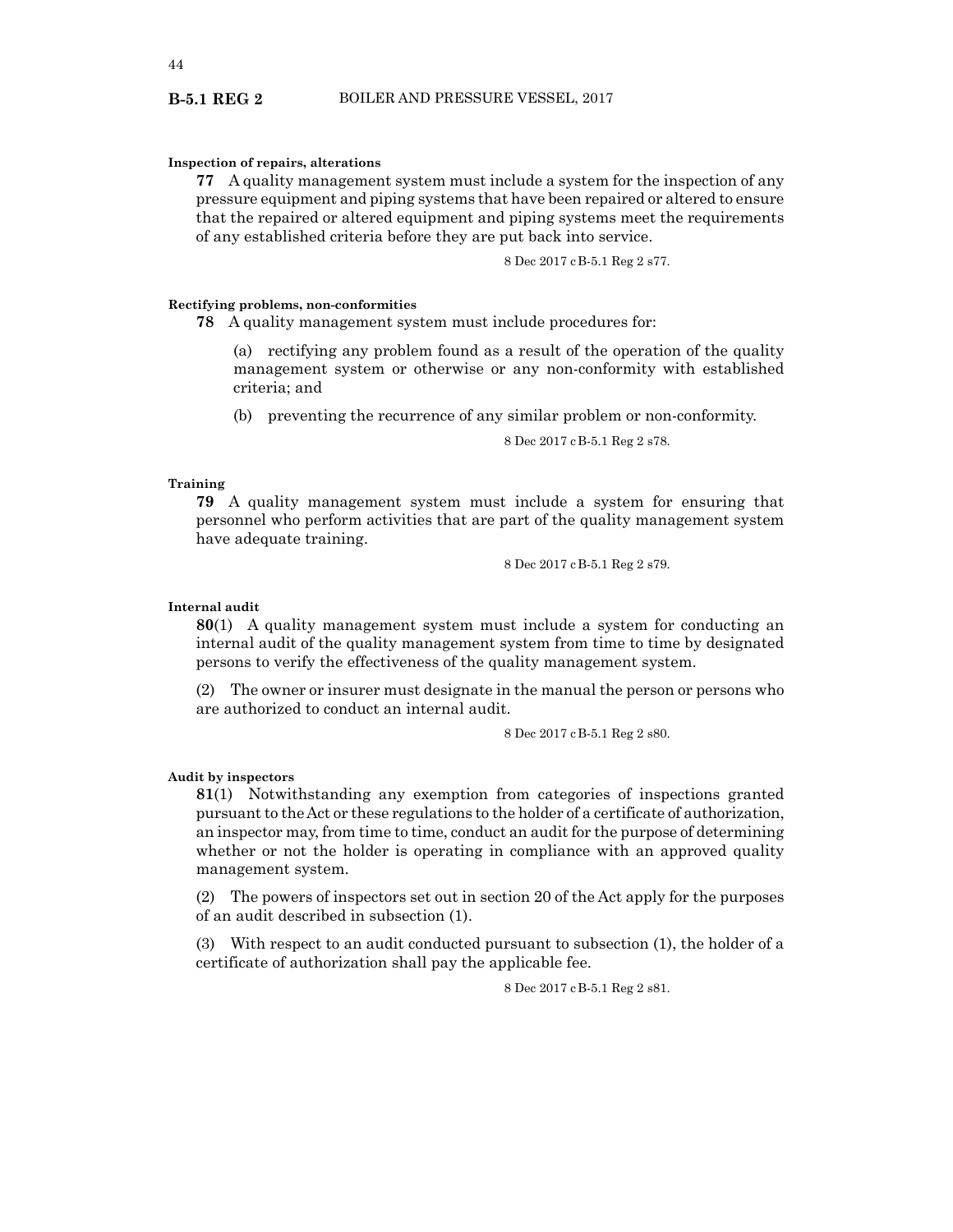# DIVISION 3

# **Requirements for inspection companies**

#### **Registration of an inspection company**

**82**(1) An inspection company that intends to provide inspection services of pressure equipment must apply for registration to the chief inspector.

(2) Before making a decision with respect to an application pursuant to this section, the chief inspector:

(a) may require the applicant to provide any further information that the chief inspector considers necessary; and

(b) may require an audit to be conducted, at the applicant's expense, of the inspection company's qualifications when inspecting boiler and pressure vessel equipment.

(3) The chief inspector may register an inspection company and issue a certificate of registration to the applicant if the chief inspector is satisfied, after consideration of the results of any audit conducted and any further information that the chief inspector considers relevant, that the inspection company:

(a) will provide control over the inspection activities in accordance with the Act and these regulations; and

(b) will ensure the priority is to remove all risk to public safety.

(4) Subject to subsection (5), a certificate of registration issued pursuant to subsection (3) expires 3 years after the date of issue.

(5) An inspection company that holds a certificate of registration issued pursuant to subsection (3) and that intends to change a procedure described in its services:

(a) must submit a copy of the proposed amendment to an inspector for review;

(b) must not implement the amended procedure until an inspector has approved the amendment; and

(c) must file a copy of the amendment with the chief inspector as soon as possible after an inspector has approved it.

(6) The chief inspector may reissue a certificate of registration for an inspection company to an applicant in the name of a successor to the original holder of the certificate if the applicant:

(a) provides evidence satisfactory to the chief inspector that the applicant is the successor to the original holder of the certificate; and

(b) pays the applicable fee.

8 Dec 2017 cB-5.1 Reg 2 s82.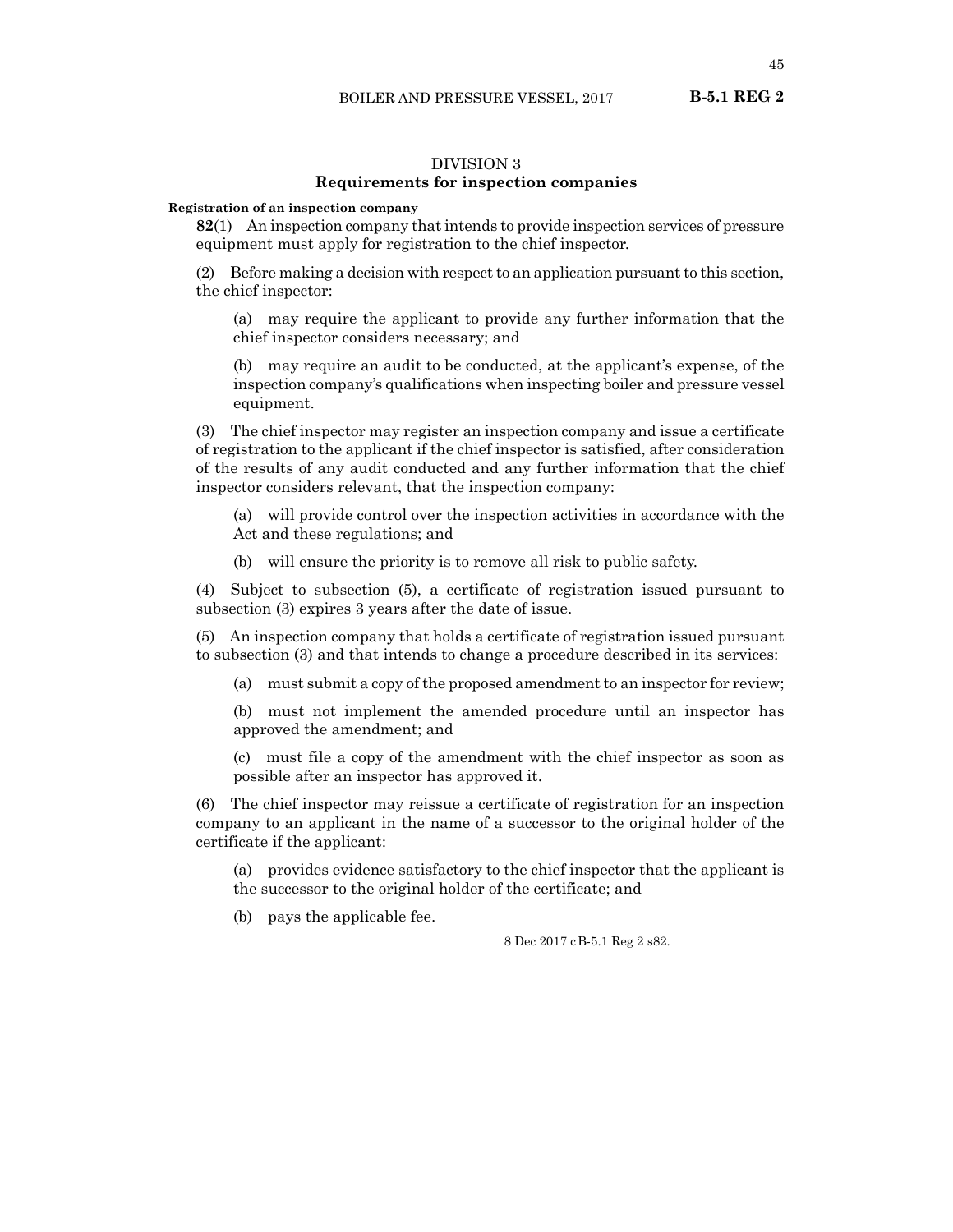#### **Designated inspection company**

**83** If an owner or insurer contracts a registered inspection company to carry out the owner's or insurer's quality management system of inspections, the owner or insurer must:

(a) designate the registered inspection company for the purpose of carrying out the quality management system of inspections;

(b) while a quality management system is in operation, ensure that there is a registered inspection company designated pursuant to clause (a) at all times; and

(c) notify the chief inspector immediately if the designation of the registered inspection company is terminated or a new designation is made.

8 Dec 2017 cB-5.1 Reg 2 s83.

# DIVISION 4 **Certificates of Authorization**

### **Application for approval**

**84**(1) For the purposes of section 28 of the Act, an owner or an insurer who wishes to implement a quality management system must apply to the chief inspector for approval in accordance with this section.

(2) An application for approval of a quality management system:

(a) must be made in the manner and form specified by the chief inspector;

(b) must indicate the class of certificate of authorization applied for and the scope of the inspection activities that the owner or insurer wishes to carry out;

(c) must be accompanied by a manual for the proposed quality management system that meets the requirements of section 67;

(d) must be accompanied by a document that sets out the name and class of pressure equipment inspector's licence of each person who is to be a designated pressure equipment inspector for the purposes of the quality management system and these regulations; and

(e) must be accompanied by the applicable fee.

(3) Before making a decision with respect to an application pursuant to this section, the chief inspector:

(a) may require the applicant to provide any further information that the chief inspector considers necessary; and

(b) may require an audit to be conducted, at the applicant's expense, of the proposed quality management system, which may include an inspection of any boiler, pressure vessel, plant or piping system to which the application relates.

(4) With respect to an audit conducted pursuant to clause (3)(b), the applicant shall pay the applicable fee.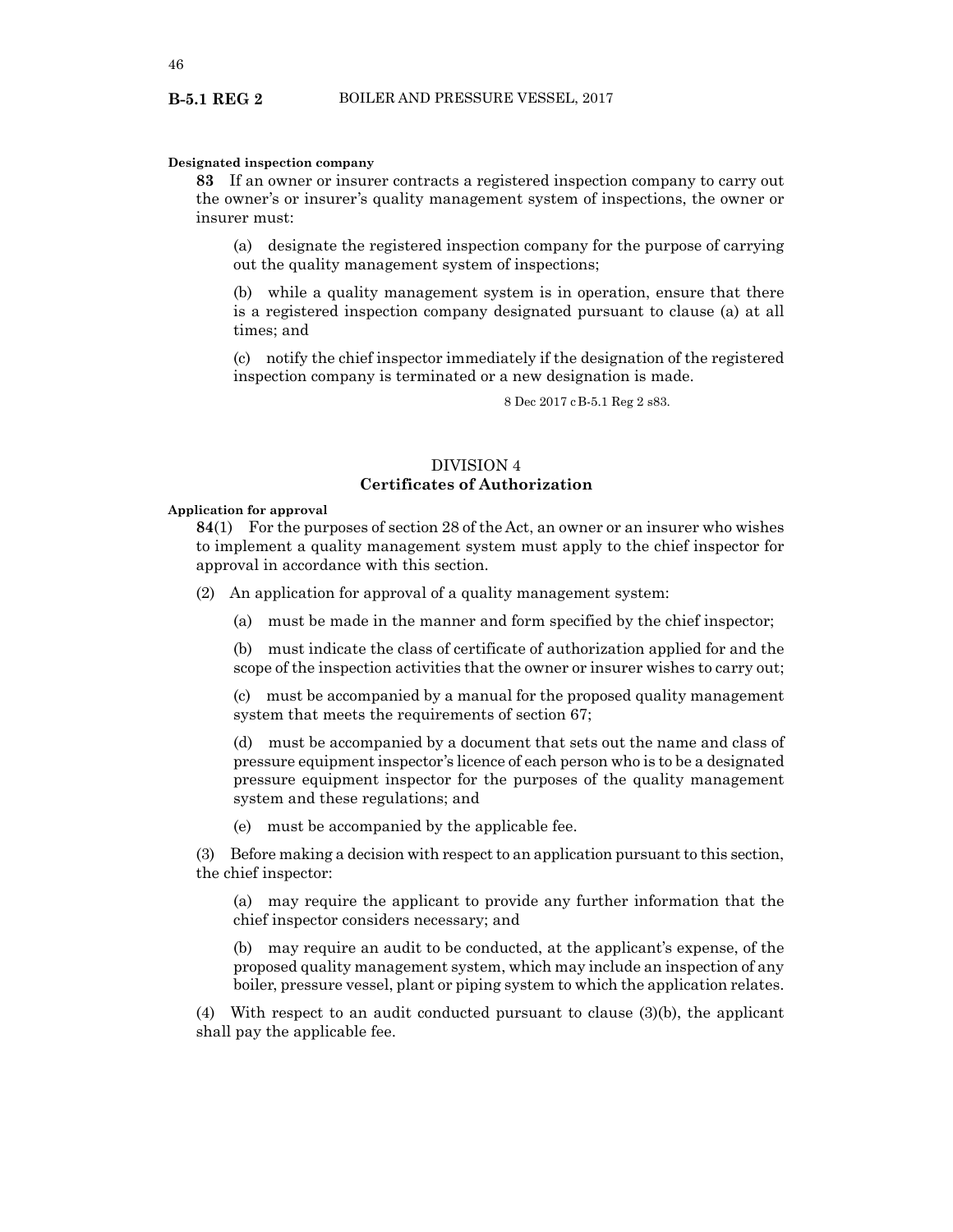(5) The chief inspector may approve a proposed quality management system and issue a certificate of authorization to an applicant if, after review of the manual for the proposed quality management system by an inspector and after consideration of the qualifications of the persons proposed to be the designated pressure equipment inspectors, the results of any audit conducted and any further information that the chief inspector considers relevant, the chief inspector is satisfied that the proposed quality management system:

- (a) meets the requirements of Division 2; and
- (b) if implemented in accordance with these regulations:

(i) will provide control over the activities to which the manual applies in accordance with the Act and these regulations; and

(ii) will not present a serious risk to public safety.

8 Dec 2017 cB-5.1 Reg 2 s84.

# **Classes of certificates of authorization**

**85**(1) The following classes of certificates of authorization are established:

- (a) Class A owner's certificate of authorization;
- (b) Class B owner's certificate of authorization;
- (c) Class C insurer's certificate of authorization;
- (d) Class D owner's certificate of authorization;
- (e) Class E owner's certificate of authorization.

(2) A Class A owner's certificate of authorization authorizes the holder to implement a quality management system in which the following inspections are conducted by a designated pressure equipment inspector in accordance with the quality management system and any terms and conditions set out in the certificate of authorization:

(a) periodic inspections of any boiler, pressure vessel, pressure piping system or plant that is listed in the manual submitted with the application for approval and located within the premises identified in the certificate of authorization;

(b) inspections, in accordance with a design registered pursuant to section 17, of any repair of, or alteration to, any boiler, pressure vessel, pressure piping system or plant described in clause (a);

(c) acceptance inspections, in accordance with a design registered pursuant to section 17, of any new pressure piping system installation on the holder's premises;

(d) installation inspections of any new boiler, pressure vessel or refrigeration plant installation on the holder's premises.

(3) A Class B owner's certificate of authorization authorizes the holder to implement a quality management system in which the inspections described in subsection (2), other than periodic inspections of boilers and inspections of repairs to and alterations of boilers and installation inspections of boilers, are conducted by a designated pressure equipment inspector in accordance with the quality management system and any terms and conditions set out in the certificate of authorization.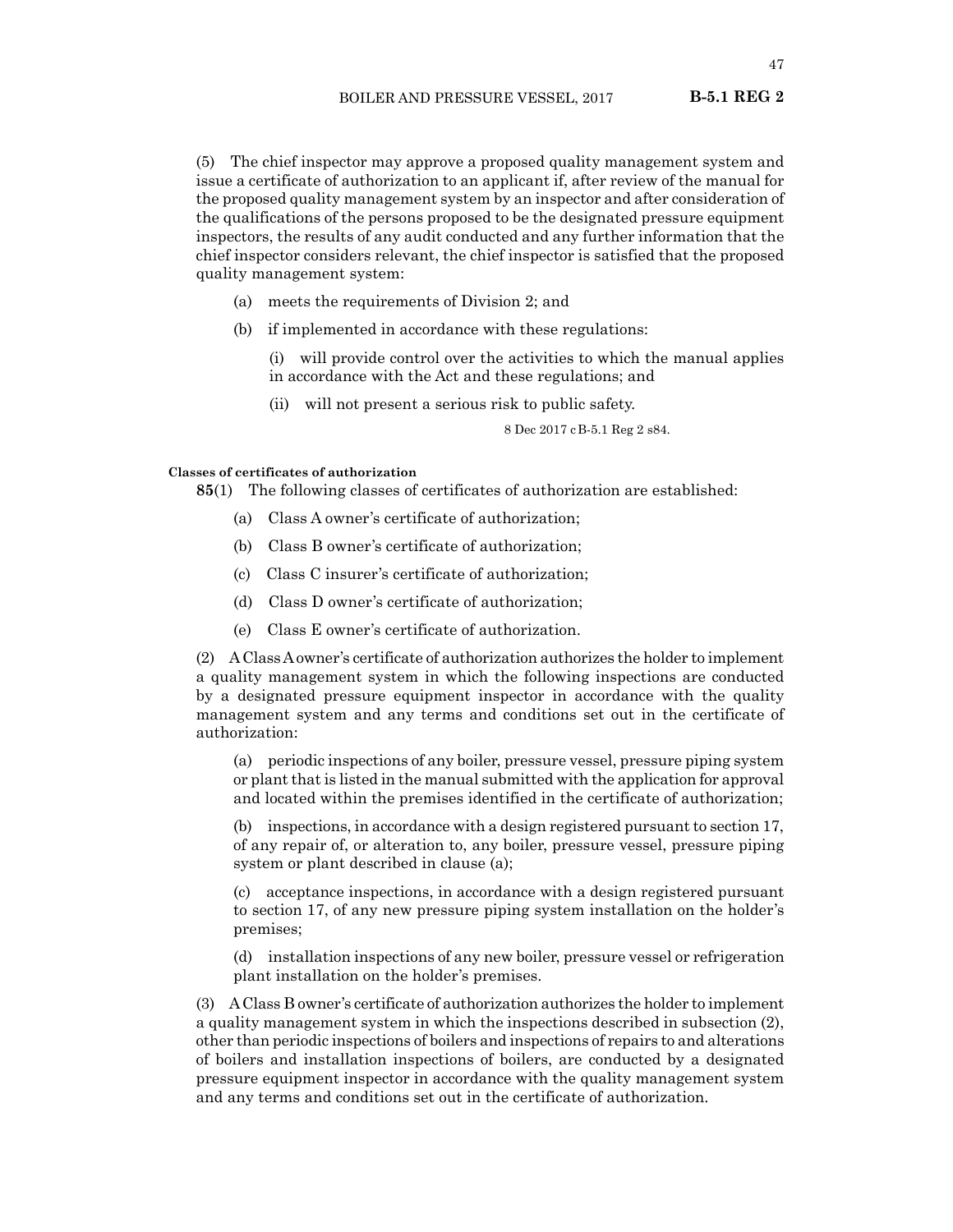(4) A Class C insurer's certificate of authorization authorizes the holder to implement a quality management system in which periodic inspections of boilers, pressure vessels, pressure piping systems and plants insured by the holder are conducted by a designated pressure equipment inspector in accordance with the quality management system and any terms and conditions set out in the certificate of authorization.

(5) A Class D owner's certificate of authorization authorizes the holder to implement a quality management system in which the inspections described in subsection (2), (3) or (4) of an owner's boilers, pressure vessels, pressure piping systems and plants are performed by a designated inspection company with a certificate of registration pursuant to section 82 and are conducted by a designated pressure equipment inspector in accordance with the quality management system and any terms and conditions set out in the certificate of authorization.

(6) A Class E owner's certificate of authorization authorizes the holder to implement a quality management system in which periodic inspections of the owner's propane storage vessels described in clauses 33(c), (d) and (e) are conducted by a propane storage vessel inspector in accordance with the quality management system and any terms and conditions set out in the certificate of authorization.

8 Dec 2017 cB-5.1 Reg 2 s85.

#### **Duration of certificate of authorization**

**86**(1) A certificate of authorization issued pursuant to this Division is valid for a period of 3 years from the date of issue.

(2) The chief inspector may reissue a certificate of authorization for a quality management system to an applicant in the name of a successor to the original holder of the certificate if the applicant:

(a) provides evidence satisfactory to the chief inspector that the applicant is the successor to the original holder of the certificate; and

(b) pays the applicable fee.

8 Dec 2017 cB-5.1 Reg 2 s86.

# **Certain requirements not affected by quality management system**

**87**(1) The approval of a quality management system by the chief inspector and the issuance of a certificate of authorization does not relieve the holder of the certificate from any obligation imposed by the Act or these regulations other than those that are specifically addressed in the Act, these regulations or a manual that has been approved by the chief inspector.

(2) Without limiting the generality of subsection (1), any installation, repair or alteration to a boiler, pressure vessel or pressure piping system that may be inspected pursuant to a quality management system must be made by the holder of a contractor's licence.

8 Dec 2017 cB-5.1 Reg 2 s87.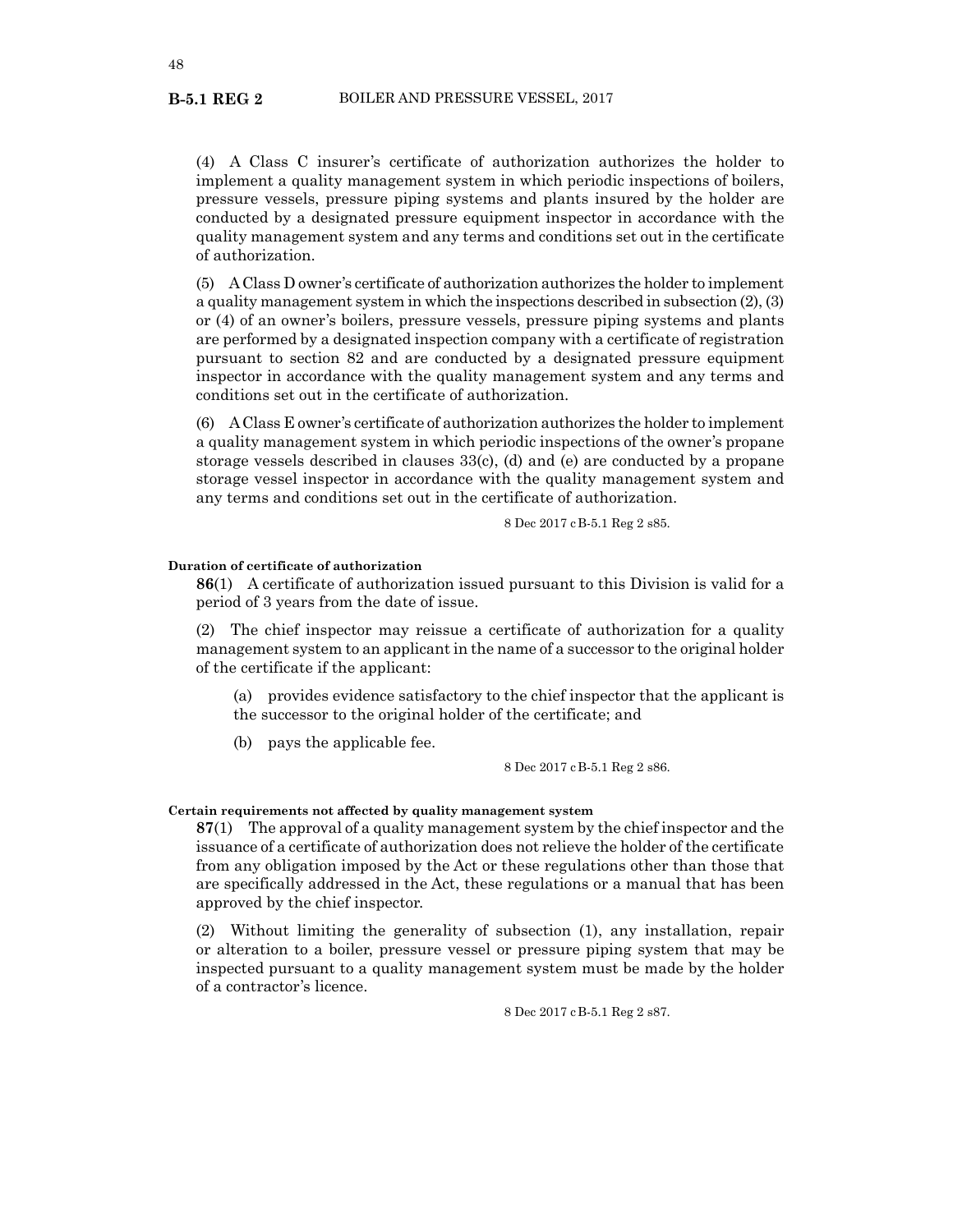### DIVISION 5

# **Conducting a Quality Management System of Inspection**

#### **Compliance with clause 5(1)(e) of Act**

**88**(1) Subject to subsection (2) and for the purposes of clause 5(1)(e) of the Act, a person who conducts an inspection on behalf of an insurer or in connection with a quality management system must be a licensed pressure equipment inspector.

(2) A propane storage vessel inspector is not required to hold a licence for the purposes of clause 5(1)(e) of the Act.

8 Dec 2017 cB-5.1 Reg 2 s88.

# PART 8 **Pressure Equipment Inspectors**

# DIVISION 1 **Definition for Part**

### **Definition for Part**

**89** In this Part, **"examination"** means an examination for a certificate of qualification mentioned in Division 2.

8 Dec 2017 cB-5.1 Reg 2 s89.

# DIVISION 2

# **Examination Information**

#### **Eligibility to write examination**

**90**(1) A person is eligible to write an examination for a pressure equipment inspector's certificate, class 1, class 2 or class 3, if the person possesses at least 5 credits for his or her technical qualifications and work experience determined in accordance with subsections (2) to (5).

(2) To be eligible to write an examination for a pressure equipment inspector's certificate, class 1, a person must possess technical qualifications and work experience that relate to the scope of authority conferred by a pressure equipment inspector's licence, class 1.

(3) At least 1 of the 5 credits required pursuant to subsection (1) must be a credit for technical qualifications pursuant to subsection (4), and at least 1 of the 5 credits must be a credit for work experience pursuant to subsection (5).

(4) Credits for technical qualifications are assigned as follows:

(a) 1 credit for a journeyperson certificate of qualification in a designated trade, within the meaning of *The Apprenticeship and Trade Certification Act, 1999*, that is related to the construction, installation, alteration or repair of pressure equipment;

- (b) 1 credit for a third class power engineer's certificate of qualification;
- (c) 2 credits for a second class power engineer's certificate of qualification;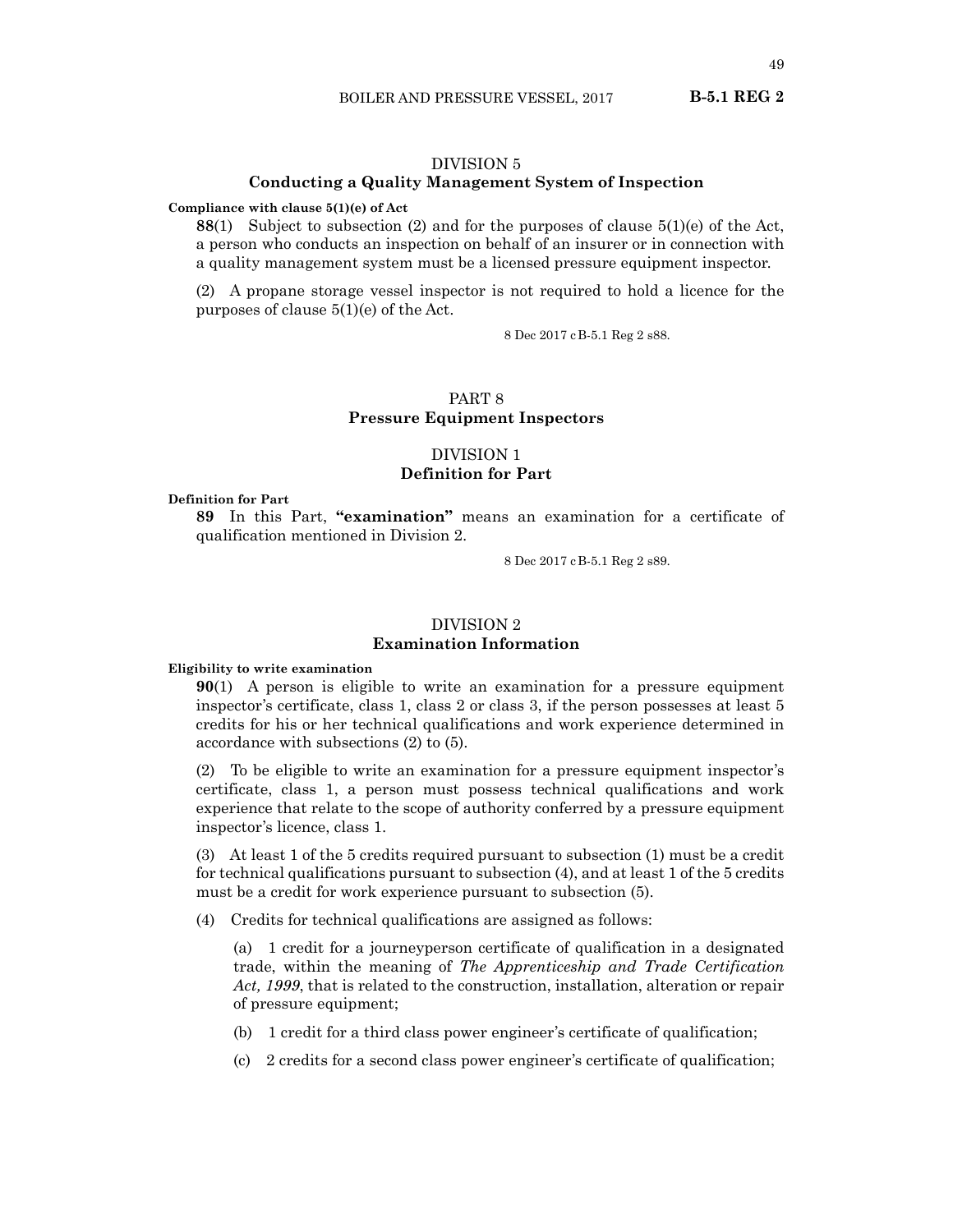50

**B-5.1 REG 2**

- (d) 2 credits for a diploma in engineering technology;
- (e) 3 credits for a first class power engineer's certificate of qualification;
- (f) 4 credits for a bachelor's degree in engineering in a related discipline.

(5) One credit is assigned for each year of work experience related to boilers, pressure vessels and pressure piping systems in the following activities:

- (a) engineering design;
- (b) construction, installation, alteration or repair;

(c) quality control programs related to the construction, installation, alteration or repair of boilers and pressure vessels;

(d) inspection of boilers, pressure vessels and pressure piping systems.

8 Dec 2017 cB-5.1 Reg 2 s90.

#### **Application to write examination**

**91** A person who wishes to write a pressure equipment inspector's examination must:

(a) apply to the chief inspector in writing in the manner and form specified by the chief inspector;

(b) provide evidence satisfactory to the chief inspector that the person meets the requirements set out in section 90; and

(c) pay the applicable fee for the examination for a:

- (i) pressure equipment inspector's certificate, class 1;
- (ii) pressure equipment inspector's certificate, class 2; or
- (iii) pressure equipment inspector's certificate, class 3.

8 Dec 2017 cB-5.1 Reg 2 s91.

# **Special examination**

**92**(1) A candidate for an examination who is unable to take the examination at a regular sitting or at the place where an examination is scheduled to be held may apply to the chief inspector to take the examination on a special date or at a special location.

(2) A candidate who makes an application pursuant to subsection (1) must provide the chief inspector with the candidate's reasons for the application and provide any further information that the chief inspector may request.

(3) If the chief inspector is satisfied that the candidate's reasons for the application justify the holding of a special examination for the candidate, the chief inspector may permit the candidate to take the examination at a date or location other than the regular date or location.

(4) A candidate for whom a special examination is arranged pursuant to subsection (3) shall pay the applicable fee pursuant to section 91.

8 Dec 2017 cB-5.1 Reg 2 s92.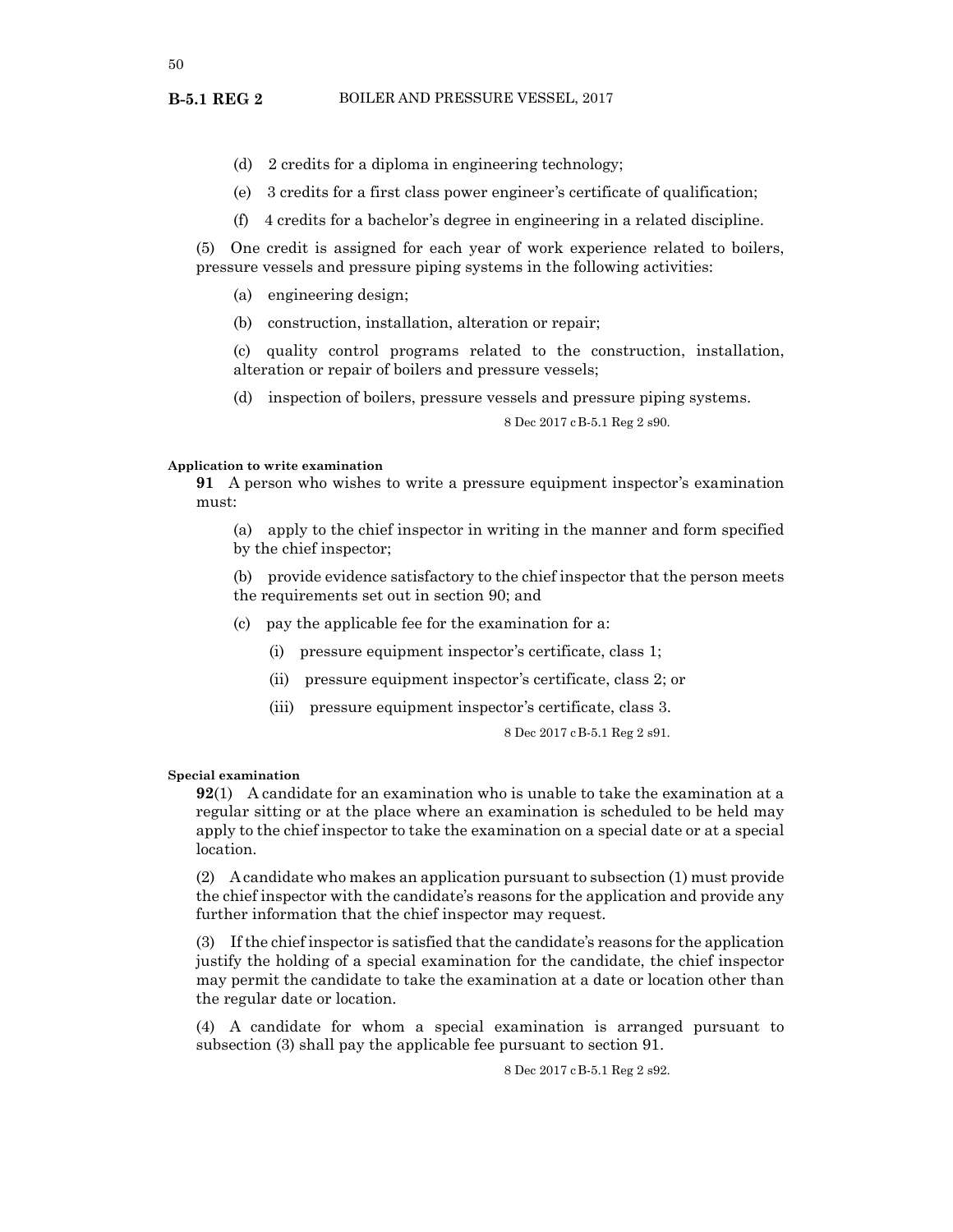### **False or misleading statement**

**93**(1) If a false or misleading statement is made in an application for any examination or in any reference or other evidence of qualification submitted by or on behalf of a candidate, the chief inspector may deny the application.

(2) If the discovery of a false or misleading statement described in subsection (1) is made after a certificate of qualification has been issued, the chief inspector may cancel the certificate.

8 Dec 2017 cB-5.1 Reg 2 s93.

# **Conduct of examinations - Division 2**

**94** Every examination must be written.

8 Dec 2017 cB-5.1 Reg 2 s94.

# **Misconduct during examination**

**95**(1) Any candidate who, during an examination, refers to material that has not been first approved by the examining inspector may be disqualified from further examinations for a period specified by the chief inspector.

(2) A certificate of qualification will not be issued to any candidate who removes or copies with intent to remove from the examination room any questions given in the examination.

(3) If the discovery of any removal or intended removal of questions given in an examination is made after a certificate of qualification is issued, the chief inspector may cancel the certificate.

8 Dec 2017 cB-5.1 Reg 2 s95.

#### **Pass mark**

**96** The minimum pass mark for each examination is 70%.

8 Dec 2017 cB-5.1 Reg 2 s96.

#### **Waiting period for re-examination**

**97** With respect to a candidate who fails any examination, the candidate must:

(a) wait for a period specified by the chief inspector, not exceeding 30 days, before being re-examined;

(b) wait for a period specified by the chief inspector, not exceeding 12 months, before being examined for any examination if the candidate has consecutively failed 3 papers of any examination; or

(c) wait for a period specified by the chief inspector, not exceeding 12 months, before being examined for any examination if the candidate has consecutively failed the same examination paper 3 times.

8 Dec 2017 cB-5.1 Reg 2 s97.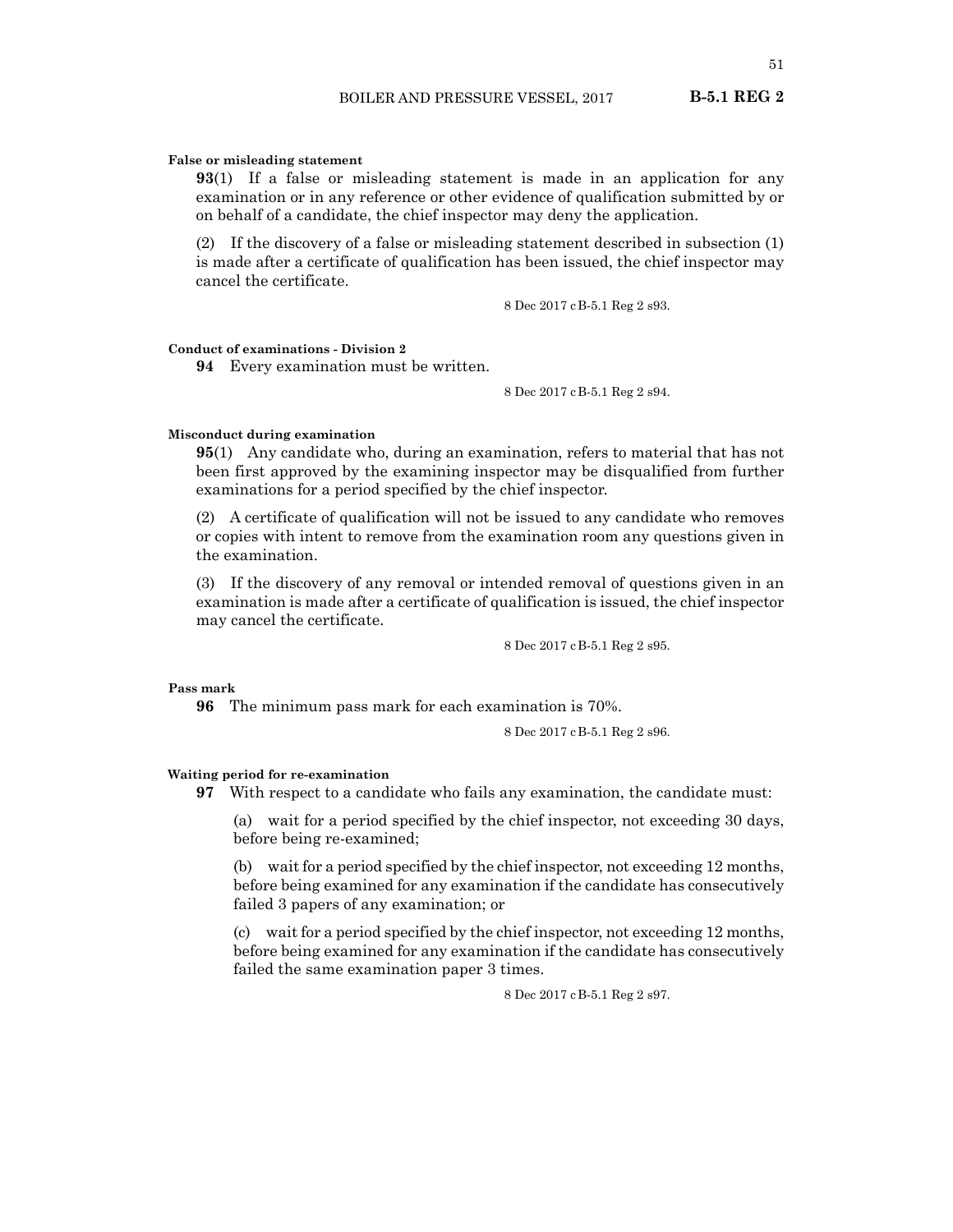52

**B-5.1 REG 2**

# DIVISION 3 **Certificates and Qualification**

#### **Certificates of qualification**

**98**(1) The following classes of pressure equipment inspectors' certificates of qualification are established:

- (a) pressure equipment inspector's certificate, class 1;
- (b) pressure equipment inspector's certificate, class 2;
- (c) pressure equipment inspector's certificate, class 3.

(2) A certificate of qualification of the appropriate class will be issued to a candidate who:

- (a) passes the examination for a particular class of certificate; and
- (b) otherwise complies with the requirements of the Act and these regulations.

8 Dec 2017 cB-5.1 Reg 2 s98.

# DIVISION 4 **Pressure Equipment Inspector Licences**

### **Eligibility for pressure equipment inspector's licences**

**99**(1) Subject to subsection (3), the chief inspector may issue a pressure equipment inspector's licence of the appropriate class to a person who:

(a) passes an examination with respect to the Act, these regulations and the adopted standards; and

- (b) holds:
	- (i) a valid pressure equipment inspector's certificate of qualification;
	- (ii) a valid inspector's Inservice Commission issued by NBBI;

(iii) a valid Inservice Pressure Equipment Inspector certificate issued by NBBI; or

(iv) a valid certificate, equivalent to the commission described in subclause (ii), issued by The American Petroleum Institute pursuant to the requirements of the API 510 Pressure Vessel Inspector Certification Program, 2014, 10th edition.

(2) A person who wishes to apply for the issuance of a pressure equipment inspector's licence pursuant to subsection (1) must:

(a) provide evidence satisfactory to the chief inspector that the person meets the requirements set out in subsection (1); and

(b) pay the applicable fee.

(3) A person who is applying for a pressure equipment inspector's licence class 3 need not pass an examination with respect to the Act, these regulations and adopted standards as indicated in clause (1)(a).

8 Dec 2017 cB-5.1 Reg 2 s99.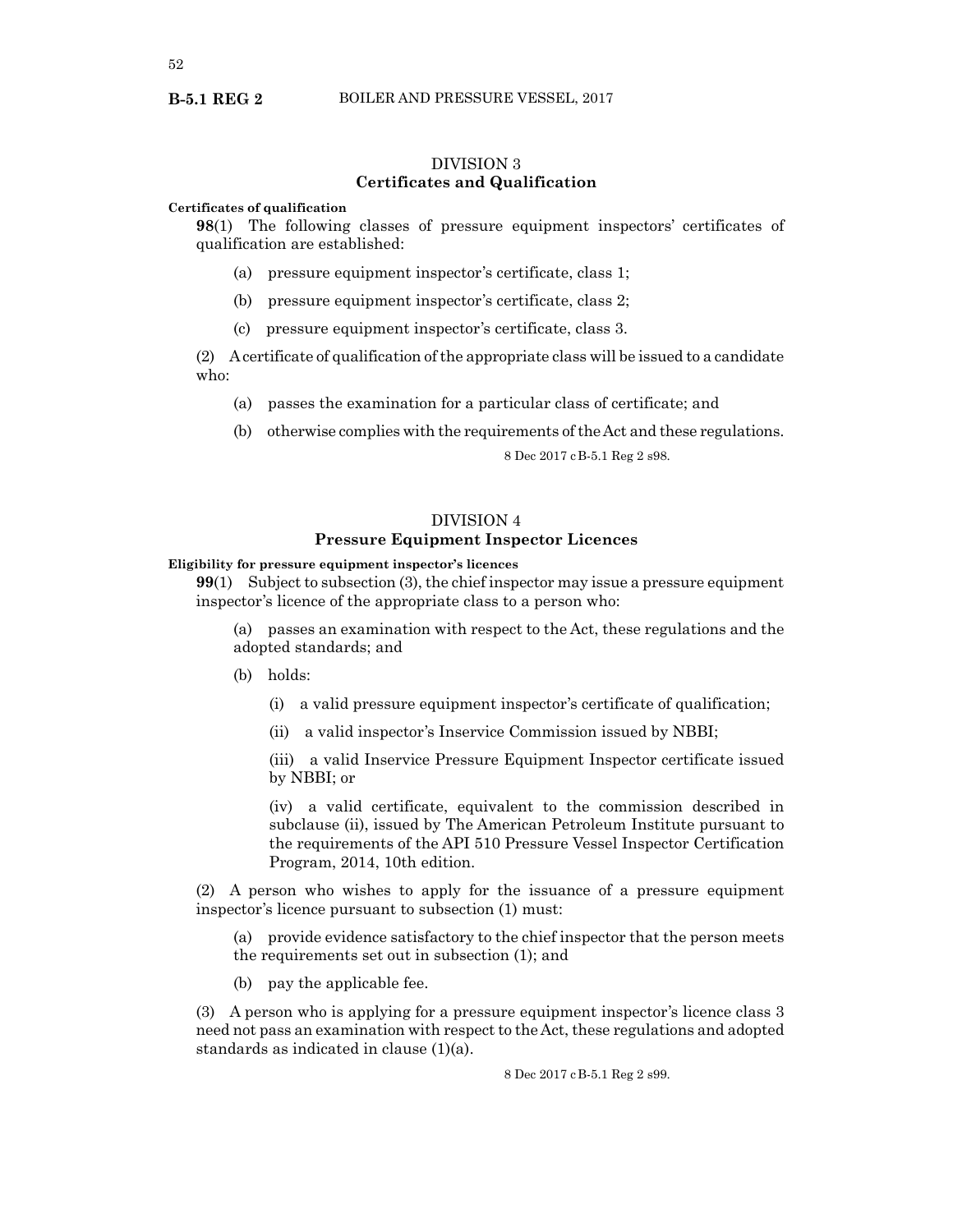#### **Classes of pressure equipment inspectors' licences**

**100** The following classes of pressure equipment inspector's licences are established:

- (a) pressure equipment inspector's class 1 licence;
- (b) pressure equipment inspector's class 2 licence;
- (c) pressure equipment inspector's class 3 licence.

8 Dec 2017 cB-5.1 Reg 2 s100.

#### **Scope of pressure equipment inspector's licence**

**101**(1) A pressure equipment inspector's class 1 licence authorizes the holder to inspect and issue an inspection certificate with respect to any of the following:

(a) a boiler, a pressure vessel or a refrigeration plant, including any associated pressure piping system, for which the owner holds a valid owner's licence to operate issued pursuant to section 34 or 36 or is deemed to hold an owner's licence pursuant to section 37;

(b) a pressure vessel to which the Act applies but that is exempted by section 33 from the requirement for an owner's licence to operate;

(c) with respect to a boiler, pressure vessel or refrigeration plant described in clause (a) or (b), a repair or alteration for which a design has been registered pursuant to subsection 11(1) of the Act;

(d) an installation of a new boiler or pressure vessel, including any associated pressure piping system, pursuant to subsection 35(2);

(e) an installation of a boiler or pressure vessel, including any associated pressure piping system, for which the owner holds a valid licence to operate issued pursuant to section 34 or 36 that has been moved to a new location;

(f) a re-installation of a boiler or pressure vessel, including any associated pressure piping system, for which the owner holds a valid licence to operate issued pursuant to section 34 or 36 that has been returned to its original installation location following a repair or alteration performed at a different location;

(g) an installation of a new pressure piping system for which a design has been registered pursuant to subsection 11(1) of the Act.

(2) A pressure equipment inspector's class 2 licence authorizes the holder to inspect and issue an inspection certificate with respect to any of the following:

(a) a pressure vessel for which the owner holds a valid owner's licence to operate issued pursuant to section 34 or 36 or is deemed to hold an owner's licence pursuant to section 37, and any associated pressure piping system;

(b) a pressure vessel to which the Act applies but that is exempted by section 33 from the requirement for an owner's licence to operate;

(c) with respect to a pressure vessel described in clause (a) or (b), a repair or alteration for which a design has been registered pursuant to subsection 11(1) of the Act;

(d) an installation of a new pressure vessel, including any associated pressure piping system, pursuant to subsection 35(2);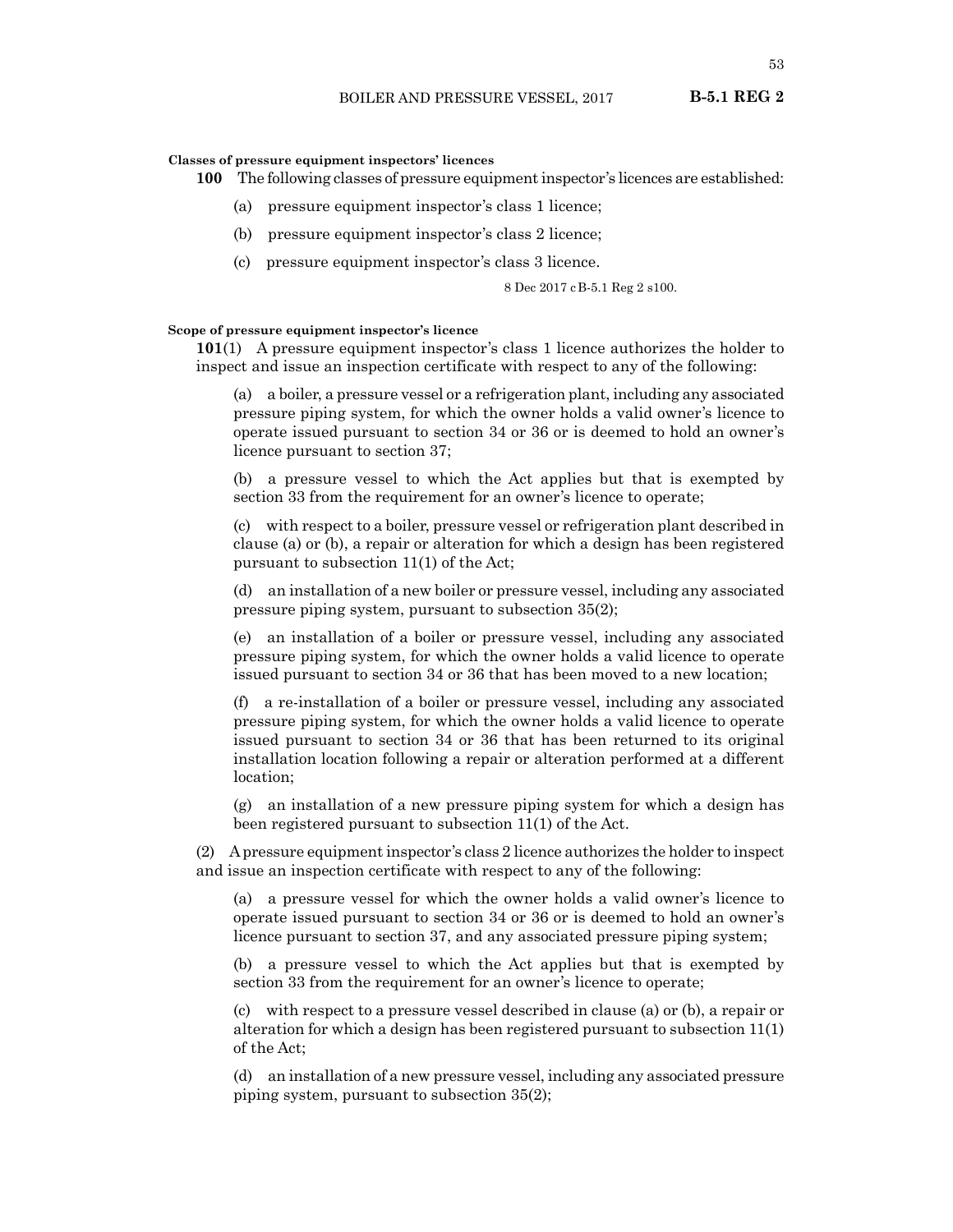(e) an installation of a pressure vessel, including any associated pressure piping system, for which the owner holds a valid licence to operate issued pursuant to section 34 or 36 that has been moved to a new location;

(f) a re-installation of a pressure vessel, including any associated pressure piping system, for which the owner holds a valid licence to operate issued pursuant to section 34 or 36 that has been returned to its original installation location following a repair or alteration performed at a different location;

(g) an installation of a new pressure piping system for which a design has been registered pursuant to subsection 11(1) of the Act.

(3) A pressure equipment inspector's class 3 licence authorizes the holder to inspect with respect to any of the following:

(a) a pressure vessel for which the owner holds a valid owner's licence to operate issued pursuant to section 34 or 36 or is deemed to hold an owner's licence pursuant to section 37 and any associated pressure piping system;

(b) a pressure vessel to which the Act applies but that is exempted by section 33 from the requirement for an owner's licence to operate;

(c) with respect to a pressure vessel described in clause (a) or (b), a repair or alteration for which a design has been registered pursuant to subsection 11(1) of the Act;

(d) an installation of a new pressure piping system for which a design has been registered pursuant to subsection 11(1) of the Act.

(4) A pressure equipment inspector's class 3 licence does not authorize the holder to issue an inspection certificate, perform installation inspections or perform acceptance inspections.

8 Dec 2017 cB-5.1 Reg 2 s101.

**Duration of licence**

**102** A pressure equipment inspector's licence issued pursuant to this Division is valid for up to 5 years from the date of issue.

8 Dec 2017 cB-5.1 Reg 2 s102.

# PART 9 **Power Engineers**

# DIVISION 1 **Definition for Part**

**Definition for Part**

**103** In this Part, **"examination"** means an examination for a certificate of qualification mentioned in Division 2.

8 Dec 2017 cB-5.1 Reg 2 s103.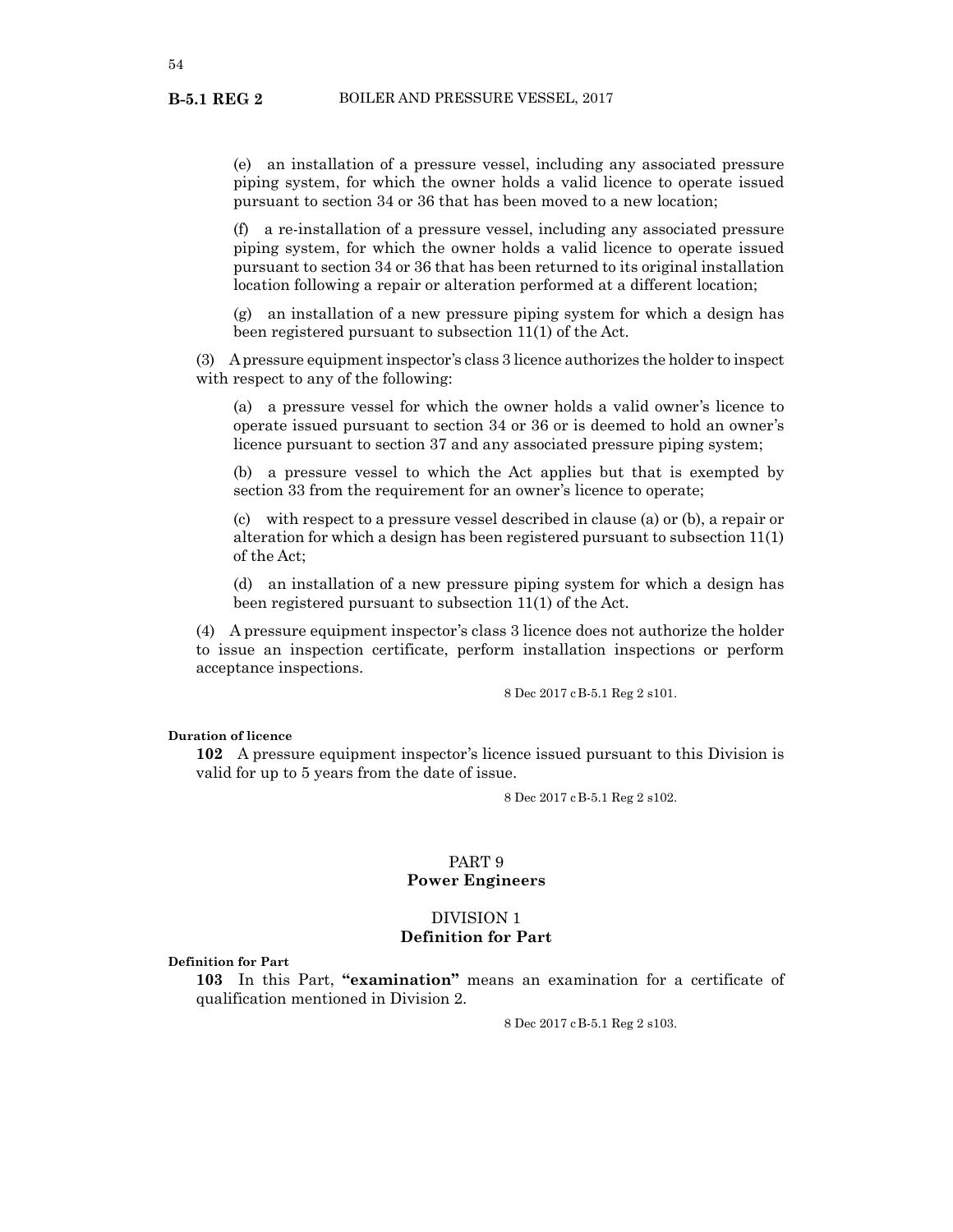# DIVISION 2 **Examination Information**

### **Application for examination**

**104**(1) Subject to subsection (2) and section 105, a candidate for any examination must apply to the chief inspector in the manner and form specified by the chief inspector.

(2) A candidate for a refrigeration plant operator's examination or the examination for any category of boiler operator may apply to the chief inspector at any time before the examination.

(3) A candidate for an examination must submit the applicable fee with the application.

8 Dec 2017 cB-5.1 Reg 2 s104.

# **Special examination**

**105**(1) A candidate for an examination who is unable to take the examination at a regular sitting or at the place where an examination is scheduled to be held may apply to the chief inspector to take the examination on a special date or at a special location.

(2) A candidate who makes an application pursuant to subsection (1) must provide the chief inspector with the candidate's reasons for the application and provide any further information that the chief inspector may request.

(3) If the chief inspector is satisfied that the candidate's reasons for the application justify the holding of a special examination for the candidate, the chief inspector may permit the candidate to take the examination at a date or location other than the regular date or location.

(4) A candidate for whom a special examination is arranged pursuant to subsection (3) shall pay the applicable fee pursuant to section 104.

8 Dec 2017 cB-5.1 Reg 2 s105.

#### **False or misleading statement**

**106**(1) If a false or misleading statement is made in an application for any examination or in any reference or other evidence of qualification submitted by or on behalf of a candidate, the chief inspector may deny the application.

(2) If the discovery of a false or misleading statement described in subsection (1) is made after a certificate of qualification has been issued, the chief inspector may cancel the certificate.

8 Dec 2017 cB-5.1 Reg 2 s106.

# **Conduct of examinations - Division 2**

**107**(1) A candidate for the first, second, third and fourth class power engineer's examinations may write a single paper or any number of papers at any scheduled examination sitting.

(2) Subject to subsections (3) and (4), every examination must be written.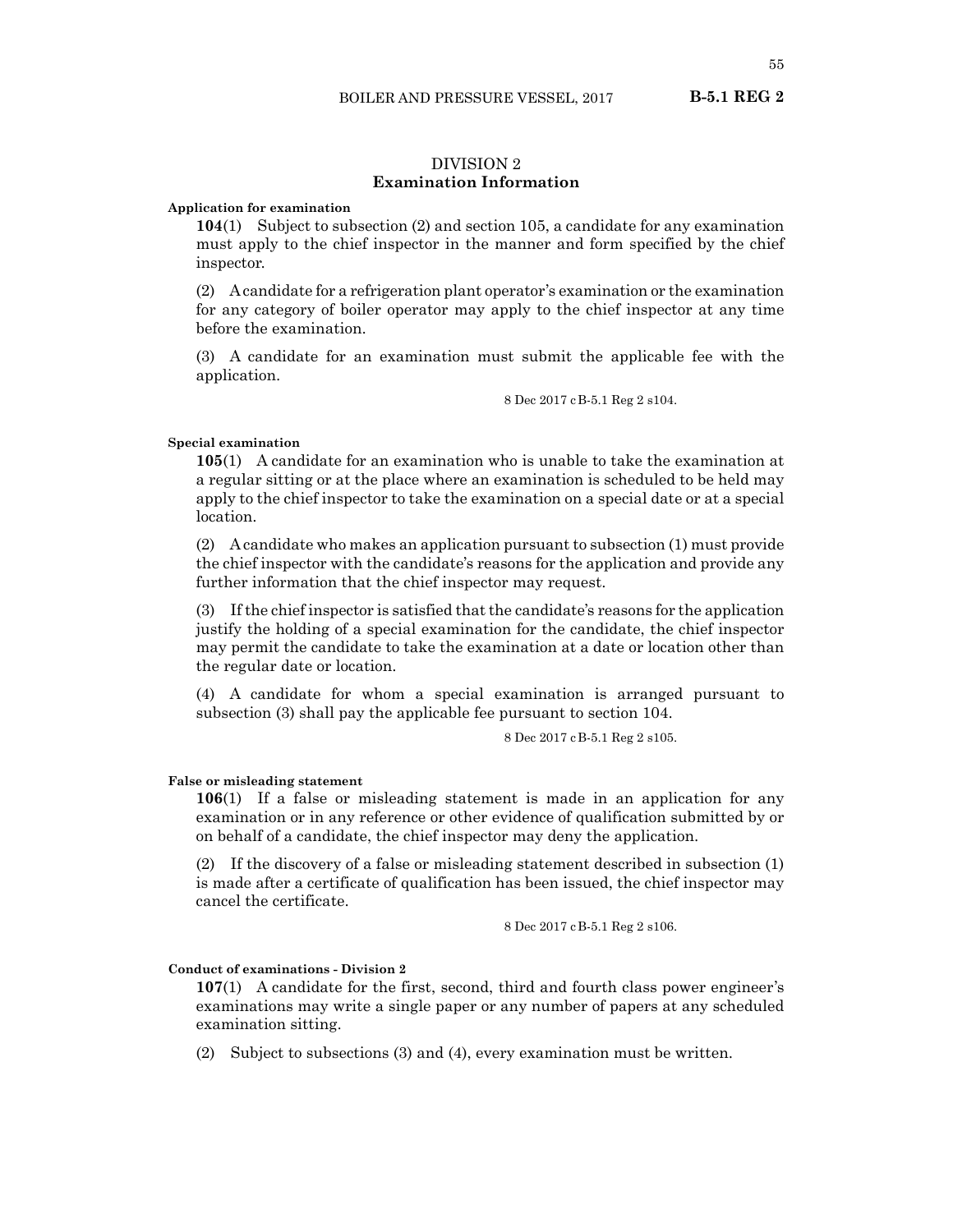(3) A refrigeration operator's or boiler operator's examination may be written or oral or both at the discretion of the examining inspector.

(4) With the approval of the chief inspector or the examining inspector, a candidate for an examination other than an examination for a first or second class power engineer's certificate may use the services of an amanuensis, if the amanuensis first executes a statement verified by statutory declaration that he or she has no special knowledge of the subject-matter of the examination.

8 Dec 2017 cB-5.1 Reg 2 s107.

### **Misconduct during examination**

**108**(1) Any candidate who, during an examination, refers to material that has not been first approved by the examining inspector may be disqualified from further examinations for a period specified by the chief inspector.

(2) A certificate of qualification will not be issued to any candidate who removes or copies with intent to remove from the examination room any questions given in the examination.

(3) If the discovery of any removal or intended removal of questions given in an examination is made after a certificate of qualification is issued, the chief inspector may cancel the certificate.

8 Dec 2017 cB-5.1 Reg 2 s108.

**Pass mark**

**109**(1) The minimum pass mark for each examination is 65%.

(2) In the case of an examination that consists of more than one paper, the minimum pass mark for each paper is 65%.

8 Dec 2017 cB-5.1 Reg 2 s109.

#### **Waiting period for re-examination**

**110** With respect to a candidate who fails any examination, the candidate must:

(a) wait for a period specified by the chief inspector, not exceeding 30 days, before being re-examined;

(b) wait for a period specified by the chief inspector, not exceeding 12 months, before being examined for any examination if the candidate has consecutively failed 3 papers of any examination; or

(c) wait for a period specified by the chief inspector, not exceeding 12 months, before being examined for any examination if the candidate has consecutively failed the same examination paper 3 times.

8 Dec 2017 cB-5.1 Reg 2 s110.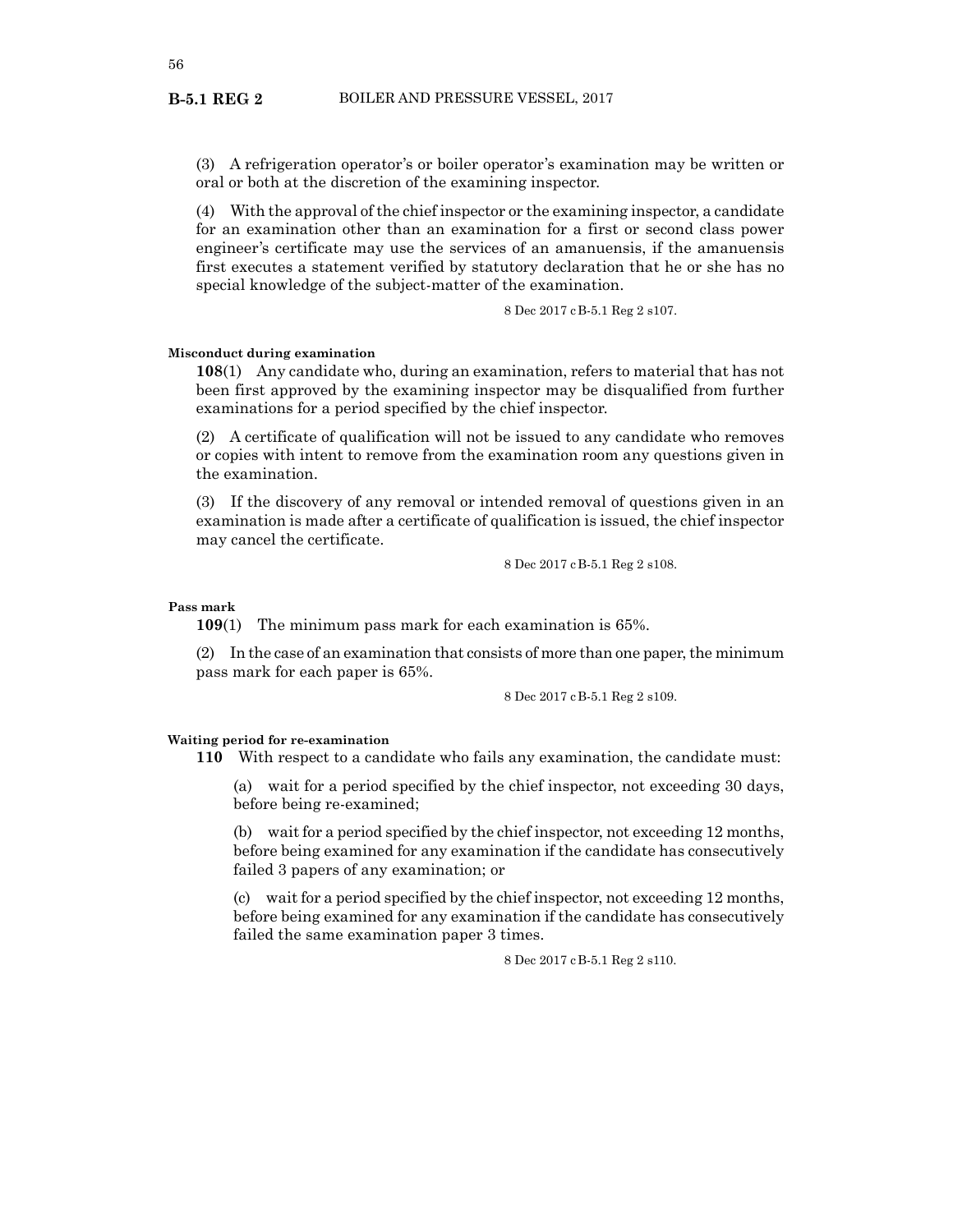# DIVISION 3 **Certificates and Qualification**

# **Certificates of qualification**

**111**(1) The following classes of certificates of qualification are established:

- (a) first class power engineer's certificate;
- (b) second class power engineer's certificate;
- (c) third class power engineer's certificate;
- (d) fourth class power engineer's certificate;
- (e) fifth class power engineer's certificate;
- (f) fireman boiler operator certificate;
- (g) oilfield A boiler operator certificate;
- (h) oilfield B boiler operator certificate;
- (i) refrigeration engineer's certificate;
- (j) refrigeration plant operator's certificate.

(2) A certificate of qualification of the appropriate class will be issued to a candidate who:

(a) passes the examination for a particular class of certificate; and

(b) subject to subsections (3) and (4), submits evidence satisfactory to the chief inspector of written verification of operating experience from the employer or employers in whose service the candidate has acquired operating experience of the kind and duration required for the class of certificate; and

(c) complies with the requirements of the Act and these regulations.

(3) Subject to sections 118 and 120, there are no operating experience requirements for certification for:

- (a) a fireman boiler operator's certificate;
- (b) an oilfield A boiler operator's certificate; or
- (c) a refrigeration plant certificate.

(4) Operating experience required for a candidate's qualification for certification must have been acquired immediately before the date of the candidate's application unless, in the opinion of the chief inspector, it would be reasonable in the circumstances to give credit for operating experience acquired at an earlier time.

8 Dec 2017 cB-5.1 Reg 2 s111.

#### **Education requirements**

**112**(1) There is a minimum education requirement of:

- (a) Grade 10 for the fourth and third class power engineer's examinations;
- (b) Grade 11 for the second class power engineer's examination; and
- (c) Grade 12 for the first class power engineer's examination.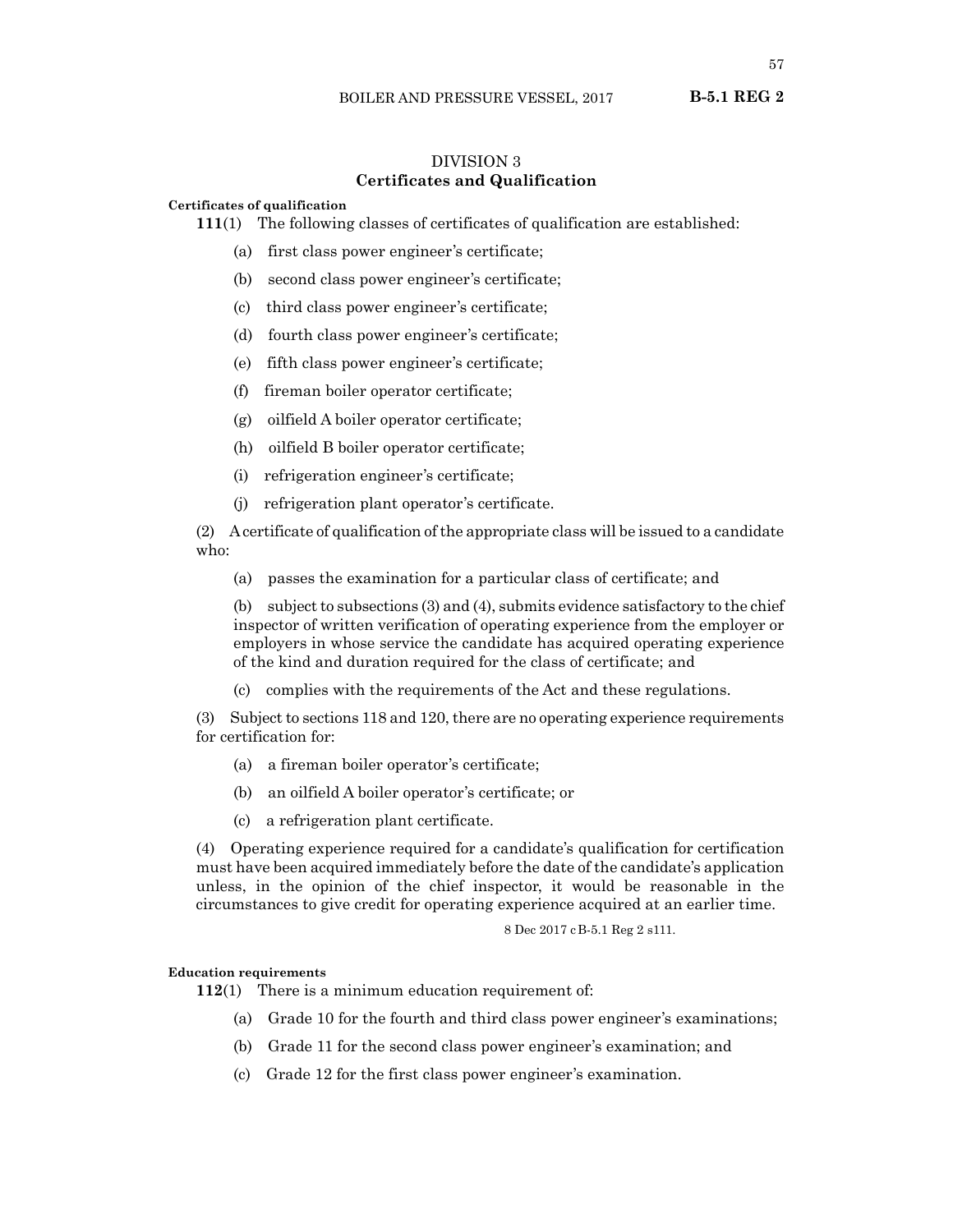(2) A candidate for a first, second or third class power engineer's examination may write the Part A or Part B examination paper at any scheduled examination after the candidate has obtained the second, third or fourth class power engineer's certificate respectively.

(3) A candidate for a fourth or fifth class power engineer's examination or a refrigeration engineer's examination may write the Part A or Part B examination without holding an operator's certificate of qualification of any class.

(4) Notwithstanding subsection (2), a person who has passed all third class power engineering examination papers and who is enrolled in a 2-year power engineering technology program satisfactory to the chief inspector may write the Part A examination papers for a second class power engineering examination.

8 Dec 2017 cB-5.1 Reg 2 s112.

# **First class power engineer's certificate**

**113**(1) A person may qualify for a certificate of qualification for a first class power engineer's certificate if the person is the holder of a valid second class power engineer's certificate and, since the issue of that certificate:

(a) for at least 30 months, has operated as chief engineer an oilfield once-through boiler or an oilfield once-through boiler plant with a capacity greater than 10 000 kilowatts or any other high pressure boiler or high pressure boiler plant with a capacity greater than 5 000 kilowatts;

(b) for at least 30 months, has operated as shift engineer an oilfield once-through boiler or oilfield once-through boiler plant with a capacity greater than 15 000 kilowatts or any other high pressure boiler or high pressure boiler plant with a capacity greater than 10 000 kilowatts;

(c) for at least 42 months, has assisted in the operation of an oilfield once-through boiler or oilfield once-through boiler plan with a capacity greater than 15 000 kilowatts or any other high pressure boiler or high pressure boiler plant with a capacity greater than 10 000 kilowatts;

(d) for at least 15 months, has operated in the role described in clause (a), (b) or (c) and is a graduate engineer; or

(e) for at least one-half of the period mentioned in clause (a), (b) or (c), has operated in the role described in that clause and, for at least 36 months, has performed in a supervisory capacity acceptable to the chief inspector on the design, construction, installation, repair, maintenance or operation of pressure equipment.

(2) Twelve months' credit will be granted towards the fulfilment of the operating experience requirement set out in clause  $(1)(a)$ ,  $(b)$  or  $(c)$  for the successful completion of an approved course in power engineering leading towards a first class power engineer's certificate.

8 Dec 2017 cB-5.1 Reg 2 s113.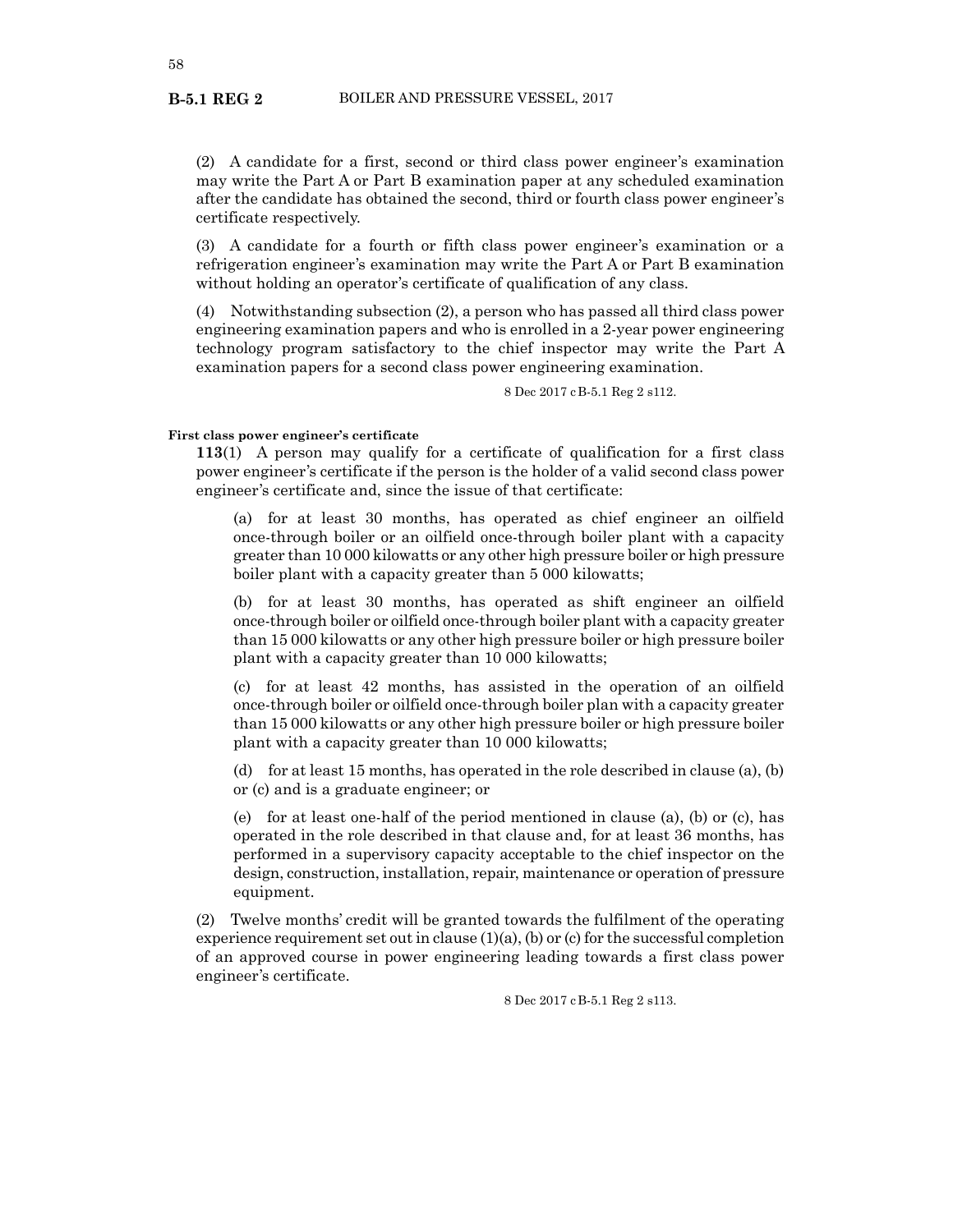#### **Second class power engineer's certificate**

**114**(1) A person may qualify for a certificate of qualification for a second class power engineer's certificate if the person is the holder of a valid third class power engineer's certificate and, since the issue of that certificate:

(a) for at least 24 months, has operated as chief engineer an oilfield once-through boiler or oilfield once-through boiler plant with a capacity greater than 5 000 kilowatts or any other high pressure boiler or high pressure boiler plant with a capacity greater than 1 000 kilowatts;

(b) for at least 24 months, has operated as shift engineer an oilfield once-through boiler or oilfield once-through boiler plant with a capacity greater than 10 000 kilowatts or any other high pressure boiler or high pressure boiler plant with a capacity greater than 5 000 kilowatts;

(c) for at least 36 months, has operated as shift engineer an oilfield once-through boiler or oilfield once-through boiler plant with a capacity greater than 5 000 kilowatts or any other high pressure boiler or high pressure boiler plant with a capacity greater than 1 000 kilowatts;

(d) for at least 24 months, has assisted in the operation of an oilfield once-through boiler or oilfield once-through boiler plant with a capacity greater than 15 000 kilowatts or any other high pressure boiler or high pressure boiler plant with a capacity greater than 10 000 kilowatts;

(e) for at least 12 months, has operated in a role described in clause (a), (b), (c) or (d) and is a graduate engineer; or

(f) for at least one-half of the period mentioned in clause (a), (b), (c) or (d), has operated in the role described in that clause and, for at least 24 months, has performed in a supervisory capacity acceptable to the chief inspector on the design, construction, installation, repair, maintenance or operation of pressure equipment.

(2) Nine months' credit will be granted towards the fulfilment of the operating experience requirement set out in clause  $(1)(a)$ ,  $(b)$ ,  $(c)$  or  $(d)$  for the successful completion of an approved course in power engineering leading towards a second class power engineer's certificate.

8 Dec 2017 cB-5.1 Reg 2 s114.

# **Third class power engineer's certificate**

**115**(1) A person may qualify for a certificate of qualification for a third class power engineer's certificate if the person is the holder of a valid fourth class power engineer's certificate and, since the issue of that certificate:

(a) for at least 12 months, has operated as a chief engineer an oilfield once-through boiler or oilfield once-through boiler plant with a capacity greater than 1 000 kilowatts or any other high pressure boiler or high pressure boiler plant with a capacity greater than 500 kilowatts;

(b) for at least 12 months, has operated as a shift engineer an oilfield once-through boiler or oilfield once-through boiler plant with a capacity greater than 2 000 kilowatts or any other high pressure boiler or high pressure boiler plant with a capacity greater than 1 000 kilowatts;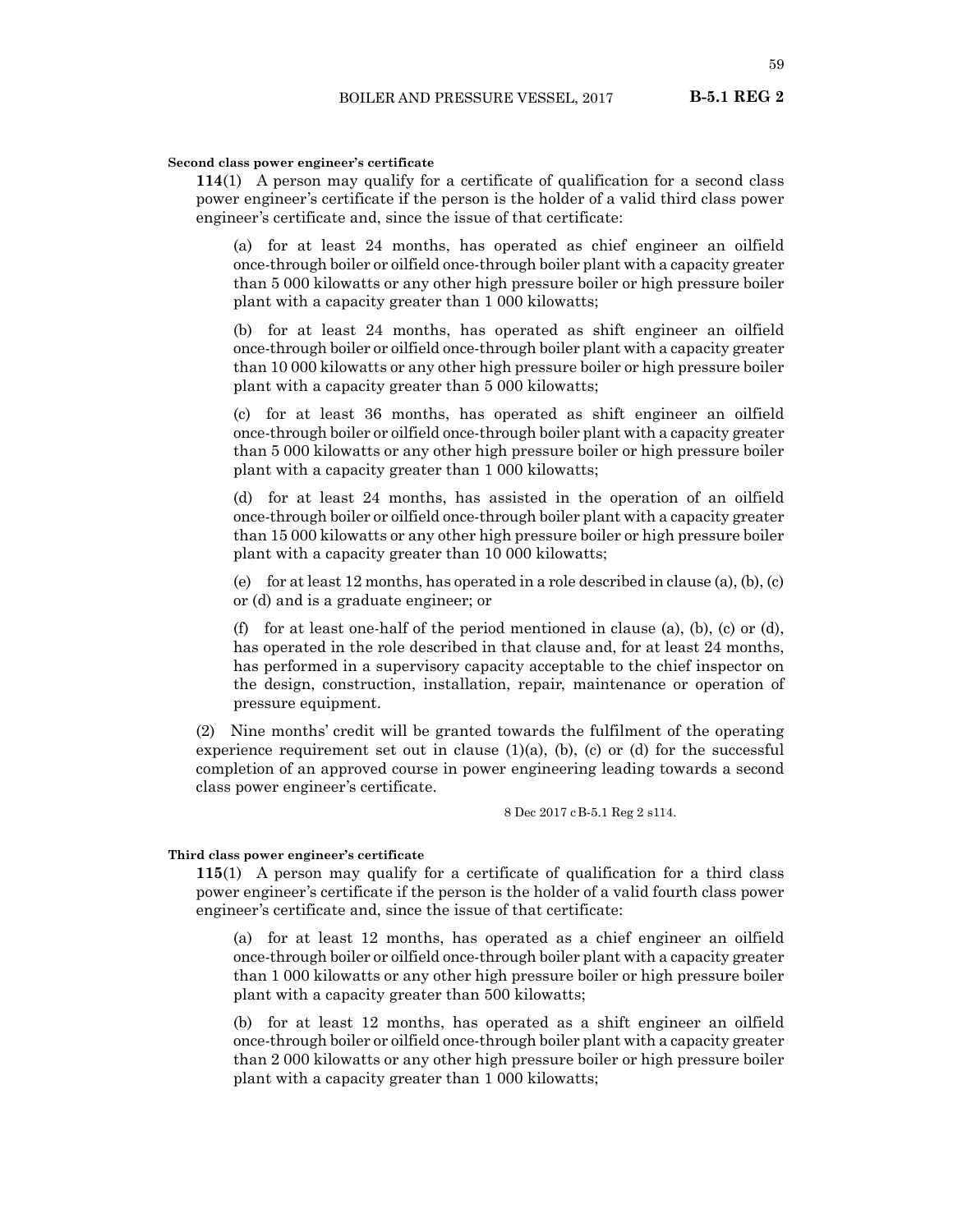(c) for at least 12 months, has assisted in the operation of an oilfield once-through boiler or oilfield once-through boiler plant with a capacity greater than 10 000 kilowatts or any other high pressure boiler or high pressure boiler plant with a capacity greater than 5 000 kilowatts;

(d) for at least 18 months, has assisted in the operation of an oilfield once-through boiler or oilfield once-through boiler plant with a capacity greater than 5 000 kilowatts;

(e) for at least 24 months, has operated as chief engineer or shift engineer a low pressure boiler or low pressure boiler plant with a capacity greater than 3 000 kilowatts, with the capacity of the plant calculated as the aggregate capacity of all boilers installed in the plant;

(f) for at least one-half of the period mentioned in clause (a), (b), (c), (d) or (e), has operated in the role described in that clause and, for at least 12 months, has performed in a role acceptable to the chief inspector on the design, construction, installation, repair, maintenance or operation of pressure equipment;

 $(g)$  for at least 12 months, has operated as a process operator involving steam equipment in a role acceptable to the chief inspector and has completed an approved course in power engineering leading towards a third class power engineer's certificate; or

(h) for at least 6 months, has acquired experience in the operation of a high pressure boiler or high pressure boiler plant with a capacity greater than 1 000 kilowatts and is a graduate engineer.

(2) Six months' credit will be granted towards the fulfilment of the operating experience requirement set out in clause  $(1)(a)$ ,  $(b)$ ,  $(c)$ ,  $(d)$  or  $(e)$  for the successful completion of an approved course in power engineering leading towards a third class power engineer's certificate.

(3) Nine months' credit will be granted towards the fulfilment of the operating experience requirement set out in clause  $(1)(a)$ ,  $(b)$ ,  $(c)$ ,  $(d)$  or  $(e)$  for the successful completion of an approved 2-year power engineering program leading towards a third class power engineer's certificate and satisfactory to the chief inspector.

8 Dec 2017 cB-5.1 Reg 2 s115.

# **Fourth class power engineer's certificate**

**116**(1) A person may qualify for a certificate of qualification for a fourth class power engineer's certificate if the person:

(a) is the holder of a valid fifth class power engineer's certificate and for at least 12 months, has operated as a chief engineer an oilfield once-through boiler or oilfield-once through boiler plant with a capacity greater than 250 kilowatts;

(b) is the holder of a valid fifth class power engineer's certificate and for at least 12 months, has operated an oilfield once-through boiler or oilfield once-through boiler plant with a capacity greater than 1 000 kilowatts or any other high pressure boiler or high pressure boiler plant with a capacity of not less than 250 kilowatts;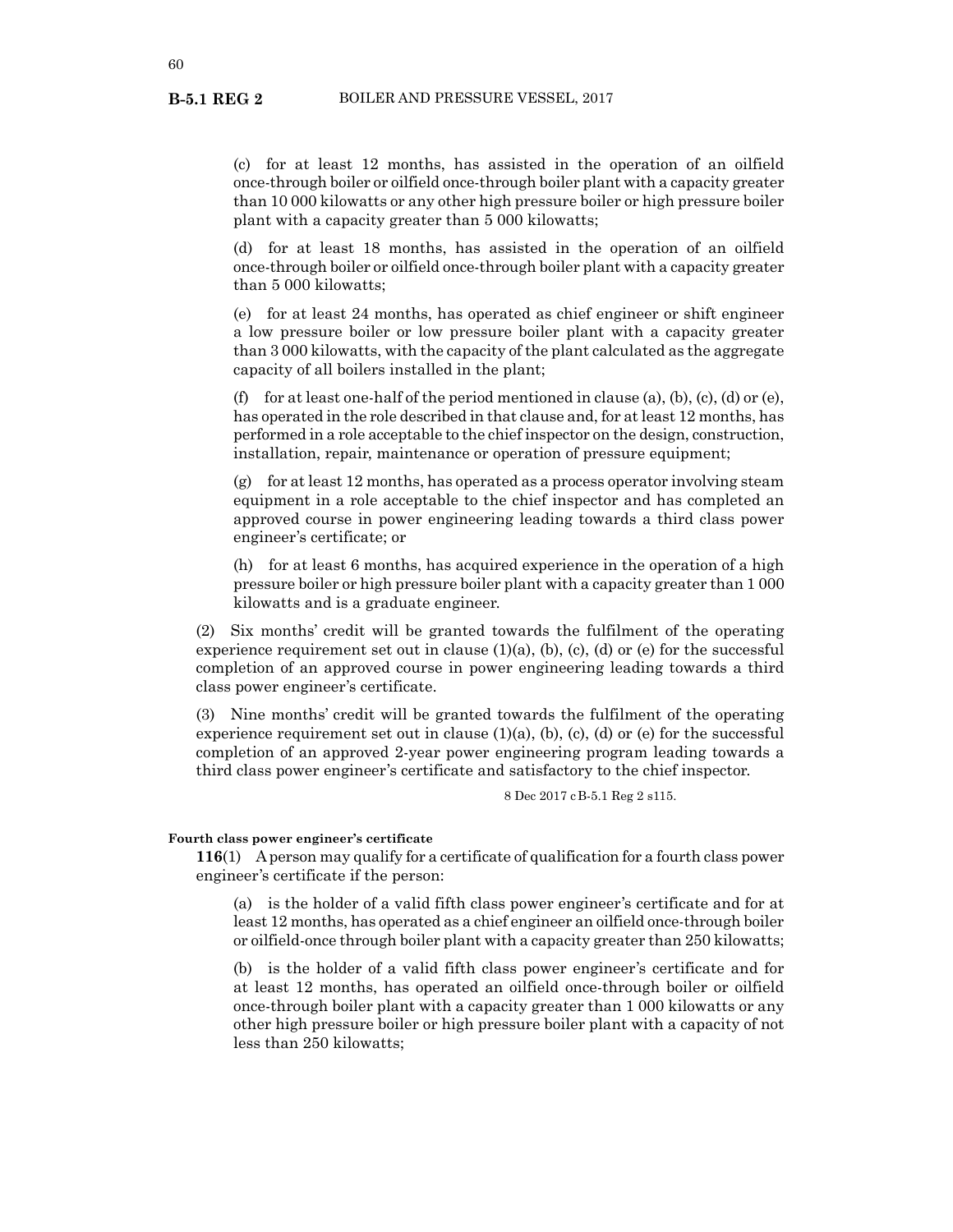(c) for at least 12 months, has assisted in the operation of an oilfield once-through boiler or oilfield once-through boiler plant with a capacity greater than 2 000 kilowatts or any other high pressure boiler or high pressure boiler plant with a capacity of not less than 1 000 kilowatts;

(d) is the holder of a valid fifth class power engineer's certificate and, for at least 24 months, has operated as chief engineer a low pressure boiler or low pressure boiler plant with a capacity greater than 750 kilowatts, with the capacity of the plant calculated as the aggregate capacity of all boilers installed in the plant;

(e) for at least 24 months, has assisted in the operation of a low pressure boiler or low pressure boiler plant with a capacity greater than 1 500 kilowatts, with the capacity of the plant calculated as the aggregate capacity of all boilers installed in the plant;

(f) has successfully completed an approved full-time course in power engineering that:

- (i) includes operating experience; and
- (ii) leads towards a fourth class power engineer's certificate;
- (g) is a graduate engineer that:

(i) for at least 2 months, has acquired experience in the operation of a high pressure boiler or high pressure boiler plant with a capacity greater than 500 kilowatts;

(ii) for at least 2 months, has acquired experience in the operation of a low pressure boiler or low pressure boiler plant with a capacity greater than 1 000 kilowatts;

(iii) for at least 6 months, has performed in a role acceptable to the chief inspector on the design, construction, installation, repair, maintenance or operation of pressure equipment; or

(iv) has successfully completed an approved operating experience course lab leading towards the fourth class power engineer's certificate;

(h) for at least one-half of the period mentioned in clause (a), (b) or (c), has operated in the role described in that clause and, for at least 12 months, has performed in a role acceptable to the chief inspector on the design, construction, installation, repair, maintenance or operation of pressure equipment; or

(i) has at least 12 months' experience as a process operator in a role acceptable to the chief inspector and has completed an approved course in power engineering leading towards a fourth class power engineer's certificate.

(2) Six months' credit will be granted towards fulfilment of the operating experience requirement set out in clause  $(1)(a)$ ,  $(b)$ ,  $(c)$ ,  $(d)$  or  $(e)$  for the successful completion of an approved course in power engineering leading towards a fourth class power engineer's certificate.

8 Dec 2017 cB-5.1 Reg 2 s116.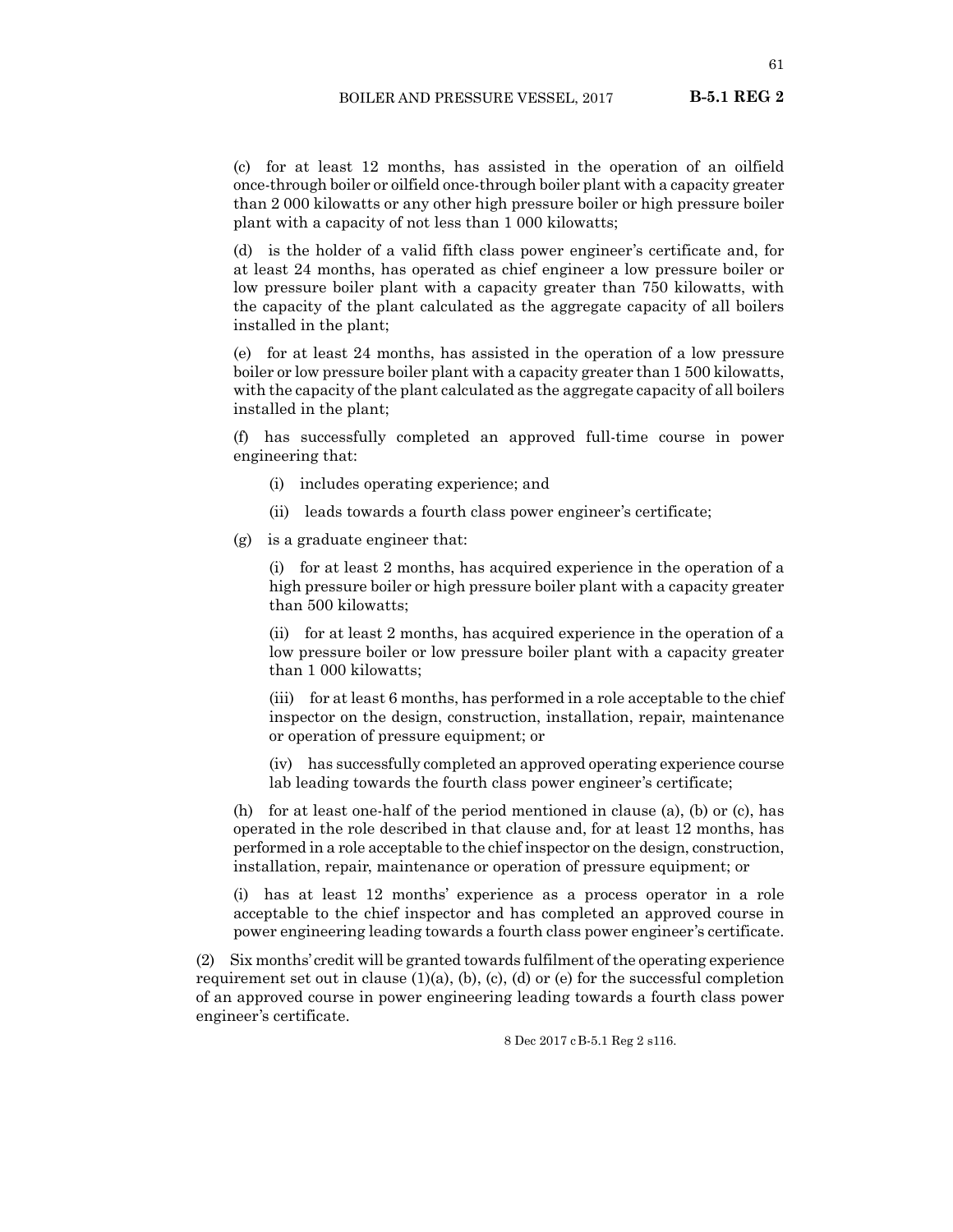### **Fifth class power engineer's certificate**

**117**(1) A person may qualify for a certificate of qualification for a fifth class power engineer's certificate if the person:

(a) holds a valid fireman boiler operator certificate and, for at least 12 months since the issue of that certificate, has been in charge of a low pressure boiler or low pressure boiler plant with a capacity of not less than 300 kilowatts, with the capacity of the plant calculated as the aggregate capacity of all boilers installed in the plant;

(b) for at least 12 months, has assisted in the operation and maintenance of a high pressure boiler with a capacity of not less than 30 kilowatts;

(c) for at least 12 months, has assisted in the operation and maintenance of a low pressure boiler or low pressure boiler plant with a capacity of not less than 1 000 kilowatts, with the capacity of the plant calculated as the aggregate capacity of all boilers installed in the plant;

(d) for at least 24 months, has assisted in the operation and maintenance of a low pressure boiler or low pressure boiler plant with a capacity of not less than 300 kilowatts, with the capacity of the plant calculated as the aggregate capacity of all boilers installed in the plant, and has successfully completed an approved course in power engineering leading towards a fifth class power engineer's certificate;

(e) for at least 36 months, has performed in a role acceptable to the chief inspector on the design, construction, installation, operation, maintenance or repair of any boiler plant or associated auxiliary equipment and has successfully completed an approved course in power engineering leading towards a fifth class power engineer's certificate; or

(f) has successfully completed an approved full-time course in power engineering that:

- (i) includes operating experience; and
- (ii) leads towards a fifth class power engineer's certificate.

(2) Six months' credit will be granted towards the fulfilment of the operating experience requirement set out in clause  $(1)(a)$ ,  $(b)$  or  $(c)$  for the successful completion of an approved course in power engineering leading towards a fifth class power engineer's certificate.

8 Dec 2017 cB-5.1 Reg 2 s117.

#### **Boiler operator certificates**

**118** A person may qualify for a certificate of qualification for a boiler operator's certificate if the person satisfies the chief inspector that he or she has sufficient knowledge of and experience in the operation and maintenance of boilers and related equipment or has completed an approved course in power engineering specifically related to boilers and related equipment.

8 Dec 2017 cB-5.1 Reg 2 s118.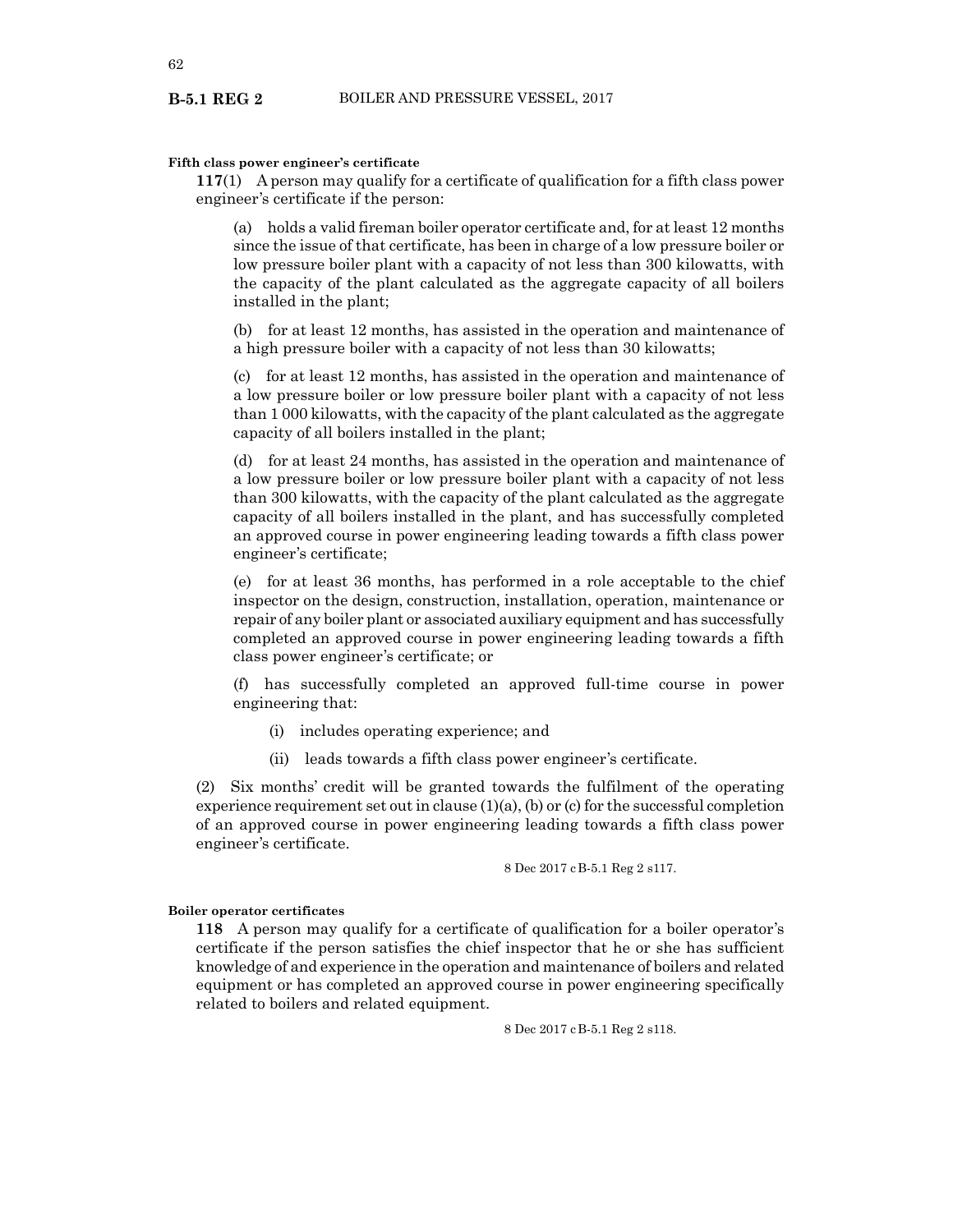#### **Refrigeration engineer's certificate**

**119** A person may qualify for a certificate of qualification for a refrigeration engineer's certificate if the person:

(a) for at least 12 months, has operated or assisted in the operation of a refrigeration plant with a capacity of not less than 20 tonnes of refrigeration;

(b) is the holder of a first, second, third, fourth or fifth class engineer's certificate;

(c) has completed an approved course related to refrigeration engineering; or

(d) possesses a journeyperson's certificate in the refrigeration and air conditioning mechanic trade issued pursuant to *The Apprenticeship and Trade Certification Act, 1999* or an equivalent certificate pursuant to any predecessor Act respecting apprenticeship.

8 Dec 2017 cB-5.1 Reg 2 s119.

### **Refrigeration plant operator's certificate**

**120** A person may qualify for a certificate of qualification for a refrigeration plant operator's certificate if the person satisfies the chief inspector that he or she has sufficient knowledge of and experience in the operation and maintenance of refrigeration plants or has completed an approved course in refrigeration plant operations or refrigeration engineering.

8 Dec 2017 cB-5.1 Reg 2 s120.

# DIVISION 4 **Power Engineer Licences**

#### **Classes of operators' licences established**

**121** The following classes of operators' licences are established:

- (a) first class power engineer;
- (b) second class power engineer;
- (c) third class power engineer;
- (d) fourth class power engineer;
- (e) fifth class power engineer;
- (f) fireman boiler operator;
- (g) oilfield A boiler operator;
- (h) oilfield B boiler operator;
- (i) refrigeration engineer;
- (j) refrigeration plant operator.

8 Dec 2017 cB-5.1 Reg 2 s121.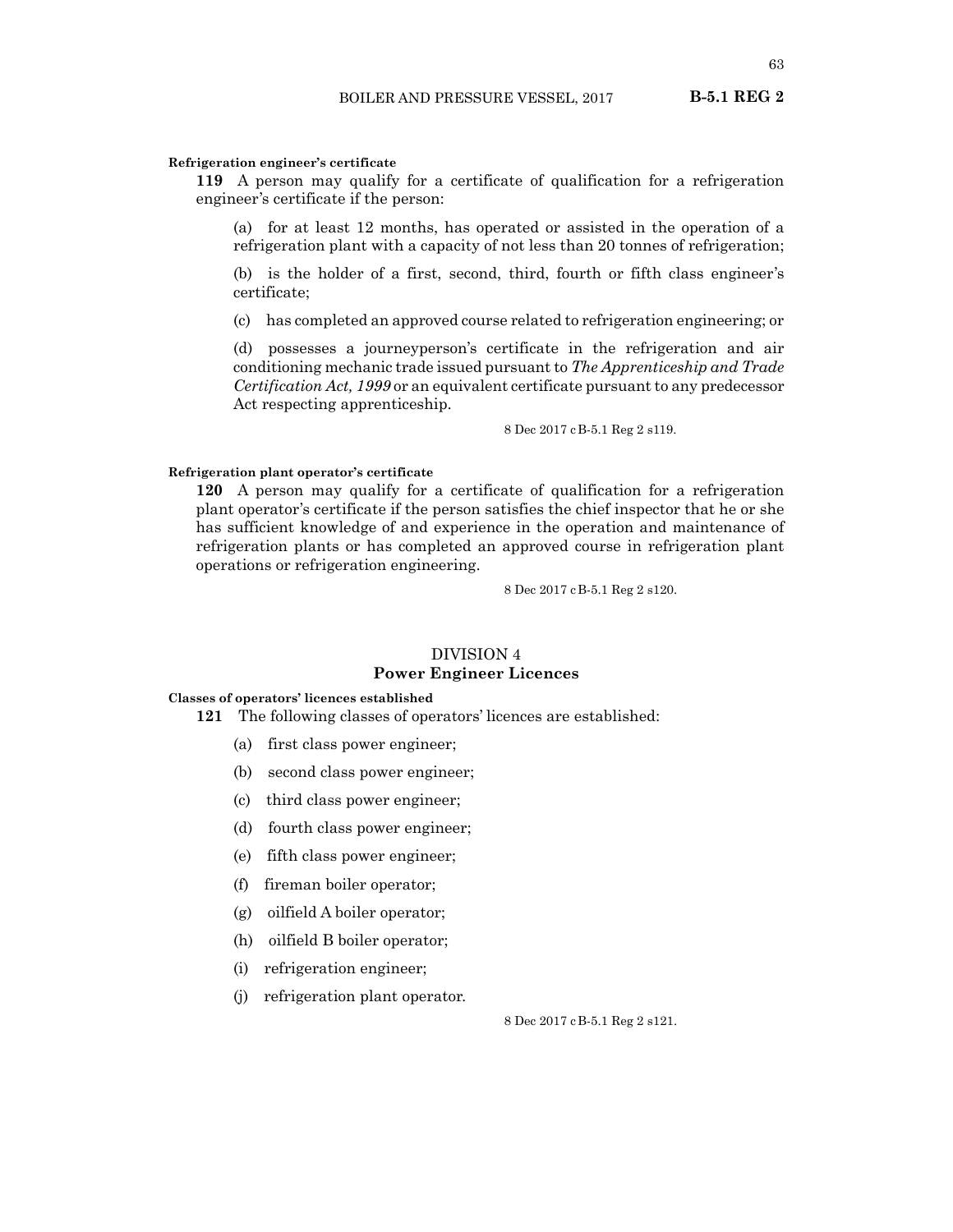### **Scope of authority of operators' licences**

**122**(1) A first class power engineer's licence entitles the holder to operate as chief engineer or shift engineer any of the following:

- (a) a high pressure boiler or high pressure boiler plant of any capacity;
- (b) a low pressure boiler or low pressure boiler plant of any capacity;

(c) an oilfield once-through boiler or oilfield once-through boiler plant of any capacity;

- (d) a refrigeration plant of any capacity.
- (2) A second class power engineer's licence entitles the holder:
	- (a) to operate as chief engineer any of the following:

(i) a high pressure boiler or high pressure boiler plant with a capacity of not more than 10 000 kilowatts;

(ii) a low pressure boiler or low pressure boiler plant of any capacity;

(iii) an oilfield once-through boiler or oilfield once-through boiler plant with a capacity of not more than 15 000 kilowatts;

- (b) to operate as shift engineer any of the following:
	- (i) a high pressure boiler or high pressure boiler plant of any capacity;
	- (ii) a low pressure boiler or low pressure boiler plant of any capacity;

(iii) an oilfield once-through boiler or oilfield once-through boiler plant of any capacity; and

- (c) to operate a refrigeration plant of any capacity.
- (3) A third class power engineer's licence entitles the holder:
	- (a) to operate as chief engineer any of the following:

(i) a high pressure boiler or high pressure boiler plant with a capacity of not more than 5 000 kilowatts;

(ii) a low pressure boiler or low pressure boiler plant of any capacity;

(iii) an oilfield once-through boiler or oilfield once-through boiler plant with a capacity of not more than 10 000 kilowatts; and

(b) to operate as shift engineer any of the following:

(i) a high pressure boiler or high pressure boiler plant with a capacity of not more than 10 000 kilowatts;

(ii) a low pressure boiler or low pressure boiler plant of any capacity;

(iii) an oilfield once-through boiler or oilfield once-through boiler plant with a capacity of not more than 15 000 kilowatts; and

(c) to operate a refrigeration plant of any capacity.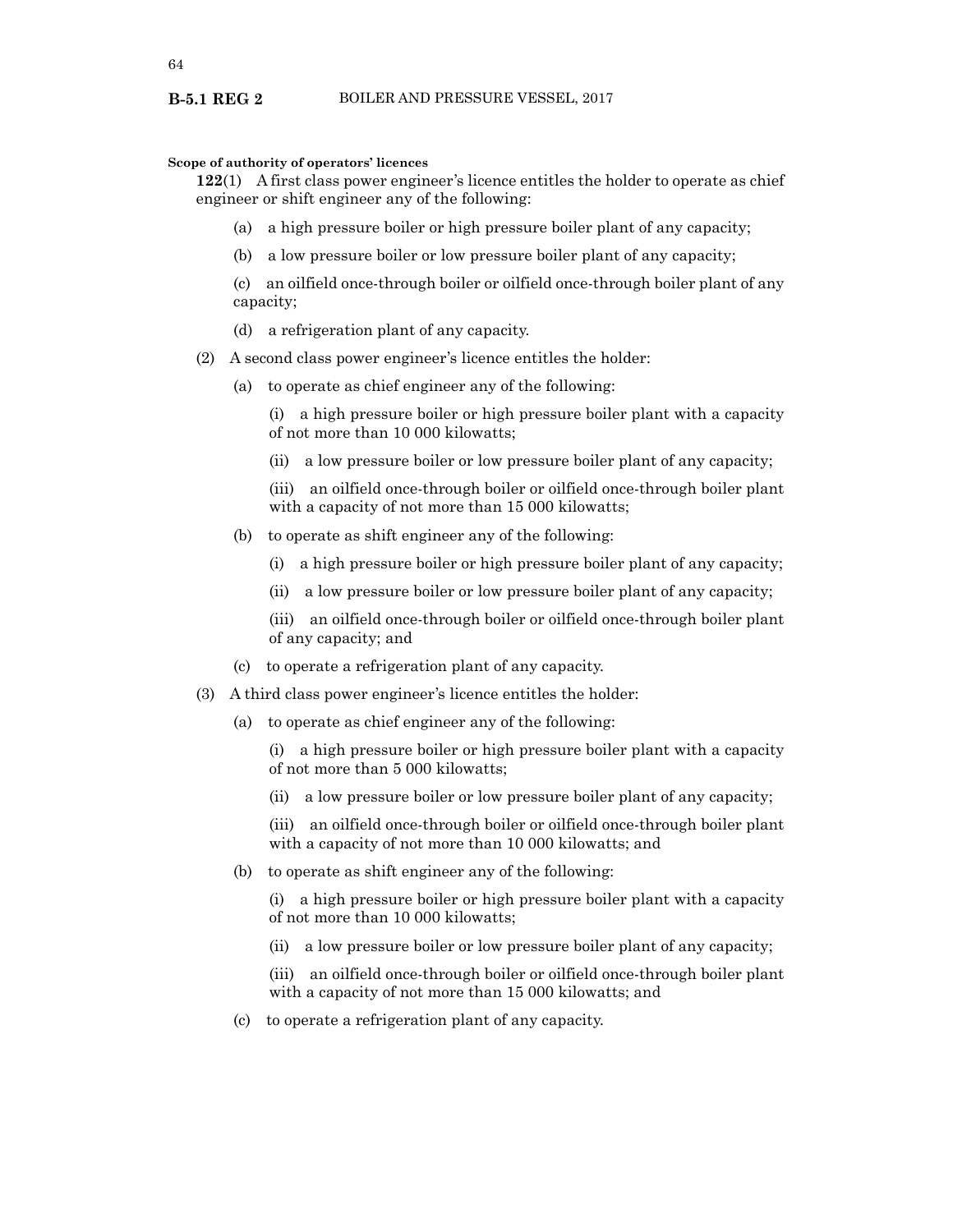- (4) A fourth class power engineer's licence entitles the holder:
	- (a) to operate as chief engineer any of the following:

(i) a high pressure boiler or high pressure boiler plant with a capacity of not more than 1 000 kilowatts;

(ii) a low pressure boiler or low pressure boiler plant of any capacity;

(iii) an oilfield once-through boiler or oilfield once-through boiler plant with a capacity of not more than 5 000 kilowatts; and

(b) to operate as shift engineer any of the following:

(i) a high pressure boiler or high pressure boiler plant with a capacity of not more than 5 000 kilowatts;

- (ii) a low pressure boiler or low pressure boiler plant of any capacity;
- (iii) an oilfield once-through boiler or oilfield once-through boiler plant with a capacity of not more than 10 000 kilowatts; and
- (c) to operate a refrigeration plant with a capacity of not more than 500 tonnes.
- (5) A fifth class power engineer's licence entitles the holder:
	- (a) to operate as chief engineer any of the following:

(i) a high pressure boiler or high pressure boiler plant with a capacity of not more than 500 kilowatts;

- (ii) a low pressure boiler or low pressure boiler plant of any capacity;
- (iii) an oilfield once-through boiler or oilfield once-through boiler plant with a capacity of not more than 500 kilowatts; and
- (b) to operate as shift engineer any of the following:
	- (i) a high pressure boiler or high pressure boiler plant with a capacity of not more than 1 000 kilowatts;
	- (ii) a low pressure boiler or low pressure boiler plant of any capacity;
	- (iii) an oilfield once-through boiler or oilfield once-through boiler plant with a capacity of not more than 2 000 kilowatts; and
- (c) to operate a refrigeration plant with a capacity of not more than 200 tonnes.
- (6) A fireman boiler operator licence entitles the holder:
	- (a) to operate as chief engineer any of the following:
		- (i) a low pressure boiler or low pressure boiler plant with a capacity of not more than 1 000 kilowatts;
		- (ii) a high pressure boiler with a capacity of not more than 300 kilowatts;
	- (b) to operate as shift engineer any of the following:

(i) a high pressure boiler or high pressure boiler plant with a capacity of not more than 500 kilowatts;

(ii) a low pressure boiler or low pressure boiler plant of any capacity.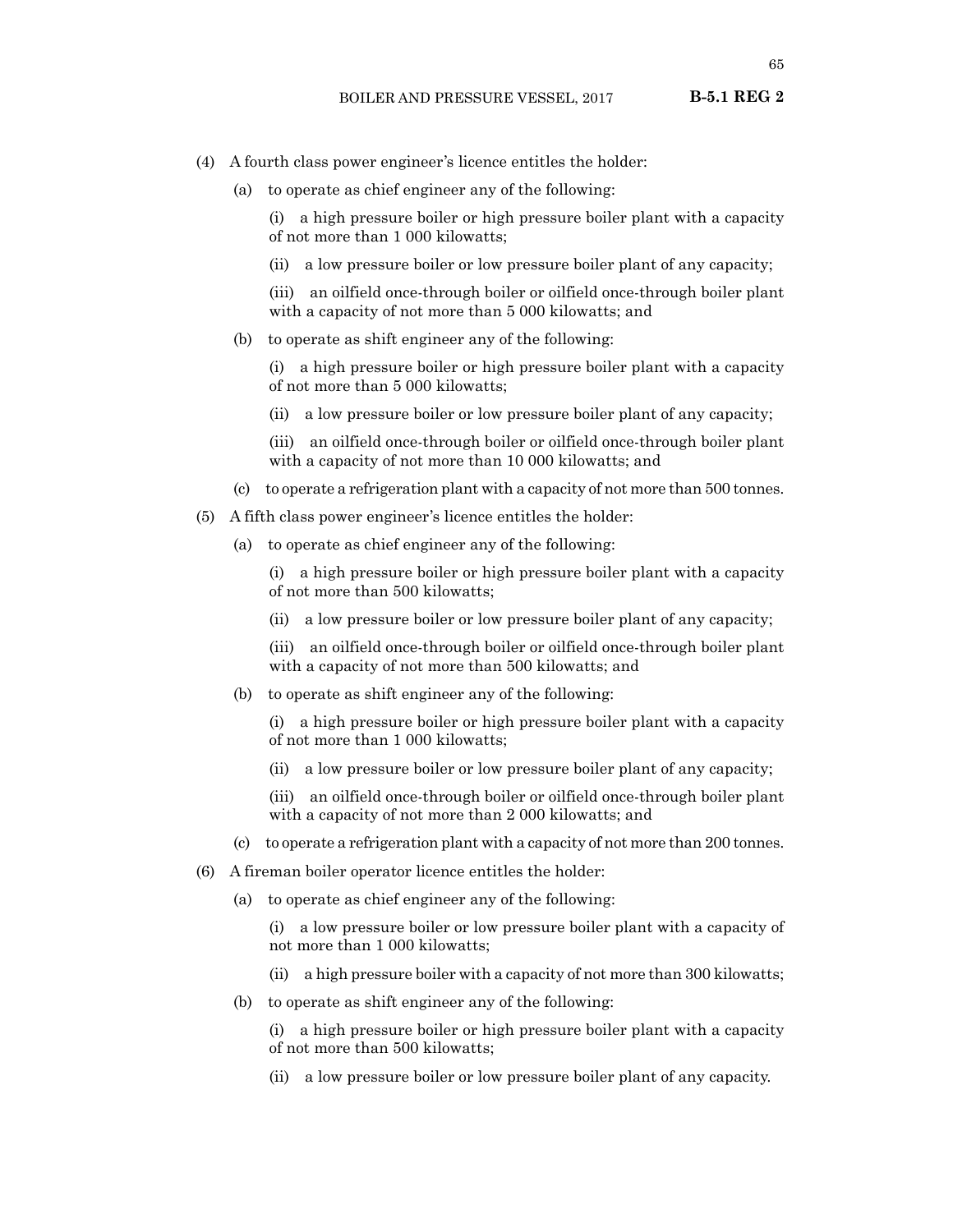(7) An oilfield A boiler operator's licence entitles the holder to operate a high pressure boiler or high pressure boiler plant that does not exceed 500 kilowatts in an oilfield location.

(8) An oilfield B boiler operator's licence entitles the holder to operate a high pressure boiler or high pressure boiler plant that does not exceed 1 000 kilowatts in an oilfield location.

(9) A refrigeration engineer's licence entitles the holder to operate a refrigeration plant of any capacity.

(10) A refrigeration plant operator's licence entitles the holder to operate a refrigeration plant with a capacity of not more than 100 tonnes.

8 Dec 2017 cB-5.1 Reg 2 s122.

### **Application for operator's licence**

**123**(1) The holder of an operator's certificate of qualification is entitled to apply for an operator's licence of a class that corresponds to the class of certificate of qualification of the holder.

(2) The chief inspector may issue an operator's licence of the appropriate class to an applicant who holds an operator's certificate of qualification and pays the applicable fee.

(3) An operator's licence issued pursuant to this section allows the holder the option to purchase a licence that is valid for a period of up to 5 years, as set out in the licence, from the date of issue.

8 Dec 2017 cB-5.1 Reg 2 s123.

#### **Permit to operate in urgent cases**

**124**(1) An owner of a boiler, boiler plant or refrigeration plant who requires a permit pursuant to subsection 34(1) of the Act must apply to the chief inspector in the manner and form specified by the chief inspector and submit with the application the applicable fee for a:

- (a) 30-day permit; or
- (b) 90-day permit.

(2) An application for renewal of a permit pursuant to subsection 34(1) of the Act must be made before the expiry of the permit.

(3) A power engineer who is otherwise required to be in personal attendance on a boiler or plant at all times pursuant to clause 33(1)(b) of the Act may be temporarily absent for a period of not more than 8 days if:

(a) a chief engineer assigns a power engineer to operate the boiler or plant who holds a certificate of qualification that is not more than 1 class lower than the class of certificate required; and

(b) the owner or chief engineer notifies the chief inspector of the assignment pursuant to clause (a) within 96 hours after the assignment.

8 Dec 2017 cB-5.1 Reg 2 s124.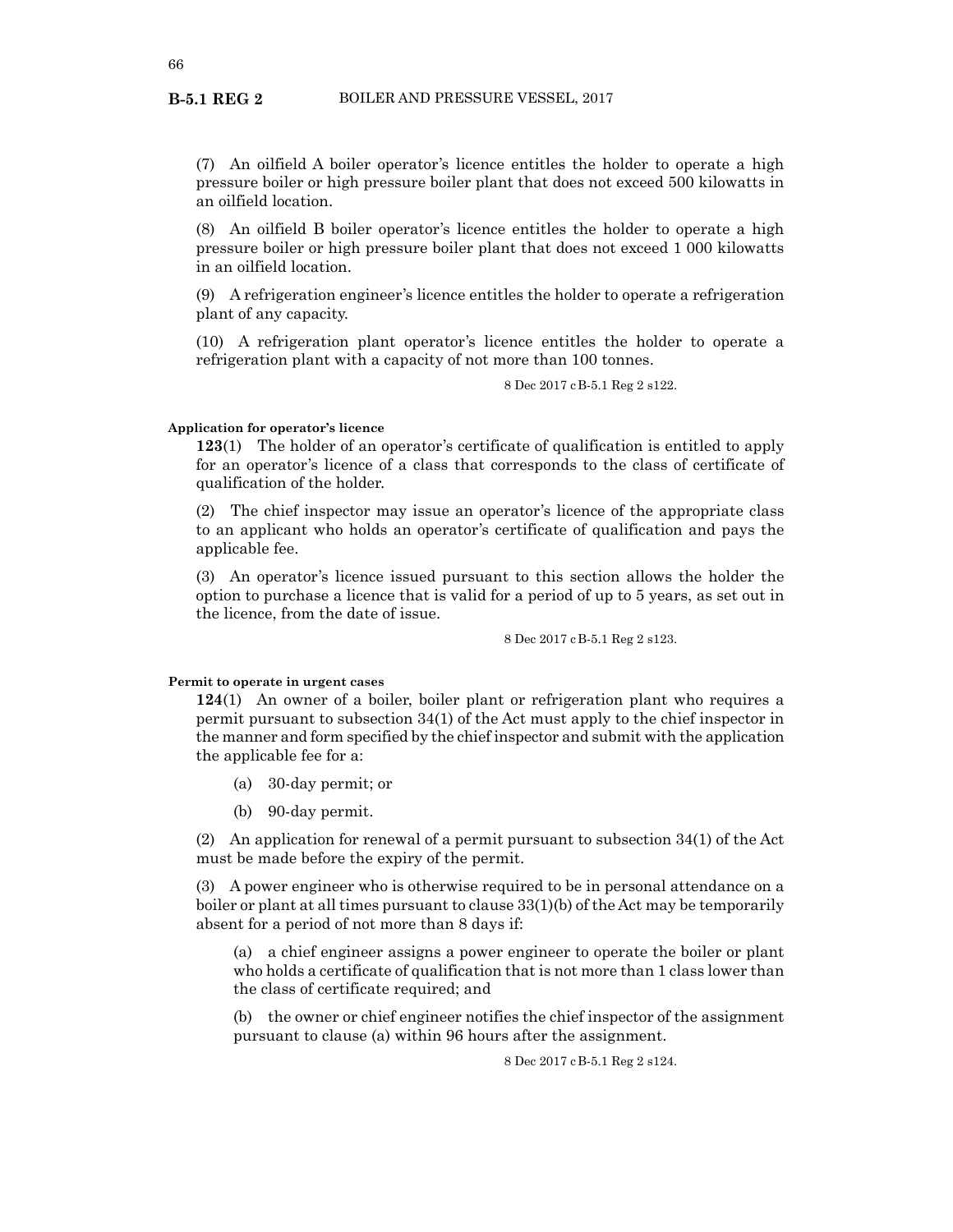# PART 10 **Additional Requirements for Steam Traction Engine Antique Boilers**

# DIVISION 1 **Definitions for Part**

**Definitions for Part**

**125** In this Part:

**"examination"** means an examination for a certificate of qualification mentioned in Division 4 but does not include an ultrasonic examination mentioned in section 127;

**"steam traction engine"** means historical steam boilers of either riveted or welded construction or both riveted and welded construction and associated equipment that are being preserved, restored, and maintained for demonstration, viewing, or educational purposes, and includes steam tractors, traction engines, hobby steam boilers, portable steam boilers and certain steam locomotive boilers;

**"steam traction engine operator's test"** means a practical operating and driving test mentioned in section 130.

8 Dec 2017 cB-5.1 Reg 2 s125.

# DIVISION 2 **Physical Standards**

**Working pressure**

**126**(1) No person shall operate a steam traction engine at a working pressure greater than 690 kilopascals unless the provisions of subsection (2) have been met.

(2) An owner of a steam traction engine may apply to the chief inspector for authorization to have the operating pressure raised beyond 690 kilopascals pursuant to section 127.

(3) An owner of a steam traction engine must notify the chief inspector immediately if the owner becomes aware that a steam traction engine condition does not support a maximum allowable working pressure of 690 kilopascals or the maximum allowable working pressure authorized pursuant to section 127.

8 Dec 2017 cB-5.1 Reg 2 s126.

#### **Application for authorization to operate a steam traction engine beyond 690 kPa**

**127**(1) All drawings, calculations, specifications and other information required for the purposes of an application for an operating pressure beyond 690 kilopascals must be submitted in duplicate.

(2) With respect to an application for authorization to operate a steam traction engine beyond 690 kilopascals, the application must include the results of:

- (a) a visual internal inspection performed by an inspector;
- (b) a visual in-service inspection performed by an inspector;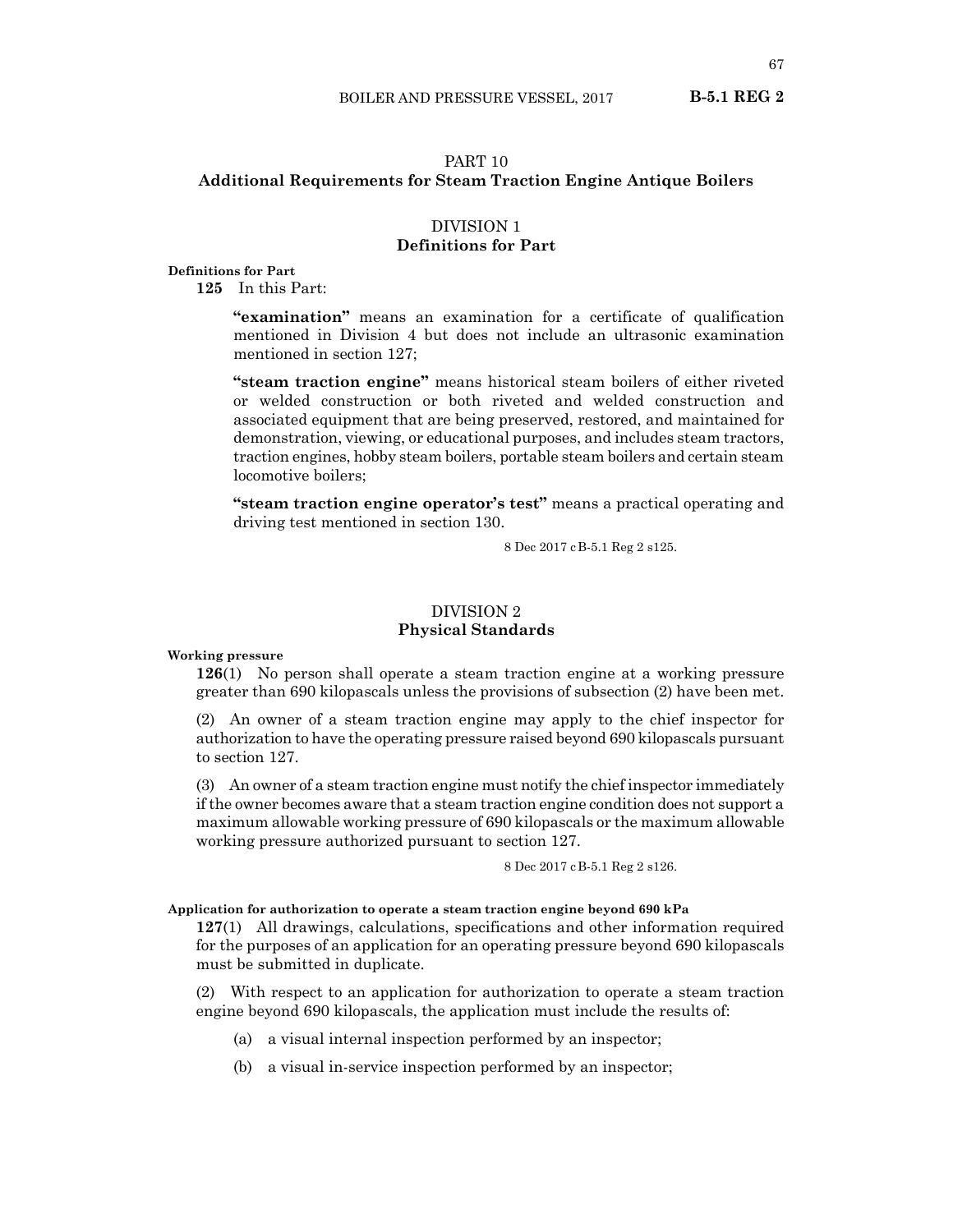(c) an initial ultrasonic examination pursuant to the requirements in Part 2, S2.6.2 of the NBBI code and a ultrasonic examination plan accepted by an inspector;

(d) a maximum allowable working pressure calculation pursuant to the requirements in Part 2, S2.10 of the NBBI code;

(e) a hydrostatic pressure test witnessed by an inspector pursuant to the requirements in Part 2, S2.6.1 of the NBBI code; and

(f) any other information or examination that the chief inspector may require.

8 Dec 2017 cB-5.1 Reg 2 s127.

# DIVISION 3 **Operation of Steam Traction Engine**

### **Inspections**

**128**(1) This section applies to the periodic inspection, as required pursuant to subsection 17(1) of the Act, of a steam traction engine that is in use or operation.

(2) An inspection of a steam traction engine that operates as described in subsection 126(1) must:

(a) include a visual internal inspection, visual in-service inspection and a hydrostatic pressure test to 1 380 kilopascals; and

(b) occur at intervals not exceeding 1 year and before the initial operation of the steam traction engine in any calendar year.

(3) An inspection of a steam traction engine that has at any time operated under an authorization for an operating pressure beyond 690 kilopascals pursuant to section 127 must:

(a) follow the subsequent inspection requirements in Part 2, S2.7.3.2 of the NBBI code;

(b) include a visual internal inspection at intervals not exceeding 1 year; and

(c) occur before the initial operation of the steam traction engine in any calendar year.

8 Dec 2017 cB-5.1 Reg 2 s128.

#### **Supervision requirements**

**129**(1) No owner of a steam traction engine shall cause or permit the boiler to be operated unless:

(a) continuous supervision is provided by a person who holds a valid steam traction engine operator's Class 1 licence; and

(b) the owner has designated a person who holds a valid steam traction engine operator's Class 1 licence to:

(i) ensure that the log book is updated and maintained in accordance with section 55;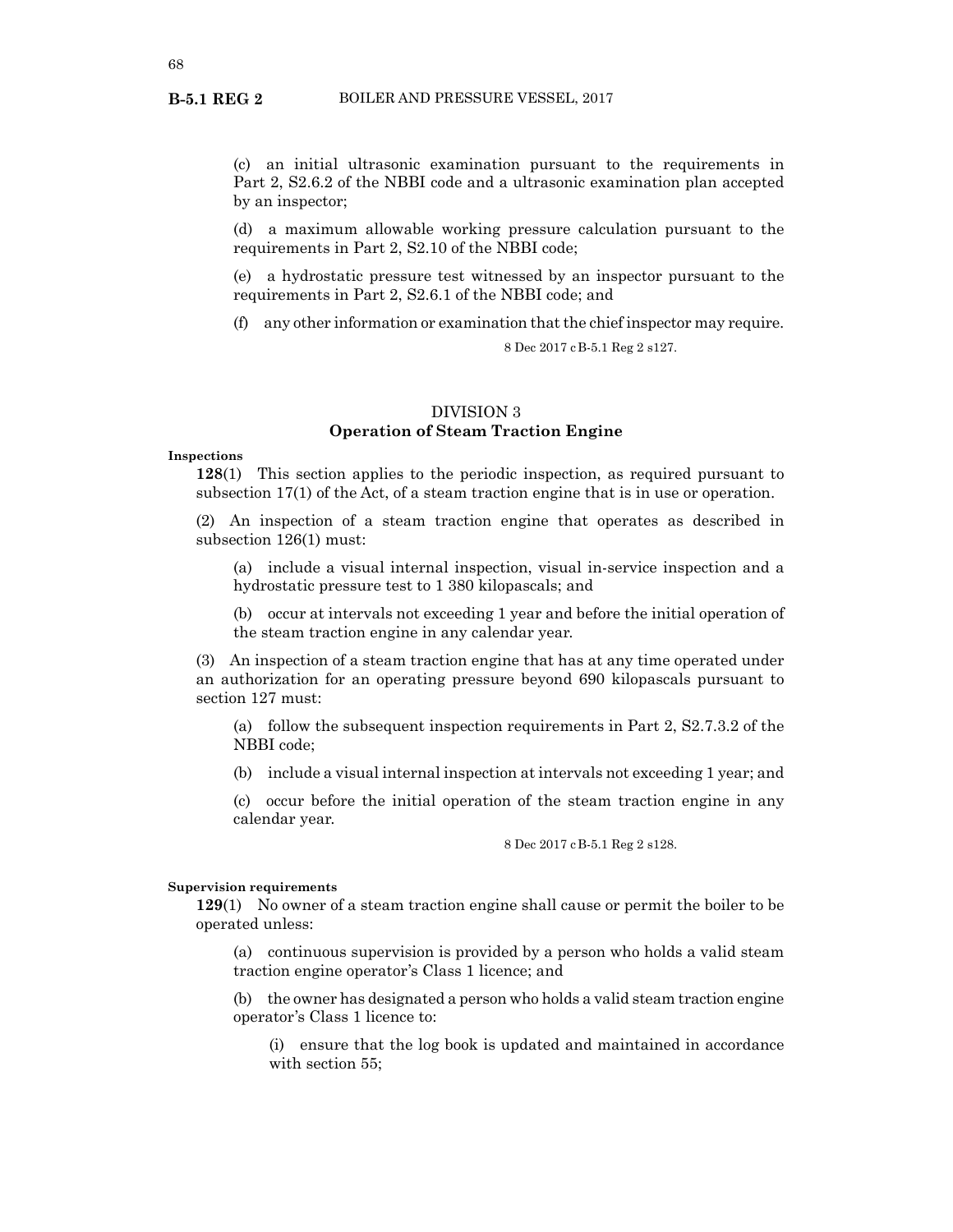(ii) notify the owner of the steam traction engine and the chief inspector of any unsafe condition, accident or fire involving the steam traction engine; and

(iii) meet any additional requirements established by the chief inspector respecting the safe operation of the steam traction engine.

(2) Other classes of operators mentioned in section 121 are not permitted to operate a steam traction engine.

8 Dec 2017 cB-5.1 Reg 2 s129.

# DIVISION 4

# **Steam Traction Engine Operator Examination and Test Information**

**Application for steam traction engine operator examination and operator's test**

**130**(1) A candidate for a steam traction engine operator examination must:

(a) apply to the chief inspector in the manner and form specified by the chief inspector;

- (b) hold a steam traction engine operator's class 3 licence; and
- (c) pay the applicable fee.

(2) A candidate for a steam traction engine operator's test must:

(a) apply to the chief inspector in the manner and form specified by the chief inspector;

- (b) have passed the examination in subsection (1);
- (c) be 16 years of age or older;
- (d) meet one of the following requirements:

(i) the candidate can provide written verification of 100 hours of operating and maintenance experience with steam traction engines satisfactory to the chief inspector;

(ii) the candidate has successfully completed an approved course for steam traction engine operators that includes operating experience; or

(iii) the candidate is a Class 2 steam traction engine operator or Class 1 steam traction engine operator applying for renewal of his or her licence; and

(e) pay the applicable fee.

8 Dec 2017 cB-5.1 Reg 2 s130.

#### **Special examination or test**

**131**(1) A candidate for an examination or test who is unable to take the examination or test at a regular sitting or at the place where an examination or test is scheduled to be held may apply to the chief inspector to take the examination or test on a special date or at a special location.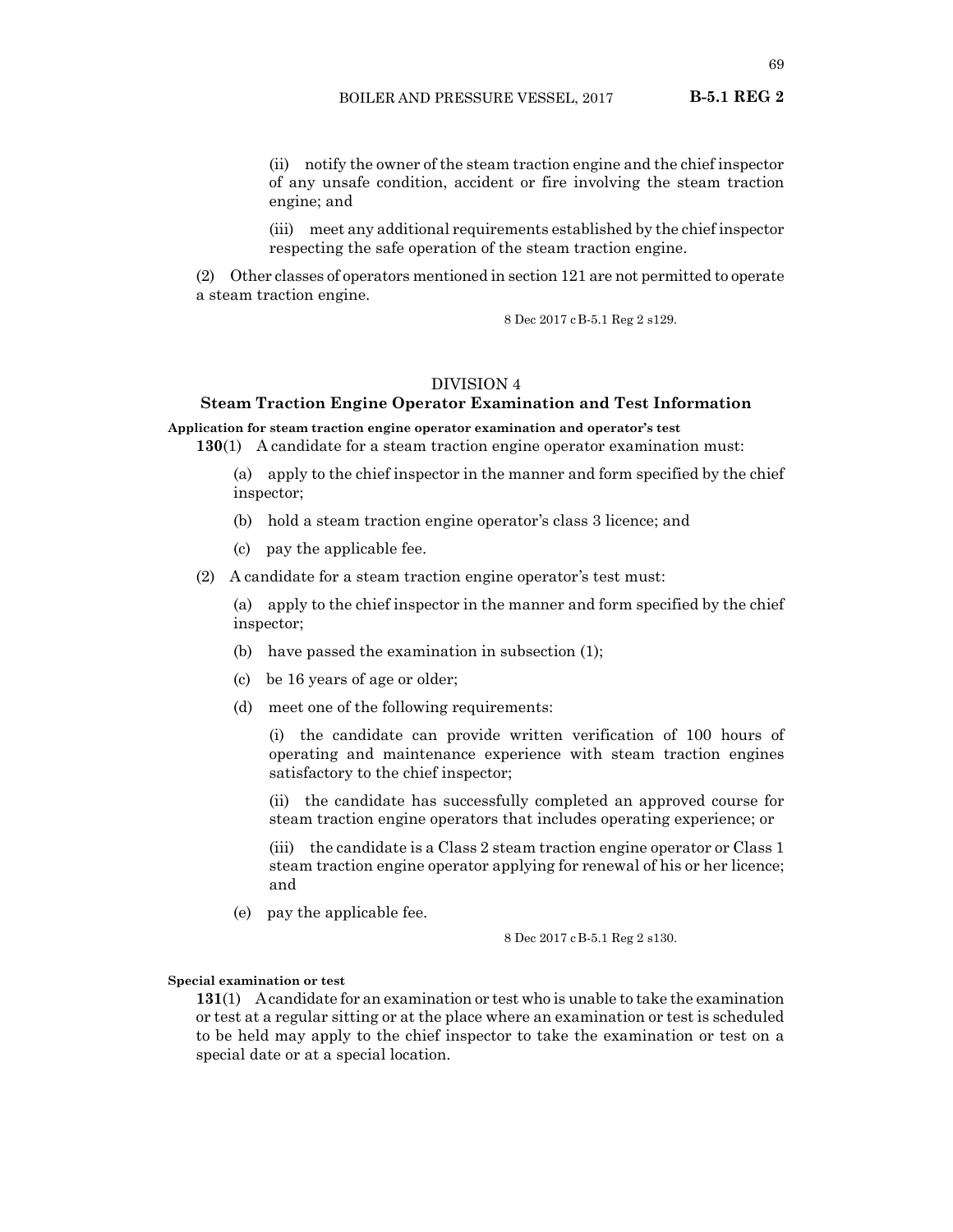(2) A candidate who makes an application pursuant to subsection (1) must provide the chief inspector with the candidate's reasons for the application and provide any further information that the chief inspector may request.

(3) If the chief inspector is satisfied that the candidate's reasons for the application justify the holding of a special examination or test for the candidate, the chief inspector may permit the candidate to take the examination or test at a date or location other than the regular date or location.

(4) A candidate for whom a special examination or test is arranged pursuant to subsection (3) shall pay the applicable fee pursuant to section 130.

8 Dec 2017 cB-5.1 Reg 2 s131.

#### **False or misleading statement**

**132**(1) If a false or misleading statement is made in an application for any examination or test or in any reference or other evidence of qualification submitted by or on behalf of a candidate, the chief inspector may deny the application.

(2) If the discovery of a false or misleading statement described in subsection (1) is made after a certificate of qualification has been issued, the chief inspector may cancel the certificate.

8 Dec 2017 cB-5.1 Reg 2 s132.

# **Conduct of examinations and tests - Division 4**

**133**(1) A steam traction engine operator's examination may be written or oral or both at the discretion of the examining inspector.

(2) With the approval of the chief inspector or the examining inspector, a candidate for an examination may use the services of an amanuensis, if the amanuensis first executes a statement verified by statutory declaration that he or she has no special knowledge of the subject-matter of the examination.

(3) A steam traction engine operator's test must be conducted by operating a steam traction engine in accordance with any terms and conditions set out by the chief inspector.

8 Dec 2017 cB-5.1 Reg 2 s133.

### **Misconduct during examination**

**134**(1) Any candidate who, during an examination, refers to material that has not been first approved by the examining inspector may be disqualified from further examinations for a period specified by the chief inspector.

(2) A certificate of qualification will not be issued to any candidate who removes or copies with intent to remove from the examination room any questions given in the examination.

(3) If the discovery of any removal or intended removal of questions given in an examination is made after a certificate of qualification is issued, the chief inspector may cancel the certificate.

8 Dec 2017 cB-5.1 Reg 2 s134.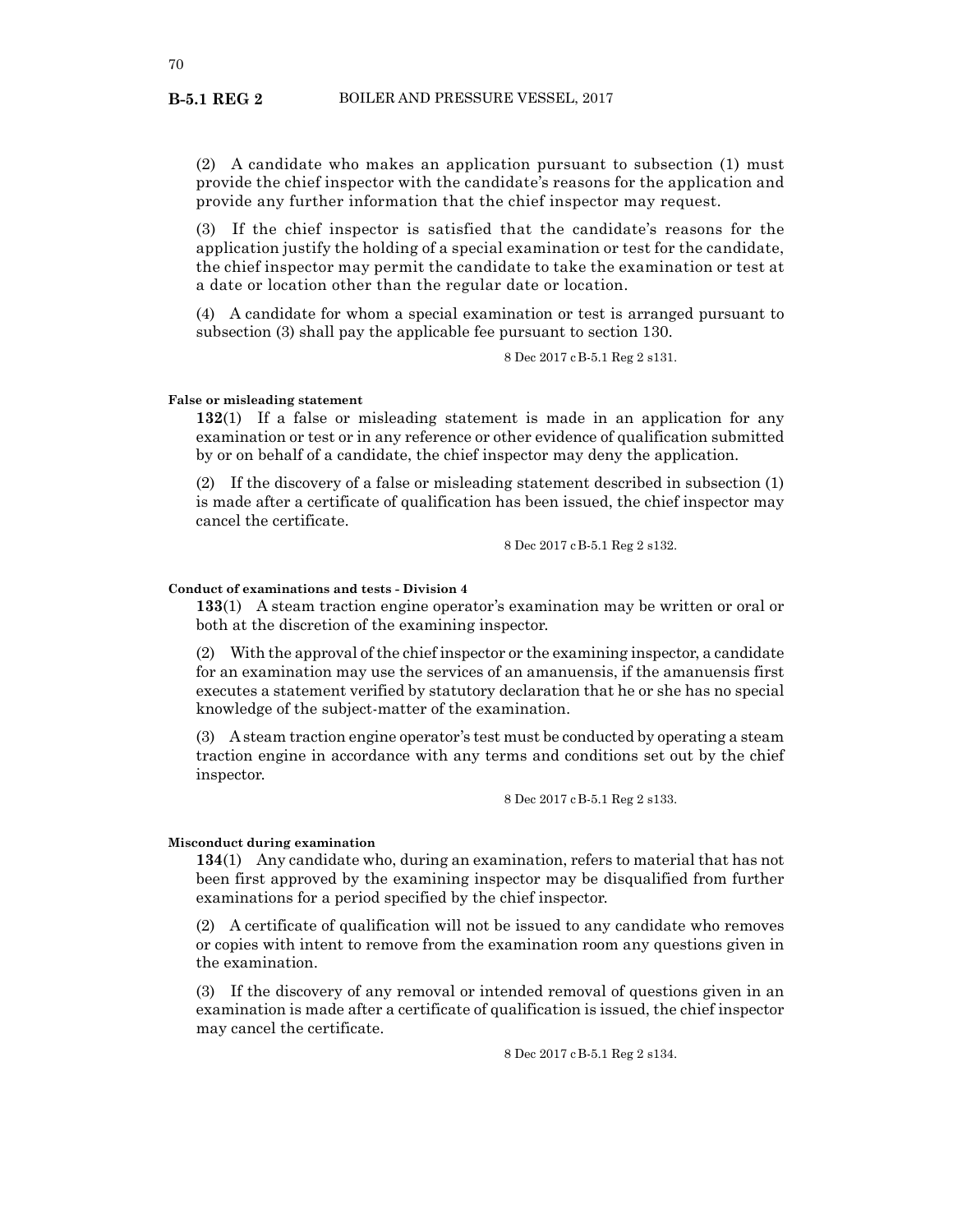### **Pass mark**

**135**(1) The minimum pass mark for a steam traction engine operator examination is 65%.

(2) The minimum pass requirement for a steam traction operator's test will be determined by the chief inspector.

8 Dec 2017 cB-5.1 Reg 2 s135.

# **Waiting period for re-examination**

**136** With respect to a candidate who fails any examination, the candidate must:

(a) wait for a period specified by the chief inspector, not exceeding 30 days, before being re-examined or re-tested; or

(b) wait for a period specified by the chief inspector, not exceeding 12 months, before being examined or tested for any examination or test if the candidate has consecutively failed the same examination paper or test 3 times.

8 Dec 2017 cB-5.1 Reg 2 s136.

# DIVISION 5 **Certificate and Qualification**

### **Steam traction engine operator certificate of qualification**

**137** A steam traction engine operator certificate of qualification will be issued to candidates who:

(a) pass an examination for the steam traction engine operator certificate;

(b) have 100 hours of operating and maintenance experience with steam traction engines satisfactory to the chief inspector; and

(c) otherwise complies with the requirements of the Act and these regulations.

8 Dec 2017 cB-5.1 Reg 2 s137.

### DIVISION 6

# **Steam Traction Engine Operator Licences**

# **Classes of steam traction engine operator's licences**

**138** The following classes of steam traction engine operator's licences are established:

- (a) steam traction engine operator's class 1 licence;
- (b) steam traction engine operator's class 2 licence;
- (c) steam traction engine operator's class 3 licence.

8 Dec 2017 cB-5.1 Reg 2 s138.

#### **Scope of steam traction engine operator's licences**

**139**(1) A steam traction engine operator's Class 1 licence entitles the holder to operate a steam traction engine.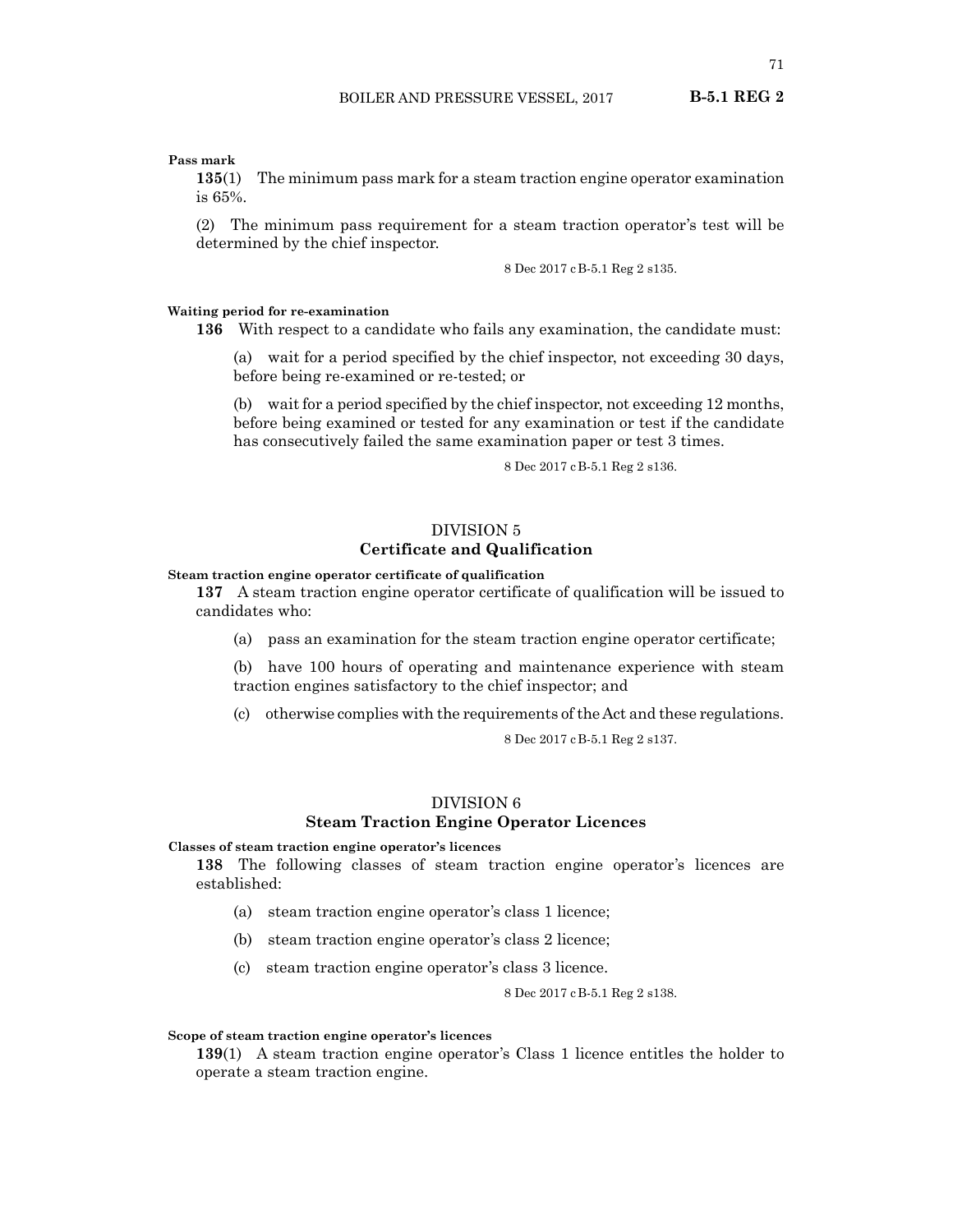(2) A steam traction engine operator's Class 2 licence entitles the holder to assist with the operation of a steam traction engine under the direct supervision of a steam traction engine operator's Class 1 licence holder.

(3) A steam traction engine operator's Class 3 licence entitles the holder to assist with the operation of a steam traction engine under the direct supervision of a steam traction engine operator's Class 1 licence holder.

8 Dec 2017 cB-5.1 Reg 2 s139.

**Application for steam traction engine operator's licence**

**140**(1) The holder of a steam traction engine operator's certificate of qualification is entitled to apply for a steam traction engine operator's licence of a class that corresponds to:

- (a) the class of certificate of qualification of the holder; and
- (b) a practical examination certificate.

(2) The chief inspector may issue a steam traction engine operator's Class 1 licence to an applicant who:

- (a) holds a steam traction engine operator's certificate of qualification;
- (b) passes a steam traction engine operator's test; and
- (c) pays the applicable fee.

(3) The chief inspector may issue a steam traction engine operator's Class 2 licence to an applicant who:

- (a) holds a steam traction engine operator's certificate of qualification;
- (b) has been the holder of a steam traction engine operator's Class 1 licence;
- (c) has not met the requirements of subsection (6); and
- (d) pays the applicable fee.

(4) The chief inspector may issue a steam traction engine operator's Class 3 licence to an applicant who:

(a) has successfully completed an approved course for steam traction engine operators; and

(b) pays the applicable fee.

(5) A steam engine operator's licence issued pursuant to this section is valid for a period of 2 years from the date of issue.

(6) The expiry date of a steam traction engine operator's licence may be extended by 2-year periods to a maximum of 6 years if:

(a) the holder of the licence maintains a continuity log acceptable to the chief inspector; and

(b) pays the applicable fee.

8 Dec 2017 cB-5.1 Reg 2 s140.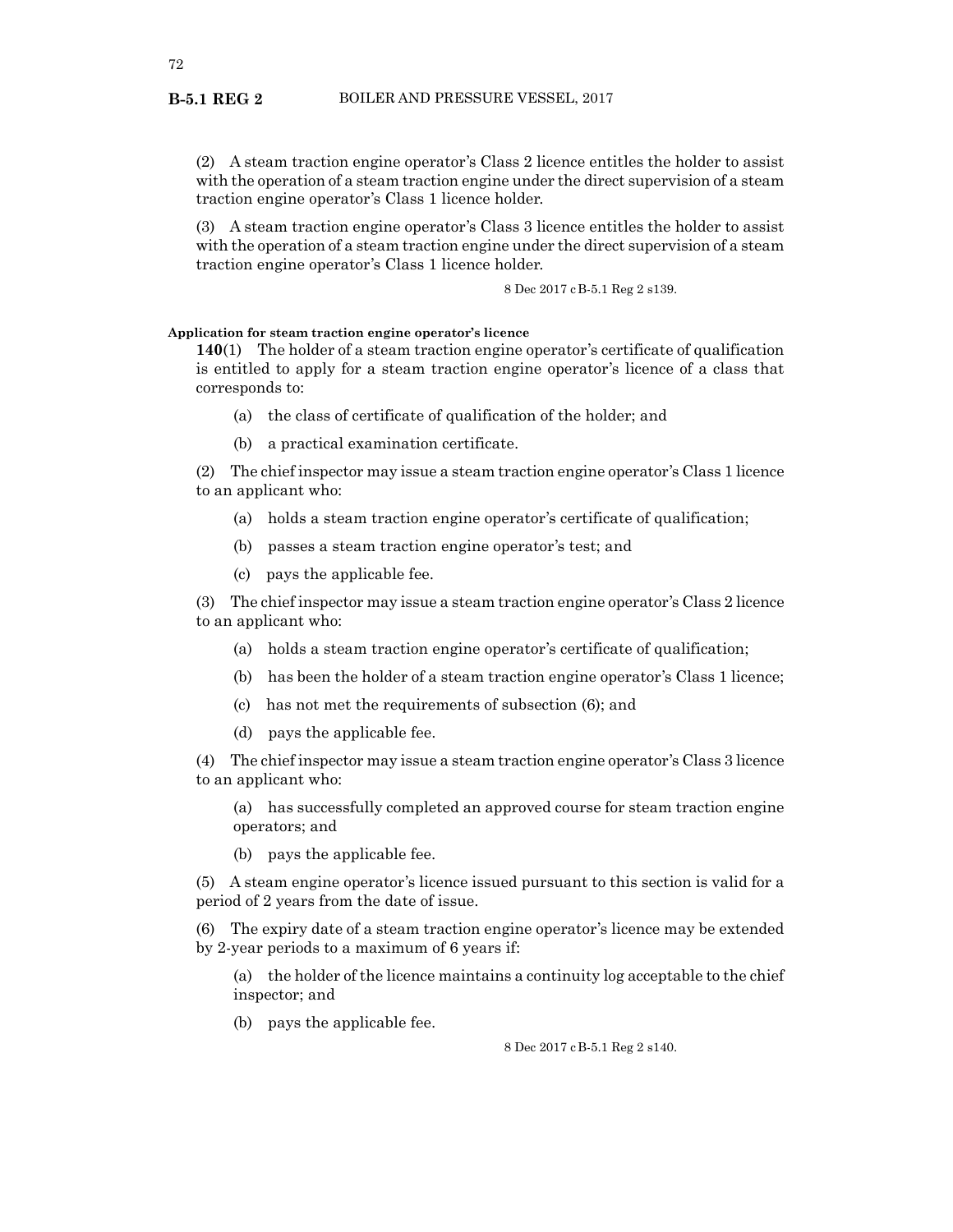# PART 11

# **Pressure Welders**

# DIVISION 1 **Definition for Part**

**Definition for Part**

**141** In this Part, **"test"** means a pressure welder's qualification test mentioned in Division 2.

8 Dec 2017 cB-5.1 Reg 2 s141.

# DIVISION 2 **Test Information**

**Eligibility to take test**

**142**(1) A person is eligible to take an initial pressure welder's qualification test if the person:

(a) possesses a journeyperson's certificate in the welder trade issued pursuant to *The Apprenticeship and Trade Certification Act, 1999* or an equivalent certificate pursuant to any predecessor Act respecting apprenticeship;

(b) has at least 3 years' experience of welder verified by letters, affidavits or other documents acceptable to an inspector; or

(c) holds a valid pressure welder's certificate issued by the boiler and pressure vessel authority of another province or territory of Canada, or has held a pressure welder's certificate, issued by the boiler and pressure vessel authority of another province or territory of Canada, that has now expired.

(2) A person is eligible to take a subsequent pressure welder's qualification test if the person holds a valid pressure welder's licence issued pursuant to section 152 or 153 or has held a pressure welder's licence, issued pursuant to section 152 or 153, that has now expired.

8 Dec 2017 cB-5.1 Reg 2 s142.

### **Standards for test**

**143**(1) Except as otherwise provided in these regulations, a pressure welder's qualification test must be conducted in accordance with the applicable code specified in clause 4(3)(h).

(2) An initial pressure welder's qualification test must be conducted within the parameters established by the chief inspector to evaluate the welder's skill with the welding process, base materials, base material diameters, filler materials, thickness, welding positions, welding progression, backing and backing gas requirements and any other parameter the chief inspector considers relevant.

8 Dec 2017 cB-5.1 Reg 2 s143.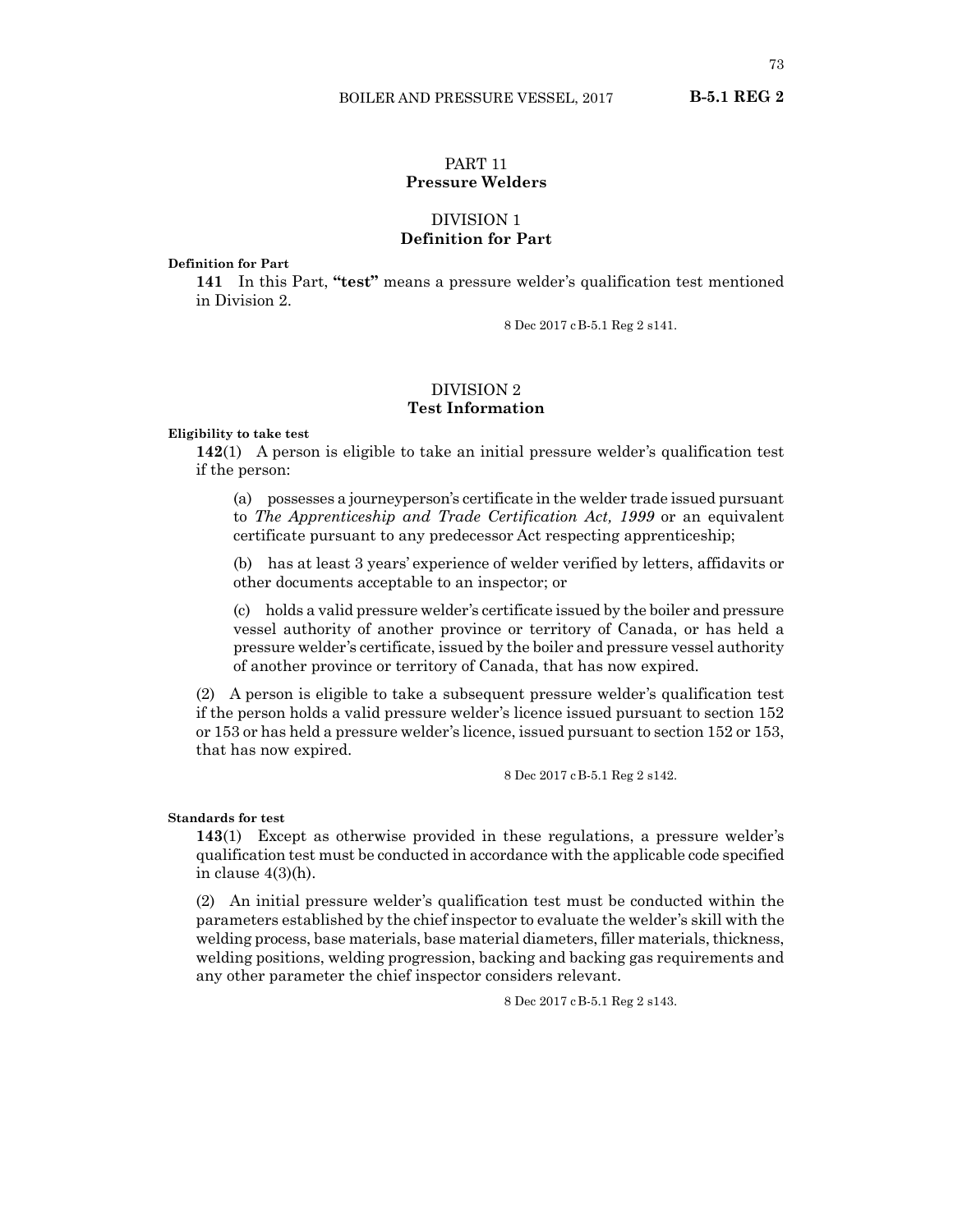# **Application to take test administered by inspector**

**144** A person who wishes to take a pressure welder's qualification test administered by an inspector must:

(a) apply to an inspector;

(b) provide evidence satisfactory to the inspector that the person meets the requirements set out in section 142; and

(c) pay the applicable fee.

8 Dec 2017 cB-5.1 Reg 2 s144.

#### **Designation of authorized contractor**

**145**(1) A holder of a contractor's licence who employs those qualified to pressure weld may apply in writing to the chief inspector for designation as an authorized contractor with authority to administer pressure welder's qualification tests to employees of the holder who meet the requirements set out in subsection 146(1).

(2) An application for designation must include:

(a) a detailed description of testing procedures that the applicant proposes to use; and

(b) the format of a record of pressure welder's qualification tests that the applicant proposes to provide to persons who are tested by the applicant.

(3) If the chief inspector is satisfied that an applicant for designation meets the requirements of this section, the chief inspector may designate the applicant as an authorized contractor and may set out any terms and conditions in the designation that the chief inspector considers appropriate.

8 Dec 2017 cB-5.1 Reg 2 s145.

## **Test conducted by authorized contractor**

**146**(1) An authorized contractor may, in accordance with any terms and conditions set out in the designation, administer a pressure welder's qualification test to an employee who holds a pressure welder's licence that:

- (a) is about to expire or has expired; or
- (b) confers inadequate authority for the scope of welding to be performed by reason of limitations on the welding variables specified in the licence.

(2) A pressure welder's qualification test administered by an authorized contractor must be performed in strict accordance with a welding procedure registered pursuant to section 29.

(3) An authorized contractor who tests an employee must provide to that employee a record of the pressure welder's qualification test results certified by the authorized contractor or the authorized contractor's designated representative.

8 Dec 2017 cB-5.1 Reg 2 s146.

#### **B-5.1 REG 2**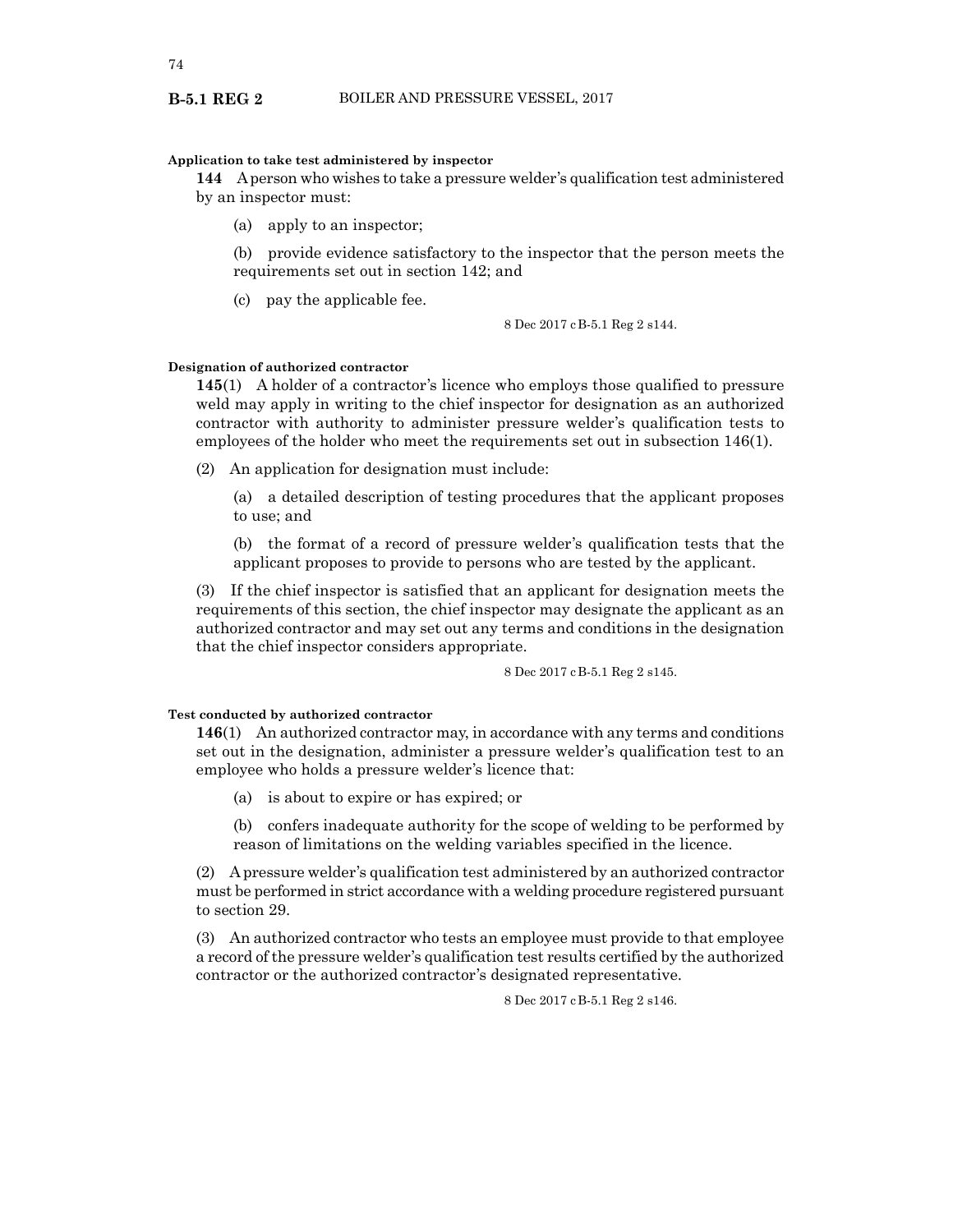#### **Special test**

**147**(1) A candidate for a test who is unable to take the test at a regular sitting or at the place where a test is scheduled to be held may apply to the chief inspector to take the test on a special date or at a special location.

(2) A candidate who makes an application pursuant to subsection (1) must provide the chief inspector with the candidate's reasons for the application and provide any further information that the chief inspector may request.

(3) If the chief inspector is satisfied that the candidate's reasons for the application justify the holding of a special test for the candidate, the chief inspector may permit the candidate to take the test at a date or location other than the regular date or location.

(4) A candidate for whom a special test is arranged pursuant to subsection (3) shall pay the applicable fee pursuant to clause 144(c).

8 Dec 2017 cB-5.1 Reg 2 s147.

#### **False or misleading statement**

**148**(1) If a false or misleading statement is made in an application for any test or in any reference or other evidence of qualification submitted by or on behalf of a candidate, the chief inspector may deny the application.

(2) If the discovery of a false or misleading statement described in subsection (1) is made after a certificate of qualification has been issued, the chief inspector may cancel the certificate.

8 Dec 2017 cB-5.1 Reg 2 s148.

**Pass mark**

**149** The minimum pass requirement for a pressure welder's qualification test will be determined by the chief inspector.

8 Dec 2017 cB-5.1 Reg 2 s149.

#### **Waiting period for test**

**150** A person who fails an initial pressure welder's qualification test on the first attempt is not eligible to make a second attempt until at least 30 days after the day of his or her first attempt.

8 Dec 2017 cB-5.1 Reg 2 s150.

### DIVISION 3 **Licences**

#### **Classes of pressure welder's licences**

**151**(1) The following classes of pressure welder's licences are established:

(a) Class M - manual welding not belonging to Class B;

(b) Class SM - semi-automatic/machine welding not belonging to class SB or Class PF;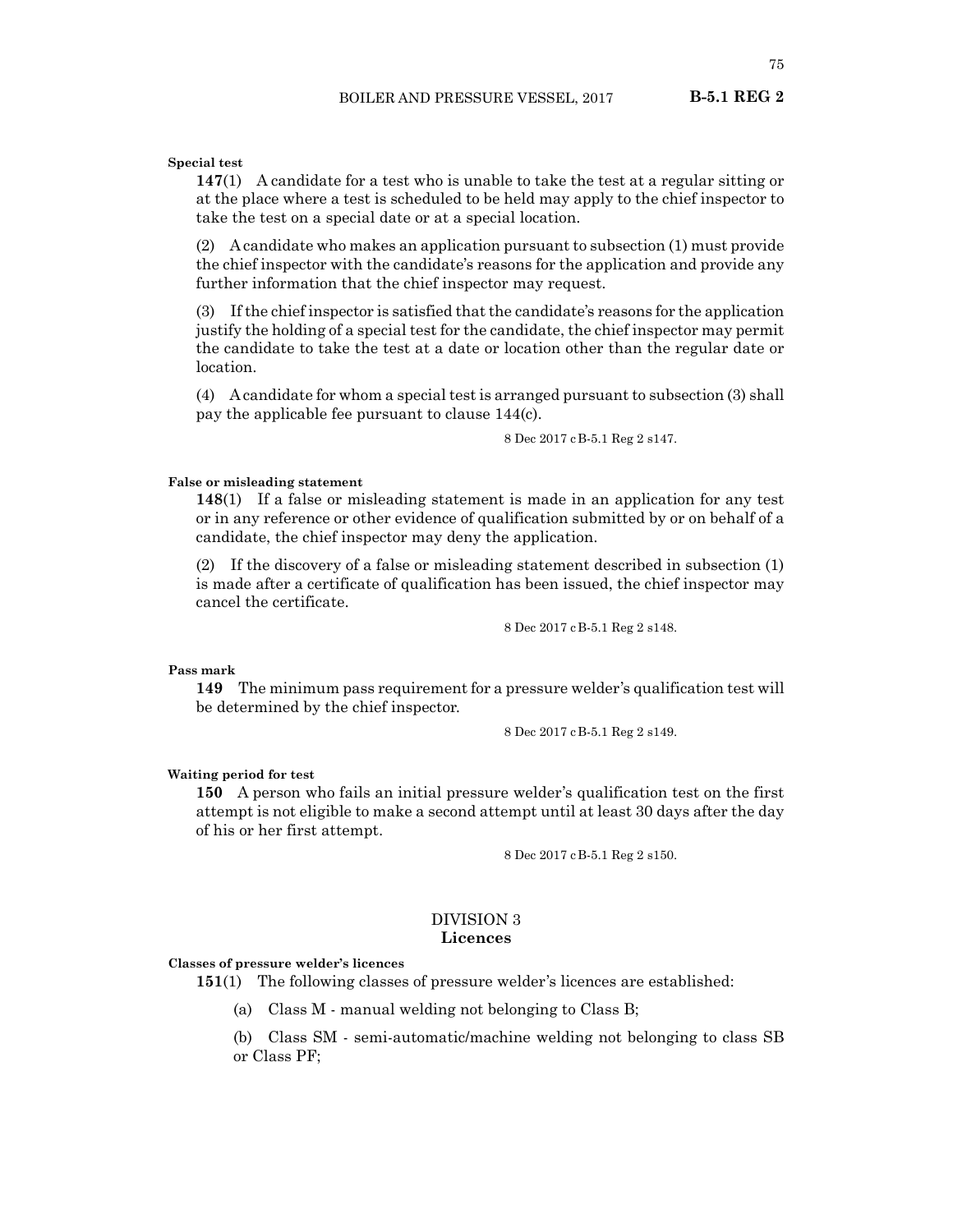- **B-5.1 REG 2**
	- (c) Class B brazing;
	- (d) Class SB semi-automatic/machine brazing;
	- (e) Class PF plastic fusing.

(2) A Class M or Class B pressure welder's licence authorizes the holder to weld on boilers, pressure vessels, pressure piping systems and refrigeration plants using a manual welding process specified in the licence and subject to any limitations with respect to welding variables that are specified in the licence.

(3) A Class SM, Class SB or Class PF pressure welder's licence authorizes the holder to weld on boilers, pressure vessels, pressure piping systems and refrigeration plants using a semi-automatic or machine welding process specified in the licence and subject to any limitations with respect to welding variables that are specified in the licence.

8 Dec 2017 cB-5.1 Reg 2 s151.

#### **Issuance of pressure welder's licences based on test**

**152**(1) The chief inspector may issue a pressure welder's licence of the appropriate class to a person who passes a pressure welder's qualification test.

(2) If a pressure welder's qualification test is administered to a person by an inspector pursuant to section 144, the fee for taking the test includes the issuance of a licence of the appropriate class if the person passes the test.

(3) If a pressure welder's qualification test is administered to a person by an authorized contractor pursuant to section 146, a person who satisfactorily passes the test may apply in writing to the chief inspector for a licence of the appropriate class and must:

(a) submit the record of the welder's qualification test issued to the person by the authorized contractor who administered the test; and

(b) pay the applicable fee.

(4) A pressure welder's licence issued pursuant to this section expires 2 years after the date of issue.

(5) The expiry date of a pressure welder's licence may be extended by 6-month periods if:

(a) the holder of the licence is an employee of or employed by an authorized contractor;

(b) the authorized contractor conducted the employee's qualification test and the authorized contractor maintains performance qualification records in accordance with the applicable code specified in clause 4(3)(h);

(c) the employee is continuously employed by the authorized contractor since the original qualification test;

(d) the authorized contractor's examiner makes qualification entries on a continuity log acceptable to the chief inspector;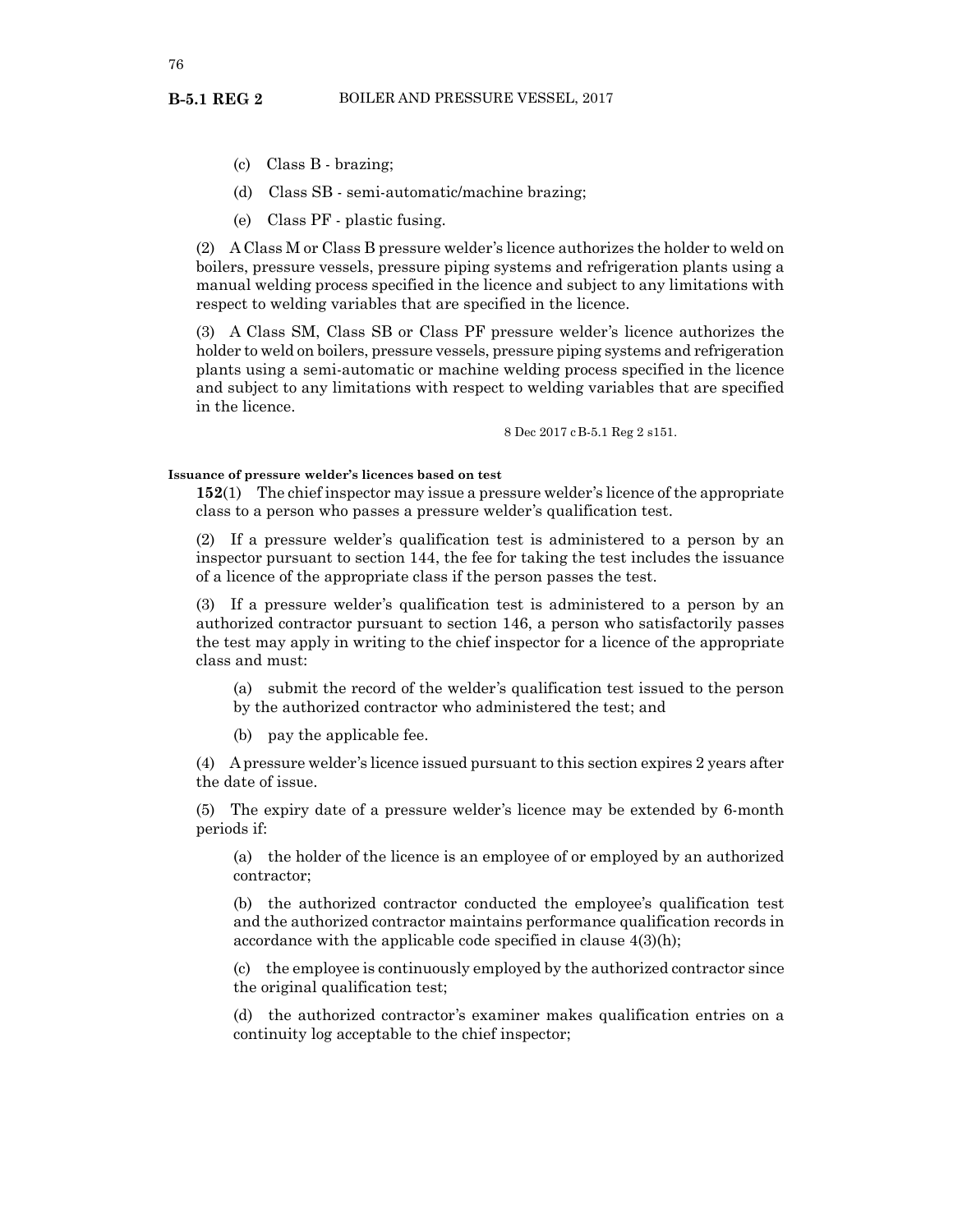(e) the authorized contractor demonstrates to the satisfaction of an inspector that this subsection is complied with, in accordance with the authorized contractor's quality control program; and

(f) the authorized contractor applies in writing to the chief inspector for an extension to the licence.

8 Dec 2017 cB-5.1 Reg 2 s152.

## **Issuance of pressure welder's licence without test**

**153**(1) The chief inspector may issue a pressure welder's licence of the appropriate class without testing to a person who:

(a) has passed a test in another province or territory of Canada that, in the opinion of the chief inspector, is equivalent to a pressure welder's qualification test administered pursuant to Division 2;

(b) holds a valid licence or equivalent authorization that:

(i) was issued by the boiler and pressure vessel authority of another province or territory of Canada; and

(ii) bears an expiry date that is at least 3 months later than the date of the applicant's application; and

(c) applies to the chief inspector in the manner and form specified by the chief inspector and submits with the application:

(i) the applicable fee; and

(ii) a copy of the pressure welder's certificate, licence, equivalent authorization or other documents issued by the other province or territory as evidence that the applicant has met the requirements set out in clauses (a) and (b).

(2) A licence issued to a person pursuant to this section expires on the date of expiry of the licence or equivalent authorization issued by the other province or territory to the person subject to the following limits:

(a) the validity of the licence is not to exceed 2 years from the date of the qualification test;

(b) the validity of the licence is not to exceed the licence extension issued by the province or territory following a continuity log acceptable to the chief inspector.

8 Dec 2017 cB-5.1 Reg 2 s153.

**Limitations in pressure welder's licence**

**154** The chief inspector may specify in a licence issued pursuant to section 152 or 153 the processes that the holder is qualified to carry out and any limitations with respect to welding variables that the chief inspector considers appropriate.

8 Dec 2017 cB-5.1 Reg 2 s154.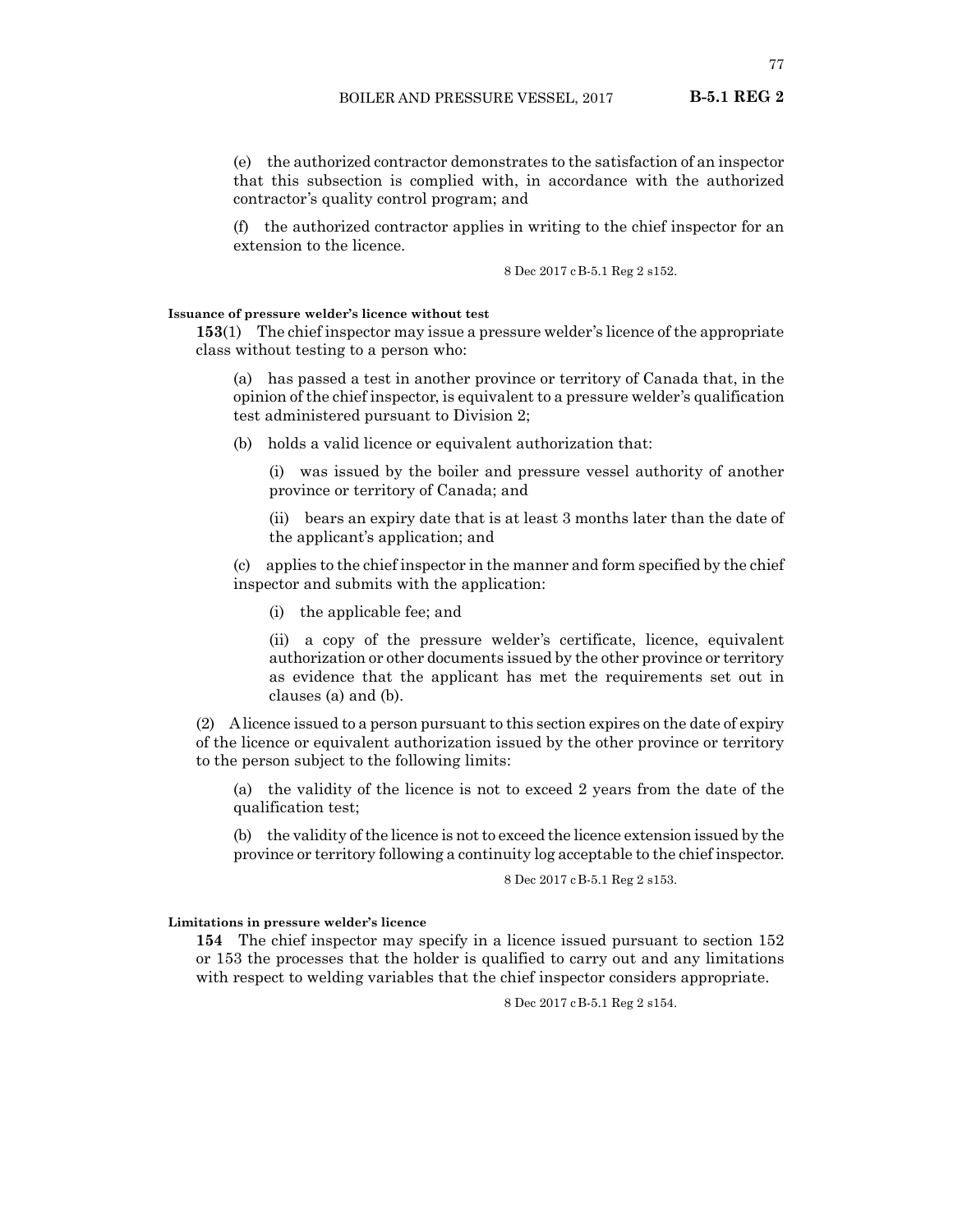### PART 12

## **Anhydrous Ammonia Storage and Distribution Plants**

**Definitions for Part**

**B-5.1 REG 2**

**155** In this Part:

(a) **"licence to operate"** means a licence to operate an anhydrous ammonia storage and distribution plant issued pursuant to section 162;

(b) **"permit"** means a permit to construct an anhydrous ammonia storage and distribution plant issued pursuant to section 160;

(c) **"storage vessel"** means a pressure vessel used or intended to be used for the storage of anhydrous ammonia.

8 Dec 2017 cB-5.1 Reg 2 s155.

#### **Application of codes, standards**

**156**(1) Except as otherwise provided in these regulations, the requirements set out in the applicable code specified in clause 4(1)(c) apply to the design, construction, installation and operation of anhydrous ammonia storage and distribution plants.

(2) The requirements set out in Part 1 and the applicable codes and standards apply to any pressure vessels, pressure piping and fittings used in an anhydrous ammonia storage and distribution plant to the extent that they deal with matters not covered by the standard mentioned in subsection (1).

8 Dec 2017 cB-5.1 Reg 2 s156.

#### **Prohibition**

**157** No person shall install a storage vessel underground.

8 Dec 2017 cB-5.1 Reg 2 s157.

#### **Location of storage vessels**

**158**(1) A storage vessel with a capacity of more than 10 000 litres, or a combination of storage vessels with an aggregate capacity of more than 10 000 litres, must not be located within the boundaries of:

- (a) a city, town, village or resort village;
- (b) the portion of the City of Lloydminster that lies within Saskatchewan; or

(c) a town, northern village or northern hamlet as defined in *The Northern Municipalities Act*.

(2) If a storage vessel with a capacity of more than 10 000 litres but not more than 350 000 litres, or a combination of storage vessels with an aggregate capacity of more than 10 000 litres but not more than 350 000 litres, is to be located outside the boundaries of a municipality mentioned in subsection (1) or an evacuation-sensitive facility, the storage vessel or combination of storage vessels must be located at least 1.5 kilometres away from any point on the boundaries of the municipality or evacuation-sensitive facility.

(3) If a storage vessel with a capacity of more than 350 000 litres, or a combination of storage vessels with an aggregate capacity of more than 350 000 litres, is to be located outside the boundaries of a municipality mentioned in subsection (1) or an evacuation-sensitive facility, the storage vessel or combination of storage vessels must be located at least 2 kilometres away from any point on the boundaries of the municipality or evacuation-sensitive facility.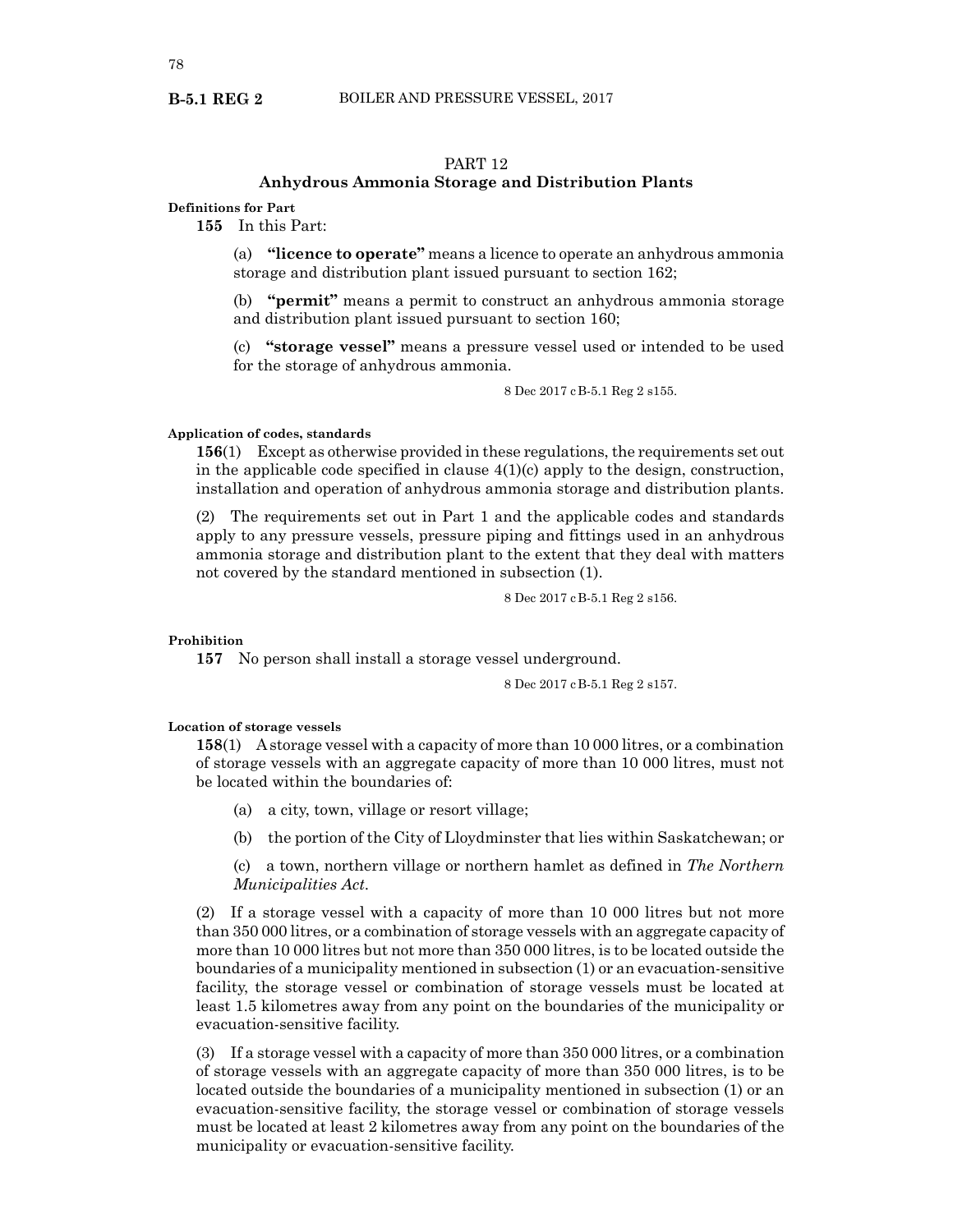(4) A storage vessel, or a combination of storage vessels, must not be located closer to a railway track than the appropriate minimum distance set out in Table 1.

(5) A storage vessel or a combination of storage vessels, must be located at least 500 metres away from a building, other than a building that forms part of an anhydrous ammonia storage and distribution plant.

(6) A storage vessel or combination of storage vessels, must be located at least 100 metres away from an environmentally-sensitive area.

(7) For the purposes of this section, the distance from a storage vessel or combination of storage vessels to any other structure or location is to be determined by measuring from the nearest point of the storage vessel or combination of storage vessels to the nearest point of the structure or location.

(8) If an existing storage vessel, or combination of storage vessels, is not located in accordance with subsections (2) to (7) the chief inspector may require additional safety measures to be taken.

(9) The site on which a storage vessel or combination of storage vessels and associated apparatus is installed must be:

(a) protected by a chain link or equivalent fence that is at least 2 metres high; and

(b) posted with a sign stating "Caution Ammonia" in block letters that are at least 10 centimetres high in a contrasting colour on a white background.

8 Dec 2017 cB-5.1 Reg 2 s158.

### **Contractor's licence**

**159** No person shall engage in the business of constructing, installing, altering or repairing anhydrous ammonia storage and distribution plants unless the person holds a valid contractor's licence.

8 Dec 2017 cB-5.1 Reg 2 s159.

#### **Permit to construct**

**160**(1) No person shall begin construction of an anhydrous ammonia storage and distribution plant unless a permit authorizing that construction has been issued to the owner of the proposed plant.

(2) An application for a permit must be submitted to the chief inspector in the manner and form specified by the chief inspector and must be accompanied by:

(a) 2 copies of drawings of the proposed plant, including plans and profiles, that meet the requirements of subsection (3); and

- (b) the applicable fee.
- (3) The drawings to be submitted with an application for a permit:
	- (a) must set out the name of the applicant;
	- (b) must show the location of each storage vessel to be installed;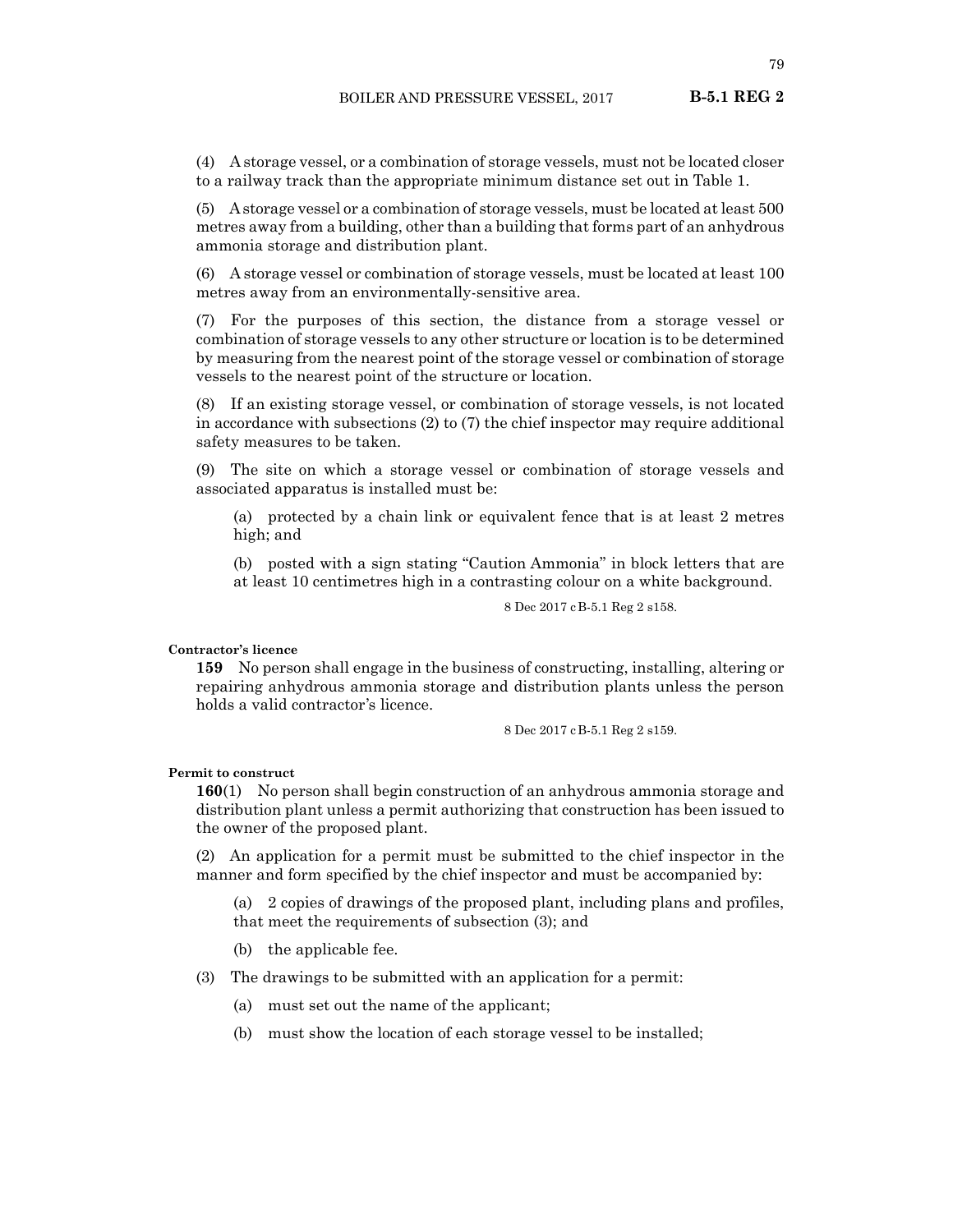(c) if any building other than a building that is to form part of the plant, any place of public assembly or any residential area is located within 800 metres of the proposed location of the storage vessel or combination of storage vessels, must show the distances between the storage vessel or combination of storage vessels and that building, place of public assembly or residential area;

(d) must show the location of any environmentally-sensitive areas that are located within 200 metres of the proposed location of the installation site;

(e) must show the distances between each storage vessel and each other storage vessel and structure on the site;

(f) must show the location of railway rights of way, property lines, fences, dikes, pipelines under roadways or railways, sewers, ditches, watercourses, roads and other similar facilities that are on or give access to the installation site; and

(g) must include in "Notes" or a "Legend":

(i) a statement that all designs of storage vessels that form part of the proposed plant meet the requirements of these regulations;

(ii) the size and storage capacity of all storage vessels that form part of the proposed plant;

(iii) a description of the type of motive power to be used for pumps or compressors; and

(iv) if the proposed plant will be served by rail, a statement as to whether the track or tracks are privately owned or owned by a railway company.

(4) The chief inspector may issue a permit if the chief inspector is satisfied that the design of the proposed plant meets the requirements of the Act and these regulations.

(5) A permit is valid for a period of 1 year from the date of issue.

(6) If construction on an anhydrous ammonia storage and distribution plant is not commenced before the expiry of the permit, no person shall begin construction unless an extension of the permit is obtained.

(7) An application for an extension of a permit must be submitted to the chief inspector in the manner and form specified by the chief inspector and must be accompanied by the applicable fee.

(8) The issuance of a permit does not relieve the holder of the permit from compliance with any requirement of any other Act or regulation or any relevant municipal bylaw.

8 Dec 2017 cB-5.1 Reg 2 s160.

#### **Acceptance inspection**

**161**(1) No person shall put into operation any anhydrous ammonia storage and distribution plant until the plant has passed an acceptance inspection conducted by an inspector.

(2) The holder of a contractor's licence shall pay the applicable fee to cover the cost of the acceptance inspection.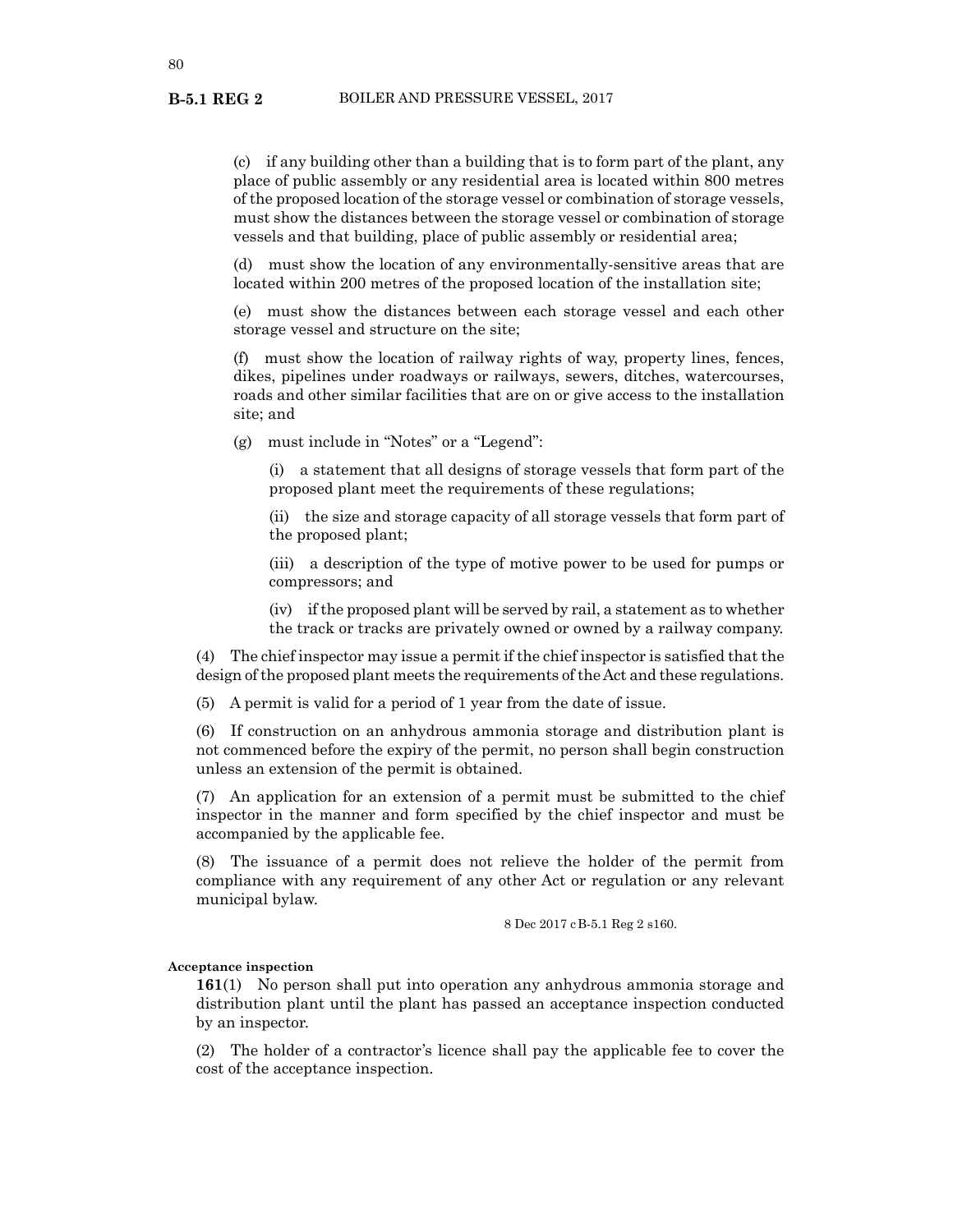(3) If the inspector who conducts an acceptance inspection is satisfied that the plant meets the requirements of this Part, the inspector may make a notation to that effect on the permit.

8 Dec 2017 cB-5.1 Reg 2 s161.

#### **Licence to operate**

**162**(1) No person shall put an anhydrous ammonia storage and distribution plant into operation unless the person holds a valid licence to operate of the class appropriate for the storage capacity of the plant.

(2) The following classes of licences to operate are established:

(a) class 1, authorizing the operation of a plant with a storage capacity of not more than 90 900 litres;

(b) class 2, authorizing the operation of a plant with a storage capacity of more than 90 900 litres but not more than 181 800 litres;

(c) class 3, authorizing the operation of a plant with a storage capacity of more than 181 800 litres but not more than 454 600 litres:

(d) class 4, authorizing the operation of a plant with a storage capacity of more than 454 600 litres.

(3) An applicant for a licence to operate must specify the class of licence sought and request a term of either 1 year or 5 years.

(4) An application for a licence to operate is subject to the applicable fees.

(5) The chief inspector may issue a licence to operate if the chief inspector is satisfied, on the basis of an acceptance inspection, that the anhydrous ammonia storage and distribution plant has been constructed in accordance with the Act and these regulations.

(6) A licence to operate is valid for a period of up to 5 years, as set out in the licence, from the date of issue

8 Dec 2017 cB-5.1 Reg 2 s162.

## PART 13

## **Transitional, Repeal and Coming into Force**

### **Transitional**

**163**(1) In this section:

**"existing certificate"** means a certificate issued pursuant to the former regulations that is in existence on the day before the coming into force of these regulations;

**"existing licence"** means a licence issued pursuant to the former regulations that is in existence on the day before the coming into force of these regulations;

**"existing permit"** means a permit issued pursuant to the former regulations that is in existence on the day before the coming into force of these regulations;

**"former regulations"** means *The Boiler and Pressure Vessel Regulations*.